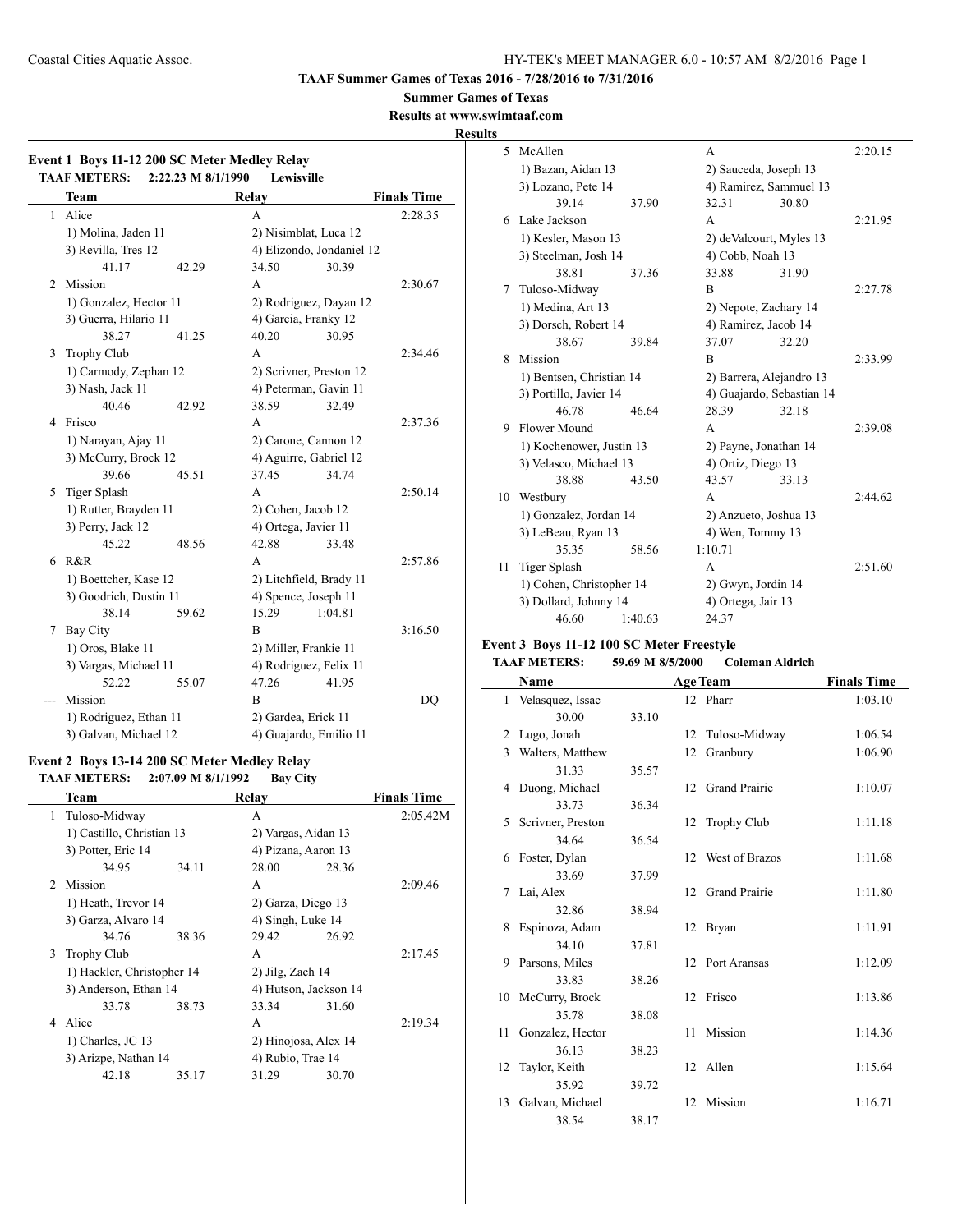#### **Summer Games of Texas Results at www.swimtaaf.com**

## **Results**

| (Event 3 Boys 11-12 100 SC Meter Freestyle) |                       |         |    |                         |                    |
|---------------------------------------------|-----------------------|---------|----|-------------------------|--------------------|
|                                             | <b>Name</b>           |         |    | <b>Age Team</b>         | <b>Finals Time</b> |
|                                             | 14 Gaona, Gage        |         |    | 12 Wharton              | 1:19.50            |
|                                             | 37.39                 | 42.11   |    |                         |                    |
| 15                                          | Wilkey, Chase         |         | 12 | Natatorium              | 1:19.66            |
| 16                                          | Hoffmann, Aidan       |         | 12 | Denton                  | 1:19.85            |
|                                             | 38.18                 | 41.67   |    |                         |                    |
| 17                                          | Marenco, Aidan        |         | 12 | <b>Belterra Marlins</b> | 1:20.98            |
|                                             | 38.59                 | 42.39   |    |                         |                    |
| 18                                          | Holden, Tristan       |         | 11 | <b>Bay City</b>         | 1:21.15            |
|                                             | 37.44                 | 43.71   |    |                         |                    |
| 19                                          | Brown, Harrison       |         | 11 | Deer Park               | 1:23.75            |
|                                             | 38.12                 | 45.63   |    |                         |                    |
| 20                                          | Barron, Antonio       |         | 11 | Austin                  | 1:23.87            |
|                                             | 39.29                 | 44.58   |    |                         |                    |
| 21                                          | Martin, Adam          |         | 11 | Denton                  | 1:24.83            |
|                                             | 39.43                 | 45.40   |    |                         |                    |
| 22                                          | Monroe, Case          |         | 11 | Landa Park              | 1:24.91            |
|                                             | 38.58                 | 46.33   |    |                         |                    |
| 23                                          | Gonzales, Nathan      |         | 12 | San Antonio             | 1:25.73            |
|                                             | 38.86                 | 46.87   |    |                         |                    |
| 24                                          | Enlow, Noah           |         | 11 | Weatherford             | 1:31.56            |
|                                             | 43.44                 | 48.12   |    |                         |                    |
|                                             | 25 McKallip, Ben      |         | 12 | Austin                  | 1:33.72            |
|                                             | 45.40                 | 48.32   |    |                         |                    |
| 26                                          | Nuccitelli, Alexander |         | 12 | Austin                  | 1:34.10            |
|                                             | 42.13                 | 51.97   |    |                         |                    |
| 27                                          | Otero, Augie          |         | 12 | San Antonio             | 1:43.10            |
|                                             | 45.97                 | 57.13   |    |                         |                    |
| 28                                          | Thomas, Aaden         |         | 11 | Landa Park              | 1:43.96            |
|                                             | 47.73                 | 56.23   |    |                         |                    |
| 29                                          | Molo, Gabriel         |         | 12 | Westbury                | 1:50.98            |
| 30                                          | Burkart, Orion        |         | 12 | Westbury                | 2:06.63            |
|                                             | 55.71                 | 1:10.92 |    |                         |                    |

## **Event 4 Boys 13-14 100 SC Meter Freestyle**

 $\overline{\phantom{0}}$ 

#### **TAAF METERS: 57.61 M 7/28/2007 Cody Armstrong**

|                | Name               |       |    | <b>Age Team</b> | <b>Finals Time</b> |
|----------------|--------------------|-------|----|-----------------|--------------------|
| 1              | Rennhack, Nicholas |       |    | 13 Grapevine    | 1:00.55            |
|                | 28.60              | 31.95 |    |                 |                    |
| $\mathfrak{D}$ | DeLuna, Abelardo   |       |    | 14 Odem         | 1:01.80            |
|                | 29.64              | 32.16 |    |                 |                    |
| 3              | Heath, Trevor      |       |    | 14 Mission      | 1:01.93            |
|                | 29.19              | 32.74 |    |                 |                    |
| 4              | Barber, Dillon     |       |    | 14 Stephenville | 1:02.44            |
|                | 28.09              | 34.35 |    |                 |                    |
| 5              | Garza, Callen      |       | 13 | Keller          | 1:02.99            |
|                | 30.41              | 32.58 |    |                 |                    |
| 6              | Steelman, Josh     |       |    | 14 Lake Jackson | 1:03.03            |
|                | 30.83              | 32.20 |    |                 |                    |
| 7              | Mackebon, Will     |       | 13 | Bay City        | 1:03.81            |
|                | 30.89              | 32.92 |    |                 |                    |
| 8              | Hernandez, Allen   |       | 13 | Plano Aducks    | 1:04.52            |
|                | 31.69              | 32.83 |    |                 |                    |
| 9              | Barrera, Noah      |       | 13 | Landa Park      | 1:05.20            |
|                | 30.80              | 34.40 |    |                 |                    |

| lЭ |                   |       |    |                         |         |
|----|-------------------|-------|----|-------------------------|---------|
| 10 | Schmidt, Andrea   |       | 14 | <b>TEMP</b>             | 1:05.59 |
|    | 31.70             | 33.89 |    |                         |         |
| 11 | Hughes, Justin    |       | 14 | Grapevine               | 1:05.82 |
|    | 32.06             | 33.76 |    |                         |         |
| 12 | Ursini, Milo      |       | 13 | Carrollton              | 1:06.13 |
|    | 31.56             | 34.57 |    |                         |         |
| 13 | Medeiros, Michael |       | 13 | Midothian               | 1:06.38 |
|    | 31.30             | 35.08 |    |                         |         |
|    | 14 Abell, Luke    |       | 14 | Landa Park              | 1:07.54 |
|    | 32.19             | 35.35 |    |                         |         |
| 15 | Dorsch, Robert    |       | 14 | Tuloso-Midway           | 1:08.92 |
|    | 32.91             | 36.01 |    |                         |         |
| 16 | Dombroski, Jack   |       | 14 | <b>Belterra Marlins</b> | 1:09.09 |
|    | 33.31             | 35.78 |    |                         |         |
| 17 | Rutledge, Trenton |       | 13 | Bryan                   | 1:09.40 |
|    | 32.06             | 37.34 |    |                         |         |
| 18 | Pedraza, Anthony  |       | 14 | Pharr                   | 1:09.86 |
|    | 31.62             | 38.24 |    |                         |         |
| 19 | Young, Jonathan   |       | 14 | Plano Piranhas          | 1:10.04 |
|    | 32.71             | 37.33 |    |                         |         |
| 20 | Palmquist, Ean    |       | 13 | Victoria                | 1:11.59 |
|    | 33.29             | 38.30 |    |                         |         |
| 21 | Lindsay, Seth     |       | 14 | Rowlett                 | 1:12.62 |
|    | 34.26             | 38.36 |    |                         |         |
| 22 | Pham, Lex         |       | 13 | W. Houston              | 1:13.38 |
|    | 33.11             | 40.27 |    |                         |         |
| 23 | Krall, Roby       |       | 14 | Golden Triangle         | 1:14.69 |
|    | 34.86             | 39.83 |    |                         |         |
| 24 | Rodriguez, Rowan  |       | 14 | Austin                  | 1:19.04 |
|    | 37.32             | 41.72 |    |                         |         |
| 25 | Vargas, Michael   |       | 14 | South Belt              | 1:20.30 |
|    | 37.82             | 42.48 |    |                         |         |
| 26 | Gonzalez, Jordan  |       | 14 | Westbury                | 1:22.32 |
|    | 37.47             | 44.85 |    |                         |         |
| 27 | Mendoza, Tomas    |       | 13 | San Antonio             | 1:27.16 |
|    | 36.63             | 50.53 |    |                         |         |

# **Event 5 Boys 11-12 50 SC Meter Backstroke**<br>TAAF METERS: 32.76 M 8/5/2000 Byre

## **TAAF METERS: 32.76 M 8/5/2000 Byron Carlisle**

|    | Name              |    | <b>Age Team</b>      | <b>Finals Time</b> |
|----|-------------------|----|----------------------|--------------------|
| 1  | Staten, Jamil     | 12 | Woodlands            | 35.78              |
| 2  | Crocker, Jackson  | 12 | Victoria             | 36.71              |
| 3  | Fowers, Jackson   | 12 | Carrollton           | 37.03              |
| 4  | Boettcher, Kase   |    | 12 R&R               | 37.46              |
| *5 | Gonzalez, Hector  | 11 | Mission              | 39.38              |
| *5 | Brown, Marshall   | 12 | Frisco               | 39.38              |
| 7  | Carmody, Zephan   | 12 | <b>Trophy Club</b>   | 39.41              |
| 8  | Taylor, Keith     | 12 | Allen                | 39.42              |
| 9  | Bowers, V, Harry  | 11 | Landa Park           | 39.53              |
| 10 | Lugo, Jonah       | 12 | Tuloso-Midway        | 40.09              |
| 11 | Narayan, Ajay     | 11 | Frisco               | 40.27              |
| 12 | Sharer, Jason     | 12 | Woodlands            | 41.53              |
| 13 | Owens, Kole       | 11 | Lake Jackson         | 42.87              |
| 14 | Afflerbach, Jacob | 12 | Granbury             | 42.88              |
| 15 | Padilla, Jeshua   | 11 | <b>Grand Prairie</b> | 43.07              |
| 16 | Monroe, Case      | 11 | Landa Park           | 43.80              |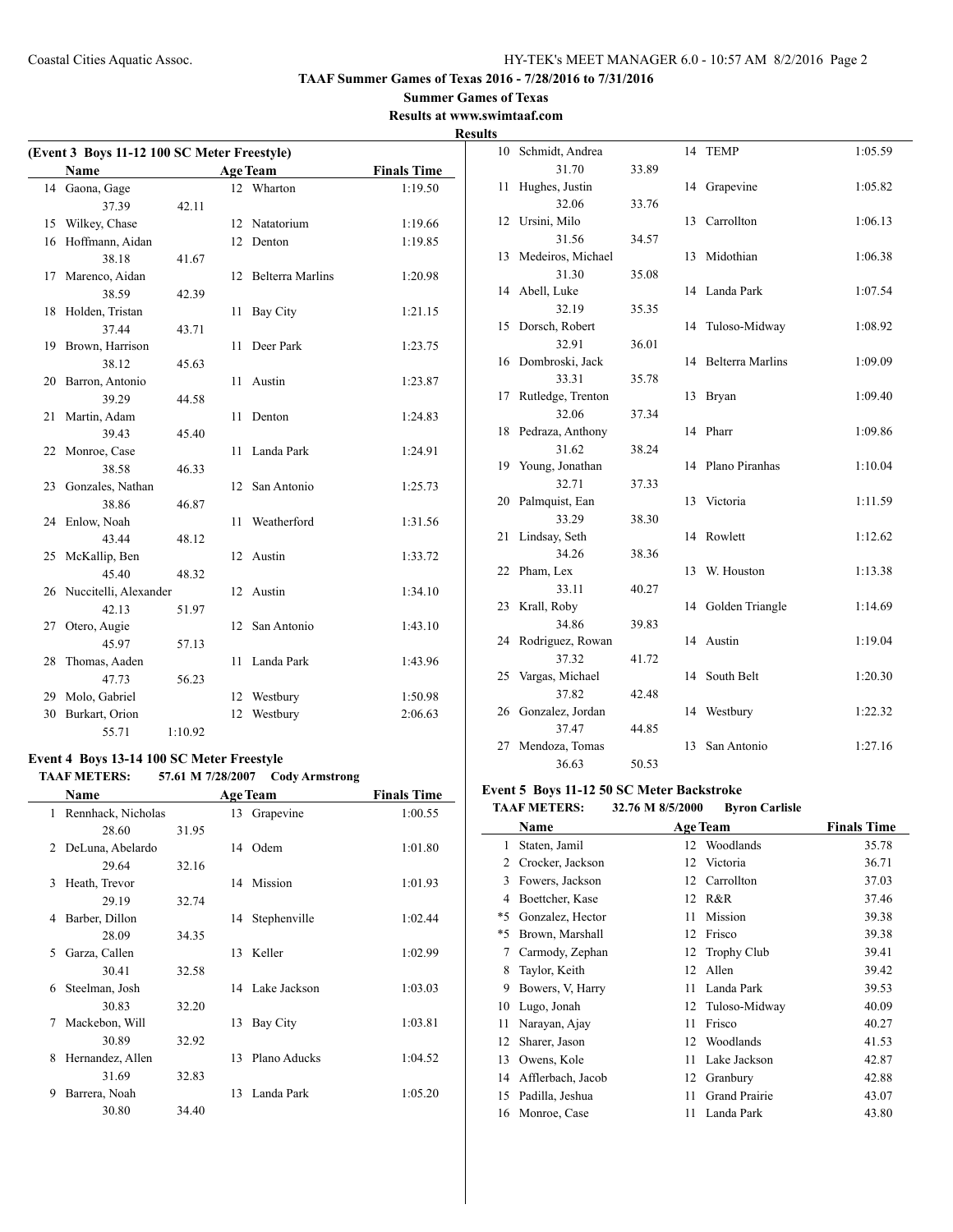**Summer Games of Texas Results at www.swimtaaf.com**

## **Results**

 $\overline{\phantom{0}}$ 

|    | (Event 5 Boys 11-12 50 SC Meter Backstroke) |                 |                 |                    |  |  |  |
|----|---------------------------------------------|-----------------|-----------------|--------------------|--|--|--|
|    | Name                                        |                 | <b>Age Team</b> | <b>Finals Time</b> |  |  |  |
| 17 | Cargo, Daniel                               | 11              | Flower Mound    | 43.82              |  |  |  |
| 18 | Gonzalez, Zachary                           | 12              | Keller          | 46.26              |  |  |  |
| 19 | Rodriguez, Ethan                            | 11              | Mission         | 47.79              |  |  |  |
| 20 | Wolf, Brock                                 | 12              | Borne           | 49.76              |  |  |  |
| 21 | Nuccitelli, Joseph                          | 12 <sup>7</sup> | Austin          | 50.19              |  |  |  |
| 22 | Johnson, Daniel                             | 12              | Austin          | 51.22              |  |  |  |
| 23 | Brooks, Quinton                             | 12              | Victoria        | 51.61              |  |  |  |
| 24 | Guajardo, Emilio                            | 11              | Mission         | 52.56              |  |  |  |
| 25 | Friedman, Carson                            | 12              | Austin          | 53.85              |  |  |  |
| 26 | Kolijn, Noah                                | 12              | San Antonio     | 58.15              |  |  |  |
| 27 | Brubaker, Ryan                              | 12              | Flower Mound    | 58.38              |  |  |  |
| 28 | Molo, Gabriel                               | 12              | Westbury        | 59.07              |  |  |  |
| 29 | Nogle, Tristan                              | 11              | Killeen         | 1:01.38            |  |  |  |
| 30 | Dangore, Parth                              | 12              | W. Houston      | 1:02.51            |  |  |  |

#### **Event 6 Boys 13-14 50 SC Meter Backstroke**

 $\overline{\phantom{0}}$ 

#### **TAAF METERS: 30.04 M 8/1/1992 Joshua Ihde/Tclub**

|    | Name                 |    | <b>Age Team</b> | <b>Finals Time</b> |
|----|----------------------|----|-----------------|--------------------|
| 1  | Hackler, Christopher | 14 | Trophy Club     | 33.36              |
| 2  | Castillo, Christian  | 13 | Tuloso-Midway   | 33.52              |
| 3  | Barcellano, Miguel   | 13 | Carrollton      | 34.04              |
| 4  | Heath, Trevor        | 14 | Mission         | 34.72              |
| 5  | Hardaway, Hayden     | 14 | Landa Park      | 34.90              |
| 6  | Wang, Benjamin       | 13 | College Station | 35.51              |
| 7  | Hughes, Justin       | 14 | Grapevine       | 36.22              |
| 8  | DeLuna, Abelardo     | 14 | Odem            | 36.55              |
| 9  | Allen, John          | 14 | Frisco          | 36.69              |
| 10 | Hernandez, Allen     | 13 | Plano Aducks    | 36.73              |
| 11 | Ursini, Milo         | 13 | Carrollton      | 36.80              |
| 12 | Monroe, Hunter       | 13 | Landa Park      | 37.05              |
| 13 | Carlo, Liam          | 14 | Westbury        | 37.24              |
| 14 | Garner, Gage         | 13 | El Campo        | 37.39              |
| 15 | Johnston, Lance      | 14 | Denison         | 37.64              |
| 16 | Neireiter, Aidan     | 13 | Golden Triangle | 37.80              |
| 17 | Medina, Art          | 13 | Tuloso-Midway   | 38.67              |
| 18 | Rutledge, Trenton    | 13 | Bryan           | 38.79              |
| 19 | Kesler, Mason        | 13 | Lake Jackson    | 39.07              |
| 20 | Ortiz, Diego         | 13 | Flower Mound    | 39.24              |
| 21 | Epling, Seth         | 14 | Mission         | 39.35              |
| 22 | Galvan, Yahir        | 13 | Mission         | 39.62              |
| 23 | Ortega, Jair         | 13 | Tiger Splash    | 40.10              |
| 24 | Vargas, Michael      | 14 | South Belt      | 40.51              |
| 25 | Heldt, Joshua        | 13 | Killeen         | 40.87              |
| 26 | Ford, Nicolas        | 13 | Austin          | 42.77              |
| 27 | Nguyen, Dylan        | 13 | Golden Triangle | 44.14              |
| 28 | Adams, Ryan          | 14 | San Antonio     | 47.15              |
| 29 | Mendoza, Tomas       | 13 | San Antonio     | 50.67              |
| 30 | Wen, Tommy           | 13 | Westbury        | 55.57              |

## **Event 7 Boys 11-12 50 SC Meter Breaststroke**

## **TAAF METERS: 36.03 M 7/30/2006 Grant Wilkinson**

| <b>Name</b>      | <b>Age Team</b> | <b>Finals Time</b> |
|------------------|-----------------|--------------------|
| 1 Parsons, Miles | 12 Port Aransas | 38.51              |
| 2 Spaeth, Kyler  | 12 Port Aransas | 38.61              |

| 3     | Walters, Matthew  | 12 | Granbury             | 38.77   |
|-------|-------------------|----|----------------------|---------|
| 4     | Fowers, Jackson   | 12 | Carrollton           | 40.67   |
| 5     | Rodriguez, Davan  | 12 | Mission              | 42.09   |
| 6     | Rall, Jack        | 12 | Ridglea              | 43.29   |
| 7     | Wetherold, Ian    | 12 | Austin               | 43.59   |
| 8     | Nisimblat, Luca   | 12 | Alice                | 43.63   |
| 9     | Gomez, Sabastian  | 12 | Bellaire             | 44.35   |
| 10    | Liu, Jesse        | 12 | <b>Flower Mound</b>  | 44.89   |
| 11    | Galvan, Michael   | 12 | Mission              | 45.05   |
| 12    | Scrivner, Preston | 12 | <b>Trophy Club</b>   | 45.60   |
| $*13$ | Ortega, Javier    | 11 | Tiger Splash         | 45.72   |
| $*13$ | Carone, Cannon    | 12 | Frisco               | 45.72   |
| 15    | Woodley, Thomas   | 12 | Austin               | 45.75   |
| 16    | Phung, Alan       | 12 | <b>Grand Prairie</b> | 46.73   |
| 17    | Peterman, Gavin   | 11 | <b>Trophy Club</b>   | 49.66   |
| 18    | Cohen, Jacob      | 12 | Tiger Splash         | 50.27   |
| 19    | Coufal, Ryan      | 12 | Landa Park           | 50.35   |
| 20    | Arcayna, Sam      | 11 | Frisco               | 50.48   |
| 21    | Johnson, Daniel   | 12 | Austin               | 50.67   |
| 22    | Gardea, Erick     | 11 | Mission              | 52.89   |
| 23    | Litchfield, Brady | 11 | R&R                  | 1:02.03 |
| 24    | Hajousky, Hayden  | 12 | San Antonio          | 1:02.30 |
| 25    | Spence, Joseph    | 11 | R&R                  | 1:03.05 |
| 26    | Dangore, Parth    | 12 | W. Houston           | 1:03.42 |
| ---   | Kubecka, Mark     | 11 | Palacios             | DO      |

## **Event 8 Boys 13-14 50 SC Meter Breaststroke**

#### **TAAF METERS: 34.08 M 8/1/1992 Wes Frontz/Bcs**

|       | Name                |    | <b>Age Team</b>         | <b>Finals Time</b> |
|-------|---------------------|----|-------------------------|--------------------|
| 1     | Vargas, Aidan       | 13 | Tuloso-Midway           | 35.51              |
| 2     | Pizana, Aaron       | 13 | Tuloso-Midway           | 36.80              |
| 3     | deValcourt, Myles   | 13 | Lake Jackson            | 37.07              |
| 4     | Tran, Ethan         | 13 | Frisco                  | 37.35              |
| 5     | Sauceda, Joseph     | 13 | McAllen                 | 38.56              |
| 6     | Jilg, Zach          | 14 | <b>Trophy Club</b>      | 38.97              |
| 7     | Darlington, Preston | 14 | Landa Park              | 39.00              |
| 8     | Garza, Diego        | 13 | Mission                 | 39.23              |
| 9     | Abell, Luke         | 14 | Landa Park              | 39.50              |
| 10    | Pham, Lex           | 13 | W. Houston              | 39.74              |
| 11    | Liu, Yuzhou         | 14 | Bedford                 | 39.94              |
| $*12$ | Steelman, Josh      | 14 | Lake Jackson            | 40.16              |
| $*12$ | Barnes, Brodie      | 14 | Rowlett                 | 40.16              |
| 14    | Rutledge, Trenton   | 13 | Bryan                   | 40.24              |
| 15    | Hinojosa, Alex      | 14 | Alice                   | 40.99              |
| 16    | Dombroski, Jack     | 14 | <b>Belterra Marlins</b> | 41.11              |
| 17    | Krall, Roby         | 14 | Golden Triangle         | 41.25              |
| 18    | Garner, Gage        | 13 | El Campo                | 41.43              |
| 19    | Hutson, Jackson     | 14 | <b>Trophy Club</b>      | 41.99              |
| 20    | Johnston, Lance     | 14 | Denison                 | 42.21              |
| 21    | Szipocs, Steven     | 13 | Austin                  | 45.61              |
| 22    | Heldt, Joshua       | 13 | Killeen                 | 46.09              |
| 23    | Adams, Ryan         | 14 | San Antonio             | 49.98              |
| 24    | Barrera, Alejandro  | 13 | Mission                 | 53.82              |
| 25    | Rodriguez, Jensen   | 14 | Killeen                 | 54.10              |
| 26    | Wen, Tommy          | 13 | Westbury                | 1:02.69            |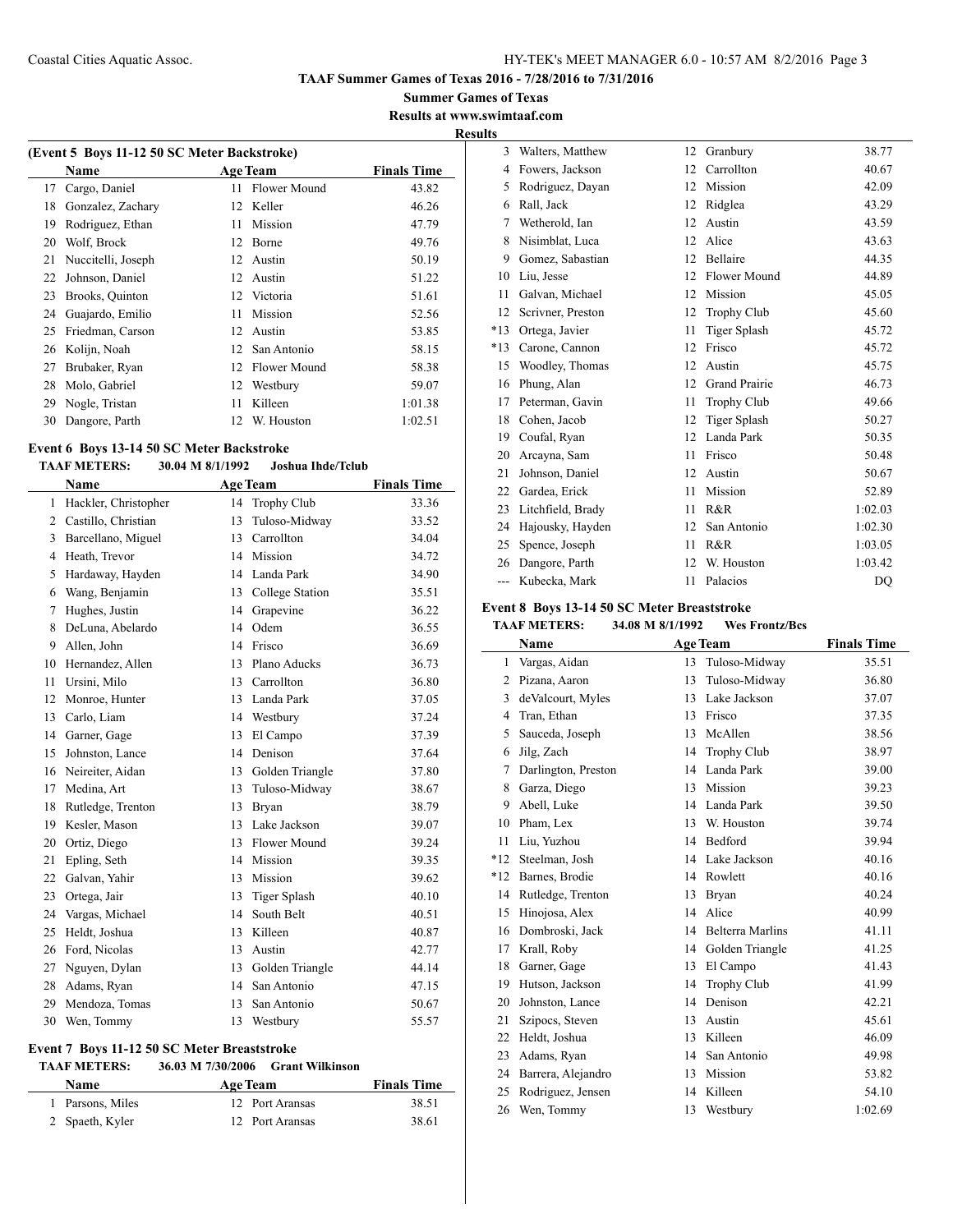#### **TAAF Summer Games of Texas 2016 - 7/28/2016 to 7/31/2016**

**Summer Games of Texas**

**Results at www.swimtaaf.com**

**Results**

l,

| Event 9 Boys 11-12 50 SC Meter Butterfly<br><b>TAAF METERS:</b><br>29.94 M 8/5/2000<br><b>Coleman Aldrich</b> |                      |    |                      |                    |  |  |  |
|---------------------------------------------------------------------------------------------------------------|----------------------|----|----------------------|--------------------|--|--|--|
|                                                                                                               | <b>Name</b>          |    | <b>Age Team</b>      | <b>Finals Time</b> |  |  |  |
| 1                                                                                                             | Velasquez, Issac     | 12 | Pharr                | 32.19              |  |  |  |
| $\overline{2}$                                                                                                | Carmody, Jarrod      | 12 | <b>Trophy Club</b>   | 32.38              |  |  |  |
| 3                                                                                                             | Spaeth, Kyler        | 12 | Port Aransas         | 33.09              |  |  |  |
| 4                                                                                                             | Walters, Matthew     | 12 | Granbury             | 33.53              |  |  |  |
| 5                                                                                                             | Staten, Jamil        | 12 | Woodlands            | 34.45              |  |  |  |
| 6                                                                                                             | Revilla, Tres        | 12 | Alice                | 34.55              |  |  |  |
| 7                                                                                                             | Woodley, Thomas      | 12 | Austin               | 34.64              |  |  |  |
| 8                                                                                                             | Lai, Alex            | 12 | <b>Grand Prairie</b> | 34.73              |  |  |  |
| 9                                                                                                             | Foster, Dylan        | 12 | West of Brazos       | 36.94              |  |  |  |
| 10                                                                                                            | Espinoza, Adam       | 12 | <b>Bryan</b>         | 37.11              |  |  |  |
| 11                                                                                                            | Sharer, Jason        | 12 | Woodlands            | 37.96              |  |  |  |
| 12                                                                                                            | McCurry, Brock       | 12 | Frisco               | 38.08              |  |  |  |
| 13                                                                                                            | Nash, Jack           | 11 | Trophy Club          | 39.13              |  |  |  |
| 14                                                                                                            | Phung, Alan          | 12 | <b>Grand Prairie</b> | 39.17              |  |  |  |
| 15                                                                                                            | Rodriguez, Rey       | 12 | McAllen              | 40.33              |  |  |  |
| 16                                                                                                            | Diehl, Wyland        | 11 | Tiger Splash         | 40.75              |  |  |  |
| 17                                                                                                            | Taylor, Keith        | 12 | Allen                | 40.78              |  |  |  |
| 18                                                                                                            | Perry, Jack          | 12 | <b>Tiger Splash</b>  | 40.92              |  |  |  |
| 19                                                                                                            | Galvan, Michael      | 12 | Mission              | 41.63              |  |  |  |
| 20                                                                                                            | Maclachlan, David    | 11 | Santa Fe             | 42.06              |  |  |  |
| 21                                                                                                            | Bowers, V, Harry     | 11 | Landa Park           | 42.11              |  |  |  |
| 22                                                                                                            | Narayan, Ajay        | 11 | Frisco               | 42.41              |  |  |  |
| 23                                                                                                            | Landry, Shannon Luke | 12 | Golden Triangle      | 42.46              |  |  |  |
| 24                                                                                                            | LeBoeuf, Robert      | 12 | Stephenville         | 42.59              |  |  |  |
| 25                                                                                                            | Mullender, John      | 12 | Ridglea              | 44.02              |  |  |  |
| 26                                                                                                            | Davis, David         | 11 | Austin               | 48.46              |  |  |  |
| 27                                                                                                            | Barron, Antonio      | 11 | Austin               | 55.57              |  |  |  |

## **Event 10 Boys 13-14 50 SC Meter Butterfly**<br>TAAE METERS: 28.03 M 7/28/2007 Lan

|    | <b>TAAF METERS:</b> | 28.02 M 7/28/2007 | Ian Rea         |                    |
|----|---------------------|-------------------|-----------------|--------------------|
|    | Name                | <b>Age Team</b>   |                 | <b>Finals Time</b> |
| 1  | Potter, Eric        | 14                | Tuloso-Midway   | 28.48              |
| 2  | Barber, Dillon      | 14                | Stephenville    | 29.03              |
| 3  | Garza, Alvaro       | 14                | Mission         | 29.43              |
| 4  | Rennhack, Nicholas  | 13                | Grapevine       | 30.67              |
| 5  | Lozano, Pete        | 14                | McAllen         | 31.49              |
| 6  | Arizpe, Nathan      | 14                | Alice           | 31.54              |
| 7  | Barcellano, Miguel  | 13                | Carrollton      | 31.97              |
| 8  | Carlo, Liam         | 14                | Westbury        | 32.37              |
| 9  | Rubio, Sergio       | 13                | Edinst          | 32.64              |
| 10 | Schmidt, Andrea     | 14                | <b>TEMP</b>     | 32.74              |
| 11 | Wang, Benjamin      | 13                | College Station | 32.85              |
| 12 | Liu, Yuzhou         | 14                | Bedford         | 33.10              |
| 13 | Hardaway, Hayden    | 14                | Landa Park      | 33.23              |
| 14 | Heiner, Jeremy      | 14                | Granbury        | 33.76              |
| 15 | Anderson, Ethan     | 14                | Trophy Club     | 33.83              |
| 16 | Barrera, Noah       | 13                | Landa Park      | 33.88              |
| 17 | Hudgins, Cole       | 13                | Natatorium      | 34.24              |
| 18 | Johnston, Lance     | 14                | Denison         | 35.26              |
| 19 | Litchfield, Jake    | 13                | R&R             | 35.46              |
| 20 | Young, Jonathan     | 14                | Plano Piranhas  | 36.31              |
| 21 | Jobes, Brian        |                   | 14 Allen        | 37.47              |

| w |                       |                 |       |
|---|-----------------------|-----------------|-------|
|   | 22 Lindsay, Seth      | 14 Rowlett      | 38.07 |
|   | 23 Youngblood, Keaton | 14 Landa Park   | 38.12 |
|   | 24 Ford, Nicolas      | 13 Austin       | 38.38 |
|   | 25 Rodriguez, Rowan   | 14 Austin       | 41.33 |
|   | 26 Cobb, Noah         | 13 Lake Jackson | 47.12 |

### **Event 11 Boys 11-12 50 SC Meter Freestyle<br>TAAF METERS: 27.20 M 8/5/2000 Co TAAF METERS: 27.20 M 8/5/2000 Coleman Aldrich**

|                | Name                       |    | <b>Age Team</b>      | <b>Finals Time</b> |
|----------------|----------------------------|----|----------------------|--------------------|
| $\mathbf{1}$   | Velasquez, Issac           | 12 | Pharr                | 28.91              |
| $\overline{2}$ | Carmody, Jarrod            | 12 | <b>Trophy Club</b>   | 29.59              |
| 3              | Woodley, Thomas            | 12 | Austin               | 29.71              |
| 4              | Walters, Matthew           | 12 | Granbury             | 30.15              |
| 5              | Lugo, Jonah                | 12 | Tuloso-Midway        | 30.33              |
| 6              | Staten, Jamil              | 12 | Woodlands            | 30.50              |
| 7              | Elizondo, Jondaniel        | 12 | Alice                | 30.77              |
| 8              | Duong, Michael             | 12 | <b>Grand Prairie</b> | 31.82              |
| 9              | Rodriguez, Rev             | 12 | McAllen              | 32.11              |
| 10             | Parsons, Miles             | 12 | Port Aransas         | 32.17              |
| 11             | Burris, Gavin              | 12 | Bay City             | 32.43              |
| 12             | Garcia, Franky             | 12 | Mission              | 32.76              |
| 13             | Sharer, Jason              | 12 | Woodlands            | 32.93              |
| 14             | Nash, Jack                 | 11 | <b>Trophy Club</b>   | 33.01              |
| 15             | Foster, Dylan              | 12 | West of Brazos       | 33.06              |
| 16             | Espinoza, Adam             | 12 | Bryan                | 33.09              |
| 17             | Peterman, Gavin            | 11 | Trophy Club          | 33.15              |
| 18             | Carmody, Zephan            | 12 | <b>Trophy Club</b>   | 34.03              |
| 19             | Padilla, Jeshua            | 11 | <b>Grand Prairie</b> | 35.87              |
| 20             | Wetherold, Ian             | 12 | Austin               | 36.53              |
| 21             | Gonzales, Nathan           | 12 | San Antonio          | 37.27              |
| 22             | Clark, Soren               | 12 | Farmers Branch       | 37.39              |
| 23             | Perry, Jack                | 12 | <b>Tiger Splash</b>  | 37.69              |
| $*24$          | Diehl, Wyland              | 11 | <b>Tiger Splash</b>  | 38.58              |
| $*24$          | Davis, David               | 11 | Austin               | 38.58              |
| 26             | Martinez-Galarza, Emiliano | 12 | Borne                | 39.77              |
| 27             | Molo, Gabriel              | 12 | Westbury             | 43.78              |
| 28             | Aguirre, Gabriel           | 12 | Frisco               | 45.56              |
| 29             | Nogle, Tristan             | 11 | Killeen              | 53.34              |
| 30             | Burkart, Orion             | 12 | Westbury             | 56.37              |

## **Event 12 Boys 13-14 50 SC Meter Freestyle**

## **TAAF METERS: 26.15 M 7/28/2007 Ian Rea**

|                | Name                 |    | <b>Age Team</b>  | <b>Finals Time</b> |
|----------------|----------------------|----|------------------|--------------------|
| 1              | Potter, Eric         |    | 14 Tuloso-Midway | 26.85              |
| $\overline{2}$ | Singh, Luke          | 14 | Mission          | 27.28              |
| 3              | Barber, Dillon       |    | 14 Stephenville  | 27.59              |
| 4              | DeLuna, Abelardo     | 14 | Odem             | 27.78              |
| 5.             | Pizana, Aaron        | 13 | Tuloso-Midway    | 28.39              |
| 6              | Garza, Callen        | 13 | Keller           | 28.52              |
|                | Mackebon, Will       | 13 | Bay City         | 28.87              |
| 8              | Rubio, Sergio        | 13 | Edinst           | 28.89              |
| 9              | Hackler, Christopher |    | 14 Trophy Club   | 29.67              |
| 10             | Barcellano, Miguel   | 13 | Carrollton       | 29.71              |
| 11             | Abell, Luke          |    | 14 Landa Park    | 29.75              |
| 12             | Szipocs, Steven      | 13 | Austin           | 29.80              |
| 13             | Hardaway, Hayden     |    | 14 Landa Park    | 29.81              |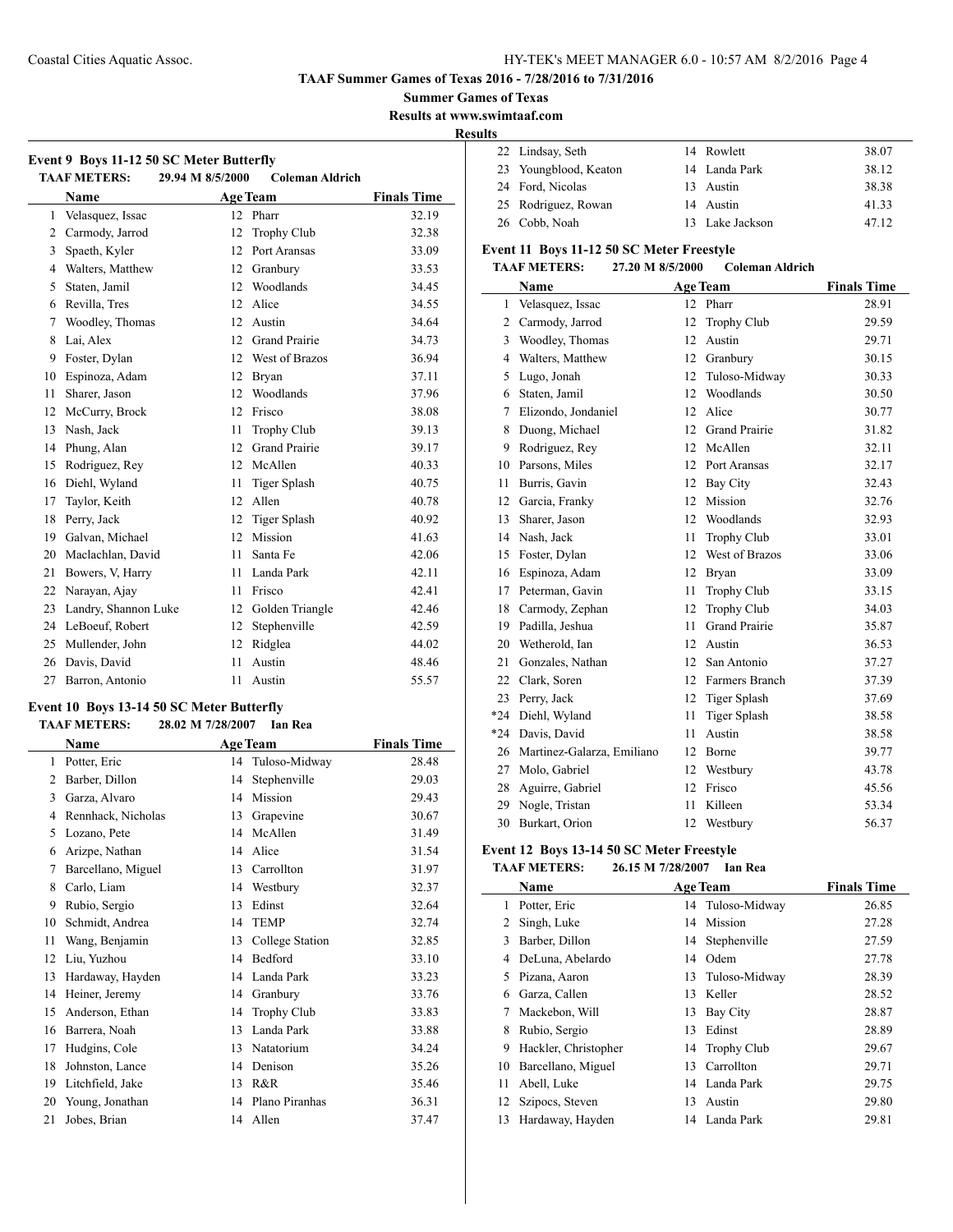**Summer Games of Texas Results at www.swimtaaf.com**

## **Results**

 $\sim$ 

|    | (Event 12 Boys 13-14 50 SC Meter Freestyle) |    |                 |                    |  |  |  |  |
|----|---------------------------------------------|----|-----------------|--------------------|--|--|--|--|
|    | Name                                        |    | <b>Age Team</b> | <b>Finals Time</b> |  |  |  |  |
| 14 | Monroe, Hunter                              | 13 | Landa Park      | 29.99              |  |  |  |  |
| 15 | Pedraza, Anthony                            | 14 | Pharr           | 30.14              |  |  |  |  |
| 16 | Carlo, Liam                                 | 14 | Westbury        | 30.18              |  |  |  |  |
| 17 | Schmidt, Andrea                             | 14 | <b>TEMP</b>     | 30.63              |  |  |  |  |
| 18 | Neireiter, Aidan                            | 13 | Golden Triangle | 30.67              |  |  |  |  |
| 19 | Allen, John                                 | 14 | Frisco          | 30.74              |  |  |  |  |
| 20 | Medeiros, Michael                           | 13 | Midothian       | 30.97              |  |  |  |  |
| 21 | Young, Jonathan                             | 14 | Plano Piranhas  | 31.26              |  |  |  |  |
| 22 | Pham, Lex                                   | 13 | W. Houston      | 31.30              |  |  |  |  |
| 23 | Lindsay, Seth                               | 14 | Rowlett         | 31.88              |  |  |  |  |
| 24 | Gonzalez, Jordan                            | 14 | Westbury        | 32.38              |  |  |  |  |
| 25 | Krall, Roby                                 | 14 | Golden Triangle | 32.96              |  |  |  |  |
| 26 | Wang, Benjamin                              | 13 | College Station | 33.13              |  |  |  |  |
| 27 | Mendoza, Tomas                              | 13 | San Antonio     | 35.49              |  |  |  |  |
| 28 | Adams, Ryan                                 | 14 | San Antonio     | 38.37              |  |  |  |  |
|    |                                             |    |                 |                    |  |  |  |  |

## **Event 13 Boys 11-12 100 SC Meter IM**

### **TAAF METERS: 1:13.29 M 7/1/1994 John Zimmerman/Grapevine**

|      | Name             | <b>Age Team</b> |    | <b>Finals Time</b>   |         |
|------|------------------|-----------------|----|----------------------|---------|
| 1    | Carmody, Jarrod  |                 | 12 | Trophy Club          | 1:16.20 |
|      | 35.15            | 41.05           |    |                      |         |
| 2    | Spaeth, Kyler    |                 | 12 | Port Aransas         | 1:17.15 |
|      | 37.63            | 39.52           |    |                      |         |
| $*3$ | Lugo, Jonah      |                 | 12 | Tuloso-Midway        | 1:23.22 |
|      | 36.49            | 46.73           |    |                      |         |
| $*3$ | Lai, Alex        |                 | 12 | Grand Prairie        | 1:23.22 |
|      | 36.46            | 46.76           |    |                      |         |
| 5    | Staten, Jamil    |                 | 12 | Woodlands            | 1:23.83 |
|      | 38.21            | 45.62           |    |                      |         |
| 6    | Woodley, Thomas  |                 | 12 | Austin               | 1:24.42 |
|      | 39.25            | 45.17           |    |                      |         |
| 7    | Espinoza, Adam   |                 | 12 | Bryan                | 1:24.54 |
|      | 39.58            | 44.96           |    |                      |         |
| 8    | McCurry, Brock   |                 | 12 | Frisco               | 1:24.76 |
|      | 38.59            | 46.17           |    |                      |         |
| 9    | Gonzalez, Hector |                 | 11 | Mission              | 1:24.77 |
|      | 42.56            | 42.21           |    |                      |         |
| 10   | Fowers, Jackson  |                 | 12 | Carrollton           | 1:25.42 |
|      | 39.20            | 46.22           |    |                      |         |
| 11   | Rodriguez, Dayan |                 | 12 | Mission              | 1:25.74 |
|      | 44.55            | 41.19           |    |                      |         |
| 12   | Guerra, Hilario  |                 | 11 | Mission              | 1:26.65 |
|      | 41.44            | 45.21           |    |                      |         |
| 13   | Sharer, Jason    |                 | 12 | Woodlands            | 1:26.76 |
|      | 40.53            | 46.23           |    |                      |         |
| 14   | Crocker, Jackson |                 | 12 | Victoria             | 1:27.44 |
|      | 40.03            | 47.41           |    |                      |         |
| 15   | Taylor, Keith    |                 | 12 | Allen                | 1:29.71 |
|      | 40.35            | 49.36           |    |                      |         |
| 16   | Phung, Alan      |                 | 12 | <b>Grand Prairie</b> | 1:30.03 |
|      | 40.40            | 49.63           |    |                      |         |
| 17   | Goodrich, Dustin |                 | 11 | R&R                  | 1:30.57 |
|      | 43.99            | 46.58           |    |                      |         |
| 18   | Ortega, Javier   |                 | 11 | Tiger Splash         | 1:31.37 |

| ັ  |                      |       |    |                    |         |
|----|----------------------|-------|----|--------------------|---------|
| 19 | Bowers, V, Harry     |       |    | 11 Landa Park      | 1:32.52 |
|    | 42.09                | 50.43 |    |                    |         |
| 20 | LeBoeuf, Robert      |       |    | 12 Stephenville    | 1:32.66 |
|    | 40.34                | 52.32 |    |                    |         |
| 21 | Coufal, Ryan         |       |    | 12 Landa Park      | 1:39.98 |
|    | 49.23                | 50.75 |    |                    |         |
| 22 | Davis, David         |       | 11 | Austin             | 1:40.92 |
|    | 47.56                | 53.36 |    |                    |         |
| 23 | Gonzalez, Zachary    |       |    | 12 Keller          | 1:43.40 |
|    | 49.13                | 54.27 |    |                    |         |
| 24 | Johnson, Daniel      |       |    | 12 Austin          | 1:46.87 |
|    | 54.79                | 52.08 |    |                    |         |
| 25 | Enlow, Noah          |       | 11 | Weatherford        | 1:52.84 |
|    | 56.58                | 56.26 |    |                    |         |
|    | Landry, Shannon Luke |       |    | 12 Golden Triangle | DQ      |
|    |                      |       |    |                    |         |

## **Event 14 Boys 13-14 100 SC Meter IM**

## **TAAF METERS: 1:06.19 M 8/1/1992 Joshua Ihde/Trophy Club**

|    | Name               | <b>Age Team</b> |    |                    | <b>Finals Time</b> |
|----|--------------------|-----------------|----|--------------------|--------------------|
| 1  | Rennhack, Nicholas |                 | 13 | Grapevine          | 1:09.03            |
|    | 31.48              | 37.55           |    |                    |                    |
| 2  | Garza, Alvaro      |                 | 14 | Mission            | 1:12.01            |
|    | 32.69              | 39.32           |    |                    |                    |
| 3  | deValcourt, Myles  |                 | 13 | Lake Jackson       | 1:12.65            |
|    | 34.50              | 38.15           |    |                    |                    |
| 4  | Garza, Callen      |                 | 13 | Keller             | 1:15.62            |
|    | 35.24              | 40.38           |    |                    |                    |
| 5  | Lozano, Pete       |                 | 14 | McAllen            | 1:16.66            |
| 6  | DeLuna, Abelardo   |                 | 14 | Odem               | 1:16.89            |
|    | 36.49              | 40.40           |    |                    |                    |
| 7  | Jilg, Zach         |                 | 14 | <b>Trophy Club</b> | 1:17.86            |
|    | 34.53              | 43.33           |    |                    |                    |
| 8  | Mackebon, Will     |                 | 13 | <b>Bay City</b>    | 1:18.10            |
|    | 36.24              | 41.86           |    |                    |                    |
| 9  | Charles, JC        |                 | 13 | Alice              | 1:18.31            |
| 10 | Hudgins, Cole      |                 | 13 | Natatorium         | 1:18.32            |
|    | 35.72              | 42.60           |    |                    |                    |
| 11 | Wang, Benjamin     |                 | 13 | College Station    | 1:19.98            |
|    | 34.97              | 45.01           |    |                    |                    |
| 12 | Hutson, Jackson    |                 | 14 | <b>Trophy Club</b> | 1:19.99            |
| 13 | Medeiros, Michael  |                 | 13 | Midothian          | 1:20.42            |
|    | 38.15              | 42.27           |    |                    |                    |
| 14 | Barnes, Brodie     |                 | 14 | Rowlett            | 1:21.43            |
|    | 37.42              | 44.01           |    |                    |                    |
| 15 | Pham, Lex          |                 | 13 | W. Houston         | 1:22.09            |
|    | 38.31              | 43.78           |    |                    |                    |
| 16 | Garner, Gage       |                 | 13 | El Campo           | 1:22.38            |
|    | 39.00              | 43.38           |    |                    |                    |
| 17 | Walenciak, Ross    |                 | 14 | Allen              | 1:22.90            |
|    | 37.94              | 44.96           |    |                    |                    |
| 18 | Barrera, Alejandro |                 | 13 | Mission            | 1:23.55            |
|    | 39.45              | 44.10           |    |                    |                    |
| 19 | Monroe, Hunter     |                 | 13 | Landa Park         | 1:24.63            |
|    | 38.49              | 46.14           |    |                    |                    |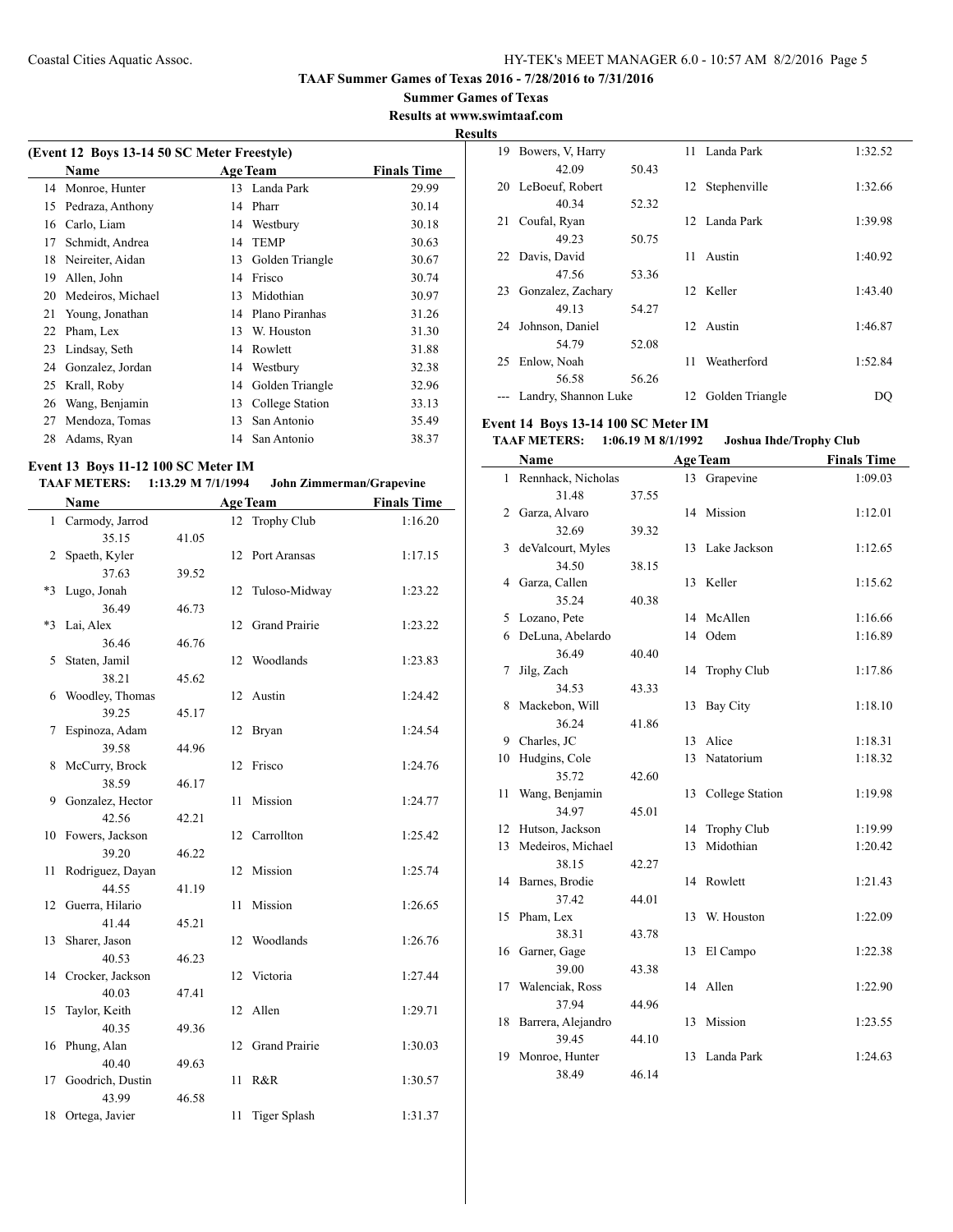#### **TAAF Summer Games of Texas 2016 - 7/28/2016 to 7/31/2016**

**Summer Games of Texas**

**Results at www.swimtaaf.com**

#### **Result**

|    | (Event 14 Boys 13-14 100 SC Meter IM) |       |    |                 |                    |  |  |
|----|---------------------------------------|-------|----|-----------------|--------------------|--|--|
|    | Name                                  |       |    | <b>Age Team</b> | <b>Finals Time</b> |  |  |
| 20 | Szipocs, Steven                       |       | 13 | Austin          | 1:26.03            |  |  |
|    | 39.67                                 | 46.36 |    |                 |                    |  |  |
| 21 | Darlington, Preston                   |       |    | 14 Landa Park   | 1:29.28            |  |  |
|    | 4185                                  | 47.43 |    |                 |                    |  |  |
| 22 | Wilburn, John                         |       | 13 | Carrollton      | 1:30.57            |  |  |
|    | 41.80                                 | 48.77 |    |                 |                    |  |  |
| 23 | Youngblood, Keaton                    |       |    | 14 Landa Park   | 1:34.98            |  |  |
|    | 40.07                                 | 54.91 |    |                 |                    |  |  |
| 24 | Vargas, Michael                       |       | 14 | South Belt      | 1:39.96            |  |  |
|    | 45.62                                 | 54.34 |    |                 |                    |  |  |
|    | Kesler, Mason                         |       | 13 | Lake Jackson    | DO                 |  |  |
|    | Wen, Tommy                            |       | 13 | Westbury        | DO                 |  |  |
|    |                                       |       |    |                 |                    |  |  |

## **Event 15 Boys 13-14 200 SC Meter Freestyle**

## **TAAF METERS: 2:15.95 M 8/1/1992 Joey Broussard/Fst**

|    | Name                |         | <b>Age Team</b> |                     | <b>Finals Time</b> |
|----|---------------------|---------|-----------------|---------------------|--------------------|
| 1  | Vargas, Aidan       |         | 13              | Tuloso-Midway       | 2:13.09M           |
|    | 1:05.59             | 35.02   |                 | 32.48               |                    |
| 2  | Singh, Luke         |         | 14 Mission      |                     | 2:14.35M           |
|    | 30.76               | 34.47   |                 | 35.33<br>33.79      |                    |
| 3  | Barrera, Noah       |         |                 | 13 Landa Park       | 2:21.27            |
|    | 31.78               | 35.93   |                 | 37.84<br>35.72      |                    |
| 4  | Schmidt, Andrea     |         | 14 TEMP         |                     | 2:21.32            |
|    | 32.27               | 36.38   |                 | 36.78<br>35.89      |                    |
| 5  | Castillo, Christian |         |                 | 13 Tuloso-Midway    | 2:22.82            |
|    | 32.08               | 36.25   | 1:14.49         |                     |                    |
| 6  | Hernandez, Allen    |         |                 | 13 Plano Aducks     | 2:26.52            |
|    | 34.02               | 37.85   |                 | 39.11<br>35.54      |                    |
| 7  | Ursini, Milo        |         |                 | 13 Carrollton       | 2:27.78            |
|    | 32.74               | 1:16.26 |                 | 38.78               |                    |
| 8  | Neireiter, Aidan    |         |                 | 13 Golden Triangle  | 2:31.80            |
|    | 32.36               | 37.95   |                 | 42.37<br>39.12      |                    |
| 9  | Hudgins, Cole       |         |                 | 13 Natatorium       | 2:31.82            |
|    | 32.45               | 37.36   |                 | 41.77<br>40.24      |                    |
| 10 | Allen, John         |         | 14 Frisco       |                     | 2:32.07            |
|    | 34.58               | 37.98   |                 | 40.70<br>38.81      |                    |
| 11 | Epling, Seth        |         | 14 Mission      |                     | 2:36.21            |
|    | 34.67               | 38.27   |                 | 42.39<br>40.88      |                    |
| 12 | Wilson, Daniel      |         |                 | 13 Trophy Club      | 2:38.58            |
|    | 35.02               | 42.17   |                 | 43.08<br>38.31      |                    |
| 13 | Dombroski, Jack     |         |                 | 14 Belterra Marlins | 2:42.10            |
|    | 35.83               | 42.43   |                 | 44.91<br>38.93      |                    |
| 14 | Slaughter, Jonathan |         |                 | 13 Carrollton       | 2:42.67            |
|    | 36.43               | 40.77   |                 | 43.34<br>42.13      |                    |
| 15 | Garza, Emmanuel     |         | 13 Mission      |                     | 2:42.90            |
|    | 35.28               | 41.75   |                 | 43.17<br>42.70      |                    |
| 16 | Ortega, Jair        |         |                 | 13 Tiger Splash     | 2:53.10            |
|    | 37.63               | 45.06   |                 | 45.85<br>44.56      |                    |
| 17 | Johnson, Luke       |         |                 | 13 Trophy Club      | 2:59.76            |
|    | 39.24               | 46.26   |                 | 49.69<br>44.57      |                    |
| 18 | Cobb, Noah          |         |                 | 13 Lake Jackson     | 3:24.62            |
|    | 36.06               | 47.02   | 1:41.96         | 19.58               |                    |

| ults         |                                                  |                    |    |                        |                             |                    |
|--------------|--------------------------------------------------|--------------------|----|------------------------|-----------------------------|--------------------|
|              | 19 Anzueto, Joshua                               |                    | 13 | Westbury               |                             | 3:26.42            |
|              | 41.42                                            | 53.70              |    | 56.03                  | 55.27                       |                    |
|              | Event 16 Boys 11-12 200 SC Meter Freestyle Relay |                    |    |                        |                             |                    |
|              | <b>TAAF METERS:</b>                              | 2:07.06 M 8/1/1989 |    | <b>Bedford</b>         |                             |                    |
|              | Team                                             |                    |    | Relay                  |                             | <b>Finals Time</b> |
| $\mathbf{1}$ | Alice                                            |                    |    | A                      |                             | 2:07.76            |
|              | 1) Molina, Jaden 11                              |                    |    | 2) Nisimblat, Luca 12  |                             |                    |
|              | 3) Revilla, Tres 12                              |                    |    |                        | 4) Elizondo, Jondaniel 12   |                    |
|              | 33.75                                            | 31.96              |    | 31.20                  | 30.85                       |                    |
| 2            | <b>Trophy Club</b>                               |                    |    | A                      |                             | 2:08.57            |
|              | 1) Nash, Jack 11                                 |                    |    | 2) Peterman, Gavin 11  |                             |                    |
|              | 3) Scrivner, Preston 12                          |                    |    | 4) Carmody, Jarrod 12  |                             |                    |
|              | 33.84                                            | 33.02              |    | 32.62                  | 29.09                       |                    |
| 3            | Victoria                                         |                    |    | A                      |                             | 2:21.65            |
|              | 1) Young, Garrett 12                             |                    |    | 2) Nunley, Ross 12     |                             |                    |
|              | 3) Rainey, Branton 12                            |                    |    | 4) Crocker, Jackson 12 |                             |                    |
|              | 36.28                                            | 33.34              |    | 37.24                  | 34.79                       |                    |
|              | 4 Frisco                                         |                    |    | A                      |                             | 2:26.88            |
|              | 1) Aguirre, Gabriel 12                           |                    |    | 2) Brown, Marshall 12  |                             |                    |
|              | 3) Arcayna, Sam 11                               |                    |    |                        | 4) Bunion, Thedore Caleb 11 |                    |
|              | 37.65                                            | 35.81              |    | 37.94                  | 35.48                       |                    |
|              | 5 Tiger Splash                                   |                    |    | A                      |                             | 2:26.91            |
|              | 1) Perry, Jack 12                                |                    |    | 2) Diehl, Wyland 11    |                             |                    |
|              | 3) Rutter, Brayden 11                            |                    |    | 4) Ortega, Javier 11   |                             |                    |
|              | 38.49                                            | 39.58              |    | 36.15                  | 32.69                       |                    |
|              | 6 Bay City                                       |                    |    | A                      |                             | 2:27.58            |
|              | 1) Wright, Jordan 12                             |                    |    | 2) Brooks, Mathew 11   |                             |                    |
|              | 3) Holden, Tristan 11                            |                    |    | 4) Burris, Gavin 12    |                             |                    |
|              | 38.53                                            | 40.43              |    | 35.14                  | 33.48                       |                    |
| 7            | R&R                                              |                    |    | A                      |                             | 2:27.61            |
|              | 1) Spence, Joseph 11                             |                    |    | 2) Boettcher, Kase 12  |                             |                    |
|              | 3) Mareka, Trampus 12                            |                    |    | 4) Goodrich, Dustin 11 |                             |                    |
|              | 46.47                                            | 26.91              |    | 39.64                  | 34.59                       |                    |
| 8            | Landa Park                                       |                    |    | A                      |                             | 2:37.78            |
|              | 1) Coufal, Ryan 12                               |                    |    | 2) Monroe, Case 11     |                             |                    |
|              | 3) Thomas, Aaden 11                              |                    |    | 4) Bowers, V, Harry 11 |                             |                    |
|              | 38.84                                            | 38.18              |    | 1:20.76                |                             |                    |
| 9            | McAllen                                          |                    |    | А                      |                             | 2:41.65            |
|              | 1) Izaguirre, Aaron 11                           |                    |    | 2) Lozano, Julian 11   |                             |                    |
|              | 3) Garcia, Moses 11                              |                    |    | 4) Rodriguez, Rey 12   |                             |                    |
|              | 48.33                                            | 21.84              |    | 17.17                  | 1:14.31                     |                    |
| 10           | Alice                                            |                    |    | B                      |                             | 2:44.81            |
|              | 1) Ruvalcaba, Joshua 11                          |                    |    | 2) Barrera, Brandon 12 |                             |                    |
|              | 3) Perez, Emerico 11                             |                    |    | 4) Gaza, Hector 11     |                             |                    |
|              | 45.34                                            | 1:59.47            |    |                        |                             |                    |
|              | Grand Prairie                                    |                    |    | А                      |                             | DQ                 |
|              | 1) Duong, Michael 12                             |                    |    | 2) Padilla, Jeshua 11  |                             |                    |
|              | 3) Phung, Alan 12                                |                    |    | 4) Lai, Alex 12        |                             |                    |

## **Event 17 Boys 13-14 200 SC Meter Freestyle Relay TAAF METERS: 1:51.18 M 8/1/1992 Bay City**

| Team                |       | Relav                  |       | <b>Finals Time</b> |
|---------------------|-------|------------------------|-------|--------------------|
| Mission             |       | А                      |       | 1:50.26M           |
| 1) Singh, Luke 14   |       | 2) Portillo, Javier 14 |       |                    |
| 3) Garza, Alvaro 14 |       | 4) Heath, Trevor 14    |       |                    |
| 28.59               | 27.92 | 27.02                  | 26.73 |                    |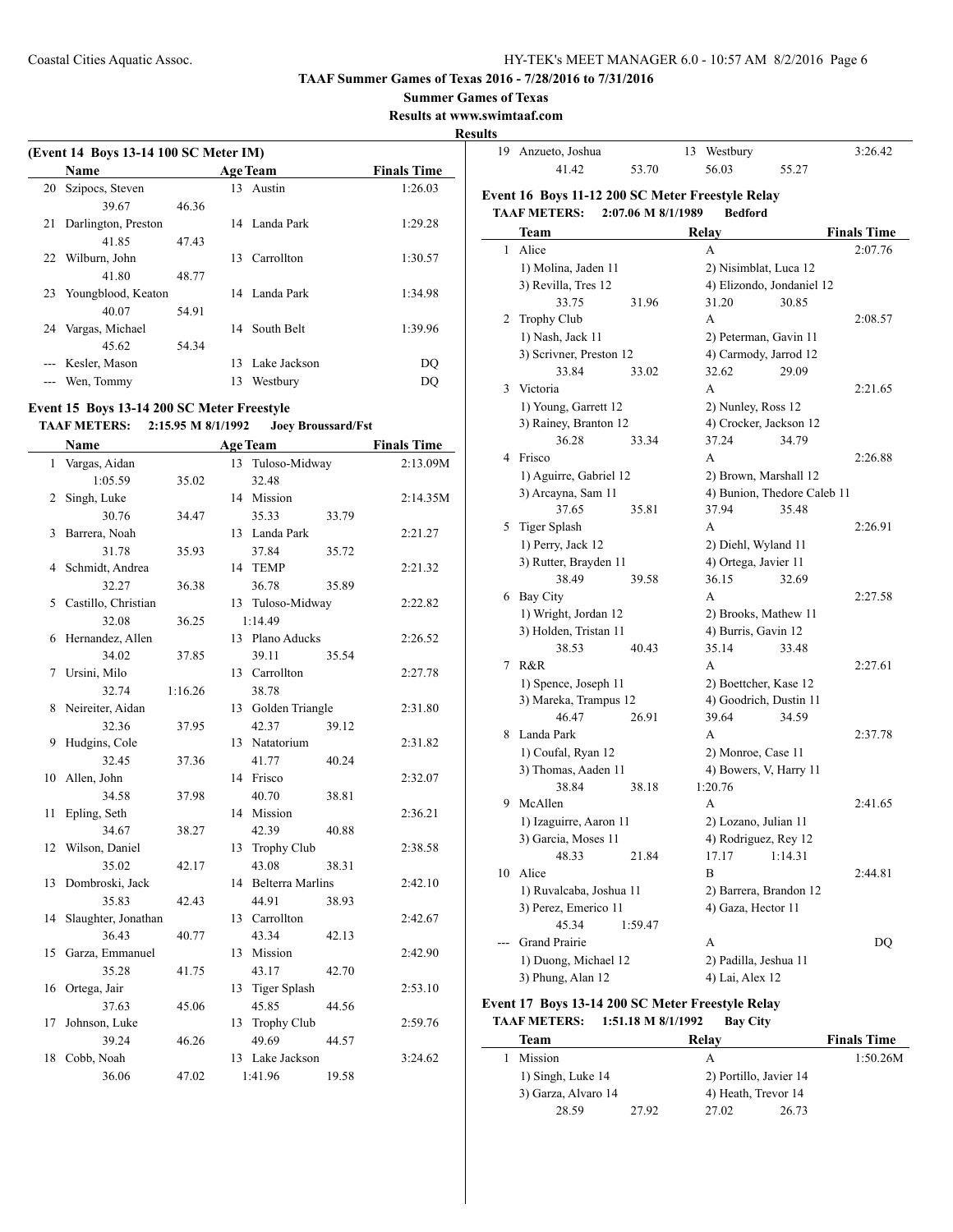**TAAF Summer Games of Texas 2016 - 7/28/2016 to 7/31/2016**

**Summer Games of Texas**

**Results at www.swimtaaf.com**

## **Results**

|    | (Event 17 Boys 13-14 200 SC Meter Freestyle Relay)<br>Team |       | <b>Relay</b>                              |                                                       | <b>Finals Time</b> |  |
|----|------------------------------------------------------------|-------|-------------------------------------------|-------------------------------------------------------|--------------------|--|
|    | 2 Tuloso-Midway                                            |       | A                                         |                                                       | 1:51.08M           |  |
|    | 1) Vargas, Aidan 13                                        |       |                                           | 2) Castillo, Christian 13                             |                    |  |
|    | 3) Pizana, Aaron 13                                        |       | 4) Potter, Eric 14                        |                                                       |                    |  |
|    | 28.16                                                      | 28.48 | 28.37                                     | 26.07                                                 |                    |  |
| 3  | Landa Park                                                 |       | A                                         |                                                       | 1:59.24            |  |
|    | 1) Monroe, Hunter 13                                       |       | 2) Barrera, Noah 13                       |                                                       |                    |  |
|    | 3) Abell, Luke 14                                          |       |                                           | 4) Hardaway, Hayden 14                                |                    |  |
|    | 29.96                                                      | 30.79 | 29.02                                     | 29.47                                                 |                    |  |
| 4  | Tuloso-Midway                                              |       | B                                         |                                                       | 2:01.18            |  |
|    | 1) Dorsch, Robert 14                                       |       | 2) Ramirez, Jacob 14                      |                                                       |                    |  |
|    | 3) Medina, Art 13                                          |       |                                           | 4) Nepote, Zachary 14                                 |                    |  |
|    | 30.47                                                      | 32.02 | 29.99                                     | 28.70                                                 |                    |  |
| 5  | Trophy Club                                                |       | А                                         |                                                       | 2:01.37            |  |
|    | 1) Hackler, Christopher 14                                 |       |                                           |                                                       |                    |  |
|    | 3) Anderson, Ethan 14                                      |       | 2) Hutson, Jackson 14<br>4) Jilg, Zach 14 |                                                       |                    |  |
|    | 29.52                                                      | 32.58 | 30.02                                     | 29.25                                                 |                    |  |
| 6  | Alice                                                      |       | A                                         |                                                       | 2:03.82            |  |
|    | 1) Rubio, Trae 14                                          |       | 2) Arizpe, Nathan 14                      |                                                       |                    |  |
|    | 3) Charles, JC 13                                          |       | 4) Hinojosa, Alex 14                      |                                                       |                    |  |
|    | 31.64                                                      | 30.65 | 31.31                                     | 30.22                                                 |                    |  |
| 7  | Lake Jackson                                               |       | A                                         |                                                       | 2:04.14            |  |
|    |                                                            |       |                                           |                                                       |                    |  |
|    | 1) deValcourt, Myles 13                                    |       | 2) Cobb, Noah 13                          |                                                       |                    |  |
|    | 3) Kesler, Mason 13                                        |       | 4) Steelman, Josh 14                      |                                                       |                    |  |
|    | 29.59                                                      | 33.04 | 32.82                                     | 28.69                                                 |                    |  |
| 8  | Carrollton                                                 |       | A                                         |                                                       | 2:04.23            |  |
|    | 1) Ursini, Milo 13                                         |       |                                           | 2) Slaughter, Jonathan 13<br>4) Barcellano, Miguel 13 |                    |  |
|    | 3) Wilburn, John 13                                        |       |                                           |                                                       |                    |  |
|    | 30.27                                                      | 32.56 | 32.64                                     | 28.76                                                 |                    |  |
| 9  | Mission                                                    |       | В                                         |                                                       | 2:05.88            |  |
|    | 1) Barrera, Alejandro 13                                   |       |                                           | 2) Guajardo, Sebastian 14                             |                    |  |
|    | 3) Epling, Seth 14                                         |       |                                           | 4) Ramirez, Rosember 13                               |                    |  |
|    | 33.07                                                      | 31.40 | 31.09                                     | 30.32                                                 |                    |  |
|    | 10 Landa Park                                              |       | B                                         |                                                       | 2:09.10            |  |
|    | 1) Youngblood, Keaton 14                                   |       |                                           | 2) Pannell, Timothy 13                                |                    |  |
|    | 3) Myers, Kyle 14                                          |       |                                           | 4) Darlington, Preston 14                             |                    |  |
|    | 31.79                                                      | 33.62 | 32.78                                     | 30.91                                                 |                    |  |
| 11 | Flower Mound                                               |       | А                                         |                                                       | 2:12.77            |  |
|    | 1) Velasco, Michael 13                                     |       |                                           | 2) Kochenower, Justin 13                              |                    |  |
|    | 3) Ortiz, Diego 13                                         |       | 4) Payne, Jonathan 14                     |                                                       |                    |  |
|    | 31.13                                                      | 35.32 | 32.71                                     | 33.61                                                 |                    |  |
| 12 | Westbury                                                   |       | A                                         |                                                       | 2:23.93            |  |
|    | 1) Gonzalez, Jordan 14                                     |       |                                           | 2) Carlo, Liam 14                                     |                    |  |
|    | 3) LeBeau, Ryan 13                                         |       |                                           | 4) Anzueto, Joshua 13                                 |                    |  |
|    | 32.64                                                      | 49.73 | 33.10                                     | 28.46                                                 |                    |  |
| 13 | <b>Tiger Splash</b>                                        |       | A                                         |                                                       | 2:41.36            |  |
|    | 1) Ortega, Jair 13                                         |       |                                           | 2) Dollard, Johnny 14                                 |                    |  |
|    | 3) Gwyn, Jordin 14                                         |       |                                           | 4) Cohen, Christopher 14                              |                    |  |
|    | 33.42                                                      | 45.08 | 51.53                                     | 31.33                                                 |                    |  |

| <b>TAAF METERS:</b> | 1:10.30 M 8/1/1992                                                                                                                                                                                                                                                                                                                                                                                                                                                    |                                                                                                                                                                                                                                                                                                                                                       |                                                                                                                                                                                                                                                                                                                                                                                                                                                                                                                                                  |
|---------------------|-----------------------------------------------------------------------------------------------------------------------------------------------------------------------------------------------------------------------------------------------------------------------------------------------------------------------------------------------------------------------------------------------------------------------------------------------------------------------|-------------------------------------------------------------------------------------------------------------------------------------------------------------------------------------------------------------------------------------------------------------------------------------------------------------------------------------------------------|--------------------------------------------------------------------------------------------------------------------------------------------------------------------------------------------------------------------------------------------------------------------------------------------------------------------------------------------------------------------------------------------------------------------------------------------------------------------------------------------------------------------------------------------------|
| Team                |                                                                                                                                                                                                                                                                                                                                                                                                                                                                       | Relay                                                                                                                                                                                                                                                                                                                                                 | <b>Finals Time</b>                                                                                                                                                                                                                                                                                                                                                                                                                                                                                                                               |
| Frisco              |                                                                                                                                                                                                                                                                                                                                                                                                                                                                       | A                                                                                                                                                                                                                                                                                                                                                     | 1:14.59                                                                                                                                                                                                                                                                                                                                                                                                                                                                                                                                          |
|                     |                                                                                                                                                                                                                                                                                                                                                                                                                                                                       |                                                                                                                                                                                                                                                                                                                                                       |                                                                                                                                                                                                                                                                                                                                                                                                                                                                                                                                                  |
|                     |                                                                                                                                                                                                                                                                                                                                                                                                                                                                       |                                                                                                                                                                                                                                                                                                                                                       |                                                                                                                                                                                                                                                                                                                                                                                                                                                                                                                                                  |
| 39.47               | 35.12                                                                                                                                                                                                                                                                                                                                                                                                                                                                 |                                                                                                                                                                                                                                                                                                                                                       |                                                                                                                                                                                                                                                                                                                                                                                                                                                                                                                                                  |
|                     |                                                                                                                                                                                                                                                                                                                                                                                                                                                                       |                                                                                                                                                                                                                                                                                                                                                       | 1:14.69                                                                                                                                                                                                                                                                                                                                                                                                                                                                                                                                          |
|                     |                                                                                                                                                                                                                                                                                                                                                                                                                                                                       |                                                                                                                                                                                                                                                                                                                                                       |                                                                                                                                                                                                                                                                                                                                                                                                                                                                                                                                                  |
|                     |                                                                                                                                                                                                                                                                                                                                                                                                                                                                       |                                                                                                                                                                                                                                                                                                                                                       |                                                                                                                                                                                                                                                                                                                                                                                                                                                                                                                                                  |
|                     |                                                                                                                                                                                                                                                                                                                                                                                                                                                                       |                                                                                                                                                                                                                                                                                                                                                       |                                                                                                                                                                                                                                                                                                                                                                                                                                                                                                                                                  |
|                     |                                                                                                                                                                                                                                                                                                                                                                                                                                                                       |                                                                                                                                                                                                                                                                                                                                                       | 1:18.86                                                                                                                                                                                                                                                                                                                                                                                                                                                                                                                                          |
|                     |                                                                                                                                                                                                                                                                                                                                                                                                                                                                       |                                                                                                                                                                                                                                                                                                                                                       |                                                                                                                                                                                                                                                                                                                                                                                                                                                                                                                                                  |
|                     |                                                                                                                                                                                                                                                                                                                                                                                                                                                                       |                                                                                                                                                                                                                                                                                                                                                       |                                                                                                                                                                                                                                                                                                                                                                                                                                                                                                                                                  |
|                     |                                                                                                                                                                                                                                                                                                                                                                                                                                                                       |                                                                                                                                                                                                                                                                                                                                                       |                                                                                                                                                                                                                                                                                                                                                                                                                                                                                                                                                  |
|                     |                                                                                                                                                                                                                                                                                                                                                                                                                                                                       |                                                                                                                                                                                                                                                                                                                                                       | 1:22.66                                                                                                                                                                                                                                                                                                                                                                                                                                                                                                                                          |
|                     |                                                                                                                                                                                                                                                                                                                                                                                                                                                                       |                                                                                                                                                                                                                                                                                                                                                       |                                                                                                                                                                                                                                                                                                                                                                                                                                                                                                                                                  |
|                     |                                                                                                                                                                                                                                                                                                                                                                                                                                                                       |                                                                                                                                                                                                                                                                                                                                                       |                                                                                                                                                                                                                                                                                                                                                                                                                                                                                                                                                  |
|                     |                                                                                                                                                                                                                                                                                                                                                                                                                                                                       |                                                                                                                                                                                                                                                                                                                                                       |                                                                                                                                                                                                                                                                                                                                                                                                                                                                                                                                                  |
|                     |                                                                                                                                                                                                                                                                                                                                                                                                                                                                       |                                                                                                                                                                                                                                                                                                                                                       |                                                                                                                                                                                                                                                                                                                                                                                                                                                                                                                                                  |
|                     |                                                                                                                                                                                                                                                                                                                                                                                                                                                                       |                                                                                                                                                                                                                                                                                                                                                       | 1:22.73                                                                                                                                                                                                                                                                                                                                                                                                                                                                                                                                          |
|                     |                                                                                                                                                                                                                                                                                                                                                                                                                                                                       |                                                                                                                                                                                                                                                                                                                                                       |                                                                                                                                                                                                                                                                                                                                                                                                                                                                                                                                                  |
|                     |                                                                                                                                                                                                                                                                                                                                                                                                                                                                       |                                                                                                                                                                                                                                                                                                                                                       |                                                                                                                                                                                                                                                                                                                                                                                                                                                                                                                                                  |
|                     |                                                                                                                                                                                                                                                                                                                                                                                                                                                                       |                                                                                                                                                                                                                                                                                                                                                       |                                                                                                                                                                                                                                                                                                                                                                                                                                                                                                                                                  |
|                     |                                                                                                                                                                                                                                                                                                                                                                                                                                                                       |                                                                                                                                                                                                                                                                                                                                                       | 1:22.86                                                                                                                                                                                                                                                                                                                                                                                                                                                                                                                                          |
|                     |                                                                                                                                                                                                                                                                                                                                                                                                                                                                       |                                                                                                                                                                                                                                                                                                                                                       |                                                                                                                                                                                                                                                                                                                                                                                                                                                                                                                                                  |
|                     |                                                                                                                                                                                                                                                                                                                                                                                                                                                                       |                                                                                                                                                                                                                                                                                                                                                       |                                                                                                                                                                                                                                                                                                                                                                                                                                                                                                                                                  |
|                     |                                                                                                                                                                                                                                                                                                                                                                                                                                                                       |                                                                                                                                                                                                                                                                                                                                                       |                                                                                                                                                                                                                                                                                                                                                                                                                                                                                                                                                  |
|                     |                                                                                                                                                                                                                                                                                                                                                                                                                                                                       |                                                                                                                                                                                                                                                                                                                                                       | 1:22.89                                                                                                                                                                                                                                                                                                                                                                                                                                                                                                                                          |
|                     |                                                                                                                                                                                                                                                                                                                                                                                                                                                                       | 2) Daigre, Samuel 10                                                                                                                                                                                                                                                                                                                                  |                                                                                                                                                                                                                                                                                                                                                                                                                                                                                                                                                  |
|                     |                                                                                                                                                                                                                                                                                                                                                                                                                                                                       |                                                                                                                                                                                                                                                                                                                                                       |                                                                                                                                                                                                                                                                                                                                                                                                                                                                                                                                                  |
| 43.69               | 39.20                                                                                                                                                                                                                                                                                                                                                                                                                                                                 |                                                                                                                                                                                                                                                                                                                                                       |                                                                                                                                                                                                                                                                                                                                                                                                                                                                                                                                                  |
| Frisco              |                                                                                                                                                                                                                                                                                                                                                                                                                                                                       | B                                                                                                                                                                                                                                                                                                                                                     | 1:23.29                                                                                                                                                                                                                                                                                                                                                                                                                                                                                                                                          |
| 1) May, Kole 10     |                                                                                                                                                                                                                                                                                                                                                                                                                                                                       |                                                                                                                                                                                                                                                                                                                                                       |                                                                                                                                                                                                                                                                                                                                                                                                                                                                                                                                                  |
| 3) Lewis, Sawyer 9  |                                                                                                                                                                                                                                                                                                                                                                                                                                                                       | 4) Gonzales, Jay 10                                                                                                                                                                                                                                                                                                                                   |                                                                                                                                                                                                                                                                                                                                                                                                                                                                                                                                                  |
| 42.30               | 40.99                                                                                                                                                                                                                                                                                                                                                                                                                                                                 |                                                                                                                                                                                                                                                                                                                                                       |                                                                                                                                                                                                                                                                                                                                                                                                                                                                                                                                                  |
| Alice               |                                                                                                                                                                                                                                                                                                                                                                                                                                                                       | A                                                                                                                                                                                                                                                                                                                                                     | 1:23.93                                                                                                                                                                                                                                                                                                                                                                                                                                                                                                                                          |
|                     |                                                                                                                                                                                                                                                                                                                                                                                                                                                                       | 2) Molina, Joaquin 10                                                                                                                                                                                                                                                                                                                                 |                                                                                                                                                                                                                                                                                                                                                                                                                                                                                                                                                  |
|                     |                                                                                                                                                                                                                                                                                                                                                                                                                                                                       | 4) Munoz, Marco 9                                                                                                                                                                                                                                                                                                                                     |                                                                                                                                                                                                                                                                                                                                                                                                                                                                                                                                                  |
| 44.50               | 39.43                                                                                                                                                                                                                                                                                                                                                                                                                                                                 |                                                                                                                                                                                                                                                                                                                                                       |                                                                                                                                                                                                                                                                                                                                                                                                                                                                                                                                                  |
| 10 R&R              |                                                                                                                                                                                                                                                                                                                                                                                                                                                                       | B                                                                                                                                                                                                                                                                                                                                                     | 1:25.25                                                                                                                                                                                                                                                                                                                                                                                                                                                                                                                                          |
|                     |                                                                                                                                                                                                                                                                                                                                                                                                                                                                       |                                                                                                                                                                                                                                                                                                                                                       |                                                                                                                                                                                                                                                                                                                                                                                                                                                                                                                                                  |
|                     |                                                                                                                                                                                                                                                                                                                                                                                                                                                                       | 4) Miller, Lance 9                                                                                                                                                                                                                                                                                                                                    |                                                                                                                                                                                                                                                                                                                                                                                                                                                                                                                                                  |
| 47.44               | 37.81                                                                                                                                                                                                                                                                                                                                                                                                                                                                 |                                                                                                                                                                                                                                                                                                                                                       |                                                                                                                                                                                                                                                                                                                                                                                                                                                                                                                                                  |
| Frisco              |                                                                                                                                                                                                                                                                                                                                                                                                                                                                       | C                                                                                                                                                                                                                                                                                                                                                     | 1:27.08                                                                                                                                                                                                                                                                                                                                                                                                                                                                                                                                          |
|                     |                                                                                                                                                                                                                                                                                                                                                                                                                                                                       |                                                                                                                                                                                                                                                                                                                                                       |                                                                                                                                                                                                                                                                                                                                                                                                                                                                                                                                                  |
|                     |                                                                                                                                                                                                                                                                                                                                                                                                                                                                       |                                                                                                                                                                                                                                                                                                                                                       |                                                                                                                                                                                                                                                                                                                                                                                                                                                                                                                                                  |
|                     |                                                                                                                                                                                                                                                                                                                                                                                                                                                                       |                                                                                                                                                                                                                                                                                                                                                       |                                                                                                                                                                                                                                                                                                                                                                                                                                                                                                                                                  |
|                     |                                                                                                                                                                                                                                                                                                                                                                                                                                                                       |                                                                                                                                                                                                                                                                                                                                                       | 1:27.57                                                                                                                                                                                                                                                                                                                                                                                                                                                                                                                                          |
|                     |                                                                                                                                                                                                                                                                                                                                                                                                                                                                       |                                                                                                                                                                                                                                                                                                                                                       |                                                                                                                                                                                                                                                                                                                                                                                                                                                                                                                                                  |
|                     |                                                                                                                                                                                                                                                                                                                                                                                                                                                                       |                                                                                                                                                                                                                                                                                                                                                       |                                                                                                                                                                                                                                                                                                                                                                                                                                                                                                                                                  |
|                     |                                                                                                                                                                                                                                                                                                                                                                                                                                                                       |                                                                                                                                                                                                                                                                                                                                                       |                                                                                                                                                                                                                                                                                                                                                                                                                                                                                                                                                  |
|                     |                                                                                                                                                                                                                                                                                                                                                                                                                                                                       |                                                                                                                                                                                                                                                                                                                                                       | 1:27.66                                                                                                                                                                                                                                                                                                                                                                                                                                                                                                                                          |
|                     |                                                                                                                                                                                                                                                                                                                                                                                                                                                                       |                                                                                                                                                                                                                                                                                                                                                       |                                                                                                                                                                                                                                                                                                                                                                                                                                                                                                                                                  |
|                     |                                                                                                                                                                                                                                                                                                                                                                                                                                                                       |                                                                                                                                                                                                                                                                                                                                                       |                                                                                                                                                                                                                                                                                                                                                                                                                                                                                                                                                  |
| 48.45               | 39.21                                                                                                                                                                                                                                                                                                                                                                                                                                                                 |                                                                                                                                                                                                                                                                                                                                                       |                                                                                                                                                                                                                                                                                                                                                                                                                                                                                                                                                  |
|                     | 1) Gierkey, Jake 9<br>R&R<br>1) Esparza, Ethan 9<br>3) Spurlock, Britt 9<br>42.34<br>Southlake<br>1) O'Brian, Cole 10<br>3) Dollins, Eli 10<br>44.17<br>4 Austin<br>3) Myers, Aaron 10<br>57.00<br>El Campo<br>1) Garner, Zane 10<br>3) Beal, Kaden 9<br>45.06<br>6 Flower Mound<br>1) Cargo, Luke 9<br>3) Gordon, Billy 10<br>48.84<br>W. Houston<br>1) Gage, Spencer 9<br>3) Sugawara, Ian 10<br>1) Lacy, Luke 9<br>51.63<br>Mission<br>46.81<br><b>Trophy Club</b> | 3) Hammons, Zachary 10<br>32.35<br>34.69<br>1) Unberhagen, Jack 10<br>25.66<br>37.67<br>34.02<br>1) Des Jardins, Luke 10<br>3) Wright, Nicholes 9<br>1) Nisimblat, Matteo 10<br>3) Urrutia, Zander 10<br>3) McGowan, Grant 10<br>35.45<br>1) Rodriguez, Roehl 9<br>3) Rodriguez, Nickolas 10<br>40.76<br>1) Bryant, Michael 9<br>3) McDonald, Jack 10 | 2) Gulledge, Travis 10<br>4) Knippenberg, Kade 10<br>А<br>2) Sugawara, Connor 10<br>4) Masters, George 9<br>A<br>2) Cruger, Brandon 10<br>4) O'Brian, Jack 10<br>A<br>2) Seiler, Bennett 9<br>4) Arredondo, Luke 10<br>А<br>2) Bures, Luke 10<br>4) Kocian, Cameron 9<br>A<br>2) Walker, Tyler 9<br>4) Smith, Ryan 10<br>A<br>4) Wright, Tyler 10<br>2) Sharma, Sanyam 10<br>2) Arellano, Alwin 9<br>2) Flores, Jacek 9<br>4) Boyle, Michael 9<br>А<br>2) Gonzalez, Pablo 9<br>4) Serda, Noah 10<br>А<br>2) Stutz, Logan 10<br>4) Black, Evan 10 |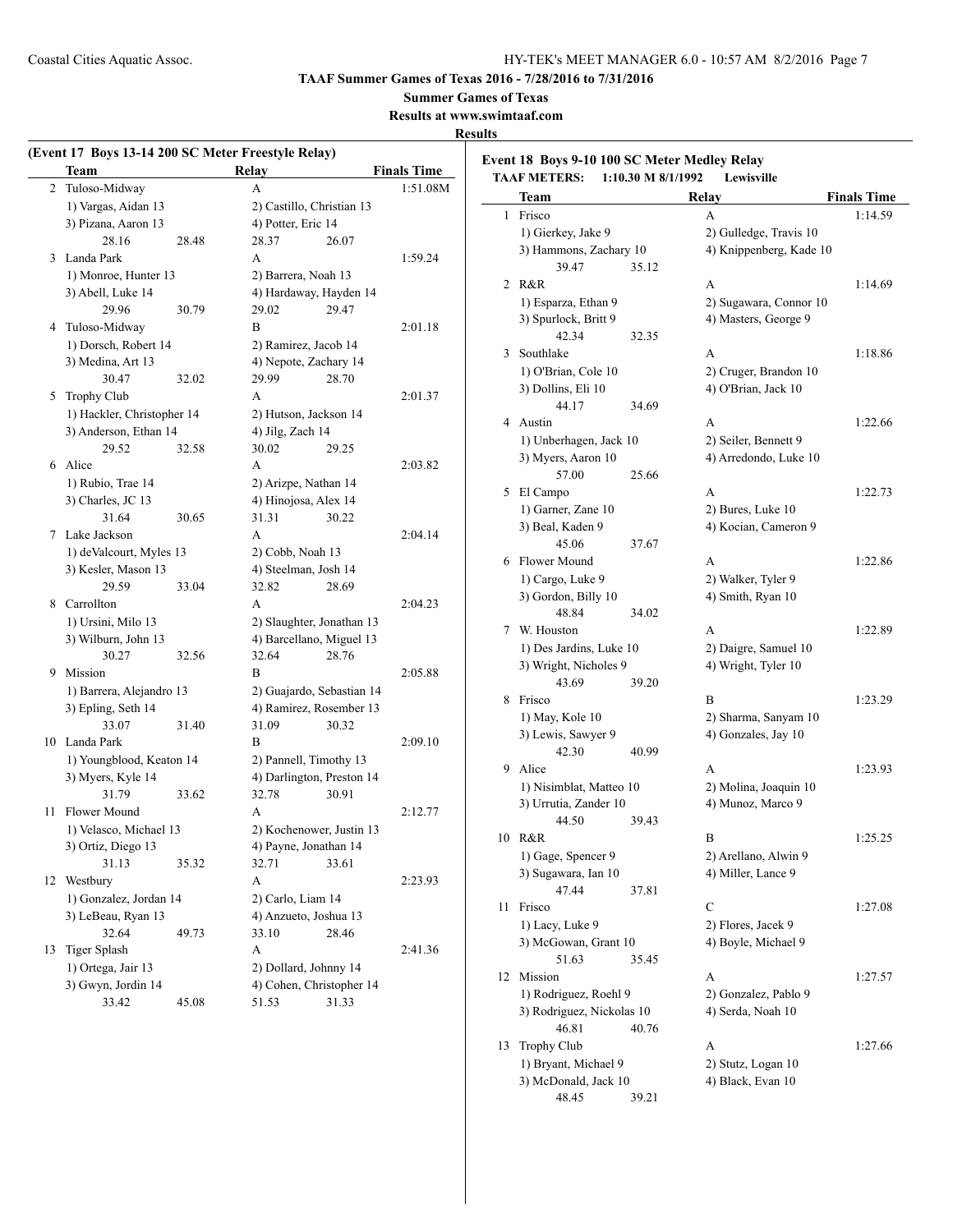**TAAF Summer Games of Texas 2016 - 7/28/2016 to 7/31/2016**

#### **Summer Games of Texas**

**Results at www.swimtaaf.com**

#### **Resu**

|    | Team                      | (Event 18 Boys 9-10 100 SC Meter Medley Relay)<br>Relay | <b>Finals Time</b> |
|----|---------------------------|---------------------------------------------------------|--------------------|
| 14 | Pharr                     | A                                                       | 1:31.88            |
|    | 1) Padron, Cesar 9        | 2) Espinoza, Joaquin 10                                 |                    |
|    | 3) Cruz, Matias 10        | 4) Ramos, Rafael 10                                     |                    |
|    | 50.20                     | 41.68                                                   |                    |
|    | 15 Keller                 | A                                                       | 1:31.92            |
|    | 1) Castillo, London 10    | 2) Garza, Jack 9                                        |                    |
|    | 3) Burk, Benjamin 10      | 4) Nors, Garrett 10                                     |                    |
|    | 49.56                     | 42.36                                                   |                    |
|    | 16 Austin                 | B                                                       | 1:35.27            |
|    | 1) Nuccitelli, Benjamin 9 | 2) Burgett, Andrew 9                                    |                    |
|    | 3) Dubrow, Jacob 9        | 4) Postelnicu, David 10                                 |                    |
|    | 52.32                     | 42.95                                                   |                    |
| 17 | Portland                  | A                                                       | 1:43.11            |
|    | 1) Brymer, Ethan 10       | 2) Miller, Peyton 9                                     |                    |
|    | 3) Hesseltine, Huston 9   | 4) Southern, Wade 9                                     |                    |
|    | 56.61                     | 46.50                                                   |                    |

## **Event 19 Men 15-17 200 SC Meter Medley Relay TAAF METERS: 1:55.36 M 7/27/2007 Frisco**

### **B Blandford, C Nix, J Nix, J Pena**

|   | <b>Team</b>               |       | <b>Relay</b>              |       | <b>Finals Time</b> |
|---|---------------------------|-------|---------------------------|-------|--------------------|
| 1 | Victoria                  |       | A                         |       | 1:54.44M           |
|   | 1) Svatek, Brandon 17     |       | 2) Williams, Tanner 16    |       |                    |
|   | 3) Sievers, Dillan 15     |       | 4) Sanchez, Drew 15       |       |                    |
|   | 30.26                     | 30.70 | 28.32                     | 25.16 |                    |
| 2 | Golden Triangle           |       | A                         |       | 1:57.72            |
|   | 1) Satre, Alec 16         |       | 2) Contreras, Salvador 16 |       |                    |
|   | 3) Ross, Gavin 16         |       | 4) Fletcher, Vincent 15   |       |                    |
|   | 31.45                     | 32.75 | 28.28                     | 25.24 |                    |
| 3 | Pharr                     |       | А                         |       | 2:02.63            |
|   | 1) Velasquez, Joshua 17   |       | 2) Rodriguez, Andre 17    |       |                    |
|   | 3) Hinojosa, Betsehim 17  |       | 4) Garza, Zach 15         |       |                    |
|   | 32.95                     | 31.98 | 29.68                     | 28.02 |                    |
| 4 | Mission                   |       | А                         |       | 2:06.38            |
|   | 1) Salinas, Deigo 17      |       | 2) Hernandez, Ricardo 16  |       |                    |
|   | 3) Velador, Eddie 15      |       | 4) Pena, Gabriel 16       |       |                    |
|   | 32.81                     | 37.65 | 29.58                     | 26.34 |                    |
| 5 | Westbury                  |       | A                         |       | 2:07.45            |
|   | 1) Cooney, Tyler 16       |       | 2) Ramirez, Joel 15       |       |                    |
|   | 3) Ding, Xiaoyang 16      |       | 4) Wen, Gary 15           |       |                    |
|   | 34.52                     | 37.33 | 29.65                     | 25.95 |                    |
| 6 | Mission                   |       | B                         |       | 2:12.67            |
|   | 1) Perrera, Santiago 16   |       | 2) McCormick, Brandon 16  |       |                    |
|   | 3) Vela, Moseis 15        |       | 4) Herrera, Jae 15        |       |                    |
|   | 35.12                     | 37.35 | 31.80                     | 28.40 |                    |
| 7 | W. Houston                |       | A                         |       | 2:16.56            |
|   | 1) Dangore, Athary 15     |       | 2) McDaniel, Braeden 15   |       |                    |
|   | 3) McBride, Christian 16  |       | 4) Thomas, Chris 16       |       |                    |
|   | 35.36                     | 38.77 | 33.26                     | 29.17 |                    |
| 8 | Victoria                  |       | B                         |       | 2:16.58            |
|   | 1) Immenhauser, Willie 16 |       | 2) Kocian, Jared 17       |       |                    |
|   | 3) Noriega, Pablo 16      |       | 4) Flores, Eric 15        |       |                    |
|   | 36.42                     | 39.09 | 16.54                     | 44.53 |                    |

| lts            |                                                 |                  |                                 |                    |
|----------------|-------------------------------------------------|------------------|---------------------------------|--------------------|
| $\overline{a}$ | Pharr                                           |                  | B                               | <b>DQ</b>          |
|                | 1) Solis, Julian 16                             |                  | 2) Maldonado, Enrique 16        |                    |
|                | 3) Gomez, Jose 15                               |                  | 4) Sanchez, Ervey 15            |                    |
|                | <b>Event 20 Boys 9-10 50 SC Meter Freestyle</b> |                  |                                 |                    |
|                | <b>TAAF METERS:</b>                             | 30.59 M 8/1/1992 | <b>John Zimmerman/Grapevine</b> |                    |
|                | Name                                            |                  | <b>Age Team</b>                 | <b>Finals Time</b> |
| 1              | Gierkey, Jake                                   | 9                | Frisco                          | 33.21              |
| $\overline{c}$ | Morales, Joseph                                 | 10               | Denton                          | 33.42              |
| 3              | Bures, Luke                                     |                  | 10 El Campo                     | 34.50              |
| 4              | Devillier, Andrew                               |                  | 10 Plano Aducks                 | 34.51              |
| 5              | Nisimblat, Matteo                               |                  | 10 Alice                        | 35.22              |
| 6              | Powell, Cooper                                  |                  | 10 Grapevine                    | 35.34              |
| 7              | Knippenberg, Kade                               |                  | 10 Frisco                       | 35.42              |
| 8              | Craig, Alex                                     |                  | 10 Dolphins                     | 36.46              |
| 9              | Nickler, Nate                                   | 10               | Trophy Club                     | 36.53              |
| 10             | Stunz, Hunter                                   |                  | 10 Port Aransas                 | 36.56              |
| 11             | Tomancak, Hayden                                | 10               | Carrollton                      | 36.58              |
| 12             | Chaney, Donovan                                 | 10               | Golden Triangle                 | 36.73              |
| 13             | Des Jardins, Luke                               |                  | 10 W. Houston                   | 36.75              |
| 14             | Serda, Noah                                     |                  | 10 Mission                      | 37.01              |
| 15             | Oliver, Nathan                                  |                  | 9 Landa Park                    | 37.06              |
| 16             | Myers, Aaron                                    |                  | 10 Austin                       | 37.31              |
| 17             | Tatum, Peyton                                   |                  | 10 Unattached 4                 | 37.66              |
| 18             | Arredondo, Luke                                 |                  | 10 Austin                       | 38.26              |
| 19             | Song, Randy                                     | 9                | Farmers Branch                  | 38.53              |
| 20             | Slimpin, Ryan                                   |                  | 10 Landa Park                   | 39.05              |
| 21             | Gordon, Billy                                   |                  | 10 Flower Mound                 | 39.10              |
| 22             | Ware, Grant                                     | 10               | Wharton                         | 39.40              |
| 23             | Wolf, Lance                                     | 10               | Borne                           | 39.82              |
| 24             | Sugawara, Ian                                   |                  | 10 R&R                          | 40.42              |
| 25             | Wyrtzen, Noah                                   | 10               | Austin                          | 40.50              |
| 26             | Adams, James                                    | 10               | San Antonio                     | 44.20              |
| 27             | Willbanks, Nathaniel                            | 10               | San Antonio                     | 46.86              |
| 28             | Boor, Zachary                                   | 10               | Killeen                         | 54.01              |
|                |                                                 |                  |                                 |                    |

#### **Event 21 Men 15-17 100 SC Meter Freestyle TAAF METERS: 56.46 M 8/6/2000 Dan Kulle**

|   |                     | JUJIU III U/U/4000 | Dan ixunc          |                    |
|---|---------------------|--------------------|--------------------|--------------------|
|   | Name                |                    | <b>Age Team</b>    | <b>Finals Time</b> |
| 1 | Barrera, Isaac      |                    | 15 Unat3           | 52.89M             |
|   | 25.75               | 27.14              |                    |                    |
| 2 | Chang, Ryan         |                    | 17 Natatorium      | 53.58M             |
|   | 25.72               | 27.86              |                    |                    |
| 3 | Contreras, Salvador |                    | 16 Golden Triangle | 55.26M             |
|   | 26.69               | 28.57              |                    |                    |
| 4 | Velasquez, Joseph   |                    | 16 Pharr           | 56.30M             |
|   | 27.30               | 29.00              |                    |                    |
| 5 | Dykehouse, Caleb    |                    | 15 Portland        | 56.69              |
|   | 26.64               | 30.05              |                    |                    |
| 6 | Fletcher, Vincent   | 15                 | Golden Triangle    | 56.80              |
|   | 27.09               | 29.71              |                    |                    |
| 7 | Satre, Alec         | 16                 | Golden Triangle    | 58.23              |
|   | 27.86               | 30.37              |                    |                    |
| 8 | Sievers, Dillan     | 15                 | Victoria           | 58.27              |
|   | 27.92               | 30.35              |                    |                    |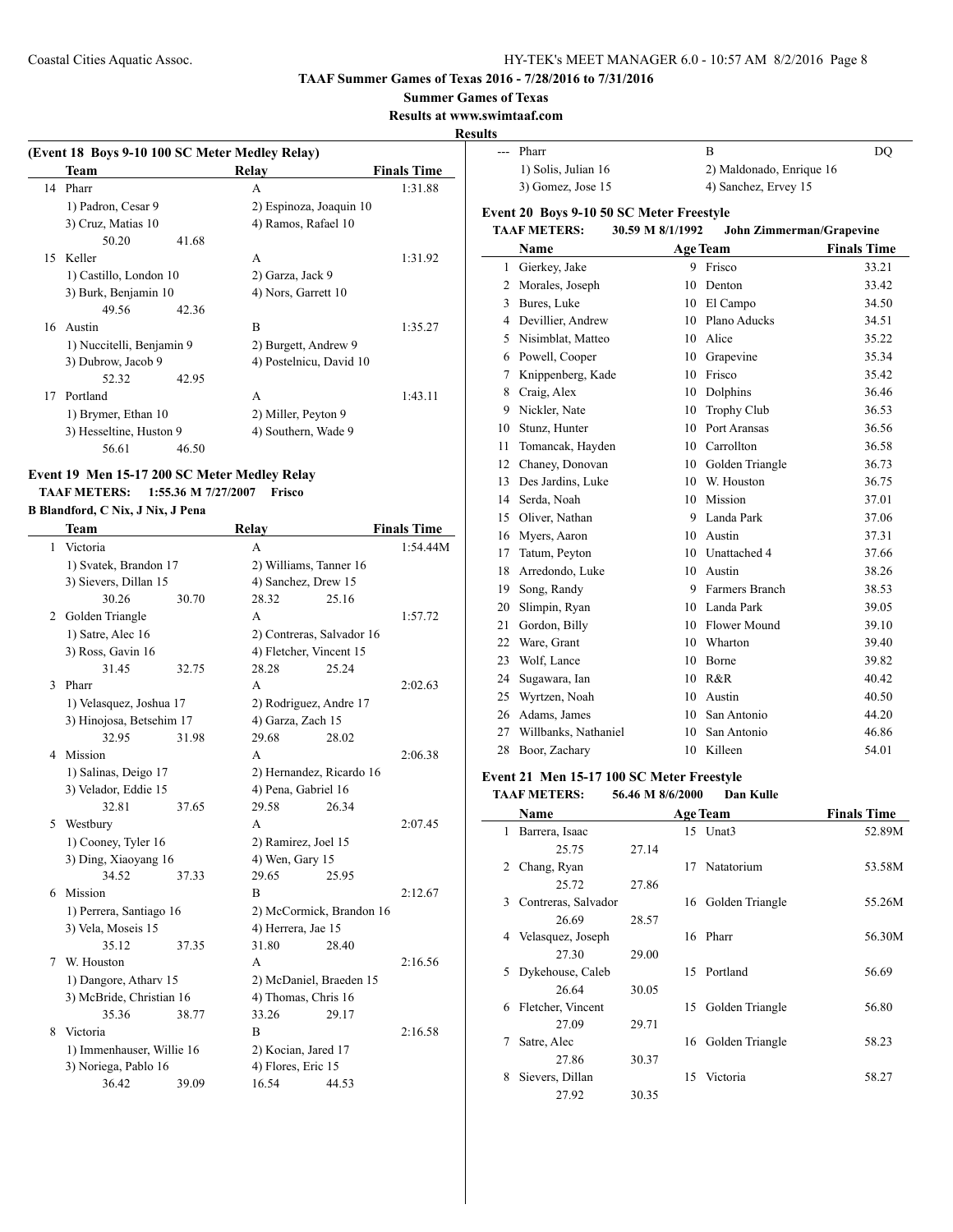## **Summer Games of Texas**

**Results at www.swimtaaf.com**

|     |                                             |       |    |                    |                    | <b>Results</b> |
|-----|---------------------------------------------|-------|----|--------------------|--------------------|----------------|
|     | (Event 21 Men 15-17 100 SC Meter Freestyle) |       |    |                    |                    | *35            |
|     | <b>Name</b>                                 |       |    | <b>Age Team</b>    | <b>Finals Time</b> |                |
|     | 9 Pena, Gabriel                             |       |    | 16 Mission         | 58.63              | 37             |
|     | 28.18                                       | 30.45 |    |                    |                    |                |
|     | 10 Rivera, Justice                          |       |    | 15 Edinst          | 58.98              | 38             |
|     | 27.81                                       | 31.17 |    |                    |                    |                |
|     | 11 Garza, Eloy                              |       |    | 17 Edinst          | 59.01              | 39             |
|     | 28.11                                       | 30.90 |    |                    |                    |                |
|     | 12 Ramirez, Joel                            |       |    | 15 Westbury        | 59.43              | 40             |
|     | 27.79                                       | 31.64 |    |                    |                    |                |
| 13  | Durio, Trey                                 |       |    | 16 Palacios        | 59.52              | 41             |
|     | 27.72                                       | 31.80 |    |                    |                    |                |
|     | 14 Enriquez, Samuel                         |       | 17 | McAllen            | 59.83              | 42             |
|     | 27.82                                       | 32.01 |    |                    |                    |                |
|     | 15 Walker, James                            |       |    | 17 Northwest       | 1:00.00            | 43             |
|     | 28.54                                       | 31.46 |    |                    |                    |                |
|     | 16 Ursini, Anthony                          |       |    | 15 Carrollton      | 1:00.96            | 44             |
|     | 28.82                                       | 32.14 |    |                    |                    |                |
| 17  | Tee, Jan                                    |       |    | 15 R&R             | 1:01.49            | 45             |
|     | 28.64                                       | 32.85 |    |                    |                    |                |
|     | 18 Thomas, Chris                            |       |    | 16 W. Houston      | 1:01.93            | 46             |
|     | 29.04                                       | 32.89 |    |                    |                    |                |
|     | 19 Ferrell, Justin                          |       | 17 | Denison            | 1:02.40            | 47             |
|     | 29.31                                       | 33.09 |    |                    |                    |                |
|     | 20 Garza, Zach                              |       |    | 15 Pharr           | 1:02.44            | 48             |
|     | 31.11                                       | 31.33 |    |                    |                    |                |
|     | 21 Aranda, Nathanial                        |       | 17 | TEMP               | 1:02.68            | 49             |
|     | 29.24                                       | 33.44 |    |                    |                    |                |
|     | 22 Cosper, Ty                               |       | 17 | Killeen            | 1:02.79            | 50             |
|     | 30.04                                       | 32.75 |    |                    |                    |                |
| 23  | Lugo, Leo                                   |       | 17 | Tuloso-Midway      | 1:02.85            | 51             |
|     | 30.10                                       | 32.75 |    |                    |                    |                |
|     | 24 Flores, Eric                             |       |    | 15 Victoria        | 1:03.74            | 52             |
|     | 31.14                                       | 32.60 |    |                    |                    |                |
|     | 25 Gomez, Jose                              |       |    | 15 Pharr           | 1:03.91            | 53             |
|     | 30.10                                       | 33.81 |    |                    |                    |                |
|     | 26 Russell, Zyan                            |       |    | 17 Killeen         | 1:03.92            | 54             |
|     | 29.73                                       | 34.19 |    |                    |                    |                |
|     | 27 Flores, Eric                             |       |    | 16 Mission         | 1:04.00            | 55             |
|     | 30.14                                       | 33.86 |    |                    |                    |                |
|     | 28 Gamboa, Gerardo                          |       |    | 16 Farmers Branch  | 1:04.27            | 56             |
|     | 30.30                                       | 33.97 |    |                    |                    |                |
|     | Novak, Dalton                               |       |    |                    |                    | 57             |
| 29  | 30.35                                       |       | 15 | Palacios           | 1:04.59            |                |
|     |                                             | 34.24 |    |                    |                    | 58             |
| 30  | Trahan, Tristen                             |       |    | 16 Golden Triangle | 1:04.85            |                |
|     | 30.26                                       | 34.59 |    |                    |                    | 59             |
| 31  | Ding, Xiaoyang                              |       |    | 16 Westbury        | 1:04.97            |                |
| 32  | Rodriguez, Justin                           |       |    | 16 Alice           | 1:04.98            |                |
|     | 30.71                                       | 34.27 |    |                    |                    | 60             |
| 33  | Perez, Angel                                |       |    | 15 Alice           | 1:06.31            |                |
|     | 31.77                                       | 34.54 |    |                    |                    | 61             |
|     | 34 Salinas, Deigo                           |       | 17 | Mission            | 1:06.48            |                |
|     | 32.40                                       | 34.08 |    |                    |                    | 62             |
| *35 | Sanchez, Ervey                              |       |    | 15 Pharr           | 1:06.52            |                |
|     | 31.24                                       | 35.28 |    |                    |                    | 63             |

| $*35$ | Kocian, Jared                 |       |    | 17 Victoria             | 1:06.52 |
|-------|-------------------------------|-------|----|-------------------------|---------|
|       | 32.01                         | 34.51 |    |                         |         |
| 37    | Roscero, Luis                 |       | 16 | Tomball                 | 1:06.53 |
|       | 31.82                         | 34.71 |    |                         |         |
| 38    | McDaniel, Braeden             |       | 15 | W. Houston              | 1:06.62 |
|       | 31.49                         | 35.13 |    |                         |         |
| 39    | Vela, Moseis                  |       | 15 | Mission                 | 1:07.09 |
|       | 32.46                         | 34.63 |    | 17 Austin               |         |
| 40    | Escobar, Christopher<br>31.18 | 36.20 |    |                         | 1:07.38 |
| 41    | Money, Chance                 |       |    | 16 Alice                | 1:07.82 |
|       | 31.35                         | 36.47 |    |                         |         |
| 42    | Garza, Michael                |       | 16 | Mission                 | 1:08.85 |
|       | 32.19                         | 36.66 |    |                         |         |
| 43    | Wen, Gary                     |       | 15 | Westbury                | 1:08.99 |
|       | 33.53                         | 35.46 |    |                         |         |
| 44    | Wilson, Montana               |       | 15 | Denison                 | 1:09.92 |
|       | 31.81                         | 38.11 |    |                         |         |
| 45    | Elias, Austin                 |       | 15 | <b>Belterra Marlins</b> | 1:09.98 |
|       | 33.09                         | 36.89 |    |                         |         |
| 46    | Elias, Jacob                  |       | 17 | <b>Belterra Marlins</b> | 1:10.13 |
|       | 31.92                         | 38.21 |    |                         |         |
| 47    | Salinas, Benito               |       | 15 | Edinst                  | 1:10.43 |
|       | 32.54                         | 37.89 |    |                         |         |
| 48    | Johnson, Colt                 |       | 15 | Tuloso-Midway           | 1:10.56 |
| 49    | 33.74                         | 36.82 | 15 |                         |         |
|       | Mackebon, Ben<br>32.84        | 38.15 |    | <b>Bay City</b>         | 1:10.99 |
| 50    | Vasquez, Alfredo              |       | 16 | South Belt              | 1:12.68 |
|       | 34.42                         | 38.26 |    |                         |         |
| 51    | Tran, Sam                     |       | 15 | Westbury                | 1:14.06 |
|       | 34.42                         | 39.64 |    |                         |         |
| 52    | Carpenter, Gavyn              |       | 15 | Stephenville            | 1:14.43 |
|       | 34.87                         | 39.56 |    |                         |         |
| 53    | Flores, Luis                  |       | 15 | Mission                 | 1:14.78 |
|       | 35.47                         | 39.31 |    |                         |         |
| 54    | Landry, Noah                  |       |    | 16 Golden Triangle      | 1:17.10 |
|       | 35.73                         | 41.37 |    |                         |         |
| 55    | Unerfusser, James             |       |    | 16 Denison              | 1:18.00 |
|       | 35.93                         | 42.07 |    | 15 McAllen              |         |
|       | 56 Courtney, Thomas<br>35.35  | 42.70 |    |                         | 1:18.05 |
| 57    | Molo, Cameron                 |       | 15 | Westbury                | 1:18.39 |
|       | 36.42                         | 41.97 |    |                         |         |
| 58    | Ortiz, Nathan                 |       | 16 | Marble Falls            | 1:18.74 |
|       | 40.95                         | 37.79 |    |                         |         |
| 59    | Ramirez, Marco                |       | 15 | McAllen                 | 1:18.83 |
|       | 36.39                         | 42.44 |    |                         |         |
| 60    | Contreras, Chris              |       | 17 | Pharr                   | 1:19.15 |
|       | 36.10                         | 43.05 |    |                         |         |
| 61    | Flores, Armando               |       | 15 | Mission                 | 1:19.50 |
|       | 36.28                         | 43.22 |    |                         |         |
| 62    | Ly, Kevin                     |       | 16 | <b>Grand Prairie</b>    | 1:19.84 |
|       | 37.14                         | 42.70 |    |                         |         |
| 63    | Young, Phillip<br>37.16       | 45.07 | 15 | Plano Piranhas          | 1:22.23 |
|       |                               |       |    |                         |         |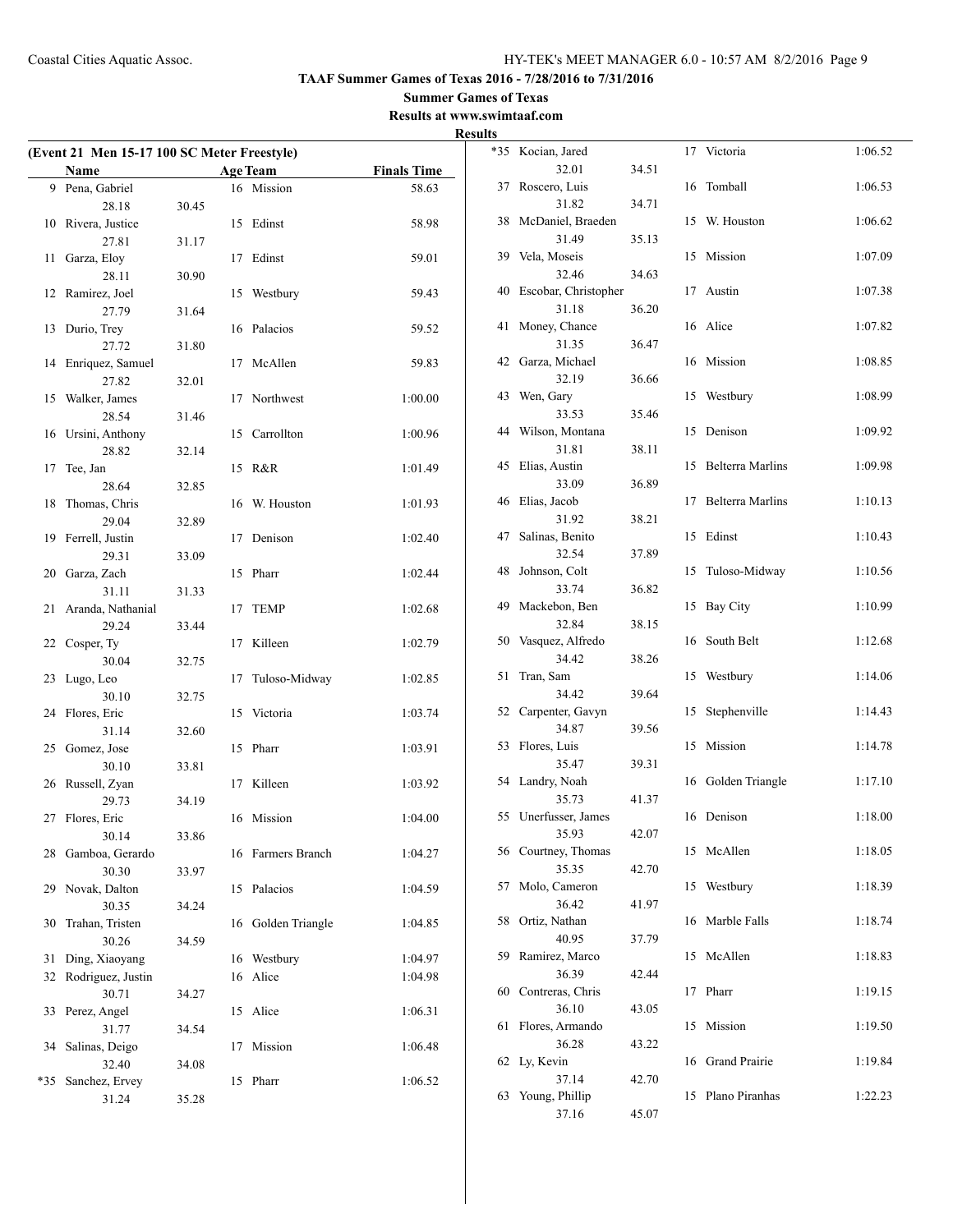**Summer Games of Texas Results at www.swimtaaf.com**

**Results**

 $\overline{a}$ 

| (Event 21 Men 15-17 100 SC Meter Freestyle) |                     |         |  |                 |                    |  |  |
|---------------------------------------------|---------------------|---------|--|-----------------|--------------------|--|--|
|                                             | Name                |         |  | <b>Age Team</b> | <b>Finals Time</b> |  |  |
|                                             | 64 Martinez, Joshua |         |  | 15 San Antonio  | 1:46.83            |  |  |
|                                             | 40.75               | 1:06.08 |  |                 |                    |  |  |
|                                             | 65 Fang, Junxiang   |         |  | 16 Westbury     | 1:47.08            |  |  |
|                                             | 44 58               | 1:02.50 |  |                 |                    |  |  |

## **Event 22 Boys 9-10 25 SC Meter Backstroke**

#### **TAAF METERS: 17.63 M 8/1/1989 Brandon Moore**

|              | Name                |    | <b>Age Team</b>         | <b>Finals Time</b> |
|--------------|---------------------|----|-------------------------|--------------------|
| $\mathbf{1}$ | Morales, Joseph     | 10 | Denton                  | 17.02M             |
| 2            | Devillier, Andrew   | 10 | Plano Aducks            | 18.10              |
| 3            | Esparza, Ethan      | 9  | R&R                     | 19.31              |
| 4            | Garner, Zane        | 10 | El Campo                | 19.51              |
| 5            | Bognar, Sullivan    | 10 | W. Houston              | 19.55              |
| 6            | Gardiner, Gavin     | 10 | <b>Belterra Marlins</b> | 20.13              |
| 7            | Merrifield, Matthew | 9  | Weatherford             | 20.70              |
| $*8$         | VanGundy, Townes    | 10 | Victoria                | 20.88              |
| $*8$         | Tatum, Peyton       | 10 | Unattached 4            | 20.88              |
| 10           | Powell, Cooper      | 10 | Grapevine               | 20.91              |
| 11           | Johnson, Camden     | 10 | Texas City              | 21.47              |
| 12           | Tomancak, Hayden    | 10 | Carrollton              | 21.55              |
| 13           | Bristol, Tyler      | 10 | Plano Piranhas          | 21.59              |
| 14           | Unberhagen, Jack    | 10 | Austin                  | 21.69              |
| 15           | Yoon, Taegeon       | 10 | Farmers Branch          | 21.74              |
| 16           | Molina, Joaquin     | 10 | Alice                   | 22.36              |
| 17           | Nolan, Jack         | 10 | Mesquite                | 22.51              |
| 18           | O'Brian, Cole       | 10 | Southlake               | 22.62              |
| 19           | Beal, Kaden         | 9  | El Campo                | 22.63              |
| 20           | Kirchhoff, Cooper   | 10 | Landa Park              | 22.66              |
| 21           | Wetherold, Eric     | 9  | Austin                  | 22.88              |
| 22           | Rodriguez, Roehl    | 9  | Mission                 | 23.18              |
| 23           | Fenton, Jack        | 10 | Austin                  | 23.19              |
| 24           | Quimby, Jackson     | 9  | Victoria                | 23.65              |
| 25           | Slimpin, Ryan       | 10 | Landa Park              | 23.91              |
| 26           | Cruz, Matias        | 10 | Pharr                   | 24.44              |
| 27           | Delgado, Julio      | 10 | Mission                 | 26.30              |
| 28           | Monteiro, Marcos    | 9  | W. Houston              | 26.79              |
| 29           | Bolle, Christian    | 9  | Killeen                 | 26.80              |
| 30           | Ibarra, Claudio     | 10 | San Antonio             | 27.02              |
| 31           | Roach, Evan         | 9  | <b>TACCM</b>            | 29.94              |

## **Event 23 Men 15-17 50 SC Meter Backstroke**

| <b>TAAF METERS:</b> | 29.18 M 8/6/2000 | William Reufle |
|---------------------|------------------|----------------|
|                     |                  |                |

|    | Name              |    | <b>Age Team</b>    | <b>Finals Time</b> |
|----|-------------------|----|--------------------|--------------------|
| 1  | Velasquez, Joshua | 17 | Pharr              | 27.72M             |
| 2  | Barrera, Isaac    |    | 15 Unat3           | 28.03M             |
|    | 3 Perez, Aaren    | 17 | Alice              | 29.79              |
| 4  | McManus, Ryan     | 17 | Grapevine          | 30.07              |
|    | 5 Garza, Tyler    |    | 16 Tuloso-Midway   | 31.17              |
| 6  | Svatek, Brandon   | 17 | Victoria           | 31.24              |
| 7  | Peterson, Kyle    |    | 16 El Campo        | 31.27              |
| 8  | Ross, Gavin       |    | 16 Golden Triangle | 31.29              |
| 9  | Carmagnola, Chris | 16 | Austin             | 31.98              |
| 10 | Walker, James     | 17 | Northwest          | 33.36              |
| 11 | Salinas, Deigo    |    | Mission            | 33.50              |

| 12 | Thomas, Chris      | 16 | W. Houston           | 34.22   |
|----|--------------------|----|----------------------|---------|
| 13 | Aranda, Nathanial  | 17 | <b>TEMP</b>          | 34.29   |
| 14 | Cooney, Tyler      | 16 | Westbury             | 34.42   |
| 15 | Rodriguez, Andre   | 17 | Pharr                | 34.94   |
| 16 | Perrera, Santiago  | 16 | Mission              | 35.01   |
| 17 | McBride, Christian | 16 | W. Houston           | 35.44   |
| 18 | Solis, Julian      | 16 | Pharr                | 35.68   |
|    | 19 Perez, Angel    | 15 | Alice                | 35.79   |
| 20 | Alexander, Nathan  | 15 | Denison              | 35.93   |
| 21 | Tee, Jan           | 15 | R&R                  | 36.11   |
| 22 | Dangore, Atharv    | 15 | W. Houston           | 36.22   |
| 23 | Lara, Matthew      | 16 | Alice                | 36.69   |
| 24 | Cosper, Ty         | 17 | Killeen              | 36.75   |
| 25 | Davis, Joseph      | 17 | Edinst               | 36.89   |
| 26 | Fowler, Jackson    | 15 | Southlake            | 36.97   |
| 27 | McCormick, Brandon | 16 | Mission              | 36.99   |
| 28 | Wigley, Joshua     | 15 | Flour Bluff          | 37.23   |
| 29 | Trahan, Tristen    | 16 | Golden Triangle      | 37.28   |
| 30 | McDaniel, Braeden  | 15 | W. Houston           | 37.57   |
| 31 | Wen, Gary          | 15 | Westbury             | 37.82   |
| 32 | Verner, Paul       | 15 | Borne                | 38.84   |
| 33 | Tran, Sam          | 15 | Westbury             | 39.11   |
| 34 | Money, Chance      | 16 | Alice                | 39.76   |
| 35 | Sprinkle, Josh     | 17 | Santa Fe             | 39.83   |
| 36 | Johnson, Colt      | 15 | Tuloso-Midway        | 40.63   |
| 37 | Wilson, Montana    | 15 | Denison              | 42.24   |
| 38 | Ortiz, Nathan      | 16 | Marble Falls         | 43.09   |
| 39 | Guzman, Mauricio   | 15 | Pharr                | 43.38   |
| 40 | Matthews, Andrew   | 15 | San Antonio          | 45.48   |
| 41 | Molo, Cameron      | 15 | Westbury             | 47.73   |
| 42 | Flores, Armando    | 15 | Mission              | 51.65   |
| 43 | Horton, DaeVon     | 15 | <b>Grand Prairie</b> | 1:04.20 |

## **Event 24 Boys 9-10 25 SC Meter Breaststroke**

| <b>TAAF METERS:</b> | 18.29 M 8/1/1992 | <b>Jordon Kramer/Lewisville</b> |
|---------------------|------------------|---------------------------------|
|---------------------|------------------|---------------------------------|

|      | Name              |    | <b>Age Team</b>   | <b>Finals Time</b> |
|------|-------------------|----|-------------------|--------------------|
| 1    | Daigre, Samuel    | 10 | W. Houston        | 21.09              |
| 2    | Sharma, Sanyam    | 10 | Frisco            | 21.17              |
| 3    | Young, Grant      | 10 | Victoria          | 22.39              |
| 4    | Coleman, Isaac    | 9  | Plano Piranhas    | 22.61              |
| 5    | Gonzales, Jay     | 10 | Frisco            | 22.62              |
| $*6$ | Gardiner, Gavin   | 10 | Belterra Marlins  | 22.79              |
| *6   | Travis, Nathan    | 10 | Denton            | 22.79              |
| 8    | Myers, Mason      | 9  | Golden Triangle   | 23.09              |
| 9    | Ware, Grant       | 10 | Wharton           | 23.13              |
| 10   | Griffin, Alec     | 10 | Plano Piranhas    | 23.14              |
| 11   | Espinoza, Joaquin | 10 | Pharr             | 23.52              |
| 12   | Calvert, Jonathan | 10 | Tiger Splash      | 23.75              |
| 13   | Straub, Daniel    | 10 | Bellaire          | 23.92              |
| 14   | Gonzalez, Pablo   | 9  | Mission           | 24.51              |
| 15   | Burns, Jacob      | 9  | Landa Park        | 24.54              |
| 16   | Johnson, Camden   | 10 | <b>Texas City</b> | 24.67              |
| 17   | Garza, Jack       | 9  | Keller            | 24.90              |
| 18   | Postelnicu, David | 10 | Austin            | 24.99              |
| 19   | Wright, Nicholes  | 9  | W. Houston        | 25.05              |
| 20   | Person, Luke      | 10 | Frisco            | 25.25              |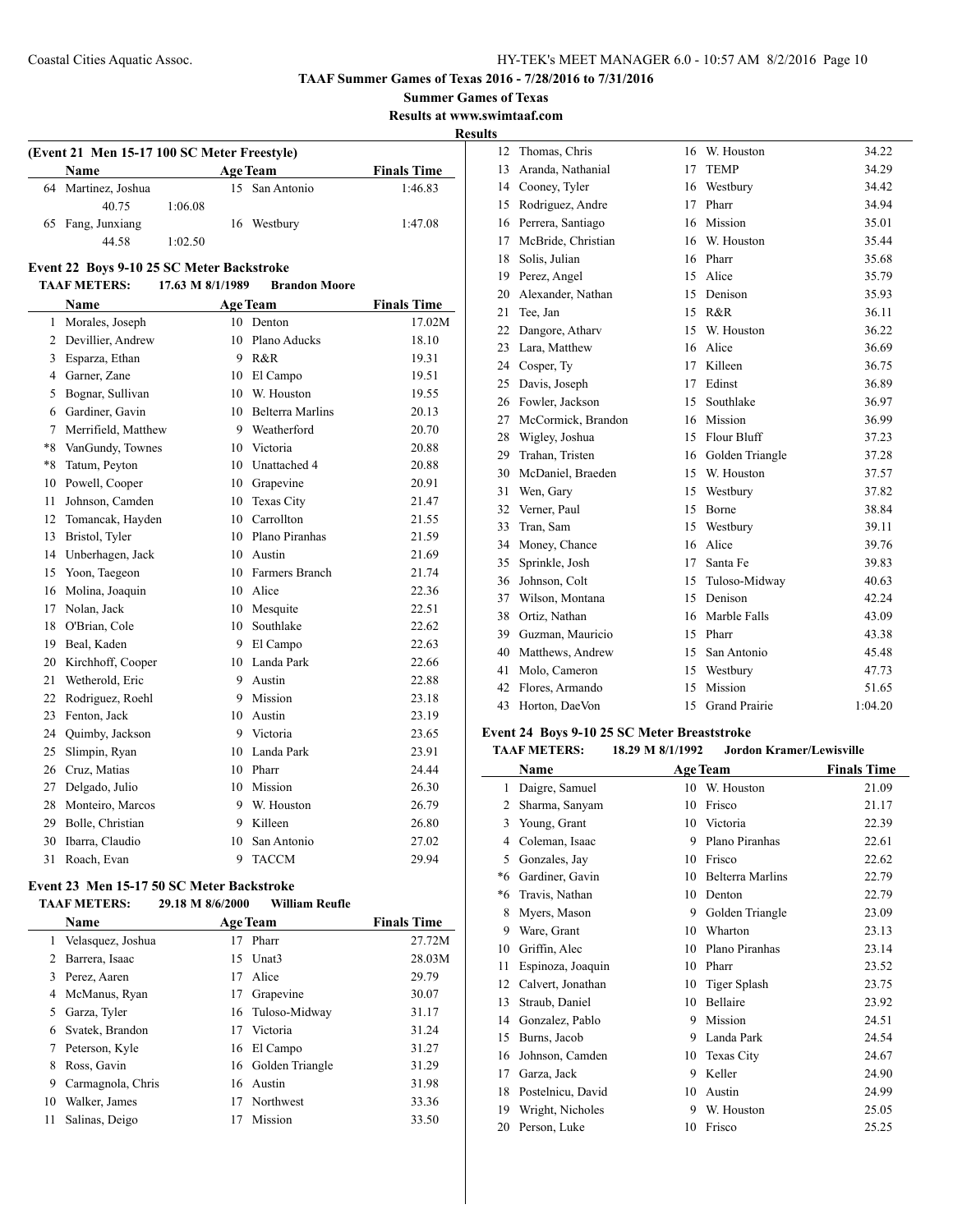#### **TAAF Summer Games of Texas 2016 - 7/28/2016 to 7/31/2016**

**Summer Games of Texas**

**Results at www.swimtaaf.com**

**Results**

|    | (Event 24 Boys 9-10 25 SC Meter Breaststroke)<br><b>Name</b> |    | <b>Age Team</b> | <b>Finals Time</b> |
|----|--------------------------------------------------------------|----|-----------------|--------------------|
|    |                                                              |    |                 |                    |
| 21 | Horine, Beck                                                 | 9  | Portland        | 25.48              |
| 22 | Walker, Tyler                                                | 9  | Flower Mound    | 26.59              |
| 23 | Tolbirt, Sterling                                            | 9  | Tuloso-Midway   | 26.60              |
| 24 | Seiler, Bennett                                              | 9  | Austin          | 27.96              |
| 25 | Burgett, Andrew                                              | 9  | Austin          | 28.33              |
|    | 26 Krider, John                                              | 9  | Mission         | 28.43              |
| 27 | Ibarra, Claudio                                              | 10 | San Antonio     | 30.59              |
| 28 | Boor, Zachary                                                | 10 | Killeen         | 31.84              |
| 29 | Monteiro, Daniel                                             | 10 | W. Houston      | 33.03              |

## **Event 25 Men 15-17 50 SC Meter Breaststroke**

**TAAF METERS: 31.77 M 8/6/2000 Joe Salinas**

|                | Name                |    | <b>Age Team</b>    | <b>Finals Time</b> |
|----------------|---------------------|----|--------------------|--------------------|
| $\mathbf{1}$   | Velasquez, Joseph   | 16 | Pharr              | 30.98M             |
| $\overline{c}$ | Williams, Tanner    | 16 | Victoria           | 31.03M             |
| 3              | Velasquez, Joshua   |    | 17 Pharr           | 32.20              |
| $\overline{4}$ | Sanchez, Drew       |    | 15 Victoria        | 32.23              |
| 5              | Criddle, Alan       | 15 | Landa Park         | 33.37              |
| 6              | Merrilat, Daniel    | 17 | Deer Park          | 33.70              |
| $\tau$         | Enriquez, Samuel    | 17 | McAllen            | 33.83              |
| 8              | Russell, Zyan       |    | 17 Killeen         | 34.03              |
| 9              | Davis, Luke         |    | 15 Landa Park      | 34.47              |
| 10             | Olguin, Daniel      |    | 17 Rowlett         | 34.50              |
| 11             | Satre, Alec         |    | 16 Golden Triangle | 34.80              |
| 12             | Russum, John        |    | 17 Weatherford     | 36.86              |
| 13             | Lara, Matthew       |    | 16 Alice           | 37.22              |
| 14             | Hernandez, Ricardo  |    | 16 Mission         | 37.52              |
| 15             | Immenhauser, Willie |    | 16 Victoria        | 37.80              |
| 16             | Noriega, Pablo      |    | 16 Victoria        | 38.13              |
| 17             | Ding, Xiaoyang      |    | 16 Westbury        | 38.22              |
| 18             | Gomez, Jose         | 15 | Pharr              | 38.69              |
| 19             | Flores, Eric        |    | 16 Mission         | 39.02              |
| 20             | Rodriguez, Justin   |    | 16 Alice           | 39.04              |
| 21             | Mercer, Robby       | 17 | Alice              | 39.19              |
| 22             | Myers, Daniel       |    | 16 Austin          | 39.31              |
| 23             | Damron, Carson      | 15 | Trophy Club        | 39.90              |
| 24             | Carpenter, Gavyn    | 15 | Stephenville       | 40.00              |
| 25             | McDaniel, Braeden   | 15 | W. Houston         | 40.14              |
| 26             | Sanchez, Ervey      | 15 | Pharr              | 40.30              |
| 27             | Alexander, Nathan   | 15 | Denison            | 40.40              |
| 28             | Dangore, Atharv     | 15 | W. Houston         | 40.95              |
| *29            | Davis, Joseph       | 17 | Edinst             | 41.01              |
| *29            | Baldridge, Michael  | 17 | Bay City           | 41.01              |
| 31             | Pena, Gavin         | 17 | Lake Jackson       | 41.12              |
| 32             | Sprinkle, Daniel    | 15 | Santa Fe           | 41.33              |
| 33             | Young, Phillip      | 15 | Plano Piranhas     | 41.79              |
| 34             | Trahan, Tristen     | 16 | Golden Triangle    | 41.81              |
| 35             | Wigley, Joshua      | 15 | Flour Bluff        | 42.74              |
| 36             | Garza, Michael      |    | 16 Mission         | 42.78              |
| 37             | Matthews, Andrew    | 15 | San Antonio        | 43.37              |
| 38             | Landry, Noah        |    | 16 Golden Triangle | 43.66              |
| 39             | Tran, Sam           | 15 | Westbury           | 44.22              |
| 40             | Unerfusser, James   | 16 | Denison            | 45.02              |
| 41             | Mackebon, Ben       | 15 | <b>Bay City</b>    | 45.49              |

|                                                        | 45.85                                        |
|--------------------------------------------------------|----------------------------------------------|
|                                                        | 46.74                                        |
|                                                        | 46.89                                        |
| 42 Ly, Kevin<br>43 Courtney, Thomas<br>44 Flores, Luis | 16 Grand Prairie<br>15 McAllen<br>15 Mission |

## **Event 26 Boys 9-10 25 SC Meter Butterfly**

## **TAAF METERS: 16.11 M 7/1/1994 Blake Bryant/Rosenberg**

|                | Name                |    | <b>Age Team</b>       | <b>Finals Time</b> |
|----------------|---------------------|----|-----------------------|--------------------|
| 1              | Craig, Alex         | 10 | Dolphins              | 17.77              |
| $\overline{c}$ | Hammons, Zachary    | 10 | Frisco                | 17.86              |
| 3              | Spurlock, Britt     | 9  | R&R                   | 17.91              |
| $\overline{4}$ | Garner, Zane        | 10 | El Campo              | 18.04              |
| 5              | Dollins, Eli        | 10 | Southlake             | 18.50              |
| 6              | Beal, Kaden         | 9  | El Campo              | 18.71              |
| 7              | Myers, Mason        | 9  | Golden Triangle       | 18.73              |
| 8              | Rodriguez, Rayhan   | 10 | McAllen               | 18.77              |
| 9              | Myers, Aaron        | 10 | Austin                | 19.09              |
| 10             | Gordon, Billy       | 10 | Flower Mound          | 19.15              |
| 11             | Medina, Luke        | 10 | Tuloso-Midway         | 19.39              |
| 12             | Nickler, Matt       | 10 | Trophy Club           | 19.79              |
| 13             | Wright, Tyler       | 10 | W. Houston            | 19.92              |
| 14             | McNamera, Julian    | 9  | McAllen               | 20.05              |
| 15             | Wetherold, Eric     | 9  | Austin                | 20.18              |
| 16             | Wolf, Lance         | 10 | Borne                 | 20.28              |
| 17             | Cordero, Nicolas    | 9  | Mesquite              | 20.39              |
| 18             | Tatum, Peyton       | 10 | Unattached 4          | 20.40              |
| 19             | Song, Randy         | 9  | <b>Farmers Branch</b> | 20.46              |
| 20             | Stucky, Noah        | 10 | Mesquite              | 20.60              |
| 21             | Bognar, Sullivan    | 10 | W. Houston            | 20.67              |
| 22             | Urrutia, Zander     | 10 | Alice                 | 21.40              |
| 23             | Wyrtzen, Noah       | 10 | Austin                | 22.07              |
| 24             | Burk, Benjamin      | 10 | Keller                | 22.94              |
| 25             | Calvert, Jonathan   | 10 | <b>Tiger Splash</b>   | 25.15              |
| 26             | Boor, Nicholas      | 10 | Killeen               | 25.50              |
| 27             | Rodriguez, Nickolas | 10 | Mission               | 26.27              |
| 28             | Burns, Caleb        | 10 | Landa Park            | 27.34              |
| $---$          | Monteiro, Marcos    | 9  | W. Houston            | DO                 |

#### **Event 27 Men 15-17 50 SC Meter Butterfly**

 $\overline{a}$ 

#### **TAAF METERS: 26.96 M 8/6/2000 Matt Broussard**

|              | Name               |    | <b>Age Team</b> | <b>Finals Time</b> |
|--------------|--------------------|----|-----------------|--------------------|
| 1            | McManus, Ryan      | 17 | Grapevine       | 26.17M             |
| 2            | Velasquez, Joshua  | 17 | Pharr           | 26.85M             |
| $\mathbf{3}$ | Perez, Aaren       | 17 | Alice           | 27.33              |
| $*4$         | Chang, Ryan        | 17 | Natatorium      | 27.70              |
| *4           | Dykehouse, Caleb   | 15 | Portland        | 27.70              |
| *6           | Ross, Gavin        | 16 | Golden Triangle | 28.51              |
| *6           | Durio, Trey        | 16 | Palacios        | 28.51              |
| 8            | Davis, Luke        | 15 | Landa Park      | 28.69              |
| 9            | Rivera, Justice    | 15 | Edinst          | 28.70              |
| 10           | Ramirez, Joel      | 15 | Westbury        | 29.13              |
| 11           | Criddle, Alan      | 15 | Landa Park      | 29.24              |
| 12           | Peterson, Kyle     | 16 | El Campo        | 29.46              |
| 13           | Hinojosa, Betsehim | 17 | Pharr           | 29.72              |
| 14           | Cooney, Tyler      | 16 | Westbury        | 30.07              |
| 15           | Russum, John       | 17 | Weatherford     | 30.08              |
| 16           | Ferrell, Justin    | 17 | Denison         | 30.49              |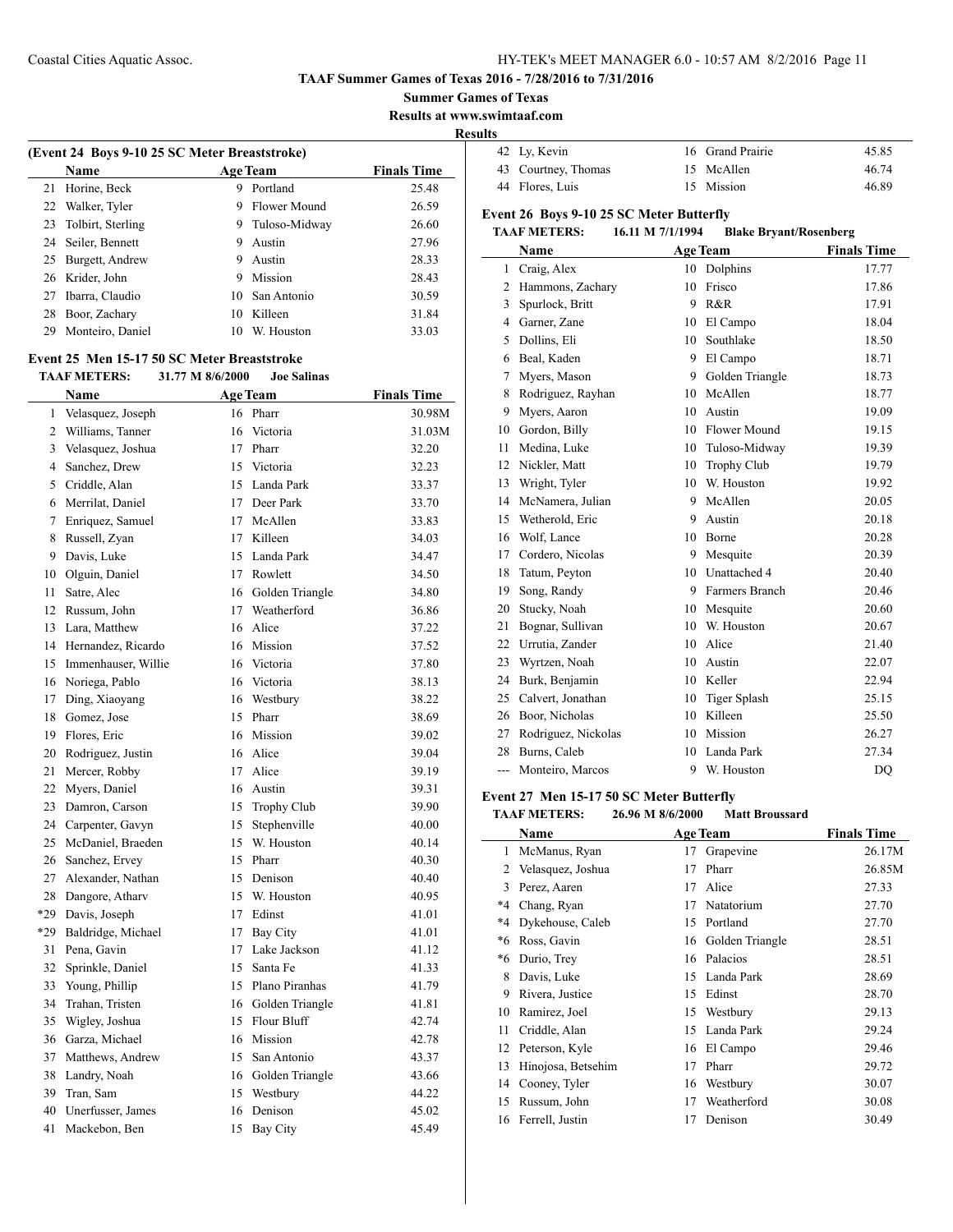**Summer Games of Texas Results at www.swimtaaf.com Results**

| (Event 27 Men 15-17 50 SC Meter Butterfly) |                         |    |                         |                    |
|--------------------------------------------|-------------------------|----|-------------------------|--------------------|
|                                            | Name                    |    | <b>Age Team</b>         | <b>Finals Time</b> |
| 17                                         | Ursini, Anthony         | 15 | Carrollton              | 30.58              |
| 18                                         | Merrilat, Daniel        | 17 | Deer Park               | 30.59              |
| 19                                         | Olguin, Daniel          | 17 | Rowlett                 | 31.08              |
| 20                                         | Carmagnola, Chris       |    | 16 Austin               | 31.16              |
| 21                                         | Walker, James           |    | 17 Northwest            | 31.26              |
| 22                                         | Vela, Moseis            |    | 15 Mission              | 31.33              |
| 23                                         | Garcia, Dominic         | 16 | Tuloso-Midway           | 31.64              |
| 24                                         | Pena, Gavin             | 17 | Lake Jackson            | 31.78              |
| 25                                         | Russell, Zyan           |    | 17 Killeen              | 31.89              |
| 26                                         | Fowler, Jackson         | 15 | Southlake               | 32.03              |
| 27                                         | Thomas, Chris           | 16 | W. Houston              | 32.51              |
| 28                                         | Anaya, Matthew          |    | 15 Edinst               | 32.84              |
| 29                                         | Gomez, Jose             |    | 15 Pharr                | 32.90              |
| 30                                         | Myers, Daniel           |    | 16 Austin               | 33.00              |
| 31                                         | Tee, Jan                |    | 15 R&R                  | 33.07              |
| 32                                         | Roscero, Luis           | 16 | Tomball                 | 33.58              |
| 33                                         | Lara, Matthew           |    | 16 Alice                | 33.73              |
| 34                                         | Escobar, Christopher    |    | 17 Austin               | 34.10              |
| 35                                         | McBride, Christian      |    | 16 W. Houston           | 34.23              |
| 36                                         | Roberson, Alvin Mark II |    | 15 Plano Piranhas       | 34.28              |
| 37                                         | Perrera, Santiago       | 16 | Mission                 | 34.40              |
| 38                                         | Noriega, Pablo          | 16 | Victoria                | 34.44              |
| 39                                         | Solis, Julian           |    | 16 Pharr                | 34.58              |
| 40                                         | Elias, Jacob            | 17 | <b>Belterra Marlins</b> | 34.82              |
| 41                                         | Perez, Jonathan         | 16 | Mission                 | 34.91              |
| 42                                         | Perez, Angel            |    | 15 Alice                | 34.94              |
| 43                                         | Lorenz, Quintin         |    | 16 McAllen              | 35.07              |
| 44                                         | Vasquez, Alfredo        | 16 | South Belt              | 35.49              |
| 45                                         | Dangore, Atharv         |    | 15 W. Houston           | 37.18              |
| 46                                         | Flores, Luis            |    | 15 Mission              | 38.21              |
| 47                                         | Landry, Noah            |    | 16 Golden Triangle      | 38.56              |
| 48                                         | Courtney, Thomas        | 15 | McAllen                 | 39.88              |
| 49                                         | Money, Chance           | 16 | Alice                   | 41.42              |
| 50                                         | Garza, Michael          | 16 | Mission                 | 44.01              |
| 51                                         | Ramirez, Marco          | 15 | McAllen                 | 44.79              |
|                                            | --- Gamboa, Gerardo     |    | 16 Farmers Branch       | DO                 |
| $\overline{a}$                             | Fletcher. Vincent       | 15 | Golden Triangle         | DO                 |

## **Event 28 Boys 9-10 25 SC Meter Freestyle**

| 14.23 M 8/1/1992<br><b>TAAF METERS:</b> | John Zimmerman/Grapevine |
|-----------------------------------------|--------------------------|
|-----------------------------------------|--------------------------|

|    | <b>Name</b>       |    | <b>Age Team</b>         | <b>Finals Time</b> |
|----|-------------------|----|-------------------------|--------------------|
| 1  | Smith, Ryan       | 10 | Flower Mound            | 14.71              |
| 2  | Bognar, Sullivan  | 10 | W. Houston              | 15.32              |
| 3  | Gierkey, Jake     | 9  | Frisco                  | 15.36              |
| 4  | Morales, Joseph   | 10 | Denton                  | 15.38              |
| 5  | Masters, George   | 9  | R&R                     | 15.53              |
| 6  | Medina, Luke      | 10 | Tuloso-Midway           | 15.77              |
| 7  | Rodriguez, Rayhan | 10 | McAllen                 | 15.85              |
| 8  | Devillier, Andrew | 10 | Plano Aducks            | 16.05              |
| 9  | Gardiner, Gavin   | 10 | <b>Belterra Marlins</b> | 16.10              |
| 10 | Beeghley, Lance   | 10 | Landa Park              | 16.31              |
| 11 | Nickler, Matt     | 10 | <b>Trophy Club</b>      | 16.33              |
| 12 | Chaney, Donovan   | 10 | Golden Triangle         | 16.37              |
| 13 | Stunz, Hunter     | 10 | Port Aransas            | 16.49              |

| 14 | Oliver, Nathan       | 9  | Landa Park         | 16.61 |
|----|----------------------|----|--------------------|-------|
| 15 | Miller, Patrick      | 10 | Woodlands          | 16.79 |
| 16 | Cordero, Nicolas     | 9  | Mesquite           | 16.92 |
| 17 | Serda, Noah          | 10 | Mission            | 17.02 |
| 18 | Song, Randy          | 9  | Farmers Branch     | 17.09 |
| 19 | Young, Grant         | 10 | Victoria           | 17.22 |
| 20 | Wright, Tyler        | 10 | W. Houston         | 17.33 |
| 21 | McDonald, Jack       | 10 | <b>Trophy Club</b> | 17.74 |
| 22 | Black, Evan          | 10 | <b>Trophy Club</b> | 17.87 |
| 23 | Johnson, Camden      | 10 | <b>Texas City</b>  | 18.03 |
| 24 | Inovejas, Ivan       | 10 | Austin             | 18.18 |
| 25 | Ramos, Rafael        | 10 | Pharr              | 18.28 |
| 26 | Wright, Nicholes     | 9  | W. Houston         | 19.23 |
| 27 | Wyrtzen, Noah        | 10 | Austin             | 19.25 |
| 28 | Fenton, Jack         | 10 | Austin             | 19.87 |
| 29 | Willbanks, Nathaniel | 10 | San Antonio        | 19.90 |
| 30 | Roach, Evan          | 9  | <b>TACCM</b>       | 20.32 |
| 31 | Bolle, Christian     | 9  | Killeen            | 24.64 |

## **Event 29 Men 15-17 50 SC Meter Freestyle**

## **TAAF METERS: 53.88 M 7/27/2007 Joshua Pena**

|     | Name                |    | <b>Age Team</b> | <b>Finals Time</b> |
|-----|---------------------|----|-----------------|--------------------|
| 1   | Chang, Ryan         | 17 | Natatorium      | 24.51M             |
| 2   | McManus, Ryan       | 17 | Grapevine       | 25.24M             |
| 3   | Fletcher, Vincent   | 15 | Golden Triangle | 25.29M             |
| 4   | Sanchez, Drew       | 15 | Victoria        | 25.49M             |
| 5   | Garza, Eloy         | 17 | Edinst          | 25.52M             |
| 6   | Perez, Aaren        | 17 | Alice           | 25.65M             |
| 7   | Velasquez, Joseph   | 16 | Pharr           | 25.73M             |
| 8   | Davis, Luke         | 15 | Landa Park      | 25.78M             |
| 9   | Durio, Trey         | 16 | Palacios        | 26.09M             |
| 10  | Ramirez, Joel       | 15 | Westbury        | 26.19M             |
| 11  | Hinojosa, Betsehim  | 17 | Pharr           | 26.27M             |
| 12  | Pena, Gabriel       | 16 | Mission         | 26.42M             |
| 13  | Satre, Alec         | 16 | Golden Triangle | 26.46M             |
| 14  | Enriquez, Samuel    | 17 | McAllen         | 26.49M             |
| 15  | Peterson, Kyle      | 16 | El Campo        | 26.85M             |
| 16  | Rivera, Justice     | 15 | Edinst          | 26.96M             |
| 17  | Immenhauser, Willie | 16 | Victoria        | 27.03M             |
| 18  | Ferrell, Justin     | 17 | Denison         | 27.52M             |
| 19  | Ursini, Anthony     | 15 | Carrollton      | 27.63M             |
| 20  | Aranda, Nathanial   | 17 | <b>TEMP</b>     | 27.71M             |
| 21  | Cosper, Ty          | 17 | Killeen         | 27.80M             |
| 22  | Merrilat, Daniel    | 17 | Deer Park       | 28.00M             |
| 23  | Russell, Zyan       | 17 | Killeen         | 28.05M             |
| 24  | Wen, Gary           | 15 | Westbury        | 28.08M             |
| 25  | Walker, James       | 17 | Northwest       | 28.09M             |
| 26  | Ding, Xiaoyang      | 16 | Westbury        | 28.15M             |
| 27  | Write, Dylan        | 16 | Weatherford     | 28.22M             |
| 28  | Garza, Zach         | 15 | Pharr           | 28.26M             |
| *29 | Anaya, Matthew      | 15 | Edinst          | 28.49M             |
| *29 | Lugo, Leo           | 17 | Tuloso-Midway   | 28.49M             |
| 31  | Novak, Dalton       | 15 | Palacios        | 28.51M             |
| 32  | Carmagnola, Chris   | 16 | Austin          | 28.56M             |
| 33  | Lara, Matthew       | 16 | Alice           | 28.81M             |
| 34  | Rodriguez, Justin   | 16 | Alice           | 29.02M             |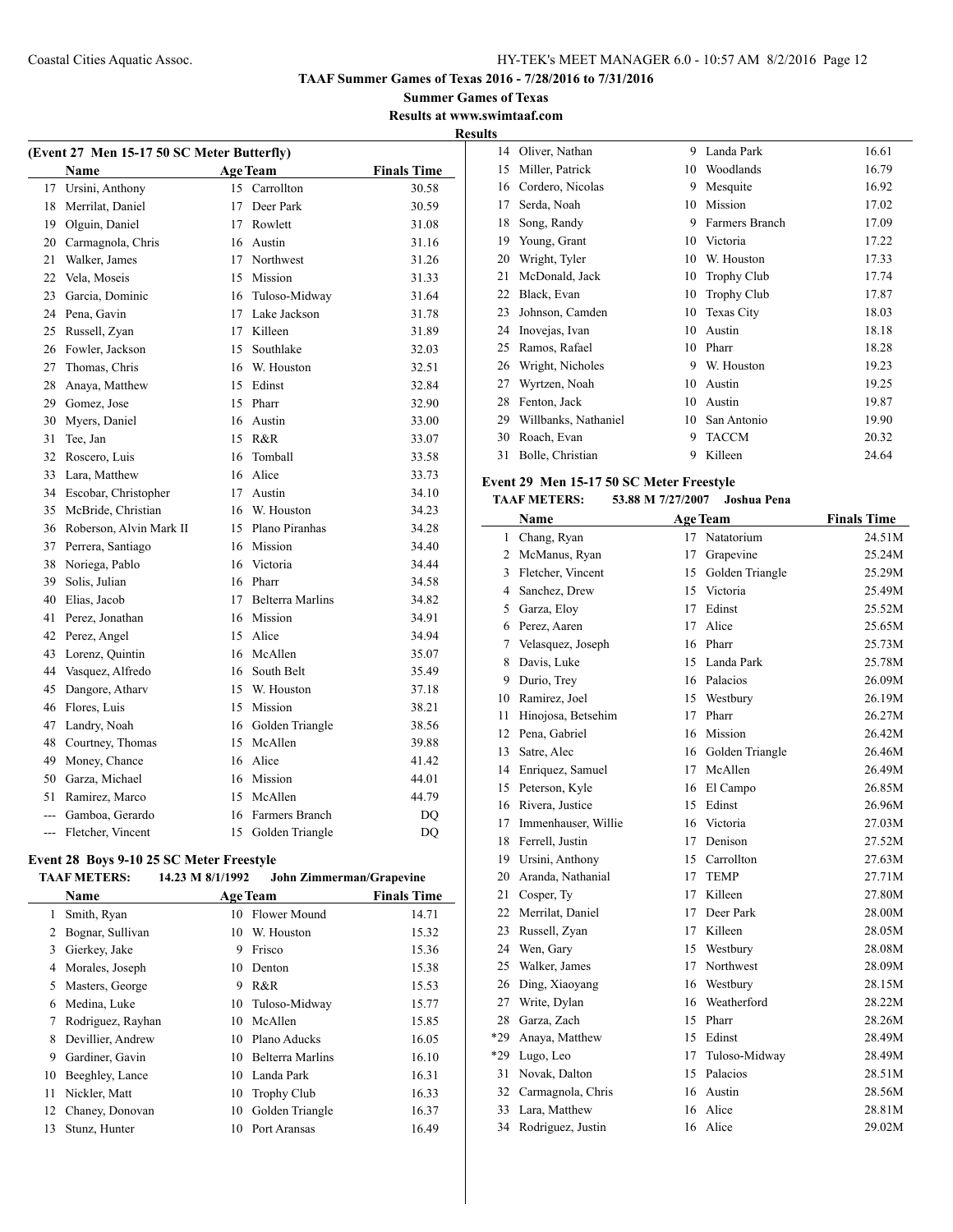#### **Summer Games of Texas Results at www.swimtaaf.com**

**Results**

| (Event 29 Men 15-17 50 SC Meter Freestyle) |                      |    |                         |                    |  |
|--------------------------------------------|----------------------|----|-------------------------|--------------------|--|
|                                            | Name                 |    | <b>Age Team</b>         | <b>Finals Time</b> |  |
| 35                                         | Olguin, Daniel       | 17 | Rowlett                 | 29.09M             |  |
| 36                                         | Alexander, Nathan    | 15 | Denison                 | 29.28M             |  |
| 37                                         | Pena. Gavin          | 17 | Lake Jackson            | 29.37M             |  |
| *38                                        | Perez, Angel         | 15 | Alice                   | 29.38M             |  |
| *38                                        | Roscero, Luis        | 16 | Tomball                 | 29.38M             |  |
| *38                                        | Escobar, Christopher | 17 | Austin                  | 29.38M             |  |
| 41                                         | Perrera, Santiago    | 16 | Mission                 | 29.44M             |  |
| 42                                         | Sprinkle, Daniel     | 15 | Santa Fe                | 29.56M             |  |
| 43                                         | Damron, Carson       | 15 | Trophy Club             | 29.76M             |  |
| 44                                         | Trahan, Tristen      | 16 | Golden Triangle         | 29.94M             |  |
| 45                                         | Wilson, Montana      | 15 | Denison                 | 30.00M             |  |
| 46                                         | Elias, Jacob         | 17 | <b>Belterra Marlins</b> | 30.19M             |  |
| $*47$                                      | Money, Chance        |    | 16 Alice                | 30.38M             |  |
| $*47$                                      | Mackebon, Ben        |    | 15 Bay City             | 30.38M             |  |
| 49                                         | Fowler, Jackson      |    | 15 Southlake            | 30.73M             |  |
| 50                                         | Mercer, Robby        | 17 | Alice                   | 30.93M             |  |
| 51                                         | Garza, Michael       | 16 | Mission                 | 30.95M             |  |
| 52                                         | Sanchez, Ervey       | 15 | Pharr                   | 30.96M             |  |
| 53                                         | Ortiz, Nathan        | 16 | Marble Falls            | 31.06M             |  |
| 54                                         | Baldridge, Michael   | 17 | <b>Bay City</b>         | 31.28M             |  |
| 55                                         | Myers, Daniel        | 16 | Austin                  | 31.41M             |  |
| 56                                         | Matthews, Andrew     | 15 | San Antonio             | 31.74M             |  |
| 57                                         | Elias, Austin        |    | 15 Belterra Marlins     | 31.94M             |  |
| 58                                         | Johnson, Colt        |    | 15 Tuloso-Midway        | 32.32M             |  |
| 59                                         | Carpenter, Gavyn     | 15 | Stephenville            | 32.35M             |  |
| 60                                         | Contreras, Chris     | 17 | Pharr                   | 33.09M             |  |
| 61                                         | Dangore, Athary      | 15 | W. Houston              | 33.10M             |  |
| 62                                         | Sprinkle, Josh       | 17 | Santa Fe                | 33.30M             |  |
| 63                                         | Molo, Cameron        | 15 | Westbury                | 33.74M             |  |
| 64                                         | Young, Phillip       | 15 | Plano Piranhas          | 33.86M             |  |
| 65                                         | Flores, Armando      | 15 | Mission                 | 34.88M             |  |
| 66                                         | Landry, Noah         |    | 16 Golden Triangle      | 35.07M             |  |
| 67                                         | Ly, Kevin            |    | 16 Grand Prairie        | 35.35M             |  |
| 68                                         | Ramirez, Marco       | 15 | McAllen                 | 35.85M             |  |
| 69                                         | Courtney, Thomas     | 15 | McAllen                 | 36.08M             |  |
| 70                                         | Horton, DaeVon       | 15 | <b>Grand Prairie</b>    | 43.28M             |  |
| 71                                         | Fang, Junxiang       | 16 | Westbury                | 45.71M             |  |

#### **Event 30 Boys 9-10 100 SC Meter IM TAAF METERS: 1:22.35 M 8/1/1988 Nate Boyle**

|   | <b>Name</b>      |       |    | <b>Age Team</b> | <b>Finals Time</b> |
|---|------------------|-------|----|-----------------|--------------------|
| 1 | Smith, Ryan      |       |    | 10 Flower Mound | 1:27.71            |
|   | 40.29            | 47.42 |    |                 |                    |
| 2 | Gulledge, Travis |       | 10 | Frisco          | 1:28.97            |
|   | 39.57            | 49.40 |    |                 |                    |
| 3 | Craig, Alex      |       | 10 | Dolphins        | 1:29.00            |
|   | 40.87            | 48.13 |    |                 |                    |
| 4 | Bures, Luke      |       | 10 | El Campo        | 1:31.03            |
|   | 42.05            | 48.98 |    |                 |                    |
| 5 | Nickler, Nate    |       | 10 | Trophy Club     | 1:34.29            |
|   | 44.24            | 50.05 |    |                 |                    |
| 6 | Beeghley, Lance  |       | 10 | Landa Park      | 1:35.35            |
| 7 | May, Kole        |       | 10 | Frisco          | 1:36.88            |
|   | 43.31            | 53.57 |    |                 |                    |

| 8                        | Rodriguez, Rayhan |         | 10 | McAllen         | 1:37.68   |
|--------------------------|-------------------|---------|----|-----------------|-----------|
|                          | 46.19             | 51.49   |    |                 |           |
| 9                        | Des Jardins, Luke |         | 10 | W. Houston      | 1:37.90   |
|                          | 47.08             | 50.82   |    |                 |           |
| 10                       | Travis, Nathan    |         | 10 | Denton          | 1:40.71   |
|                          | 46.42             | 54.29   |    |                 |           |
| 11                       | Powell, Cooper    |         | 10 | Grapevine       | 1:41.51   |
|                          | 45.41             | 56.10   |    |                 |           |
| 12                       | Daigre, Samuel    |         | 10 | W. Houston      | 1:46.42   |
|                          | 53.73             | 52.69   |    |                 |           |
| 13                       | Cordero, Nicolas  |         | 9  | Mesquite        | 1:47.49   |
|                          | 49.60             | 57.89   |    |                 |           |
| 14                       | Gonzalez, Pablo   |         | 9  | Mission         | 1:48.83   |
|                          | 55.69             | 53.14   |    |                 |           |
| 15                       | Lacy, Luke        |         | 9  | Frisco          | 1:49.76   |
| 16                       | Stunz, Hunter     |         | 10 | Port Aransas    | 1:50.13   |
|                          | 53.40             | 56.73   |    |                 |           |
| 17                       | Horine, Beck      |         | 9  | Portland        | 1:52.97   |
|                          | 56.65             | 56.32   |    |                 |           |
| 18                       | Wetherold, Eric   |         | 9  | Austin          | 1:53.61   |
|                          | 52.88             | 1:00.73 |    |                 |           |
| 19                       | Fenton, Jack      |         | 10 | Austin          | 1:58.94   |
|                          | 55.45             | 1:03.49 |    |                 |           |
| 20                       | Burns, Caleb      |         | 10 | Landa Park      | 2:02.68   |
|                          | 1:03.58           | 59.10   |    |                 |           |
| 21                       | Monteiro, Daniel  |         | 10 | W. Houston      | 2:34.61   |
|                          | 1:17.51           | 1:17.10 |    |                 |           |
| ---                      | Boor, Nicholas    |         | 10 | Killeen         | DQ        |
| ---                      | Bristol, Tyler    |         | 10 | Plano Piranhas  | <b>DQ</b> |
|                          | Sugawara, Connor  |         | 10 | R&R             | <b>DQ</b> |
| ---                      | Roach, Evan       |         | 9  | <b>TACCM</b>    | DQ        |
| ---                      | Myers, Mason      |         | 9  | Golden Triangle | DQ        |
| $\overline{\phantom{a}}$ | Rodriguez, Roehl  |         | 9  | Mission         | <b>DQ</b> |
| ---                      | Unberhagen, Jack  |         | 10 | Austin          | DQ        |

#### **Event 31 Men 15-17 100 SC Meter IM**

#### **TAAF METERS: 1:03.84 M 7/28/2006 Roel Rivera**

|   | Name                |       |    | <b>Age Team</b>    | <b>Finals Time</b> |
|---|---------------------|-------|----|--------------------|--------------------|
| 1 | Barrera, Isaac      |       | 15 | Unat3              | 1:02.03M           |
|   | 28.43               | 33.60 |    |                    |                    |
|   | 2 Velasquez, Joseph |       |    | 16 Pharr           | 1:02.72M           |
|   | 30.60               | 32.12 |    |                    |                    |
| 3 | Contreras, Salvador |       |    | 16 Golden Triangle | 1:04.64            |
|   | 30.37               | 34.27 |    |                    |                    |
| 4 | McManus, Ryan       |       | 17 | Grapevine          | 1:04.72            |
|   | 28.78               | 35.94 |    |                    |                    |
|   | 5 Perez, Aaren      |       | 17 | Alice              | 1:04.85            |
|   | 29.26               | 35.59 |    |                    |                    |
| 6 | Williams, Tanner    |       | 16 | Victoria           | 1:06.26            |
|   | 31.45               | 34.81 |    |                    |                    |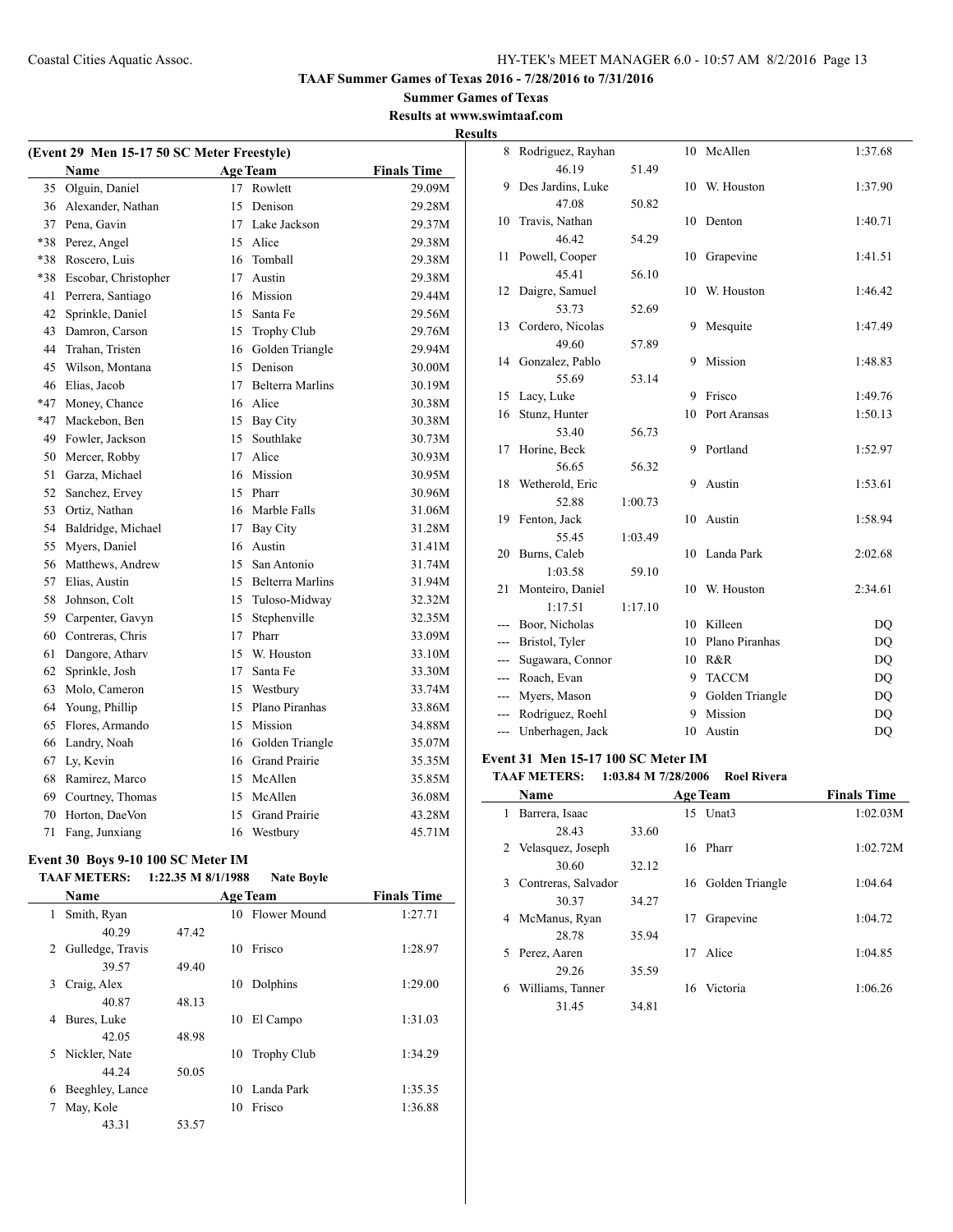**Summer Games of Texas**

**Results at www.swimtaaf.com**

**Results**

| (Event 31 Men 15-17 100 SC Meter IM) |                      |         |    |                 |                    |
|--------------------------------------|----------------------|---------|----|-----------------|--------------------|
|                                      | Name                 |         |    | <b>Age Team</b> | <b>Finals Time</b> |
|                                      | 7 Chang, Ryan        |         |    | 17 Natatorium   | 1:06.57            |
|                                      | 30.36                | 36.21   |    |                 |                    |
| 8                                    | Velador, Eddie       |         | 15 | Mission         | 1:08.20            |
|                                      | 31.56                | 36.64   |    |                 |                    |
| 9                                    | Svatek, Brandon      |         | 17 | Victoria        | 1:08.48            |
|                                      | 4.73                 | 1:03.75 |    |                 |                    |
| 10                                   | Garza, Tyler         |         | 16 | Tuloso-Midway   | 1:08.53            |
|                                      | 30.88                | 37.65   |    |                 |                    |
| 11                                   | Davis, Luke          |         | 15 | Landa Park      | 1:09.23            |
|                                      | 32.12                | 37.11   |    |                 |                    |
| 12                                   | Ross, Gavin          |         | 16 | Golden Triangle | 1:09.75            |
|                                      | 30.76                | 38.99   |    |                 |                    |
| 13                                   | Criddle, Alan        |         | 15 | Landa Park      | 1:09.78            |
|                                      | 31.60                | 38.18   |    |                 |                    |
| 14                                   | Garza, Eloy          |         | 17 | Edinst          | 1:10.40            |
|                                      | 33.00                | 37.40   |    |                 |                    |
| 15                                   | Merrilat, Daniel     |         | 17 | Deer Park       | 1:10.75            |
|                                      | 33.65                | 37.10   |    |                 |                    |
| 16                                   | Garza, Zach          |         | 15 | Pharr           | 1:11.17            |
|                                      | 33.36                | 37.81   |    |                 |                    |
| 17                                   | Cooney, Tyler        |         | 16 | Westbury        | 1:11.33            |
|                                      | 5.54                 | 1:05.79 |    |                 |                    |
| 18                                   | Olguin, Daniel       |         | 17 | Rowlett         | 1:12.66            |
|                                      | 34.49                | 38.17   |    |                 |                    |
| 19                                   | Thomas, Chris        |         | 16 | W. Houston      | 1:14.34            |
|                                      | 34.00                | 40.34   |    |                 |                    |
| 20                                   | McCormick, Brandon   |         |    | 16 Mission      | 1:15.12            |
| 21                                   | Rodriguez, Andre     |         | 17 | Pharr           | 1:15.62            |
|                                      | 34.40                | 41.22   |    |                 |                    |
| 22                                   | Rodriguez, Justin    |         | 16 | Alice           | 1:16.34            |
|                                      | 35.81                | 40.53   |    |                 |                    |
| 23                                   | Cosper, Ty           |         | 17 | Killeen         | 1:16.35            |
|                                      | 36.14                | 40.21   |    |                 |                    |
| 24                                   | Herrera, Jae         |         | 15 | Mission         | 1:17.15            |
|                                      | 35.11                | 42.04   |    |                 |                    |
|                                      | 25 Roscero, Luis     |         | 16 | Tomball         | 1:19.55            |
|                                      | 38.31                | 41.24   |    |                 |                    |
|                                      | 26 Kocian, Jared     |         |    | 17 Victoria     | 1:20.07            |
|                                      | 38.28                | 41.79   |    |                 |                    |
| $*27$                                | Fowler, Jackson      |         | 15 | Southlake       | 1:21.43            |
| $*27$                                | 36.61                | 44.82   |    | Lake Jackson    |                    |
|                                      | Pena, Gavin<br>38.14 |         | 17 |                 | 1:21.43            |
| 29                                   | Mercer, Robby        | 43.29   | 17 | Alice           | 1:22.74            |
|                                      | 38.54                | 44.20   |    |                 |                    |
| 30                                   | Wigley, Joshua       |         | 15 | Flour Bluff     | 1:24.59            |
|                                      | 38.72                | 45.87   |    |                 |                    |
| 31                                   | Vasquez, Alfredo     |         | 16 | South Belt      | 1:25.78            |
|                                      | 39.82                | 45.96   |    |                 |                    |
| 32                                   | Carpenter, Gavyn     |         | 15 | Stephenville    | 1:26.41            |
|                                      | 40.59                | 45.82   |    |                 |                    |
| 33                                   | Vela, Moseis         |         | 15 | Mission         | 1:26.54            |
|                                      | 40.14                | 46.40   |    |                 |                    |

| 34 Flores, Luis       |       | 15 Mission     | 1:31.08 |
|-----------------------|-------|----------------|---------|
| 45.64                 | 45.44 |                |         |
| 35 Perez, Brian       |       | 16 South Belt  | 1:32.61 |
| 42.77                 | 49.84 |                |         |
| --- Carmagnola, Chris |       | 16 Austin      | DO      |
| --- Damron, Carson    |       | 15 Trophy Club | DO      |

## **Event 32 Men 15-17 200 SC Meter Freestyle**

## **TAAF METERS: 2:03.01 M 7/27/2007 Ryan Wilcox**

|              | <b>Name</b>             |         |    | <b>Age Team</b>    |         | <b>Finals Time</b> |
|--------------|-------------------------|---------|----|--------------------|---------|--------------------|
| $\mathbf{1}$ | Barrera, Isaac          |         |    | 15 Unat3           |         | 2:00.13M           |
|              | 28.11                   | 30.67   |    | 30.72              | 30.63   |                    |
| 2            | Contreras, Salvador     |         |    | 16 Golden Triangle |         | 2:04.11            |
|              | 29.03                   | 31.11   |    | 31.70              | 32.27   |                    |
| 3            | Sievers, Dillan         |         | 15 | Victoria           |         | 2:12.04            |
|              | 29.32                   | 32.17   |    | 34.90              | 35.65   |                    |
| 4            | Ursini, Anthony         |         |    | 15 Carrollton      |         | 2:14.70            |
|              | 30.02                   | 33.50   |    | 35.87              | 35.31   |                    |
| 5            | Velador, Eddie          |         | 15 | Mission            |         | 2:16.59            |
|              | 29.83                   | 33.09   |    | 36.80              | 36.87   |                    |
| 6            | Herrera, Jae            |         | 15 | Mission            |         | 2:16.78            |
|              | 12.01                   | 16.50   |    | 17.48              | 1:30.79 |                    |
| 7            | Garcia, Dominic         |         | 16 | Tuloso-Midway      |         | 2:22.22            |
|              | 32.91                   | 36.34   |    | 37.58              | 35.39   |                    |
| 8            | Flores, Eric            |         | 15 | Victoria           |         | 2:22.81            |
|              | 32.34                   | 36.10   |    | 38.44              | 35.93   |                    |
| 9            | Flores, Eric            |         | 16 | Mission            |         | 2:26.34            |
|              | 33.82                   | 1:16.44 |    | 36.08              |         |                    |
| 10           | Salinas, Deigo          |         | 17 | Mission            |         | 2:29.54            |
|              | 33.21                   | 39.24   |    | 40.57              | 36.52   |                    |
| 11           | McDaniel, Braeden       |         | 15 | W. Houston         |         | 2:31.39            |
|              | 32.91                   | 37.16   |    | 39.87              | 41.45   |                    |
|              | 12 Novak, Dalton        |         |    | 15 Palacios        |         | 2:33.19            |
|              | 35.11                   | 38.67   |    | 40.74              | 38.67   |                    |
| 13           | Salinas, Benito         |         |    | 15 Edinst          |         | 2:45.54            |
|              | 34.72                   | 41.93   |    | 45.36              | 43.53   |                    |
| 14           | Roberson, Alvin Mark II |         |    | 15 Plano Piranhas  |         | 2:48.33            |
|              | 33.23                   | 40.80   |    | 45.85              | 48.45   |                    |
| 15           | Perez, Brian            |         |    | 16 South Belt      |         | 2:49.75            |
|              | 38.45                   | 42.78   |    | 44.75              | 43.77   |                    |
|              | 16 Unerfusser, James    |         |    | 16 Denison         |         | 2:55.88            |
|              | 38.77                   | 45.10   |    | 47.67              | 44.34   |                    |
| 17           | Ly, Kevin               |         |    | 16 Grand Prairie   |         | 2:57.50            |
|              | 40.44                   | 46.38   |    | 47.26              | 43.42   |                    |
| 18           | Flores, Armando         |         | 15 | Mission            |         | 2:57.73            |
|              | 41.75                   | 46.68   |    | 46.80              | 42.50   |                    |

#### **Event 33 Boys 9-10 100 SC Meter Freestyle Relay TAAF METERS: 1:02.41 M 8/1/1991 Lewisville**

| Team                    | Relay                  | <b>Finals Time</b> |
|-------------------------|------------------------|--------------------|
| Frisco                  |                        | 1:05.54            |
| 1) Knippenberg, Kade 10 | $2)$ May, Kole 10      |                    |
| 3) Sharma, Sanyam 10    | 4) Gulledge, Travis 10 |                    |
| 33.52                   | 32.02                  |                    |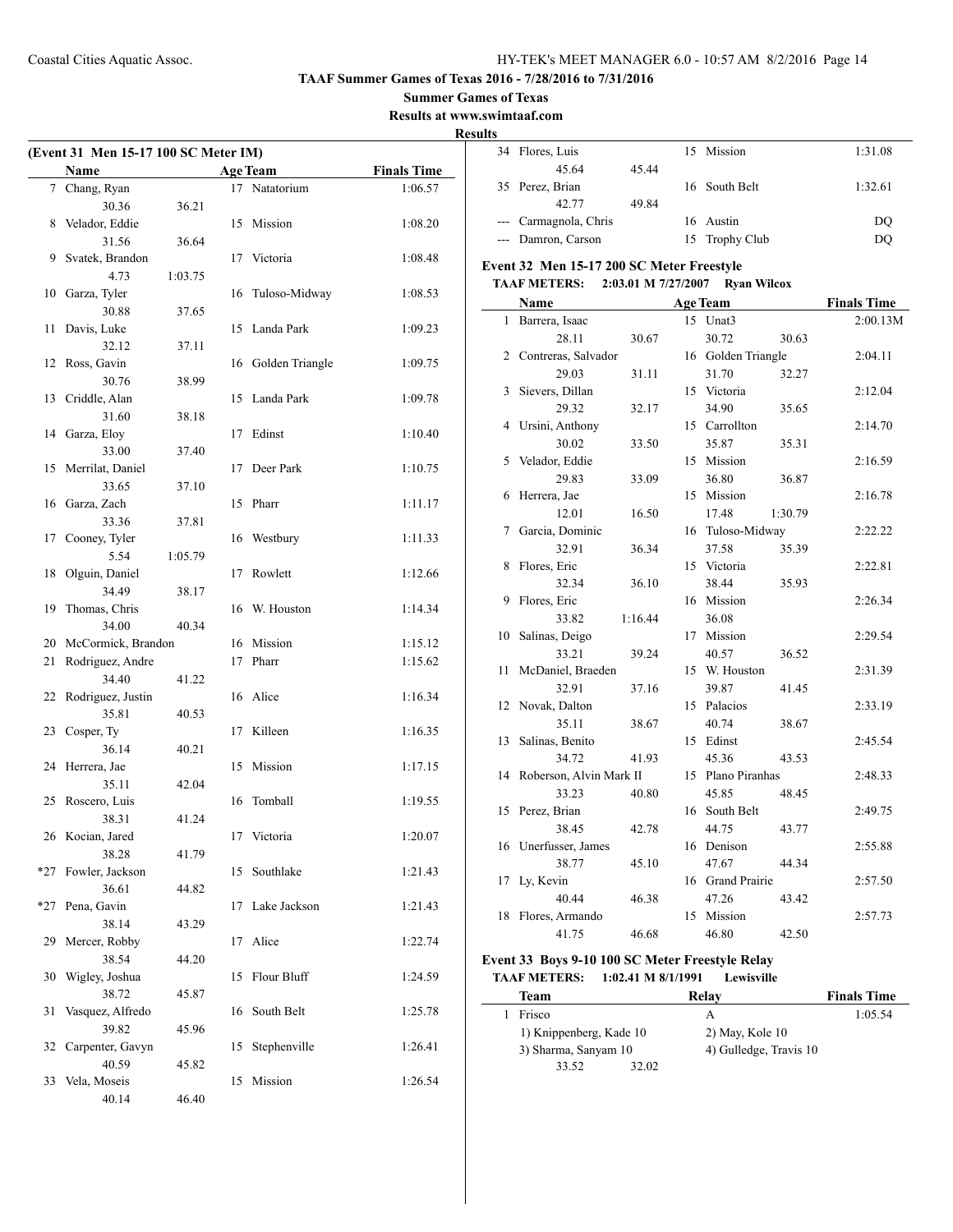#### **Summer Games of Texas**

**Results at www.swimtaaf.com**

## **Results**

|                | (Event 33 Boys 9-10 100 SC Meter Freestyle Relay)<br>Team |         | <b>Relay</b>                                  | <b>Finals Time</b> |
|----------------|-----------------------------------------------------------|---------|-----------------------------------------------|--------------------|
| $\overline{2}$ | Southlake                                                 |         | A                                             | 1:05.80            |
|                | 1) O'Brian, Cole 10                                       |         | 2) Cruger, Brandon 10                         |                    |
|                | 3) O'Brian, Jack 10                                       |         | 4) Dollins, Eli 10                            |                    |
|                | 33.00                                                     | 32.80   |                                               |                    |
| 3              | Alice                                                     |         | A                                             | 1:07.83            |
|                | 1) Munoz, Marco 9                                         |         | 2) Urrutia, Zander 10                         |                    |
|                | 3) Molina, Joaquin 10                                     |         | 4) Nisimblat, Matteo 10                       |                    |
|                | 35.79                                                     | 32.04   |                                               |                    |
| 4              | Trophy Club                                               |         | A                                             | 1:08.28            |
|                | 1) Nickler, Nate 10                                       |         | 2) McDonald, Jack 10                          |                    |
|                | 3) Black, Evan 10                                         |         | 4) Nickler, Matt 10                           |                    |
|                | 34.78                                                     | 33.50   |                                               |                    |
|                | 5 R&R                                                     |         | A                                             | 1:08.48            |
|                | 1) Spurlock, Britt 9                                      |         | 2) Esparza, Ethan 9                           |                    |
|                | 3) Sugawara, Ian 10                                       |         | 4) Masters, George 9                          |                    |
|                | 35.24                                                     | 33.24   |                                               |                    |
|                | 6 Landa Park                                              |         | A                                             | 1:08.74            |
|                | 1) Oliver, Nathan 9                                       |         | 2) Kirchhoff, Cooper 10                       |                    |
|                | 3) Slimpin, Ryan 10                                       |         | 4) Beeghley, Lance 10                         |                    |
|                | 34.61                                                     | 34.13   |                                               |                    |
| $7^{\circ}$    | Frisco                                                    |         | B                                             | 1:10.97            |
|                | 1) Hammons, Zachary 10                                    |         | 2) Boyle, Michael 9                           |                    |
|                | 3) Lacy, Luke 9                                           |         | 4) Gonzales, Jay 10                           |                    |
|                | 35.30                                                     | 35.67   |                                               |                    |
| 8              | Weatherford                                               |         | A                                             | 1:17.45            |
|                |                                                           |         |                                               |                    |
|                | 1) Crickman, Landry 10                                    |         | 2) Merrifield, Matthew 9<br>4) Farber, Noah 9 |                    |
|                | 3) Oestreich, Kaleb 10<br>37.09                           | 40.36   |                                               |                    |
| 9.             | Mission                                                   |         | A                                             | 1:18.01            |
|                | 1) Krider, John 9                                         |         | 2) Krider, James 9                            |                    |
|                | 3) Garza, Robert 9                                        |         | 4) Delgado, Julio 10                          |                    |
|                | 40.36                                                     | 37.65   |                                               |                    |
|                | 10 Pharr                                                  |         | A                                             | 1:18.67            |
|                | 1) Gonzalez, Ethan 9                                      |         |                                               |                    |
|                | 3) Cruz, Matias 10                                        |         | 2) Ramos, Rafael 10<br>4) Ramos, Fabian 9     |                    |
|                | 39.35                                                     | 39.32   |                                               |                    |
| 11             | Bay City                                                  |         | А                                             | 1:18.72            |
|                | 1) Goodman, Curtis 9                                      |         | 2) Woods, Adan 10                             |                    |
|                | 3) Rodriguez, Joey 9                                      |         | 4) Garza, Kaiden 10                           |                    |
|                | 42.86                                                     | 35.86   |                                               |                    |
| 12             | Portland                                                  |         | A                                             | 1:19.22            |
|                | 1) Brymer, Ethan 10                                       |         | 2) Miller, Peyton 9                           |                    |
|                | 3) Hesseltine, Huston 9                                   |         | 4) Horine, Beck 9                             |                    |
|                | 43.61                                                     | 35.61   |                                               |                    |
| 13             | Frisco                                                    |         | C                                             | 1:19.54            |
|                | 1) Lewis, Sawyer 9                                        |         |                                               |                    |
|                | 3) Fiorese, Enzo 9                                        |         | 2) Flores, Jacek 9                            |                    |
|                | 4.14                                                      |         | 4) McGowan, Grant 10                          |                    |
|                |                                                           | 1:15.40 |                                               |                    |
| 14             | Trophy Club                                               |         | B                                             | 1:25.23            |
|                | 1) Bryant, Michael 9                                      |         | 2) Mays, Austin 9                             |                    |
|                | 3) Nava, Gabriel 10                                       |         | 4) Stutz, Logan 10                            |                    |
|                | 40.62                                                     | 44.61   |                                               |                    |

| 15. | McAllen               |       | A                        | 1:26.06 |
|-----|-----------------------|-------|--------------------------|---------|
|     | 1) Townsend, Luke 9   |       | 2) De Leon, Mario 9      |         |
|     | 3) Joule, Daniel 9    |       | 4) Acevedo, Christian 10 |         |
|     | 46.85                 | 39.21 |                          |         |
| 16  | Victoria              |       | A                        | 1:28.57 |
|     | 1) Young, Grant 10    |       | 2) Quimby, Jackson 9     |         |
|     | 3) Atkinson, Brady 9  |       | 4) VanGundy, Townes 10   |         |
|     | 38.70                 | 49.87 |                          |         |
| 17  | Austin                |       | A                        | 1:46.90 |
|     | 1) Arredondo, Luke 10 |       | 2) Inovejas, Ivan 10     |         |
|     | 3) Seiler, Bennett 9  |       | 4) Postelnicu, David 10  |         |
|     | 1:15.57               | 31.33 |                          |         |

## **Event 34 Men 15-17 200 SC Meter Freestyle Relay TAAF METERS: 1:41.54 M 7/27/2007 Frisco**

**C Nix, A Loutfy, B Blandford, J Pena**

|   | <b>Team</b>               |       | Relay                    |                           | <b>Finals Time</b> |
|---|---------------------------|-------|--------------------------|---------------------------|--------------------|
| 1 | Victoria                  |       | A                        |                           | 1:46.40            |
|   | 1) Sievers, Dillan 15     |       | 2) Williams, Tanner 16   |                           |                    |
|   | 3) Svatek, Brandon 17     |       | 4) Sanchez, Drew 15      |                           |                    |
|   | 27.14                     | 26.87 | 27.05                    | 25.34                     |                    |
| 2 | Mission                   |       | A                        |                           | 1:50.60            |
|   | 1) Velador, Eddie 15      |       | 2) Hernandez, Ricardo 16 |                           |                    |
|   | 3) Vela, Moseis 15        |       | 4) Pena, Gabriel 16      |                           |                    |
|   | 27.28                     | 28.37 | 28.46                    | 26.49                     |                    |
| 3 | Westbury                  |       | A                        |                           | 1:50.88            |
|   | 1) Cooney, Tyler 16       |       | 2) Ramirez, Joel 15      |                           |                    |
|   | 3) Ding, Xiaoyang 16      |       | 4) Wen, Gary 15          |                           |                    |
|   | 27.69                     | 28.18 | 28.75                    | 26.26                     |                    |
| 4 | Mission                   |       | B                        |                           | 1:54.03            |
|   | 1) Martinez, Patrick 15   |       | 2) Flores, Eric 16       |                           |                    |
|   | 3) McCormick, Brandon 16  |       | 4) Herrera, Jae 15       |                           |                    |
|   | 29.14                     | 28.53 | 27.96                    | 28.40                     |                    |
| 5 | Victoria                  |       | B                        |                           | 1:57.97            |
|   | 1) Flores, Eric 15        |       | 2) Kocian, Jared 17      |                           |                    |
|   | 3) Noriega, Pablo 16      |       |                          | 4) Immenhauser, Willie 16 |                    |
|   | 28.94                     | 30.74 | 31.24                    | 27.05                     |                    |
| 6 | Denison                   |       | A                        |                           | 2:02.12            |
|   | 1) Alexander, Nathan 15   |       | 2) Unerfusser, James 16  |                           |                    |
|   | 3) Wilson, Montana 15     |       | 4) Ferrell, Justin 17    |                           |                    |
|   | 29.13                     | 30.80 | 35.32                    | 26.87                     |                    |
| 7 | W. Houston                |       | A                        |                           | 2:05.02            |
|   | 1) McBride, Christian 16  |       | 2) Dangore, Athary 15    |                           |                    |
|   | 3) McDaniel, Braeden 15   |       | 4) Thomas, Chris 16      |                           |                    |
|   | 30.54                     |       |                          | 30.05                     |                    |
| 8 | Pharr                     |       | R                        |                           | 2:07.12            |
|   | 1) Gonzalez-Cid, Diego 15 |       | 2) Contreras, Chris 17   |                           |                    |
|   | 3) Sanchez, Ervey 15      |       | 4) Guzman, Mauricio 15   |                           |                    |
|   | 29.39                     | 33.79 | 33.86                    | 30.08                     |                    |

## **Event 35 Mixed 15-17 200 SC Meter Medley Relay**

 $\overline{\phantom{a}}$ 

| Team                     |       | Relay                    | <b>Finals Time</b> |
|--------------------------|-------|--------------------------|--------------------|
| Pharr                    |       |                          | 2:02.40            |
| 1) Wisby, Lourdes W15    |       | 2) Velasquez, Joseph M16 |                    |
| 3) Velasquez, Joshua M17 |       | 4) Worley, Julia W15     |                    |
| 33.90                    | 31.04 | 26.96                    | 30.50              |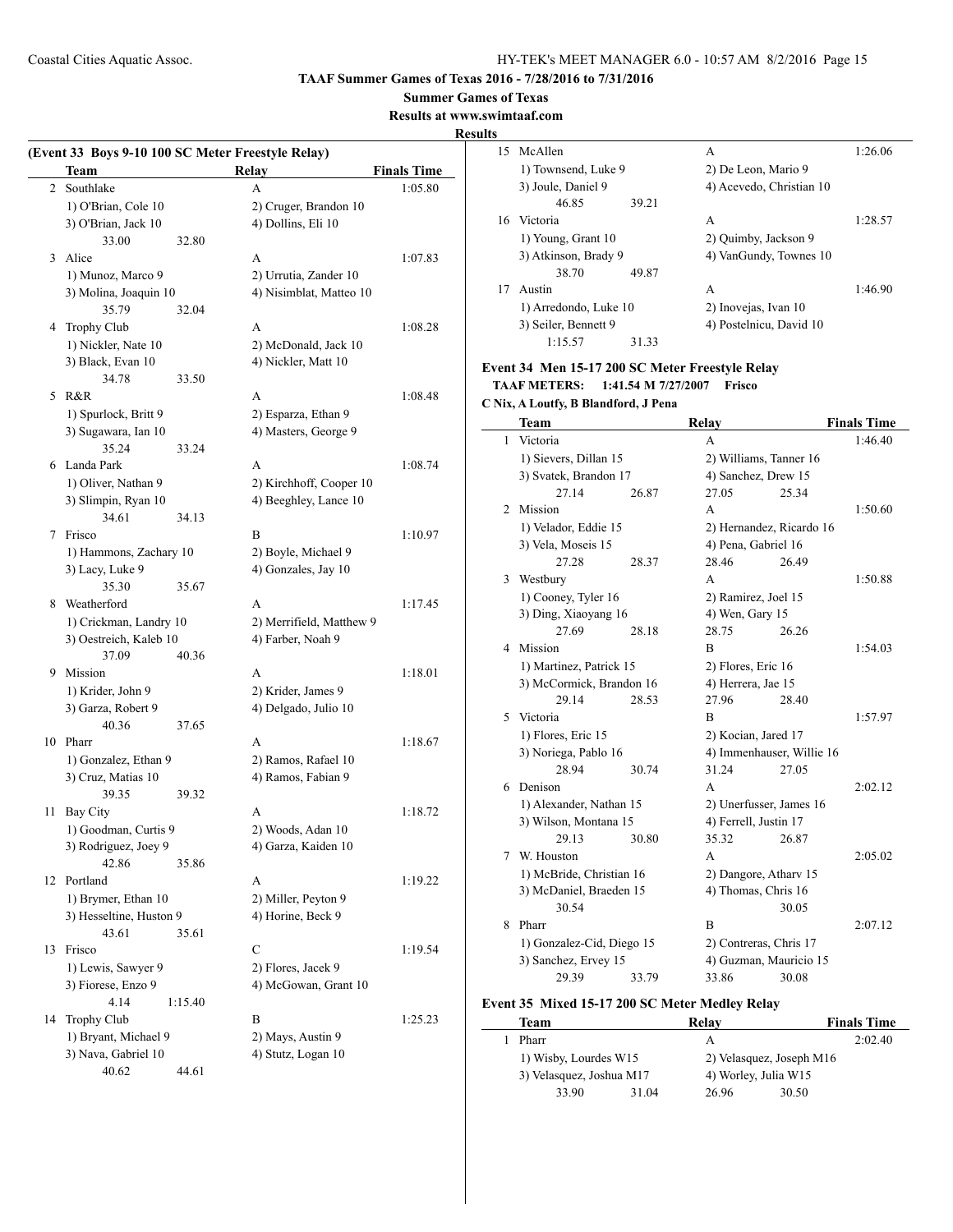## **Summer Games of Texas**

## **Results at www.swimtaaf.com**

## **Results**

|    | (Event 35 Mixed 15-17 200 SC Meter Medley Relay) |       |                      |                           |                    |
|----|--------------------------------------------------|-------|----------------------|---------------------------|--------------------|
|    | <b>Team</b>                                      |       | Relay                |                           | <b>Finals Time</b> |
| 2  | Tuloso-Midway                                    |       | A                    |                           | 2:09.68            |
|    | 1) Garza, Tyler M16                              |       |                      | 2) Garcia, Dominic M16    |                    |
|    | 3) Turner, Rianna W17                            |       | 4) Land, Abigail W17 |                           |                    |
|    | 32.06                                            | 36.82 | 33.14                | 27.66                     |                    |
| 3  | Alice                                            |       | A                    |                           | 2:11.48            |
|    | 1) Perez, Aaren M17                              |       |                      | 2) Lara, Matthew M16      |                    |
|    | 3) Hayslip, Hannah W16                           |       |                      | 4) Zambrano, Mariel W15   |                    |
|    | 31.08                                            | 37.01 | 30.59                | 32.80                     |                    |
| 4  | South Belt                                       |       | A                    |                           | 2:13.10            |
|    | 1) Acosta, Catherine W15                         |       |                      | 2) Vasquez, Alfredo M16   |                    |
|    | 3) Perez, Brian M16                              |       |                      | 4) Escobar, Gabriella W17 |                    |
|    | 41.68                                            | 52.05 | 39.37                |                           |                    |
| 5  | Mission                                          |       | A                    |                           | 2:16.50            |
|    | 1) Garza, Clea W16                               |       |                      | 2) Hernandez, Ricardo M16 |                    |
|    | 3) Benavides, Bianca W16                         |       |                      | 4) Salinas, Victoria W16  |                    |
|    | 37.32                                            | 38.04 | 29.88                | 31.26                     |                    |
| 6  | Mission                                          |       | B                    |                           | 2:18.14            |
|    | 1) Chandler, Sarah W15                           |       |                      | 2) Velador, Eddie M15     |                    |
|    | 3) Pena, Gabriel M16                             |       |                      | 4) Castillo, Karla W15    |                    |
|    | 33.17                                            | 42.01 | 15.82                | 47.14                     |                    |
| 7  | McAllen                                          |       | A                    |                           | 2:21.94            |
|    | 1) Rowland, Tabitha W15                          |       | 2) Mata, Jose M15    |                           |                    |
|    | 3) Delias, Ayanna W17                            |       |                      | 4) Enriquez, Samuel M17   |                    |
|    | 43.37                                            | 33.64 | 34.67                | 30.26                     |                    |
| 8  | Alice                                            |       | B                    |                           | 2:29.11            |
|    | 1) Perez, Angel M15                              |       |                      | 2) Rodriguez, Justin M16  |                    |
|    | 3) Cruz, Aryssa W16                              |       |                      | 4) Ramon, Alyssa W16      |                    |
|    | 36.43                                            | 38.69 | 38.66                | 35.33                     |                    |
| 9  | Weatherford                                      |       | A                    |                           | 2:31.28            |
|    | 1) Lawler, Olivia W16                            |       |                      | 2) Oestrich, Alyssa W15   |                    |
|    | 3) Russum, John M17                              |       | 4) Write, Dylan M16  |                           |                    |
|    | 43.75                                            | 49.65 | 29.58                | 28.30                     |                    |
| 10 | San Antonio                                      |       | A                    |                           | 2:58.60            |
|    | 1) Mendoza, Tomas M13                            |       |                      | 2) Villela, Leandra W12   |                    |
|    | 3) Glover, Alaliyah W14                          |       |                      | 4) Martinez, Joshua M15   |                    |
|    | 43.55                                            | 57.49 | 36.60                | 40.96                     |                    |

## **Event 36 Mixed 15-17 100 SC Meter Freestyle Relay**

| Team                   | Relav                   | <b>Finals Time</b> |
|------------------------|-------------------------|--------------------|
| Tuloso-Midway          | A                       | 51.98              |
| 1) Garcia, Dominic M16 | 2) Turner, Rianna W17   |                    |
| 3) Land, Abigail W17   | 4) Garza, Tyler M16     |                    |
| 26.18<br>25.80         |                         |                    |
| Weatherford            | А                       | 1:00.12            |
| 1) Lawler, Olivia W16  | 2) Oestrich, Alyssa W15 |                    |
| 3) Russum, John M17    | 4) Write, Dylan M16     |                    |
| 30.02<br>30.10         |                         |                    |

## **Event 37 Mixed 15-17 200 SC Meter Freestyle Relay**

| Team                  |       | Relav                     | <b>Finals Time</b> |  |
|-----------------------|-------|---------------------------|--------------------|--|
| Pharr                 |       |                           | 1.5494             |  |
| 1) Worley, Julia W15  |       | 2) Garza, Zach M15        |                    |  |
| 3) Wisby, Lourdes W15 |       | 4) Hinojosa, Betsehim M17 |                    |  |
| 27.72                 | 30.61 | 30.63                     | 25.98              |  |

| $\mathfrak{D}$ | Mission                  |       | A                        |                           | 1:56.61 |
|----------------|--------------------------|-------|--------------------------|---------------------------|---------|
|                | 1) Pena, Gabriel M16     |       | 2) Castillo, Karla W15   |                           |         |
|                | 3) Chandler, Sarah W15   |       | 4) Velador, Eddie M15    |                           |         |
|                | 27.12                    | 31.50 | 31.56                    | 26.43                     |         |
| 3              | Alice                    |       | A                        |                           | 1:57.66 |
|                | 1) Zambrano, Mariel W15  |       | 2) Hayslip, Hannah W16   |                           |         |
|                | 3) Lara, Matthew M16     |       | 4) Perez, Aaren M17      |                           |         |
|                | 35.83                    | 28.85 | 27.56                    | 25.42                     |         |
| 4              | Mission                  |       | R                        |                           | 2:02.68 |
|                | 1) Perrera, Santiago M16 |       | 2) Garza, Clea W16       |                           |         |
|                | 3) Benavides, Bianca W16 |       |                          | 4) Hernandez, Ricardo M16 |         |
|                | 29.61                    | 33.10 | 31.72                    | 28.25                     |         |
| 5.             | Alice                    |       | R                        |                           | 2:11.16 |
|                | 1) Ramon, Alyssa W16     |       | 2) Cruz, Aryssa W16      |                           |         |
|                | 3) Perez, Angel M15      |       | 4) Rodriguez, Justin M16 |                           |         |
|                | 3636                     | 3748  | 28.89                    | 28.43                     |         |
| 6              | Weatherford              |       | A                        |                           | 2:15.09 |
|                | 1) Lawler, Olivia W16    |       | 2) Oestrich, Alyssa W15  |                           |         |
|                | 3) Russum, John M17      |       | 4) Write, Dylan M16      |                           |         |
|                | 29.48                    | 40.08 | 36.40                    | 29.13                     |         |
| 7              | San Antonio              |       | A                        |                           | 2:31.54 |
|                | 1) Glover, Alaliyah W14  |       | 2) Martinez, Joshua M15  |                           |         |
|                | 3) Mendoza, Tomas M13    |       | 4) Gonzales, Nathan M12  |                           |         |
|                | 34.47                    | 37.06 | 51.42                    | 28.59                     |         |

## **Event 38 Girls 9-10 100 SC Meter Medley Relay TAAF METERS: 1:11.82 M 8/1/1986 Grapevine**

|    | Team                     |       | Relay                   | <b>Finals Time</b> |
|----|--------------------------|-------|-------------------------|--------------------|
| 1  | <b>Trophy Club</b>       |       | A                       | 1:14.05            |
|    | 1) Brooks, Jordan 10     |       | 2) Scrivner, Madison 10 |                    |
|    | 3) Vieceli, Kathryn 10   |       | 4) Vaughan, Olivia 10   |                    |
|    | 40.86                    | 33.19 |                         |                    |
| 2  | Southlake                |       | A                       | 1:16.39            |
|    | 1) Anderson, Vivian 9    |       | 2) Ng, Natalie 10       |                    |
|    | 3) Ciesiolka, Maeve 10   |       | 4) Sweet, Anjali 9      |                    |
|    | 46.18                    | 30.21 |                         |                    |
| 3  | Carrollton               |       | A                       | 1:16.75            |
|    | 1) Peele, Lainey 10      |       | 2) Dillard, Kristen 10  |                    |
|    | 3) Dyer, Avery 10        |       | 4) Carlson, Alizay 10   |                    |
|    | 41.56                    | 35.19 |                         |                    |
| 4  | Victoria                 |       | A                       | 1:22.40            |
|    | 1) Hinojosa, Sophia 10   |       | 2) Nethery, Kassidy 10  |                    |
|    | 3) Mitchon, Aimee 9      |       | 4) Lundy, Lauren 10     |                    |
| 5. | Lake Jackson             |       | A                       | 1:22.80            |
|    | 1) Kesler, Mallory 9     |       | 2) Mbaraka, Marya 10    |                    |
|    | 3) Gambrel, Sarah 10     |       | 4) Mixon, Emily 9       |                    |
|    | 46.43                    | 36.37 |                         |                    |
| 6  | Frisco                   |       | A                       | 1:25.30            |
|    | 1) Killian, Gabriella 10 |       | 2) Shofran, Dorothy 10  |                    |
|    | 3) Cummings, Katherine 9 |       | 4) Sennett, Jasmine 10  |                    |
|    | 46.84                    | 38.46 |                         |                    |
| 7  | Tiger Splash             |       | A                       | 1:25.89            |
|    | 1) Parnell, Perri 10     |       | 2) Newton, Natasha 10   |                    |
|    | 3) Perry, Ryan 10        |       | 4) Sullivan, Madison 10 |                    |
|    | 47.06                    | 38.83 |                         |                    |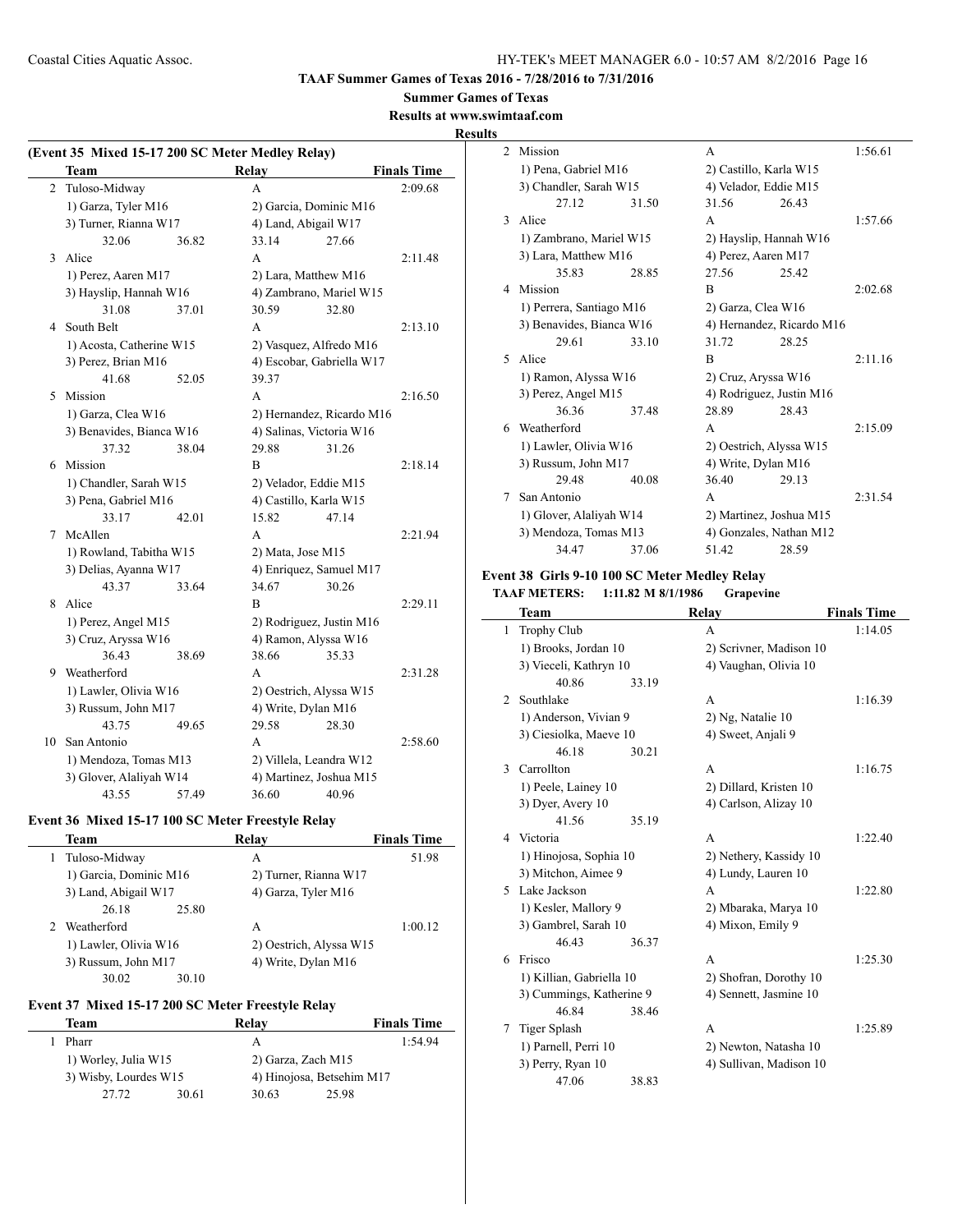#### **Summer Games of Texas**

**Results at www.swimtaaf.com**

#### **Results**

 $\overline{a}$ 

|    | (Event 38 Girls 9-10 100 SC Meter Medley Relay) |                           |                    |
|----|-------------------------------------------------|---------------------------|--------------------|
|    | <b>Team</b>                                     | Relay                     | <b>Finals Time</b> |
| 8  | Frisco                                          | B                         | 1:30.56            |
|    | 1) Riley, Faith 10                              | 2) Dang, Sophia 10        |                    |
|    | 3) Harthcock, Emily 10                          | 4) Karapurkar, Mauli 10   |                    |
|    | 50.92<br>39.64                                  |                           |                    |
| 9  | R&R                                             | B                         | 1:30.84            |
|    | 1) Boettcher, Kady 9                            | 2) Trevino, Estela 9      |                    |
|    | 3) Juarez, Abigail 9                            | 4) Garza, Amarissa 10     |                    |
|    | 49.25<br>41.59                                  |                           |                    |
| 10 | Trophy Club                                     | B                         | 1:31.62            |
|    | 1) Hutson, Lucy 10                              | 2) Bittick, Brianna 10    |                    |
|    | 3) Delahoz, MiaGrace 9                          | 4) Edwards, Anna 10       |                    |
|    | 54.43<br>37.19                                  |                           |                    |
| 11 | Tuloso-Midway                                   | A                         | 1:32.58            |
|    | 1) Romanczyk, Emma 9                            | 2) Villarreal, Jordyn 9   |                    |
|    | 3) Ryals, Haley 9                               | 4) Trevino, Jasmine 9     |                    |
|    | 53.72<br>38.86                                  |                           |                    |
| 12 | Bay City                                        | A                         | 1:32.60            |
|    | 1) Lee, Paislei 9                               | 2) Moya, Megan 9          |                    |
|    | 3) Gibbens, Alexis 10                           | 4) Ashworth, Morgan 10    |                    |
|    | 52.57<br>40.03                                  |                           |                    |
| 13 | Alice                                           | A                         | 1:33.07            |
|    | 1) Rubio, Caitlynn 10                           | 2) Garcia, Natalie 9      |                    |
|    | 3) Vasquez, Amaris 10                           | 4) Jiminian, Suzanne 9    |                    |
|    | 50.70<br>42.37                                  |                           |                    |
|    | 14 Frisco                                       | C                         | 1:33.85            |
|    | 1) Lendrihas, Naia 9                            | 2) Bettencourt, Ramsey 10 |                    |
|    | 3) Lewis, Elizabeth 10                          | 4) Gloier, Cameron 9      |                    |
|    | 51.86<br>41.99                                  |                           |                    |
| 15 | McAllen                                         | A                         | 1:34.31            |
|    | 1) Garza, Audrina 9                             | 2) Guerra, Isa 9          |                    |
|    | 3) Garfield, Evelyn 9                           | 4) Anaya, Ella 9          |                    |
|    | 51.93<br>42.38                                  |                           |                    |
|    | 16 Weatherford                                  | A                         | 1:36.72            |
|    | 1) Enlow, Elizabeth 9                           | 2) Greenfield, Addison 10 |                    |
|    | 3) Lawler, Isabel 10                            | 4) Smith, Harper 10       |                    |
|    | 51.47<br>45.25                                  |                           |                    |
| 17 | Mission                                         | A                         | 1:40.52            |
|    | 1) Garcia, Sofia 9                              | 2) Azcarate, Valeria 10   |                    |
|    | 3) De Anda, Lauren 9                            | 4) Schumacher, Tera 10    |                    |
|    | 53.30<br>47.22                                  |                           |                    |
| 18 | Landa Park                                      | А                         | 1:46.31            |
|    | 1) Holder, Eve 9                                | 2) Darlington, Paige 10   |                    |
|    | 3) Thomas, Rylan 10                             | 4) Chaney, Madeleine 9    |                    |
|    | 55.40<br>50.91                                  |                           |                    |
|    | R&R                                             | A                         | DQ                 |
|    | $1)$ Gage, Tess $10$                            | 2) Light, Ava 9           |                    |
|    | 3) O'Connor, Teagon 10                          | 4) Masters, Ann Marie 10  |                    |
|    |                                                 |                           |                    |

#### **Event 39 Women 15-17 200 SC Meter Medley Relay TAAF METERS: 2:13.02 M 7/28/2006 Frisco**

**J Miller, A Johnson, H Blizzard, A Akin**

| <b>Team</b>            |       | Relay |                         | <b>Finals Time</b> |
|------------------------|-------|-------|-------------------------|--------------------|
| R&R                    |       | А     |                         | 2:24.37            |
| 1) Jaime, Summer 15    |       |       | 2) Bone, Lindsey 15     |                    |
| 3) Tee, Ellaine 17     |       |       | 4) Chancoco, Gemini 16  |                    |
| 40.20                  | 36.99 | 35.34 | 31.84                   |                    |
| --- Victoria           |       | A     |                         | DO                 |
| 1) Sparkman, Avery 15  |       |       | 2) Wagner, Callee 16    |                    |
| 3) Guerra, Makenzie 15 |       |       | 4) Caltzonzin, Daisy 15 |                    |
| --- Mission            |       | А     |                         | DO                 |
| 1) Garza, Clea 16      |       |       | 2) Benavides, Bianca 16 |                    |
| 3) Chandler, Sarah 15  |       |       | 4) Castillo, Karla 15   |                    |

#### **Event 40 Girls 9-10 50 SC Meter Freestyle**

#### **TAAF METERS: 31.86 M 8/1/1991 A. Broussard**

|    | Name                 |    | <b>Age Team</b>     | <b>Finals Time</b> |
|----|----------------------|----|---------------------|--------------------|
| 1  | McAlister, Caitlin   | 10 | Denton              | 34.52              |
| 2  | Sennett, Jasmine     | 10 | Frisco              | 34.96              |
| 3  | Stenning, Lucy       | 9  | Flower Mound        | 36.42              |
| 4  | Ciesiolka, Maeve     | 10 | Southlake           | 36.54              |
| 5  | Lang, Bailey         | 10 | Flower Mound        | 36.68              |
| 6  | Dillard, Kristen     | 10 | Carrollton          | 36.79              |
| 7  | Deischl, Paige       | 10 | Woodlands           | 37.60              |
| 8  | Gibbens, Alexis      | 10 | Bay City            | 37.94              |
| 9  | Manders, Maggie      | 10 | Allen               | 38.28              |
| 10 | Aparicio, Abigail    | 10 | Palacios            | 38.61              |
| 11 | Cisneros, Xytali     | 10 | San Antonio         | 38.73              |
| 12 | Estrada, Nicole      | 10 | Plano Piranhas      | 38.81              |
| 13 | Perez, Julianna      | 9  | Dolphins            | 39.04              |
| 14 | Nugent, Amelia       | 10 | Plano Piranhas      | 39.55              |
| 15 | Bzibziak, Alexandria | 10 | McAllen             | 39.90              |
| 16 | Romanczyk, Emma      | 9  | Tuloso-Midway       | 40.11              |
| 17 | Stuesser, Madeline   | 10 | Austin              | 40.36              |
| 18 | Navaro, Lauren       | 10 | McAllen             | 40.92              |
| 19 | Azcarate, Paola      | 10 | Mission             | 40.93              |
| 20 | Domsch, Piper        | 10 | Austin              | 41.29              |
| 21 | Sweet, Anjali        | 9  | Southlake           | 41.44              |
| 22 | Wolter, Emma         | 10 | Landa Park          | 41.85              |
| 23 | Amejorado, Cameryn   | 10 | Victoria            | 41.88              |
| 24 | Silcox, Kinsey       | 10 | <b>Tiger Splash</b> | 42.43              |
| 25 | Hernandez, Ileana    | 10 | San Antonio         | 43.31              |
| 26 | McNeil, Lindsey      | 10 | Landa Park          | 43.78              |
| 27 | Hunter, Mina         | 9  | Austin              | 43.91              |

### **Event 41 Women 15-17 100 SC Meter Freestyle**

#### **TAAF METERS: 28.22 M 7/28/2006 Carrie Greene**

| Name                |       |    | <b>Age Team</b>  | <b>Finals Time</b> |
|---------------------|-------|----|------------------|--------------------|
| 1 Medigovich, Lydia |       | 15 | Frisco           | 1:02.50            |
| 29.98               | 32.52 |    |                  |                    |
| 2 Turner, Rianna    |       |    | 17 Tuloso-Midway | 1:03.13            |
| 29.92               | 33.21 |    |                  |                    |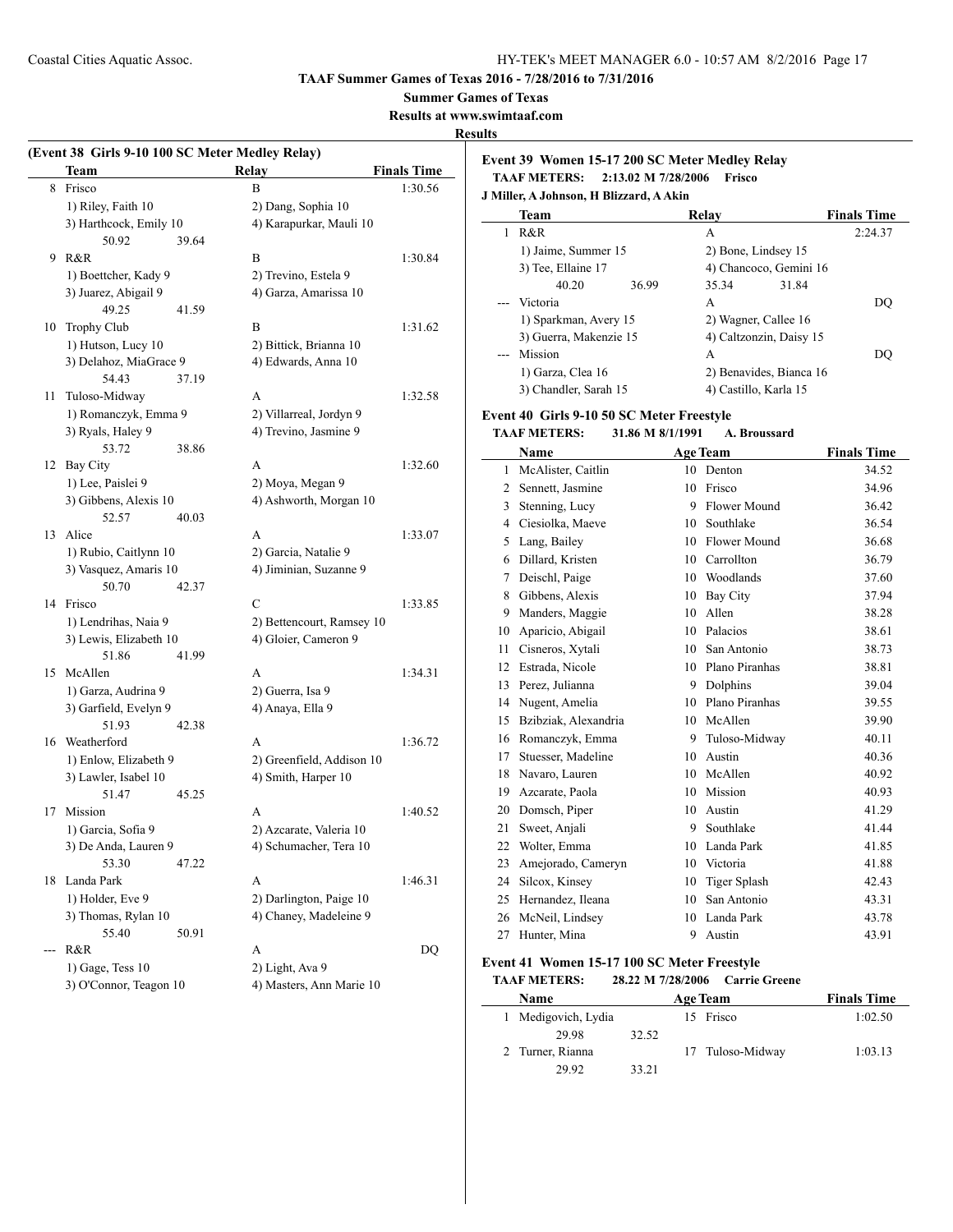## **Summer Games of Texas**

**Results at www.swimtaaf.com Results**

| (Event 41 Women 15-17 100 SC Meter Freestyle) |                             |       |    |                     |                    |
|-----------------------------------------------|-----------------------------|-------|----|---------------------|--------------------|
|                                               | Name                        |       |    | <b>Age Team</b>     | <b>Finals Time</b> |
| 3                                             | Hayslip, Hannah             |       |    | 16 Alice            | 1:03.68            |
|                                               | 29.80                       | 33.88 |    |                     |                    |
| 4                                             | Craig, Cristina             |       |    | 15 Dolphins         | 1:05.35            |
|                                               | 31.54                       | 33.81 |    |                     |                    |
| 5                                             | Voltin, Rose                |       | 15 | Plano Aducks        | 1:06.75            |
|                                               | 31.36                       | 35.39 |    |                     |                    |
| 6                                             | Wisby, Lourdes              |       | 15 | Pharr               | 1:08.02            |
|                                               | 33.00                       | 35.02 |    |                     |                    |
| 7                                             | Worley, Julia<br>32.12      |       | 15 | Pharr               | 1:08.93            |
| 8                                             | Velasco, Luisa              | 36.81 | 15 | Flower Mound        | 1:09.89            |
|                                               | 32.81                       | 37.08 |    |                     |                    |
| 9                                             | Delias, Ayanna              |       | 17 | McAllen             | 1:10.22            |
|                                               | 32.98                       | 37.24 |    |                     |                    |
| 10                                            | Wolters, Makenzie           |       |    | 16 Frisco           | 1:10.25            |
|                                               | 32.71                       | 37.54 |    |                     |                    |
| 11                                            | Sawin, Kassandra            |       | 15 | <b>Tiger Splash</b> | 1:10.55            |
|                                               | 33.46                       | 37.09 |    |                     |                    |
| 12                                            | Alonzo, Nicole              |       | 17 | Tuloso-Midway       | 1:11.01            |
|                                               | 33.49                       | 37.52 |    |                     |                    |
| 13                                            | Castillo, Karla             |       | 15 | Mission             | 1:11.22            |
|                                               | 34.31                       | 36.91 |    |                     |                    |
| 14                                            | Brooks, Summer              |       |    | 16 Rowlett          | 1:11.47            |
|                                               | 33.10                       | 38.37 |    |                     |                    |
| 15                                            | Regalado, Kristine<br>34.82 | 37.52 | 15 | Natatorium          | 1:12.34            |
| 16                                            | Coffin, Shalley             |       |    | 16 Unat5            | 1:12.61            |
|                                               | 34.26                       | 38.35 |    |                     |                    |
| 17                                            | Martinez, Luz               |       |    | 16 Garland          | 1:13.22            |
|                                               | 34.83                       | 38.39 |    |                     |                    |
| 18                                            | Sanchez, Madison            |       |    | 16 TEMP             | 1:13.35            |
|                                               | 34.37                       | 38.98 |    |                     |                    |
| 19                                            | Leaskey, Megan              |       | 15 | Midothian           | 1:13.56            |
|                                               | 34.89                       | 38.67 |    |                     |                    |
| 20                                            | Larson, Julia               |       |    | 15 Alvin            | 1:14.06            |
|                                               | 34.42                       | 39.64 |    |                     |                    |
| 21                                            | Carlin, Riley               |       | 15 | Carrollton          | 1:14.83            |
| 22                                            | 34.99<br>Miller, Ericka     | 39.84 |    | 16 Mission          |                    |
|                                               | 35.74                       | 39.92 |    |                     | 1:15.66            |
| 23                                            | Vieceli, Lauren             |       | 16 | Trophy Club         | 1:16.13            |
|                                               | 36.49                       | 39.64 |    |                     |                    |
| 24                                            | Quach, Amy                  |       | 16 | Rowlett             | 1:16.34            |
|                                               | 35.60                       | 40.74 |    |                     |                    |
| 25                                            | Cagle, Hayley               |       | 15 | Midothian           | 1:17.21            |
|                                               | 36.15                       | 41.06 |    |                     |                    |
| 26                                            | Bravo, Ariana               |       | 15 | Mission             | 1:18.32            |
|                                               | 37.33                       | 40.99 |    |                     |                    |
| 27                                            | Gonzales, Marisabel         |       | 15 | Tuloso-Midway       | 1:18.77            |
|                                               | 37.24                       | 41.53 |    |                     |                    |
| 28                                            | Buchanan, Natallie          |       | 15 | Carrollton          | 1:19.12            |
| 29                                            | 37.01<br>Cohen, Cayla       | 42.11 | 16 | Tiger Splash        | 1:20.44            |
|                                               | 39.10                       | 41.34 |    |                     |                    |
|                                               |                             |       |    |                     |                    |

|    | 30 Ramon, Alyssa      |       |    | 16 Alice         | 1:20.69 |
|----|-----------------------|-------|----|------------------|---------|
|    | 38.13                 | 42.56 |    |                  |         |
|    | 31 Rodriguez, Audrey  |       |    | 16 Tuloso-Midway | 1:20.74 |
|    | 39.22                 | 41.52 |    |                  |         |
| 32 | Spaeth, Kayla         |       |    | 15 Port Aransas  | 1:20.75 |
|    | 38.50                 | 42.25 |    |                  |         |
| 33 | Barron, Tatiana       |       |    | 15 Austin        | 1:21.06 |
|    | 38.17                 | 42.89 |    |                  |         |
|    | 34 Chaloupka, Aynsley |       | 17 | Tuloso-Midway    | 1:24.14 |
|    | 38.41                 | 45.73 |    |                  |         |
|    | 35 Caltzonzin, Daisy  |       |    | 15 Victoria      | 1:24.98 |
|    | 38.55                 | 46.43 |    |                  |         |
|    | 36 Alvey, Rachel      |       |    | 15 Flower Mound  | 1:25.64 |
|    | 39.83                 | 45.81 |    |                  |         |
| 37 | Martell, Viviana      |       | 15 | San Antonio      | 1:26.02 |
|    | 39.90                 | 46.12 |    |                  |         |
| 38 | Willie, Ally          |       |    | 15 Alice         | 1:31.99 |
|    | 41.41                 | 50.58 |    |                  |         |
|    | 39 Serna, Celine      |       |    | 16 Flour Bluff   | 1:33.94 |
|    | 43.31                 | 50.63 |    |                  |         |
|    | 40 Oestrich, Alyssa   |       |    | 15 Weatherford   | 1:39.94 |
|    | 41.55                 | 58.39 |    |                  |         |
| 41 | Pickard, Priscilla    |       |    | 16 Westbury      | 1:47.68 |

# **Event 42 Girls 9-10 25 SC Meter Backstroke**

#### **TAAF METERS: 17.70 M 8/1/1991 Aimee Morton**

|                | Name               | <b>Age Team</b> |                      | <b>Finals Time</b> |
|----------------|--------------------|-----------------|----------------------|--------------------|
| 1              | Rajoelina, Lola    | 10              | Keller               | 18.14              |
| $\overline{2}$ | Gambrel, Sarah     | 10              | Lake Jackson         | 18.44              |
| 3              | Anderson, Vivian   | 9               | Southlake            | 18.79              |
| $\overline{4}$ | Jackson, Juliana   | 9               | Keller               | 19.39              |
| 5              | Brooks, Jordan     | 10              | <b>Trophy Club</b>   | 19.44              |
| 6              | Winters, Karlie    | 9               | Northwest            | 19.52              |
| 7              | Kochenower, Mattie | 10              | Flower Mound         | 19.71              |
| 8              | Kraan, Miranda     | 10              | <b>TEMP</b>          | 20.11              |
| 9              | Demers, Avery      | 10              | Texas City           | 20.41              |
| 10             | Gage, Tess         | 10              | R&R                  | 20.46              |
| 11             | Little, Juilann    | 10              | El Campo             | 20.71              |
| 12             | Stermer, Teagan    | 9               | Carrollton           | 21.03              |
| 13             | Wolter, Emma       | 10              | Landa Park           | 21.14              |
| 14             | Uribe, Lauren      | 9               | Harlingen            | 21.31              |
| 15             | Manders, Maggie    | 10              | Allen                | 21.39              |
| 16             | Parnell, Perri     | 10              | <b>Tiger Splash</b>  | 22.34              |
| 17             | Hinojosa, Sophia   | 10              | Victoria             | 22.49              |
| 18             | Amejorado, Cameryn | 10              | Victoria             | 22.55              |
| 19             | Youn, Rachel       | 9               | Plano Aducks         | 22.74              |
| 20             | Mahat, Sunisha     | 9               | <b>Grand Prairie</b> | 22.82              |
| 21             | McBride, Bailey    | 9               | W. Houston           | 23.00              |
| 22             | Stuesser, Madeline | 10              | Austin               | 23.12              |
| 23             | Anaya, Ella        | 9               | McAllen              | 23.37              |
| 24             | Vaughan, Olivia    | 10              | Carrollton           | 23.51              |
| 25             | Holder, Eve        | 9               | Landa Park           | 24.61              |
| 26             | Leos, Madison      | 9               | San Antonio          | 26.11              |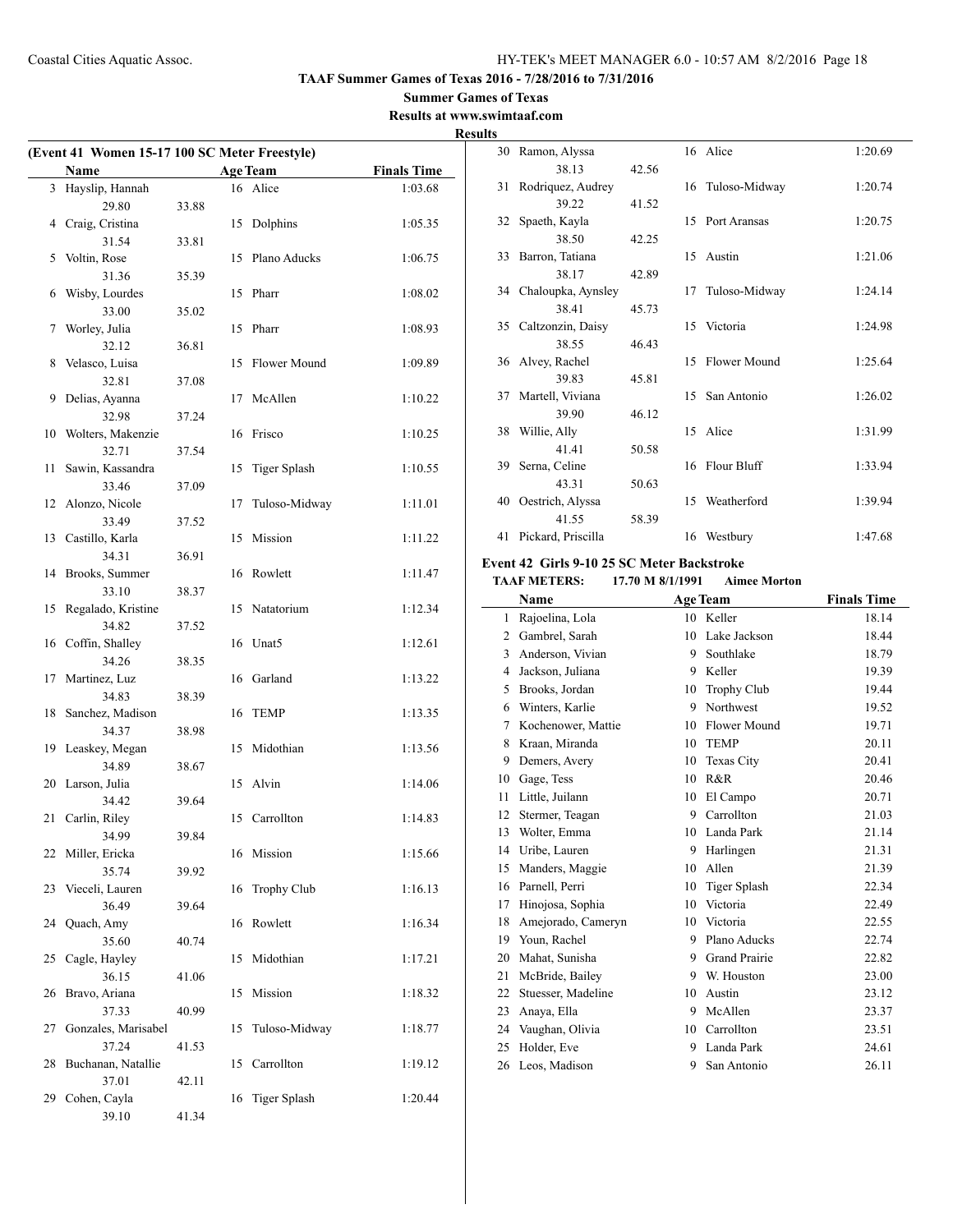**TAAF Summer Games of Texas 2016 - 7/28/2016 to 7/31/2016**

**Summer Games of Texas**

**Results at www.swimtaaf.com**

**Results**

| Event 43 Women 15-17 50 SC Meter Backstroke |                     |                   |                     |                    |  |
|---------------------------------------------|---------------------|-------------------|---------------------|--------------------|--|
|                                             | <b>TAAF METERS:</b> | 32.62 M 7/28/2006 | <b>Seabre Pope</b>  |                    |  |
|                                             | <b>Name</b>         |                   | <b>Age Team</b>     | <b>Finals Time</b> |  |
| 1                                           | Tatum, Samantha     |                   | 15 Unattached 4     | 34.34              |  |
| $\overline{c}$                              | Warkentin, Emily    | 16                | <b>Tiger Splash</b> | 35.07              |  |
| 3                                           | Wisby, Lourdes      | 15                | Pharr               | 35.11              |  |
| 4                                           | Medigovich, Lydia   | 15                | Frisco              | 35.49              |  |
| 5                                           | Hayslip, Hannah     | 16                | Alice               | 36.07              |  |
| 6                                           | Orsak, Mehgan       | 17                | <b>Bay City</b>     | 36.73              |  |
| 7                                           | Palma, Sabrina      | 15                | Rowlett             | 36.90              |  |
| 8                                           | Chhay, Taylor       |                   | 15 Grand Prairie    | 37.25              |  |
| 9                                           | Garza, Clea         | 16                | Mission             | 37.73              |  |
| 10                                          | Cagle, Hayley       | 15                | Midothian           | 37.77              |  |
| 11                                          | Velasco, Luisa      |                   | 15 Flower Mound     | 37.96              |  |
| 12                                          | Criddle, Cierra     |                   | 17 Landa Park       | 38.01              |  |
| 13                                          | Sanchez, Madison    | 16                | <b>TEMP</b>         | 40.25              |  |
| 14                                          | Tee, Ellaine        | 17                | R&R                 | 40.99              |  |
| 15                                          | Sawin, Kassandra    | 15                | Tiger Splash        | 41.57              |  |
| 16                                          | Miller, Ericka      | 16                | Mission             | 41.58              |  |
| 17                                          | Spaeth, Kayla       | 15                | Port Aransas        | 41.87              |  |
| 18                                          | Salinas, Victoria   |                   | 16 Pharr            | 42.68              |  |
| 19                                          | Cohen, Cayla        |                   | 16 Tiger Splash     | 43.33              |  |
| 20                                          | Kaja, Rishika       |                   | 15 Plano Piranhas   | 43.70              |  |
| 21                                          | Martinez, Carina    | 16                | Mission             | 44.18              |  |
| 22                                          | Ramon, Alyssa       |                   | 16 Alice            | 44.54              |  |
| 23                                          | Gonzales, Marisabel |                   | 15 Tuloso-Midway    | 44.96              |  |
| 24                                          | Zambrano, Mariel    | 15                | Alice               | 45.03              |  |
| 25                                          | Cruz, Aryssa        |                   | 16 Alice            | 45.22              |  |
| 26                                          | Lawler, Olivia      |                   | 16 Weatherford      | 45.26              |  |
| 27                                          | Barraza, Abigail    |                   | 15 Natatorium       | 46.37              |  |
| 28                                          | Taylor, Christiana  | 15                | Tomball             | 48.30              |  |
| 29                                          | Barron, Tatiana     | 15                | Austin              | 49.82              |  |
| 30                                          | Serna, Celine       |                   | 16 Flour Bluff      | 50.66              |  |
| 31                                          | Willbanks, Kayleigh | 15                | San Antonio         | 56.17              |  |
| 32                                          | Willie, Ally        | 15                | Alice               | 59.00              |  |

#### **Event 44 Girls 9-10 25 SC Meter Breaststroke TAAF METERS: 19.28 M 7/28/2006 Riley Kmiecik**

|    | $1/140$ $11/40/4000$ $1000/15000$ |    |                    |                    |  |
|----|-----------------------------------|----|--------------------|--------------------|--|
|    | Name                              |    | <b>Age Team</b>    | <b>Finals Time</b> |  |
| 1  | Gabaldon, Jordis                  | 10 | West of Brazos     | 20.69              |  |
| 2  | Scrivner, Madison                 | 10 | <b>Trophy Club</b> | 20.73              |  |
| 3  | Shofran, Dorothy                  | 10 | Frisco             | 21.28              |  |
| 4  | Nugent, Amelia                    | 10 | Plano Piranhas     | 21.54              |  |
| 5  | Light, Ava                        | 9  | R&R                | 21.85              |  |
| 6  | Jackson, Juliana                  | 9  | Keller             | 22.03              |  |
| 7  | Hamisch, Catherine                | 10 | Club Estates       | 22.04              |  |
| 8  | Mbaraka, Marya                    | 10 | Lake Jackson       | 22.08              |  |
| 9  | Ng, Natalie                       | 10 | Southlake          | 22.13              |  |
| 10 | Townsend, Carolyn                 | 9  | McAllen            | 22.86              |  |
| 11 | Flores, Karisa                    | 9  | McAllen            | 23.78              |  |
| 12 | Dang, Sophia                      | 10 | Frisco             | 24.22              |  |
| 13 | Skelton, Zoe                      | 10 | Landa Park         | 24.25              |  |
| 14 | Mitchon, Aimee                    | 9  | Victoria           | 24.27              |  |
| 15 | Wallis, Riley                     | 9  | El Campo           | 24.32              |  |
| 16 | Williams, Valery                  | 9  | Plano Aducks       | 24.69              |  |
|    |                                   |    |                    |                    |  |

|    | 17 Morford, Kylie  |   | 10 Dolphins     | 25.28 |
|----|--------------------|---|-----------------|-------|
|    | 18 Newton, Natasha |   | 10 Tiger Splash | 25.50 |
| 19 | Michael, Ritikha   | 9 | W. Houston      | 25.54 |
|    | 20 Cecil, Anna     |   | 10 Austin       | 26.24 |
| 21 | Fox, Tessa         |   | 10 Granbury     | 26.86 |
|    | 22 Hunter, Mina    | 9 | Austin          | 28.50 |
|    | 23 Silcox, Kinsey  |   | 10 Tiger Splash | 28.61 |
| 24 | Guerra, Isa        | 9 | McAllen         | 28.82 |
| 25 | Rutten, Gianna     |   | 10 San Antonio  | 28.97 |
|    |                    |   |                 |       |

#### **Event 45 Women 15-17 50 SC Meter Breaststroke**

#### **TAAF METERS: 35.47 M 7/28/2006 Michelle Martinez**

|                | Name               |    | <b>Age Team</b>      | <b>Finals Time</b> |
|----------------|--------------------|----|----------------------|--------------------|
| 1              | Turner, Rianna     | 17 | Tuloso-Midway        | 37.45              |
| $\overline{2}$ | Chancoco, Gemini   | 16 | R&R                  | 37.99              |
| $\overline{3}$ | Malone, Jordan     | 17 | De Sota              | 38.09              |
| 4              | Carlin, Riley      | 15 | Carrollton           | 38.65              |
| 5              | Worley, Julia      |    | 15 Pharr             | 39.92              |
| 6              | Craig, Cristina    | 15 | Dolphins             | 40.55              |
| 7              | Jaime, Summer      | 15 | R&R                  | 40.74              |
| 8              | Brooks, Summer     |    | 16 Rowlett           | 41.14              |
| 9              | Bone, Lindsey      | 15 | R&R                  | 42.35              |
| 10             | Benavides, Bianca  | 16 | Mission              | 42.47              |
| 11             | Eads, Nikki        | 16 | Golden Triangle      | 42.48              |
| 12             | Kalbfleisch, Lulu  | 16 | Santa Fe             | 42.95              |
| 13             | Buchanan, Natallie |    | 15 Carrollton        | 43.29              |
| 14             | McRae, Henna       | 15 | Austin               | 43.76              |
| 15             | Quach, Amy         |    | 16 Rowlett           | 43.84              |
| 16             | Vieceli, Lauren    | 16 | <b>Trophy Club</b>   | 44.54              |
| 17             | Vu, Vivian         | 15 | Flower Mound         | 44.94              |
| 18             | Sawin, Kassandra   | 15 | Tiger Splash         | 45.50              |
| 19             | Spaeth, Kayla      |    | 15 Port Aransas      | 46.56              |
| 20             | Chaloupka, Aynsley | 17 | Tuloso-Midway        | 47.20              |
| 21             | Chhay, Taylor      | 15 | <b>Grand Prairie</b> | 47.75              |
| 22             | Regalado, Kristine |    | 15 Natatorium        | 47.76              |
| 23             | Larson, Julia      |    | 15 Alvin             | 48.42              |
| 24             | Alvey, Rachel      |    | 15 Flower Mound      | 48.81              |
| 25             | Salinas, Victoria  |    | 16 Pharr             | 49.83              |
| 26             | Guerra, Makenzie   | 15 | Victoria             | 50.98              |
| 27             | Lawler, Olivia     |    | 16 Weatherford       | 51.64              |
| 28             | Taylor, Christiana | 15 | Tomball              | 51.91              |
| 29             | Oestrich, Alyssa   | 15 | Weatherford          | 52.29              |
| 30             | Barron, Tatiana    | 15 | Austin               | 52.60              |
| 31             | Perez, Alexa       | 15 | South Belt           | 52.72              |
| 32             | Wagner, Callee     | 16 | Victoria             | 55.00              |
| 33             | Sparkman, Avery    | 15 | Victoria             | 57.05              |

## **Event 46 Girls 9-10 25 SC Meter Butterfly**

#### **TAAF METERS: 16.10 M 8/1/1991 Amy Broussard**

|   | Name                 |    | <b>Age Team</b> | <b>Finals Time</b> |
|---|----------------------|----|-----------------|--------------------|
|   | McAlister, Caitlin   | 10 | Denton          | 16.83              |
|   | 2 Vieceli, Kathryn   |    | 10 Trophy Club  | 16.96              |
| 3 | Deischl, Paige       | 10 | Woodlands       | 17.00              |
|   | 4 Winters, Karlie    | 9  | Northwest       | 17.46              |
|   | 5 O'Connor, Teagon   | 10 | R&R             | 17.73              |
|   | 6 Kochenower, Mattie | 10 | Flower Mound    | 18.15              |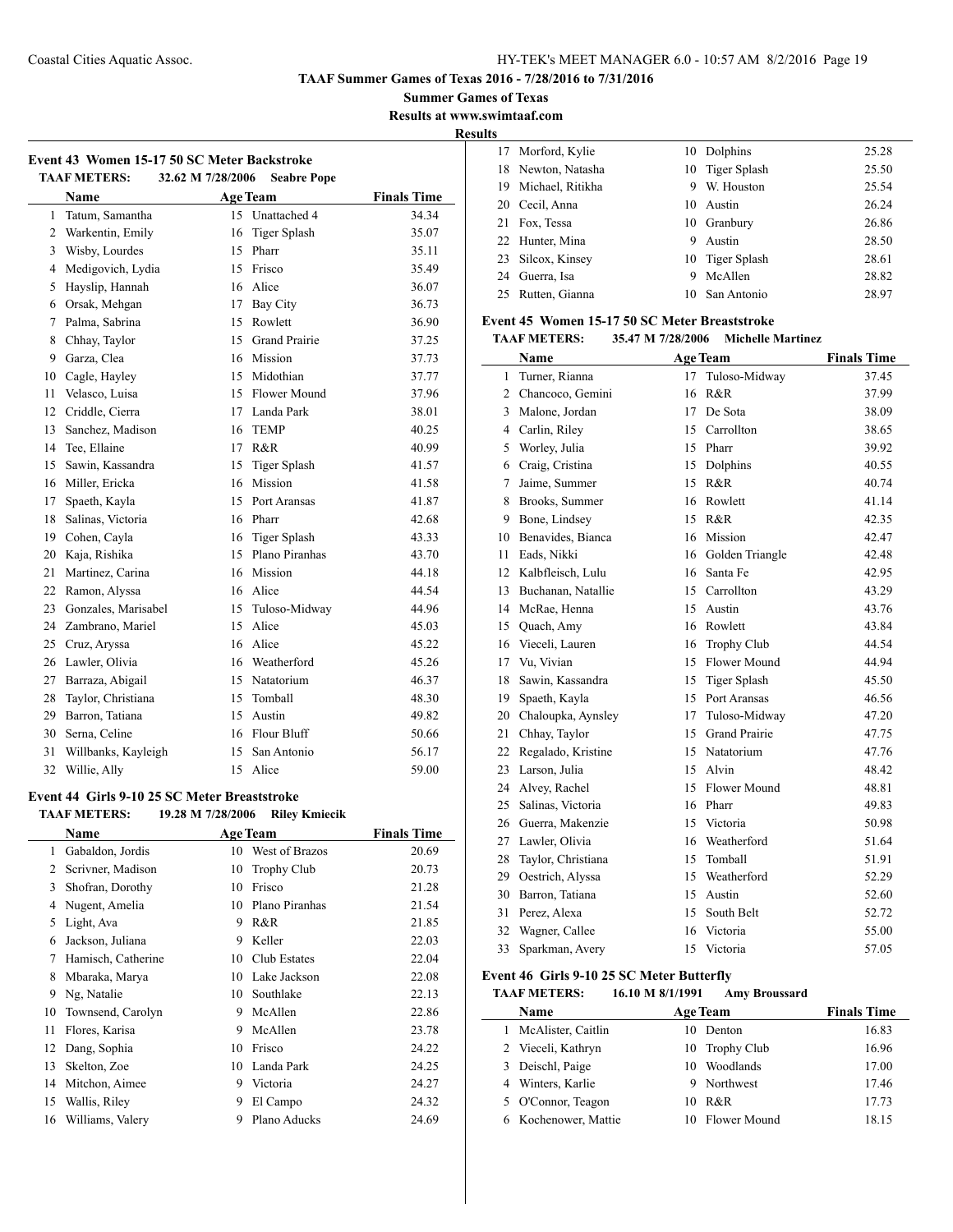**Event 48 Girls 9-10 25 SC Meter Freestyle**

**TAAF Summer Games of Texas 2016 - 7/28/2016 to 7/31/2016**

## **Summer Games of Texas**

**Results at www.swimtaaf.com**

 $\overline{a}$ 

## **Results**

| (Event 46 Girls 9-10 25 SC Meter Butterfly) |                          |    |                     |                    |  |
|---------------------------------------------|--------------------------|----|---------------------|--------------------|--|
|                                             | Name                     |    | <b>Age Team</b>     | <b>Finals Time</b> |  |
| 7                                           | Peele, Lainey            | 10 | Carrollton          | 18.79              |  |
| 8                                           | Perry, Ryan              | 10 | <b>Tiger Splash</b> | 18.89              |  |
| 9                                           | Stenning, Lucy           | 9  | Flower Mound        | 18.90              |  |
| 10                                          | Veliyathumally, Isabella | 10 | Flower Mound        | 19.00              |  |
| 11                                          | Gallucci, Avery          | 9  | Carrollton          | 19.02              |  |
| 12                                          | Cisneros, Xytali         | 10 | San Antonio         | 19.17              |  |
| 13                                          | Dyer, Avery              | 10 | Carrollton          | 19.36              |  |
| 14                                          | Kesler, Mallory          | 9  | Lake Jackson        | 19.49              |  |
| 15                                          | Johnnie, Courtney        | 9  | Rockport            | 19.66              |  |
| 16                                          | Park, Mica               | 10 | Farmers Branch      | 19.93              |  |
| 17                                          | Rogers, Ann              | 10 | Portland            | 19.95              |  |
| 18                                          | Garza, Isabella          | 10 | W. Houston          | 20.21              |  |
| 19                                          | Domsch, Piper            | 10 | Austin              | 20.33              |  |
| 20                                          | Woodford, Elizabeth      | 9  | Austin              | 20.43              |  |
| 21                                          | Mixon, Emily             | 9  | Lake Jackson        | 20.74              |  |
| 22                                          | Youn, Rachel             | 9  | Plano Aducks        | 21.26              |  |
| 23                                          | Bzibziak, Alexandria     | 10 | McAllen             | 22.08              |  |
| 24                                          | Uribe, Lauren            | 9  | Harlingen           | 22.28              |  |
| 25                                          | Cline, Charlotte         | 9  | Killeen             | 23.02              |  |
| 26                                          | Reichert, Hope           | 9  | Landa Park          | 23.04              |  |
| 27                                          | McBride, Bailey          | 9  | W. Houston          | 23.63              |  |
| 28                                          | Christian, Lauren        | 10 | W. Houston          | 24.31              |  |
| 29                                          | De Anda, Lauren          | 9  | Mission             | 24.32              |  |
| 30                                          | Hunter, Mina             | 9  | Austin              | 25.97              |  |
| 31                                          | Sullivan, Madison        | 10 | <b>Tiger Splash</b> | 26.68              |  |

#### **Event 47 Women 15-17 50 SC Meter Butterfly TAAF METERS: 30.54 M 7/28/2006 Seabre Pope**

 $\overline{\phantom{0}}$ 

|                | <b>Name</b>         |    | <b>Age Team</b>      | <b>Finals Time</b> |
|----------------|---------------------|----|----------------------|--------------------|
| 1              | Hayslip, Hannah     |    | 16 Alice             | 31.60              |
| $\overline{2}$ | Medigovich, Lydia   | 15 | Frisco               | 31.69              |
| 3              | Warkentin, Emily    | 16 | Tiger Splash         | 31.93              |
| 4              | Malone, Jordan      | 17 | De Sota              | 32.13              |
| 5              | Orsak, Mehgan       | 17 | <b>Bay City</b>      | 32.34              |
| 6              | Land, Abigail       | 17 | Tuloso-Midway        | 33.25              |
| 7              | Tatum, Samantha     | 15 | Unattached 4         | 33.78              |
| 8              | Gambrel, Rachel     | 15 | Lake Jackson         | 34.21              |
| 9              | Delias, Ayanna      | 17 | McAllen              | 35.27              |
| 10             | Martinez, Luz       | 16 | Garland              | 35.52              |
| 11             | Chhay, Taylor       | 15 | <b>Grand Prairie</b> | 35.72              |
| 12             | Jaime, Summer       | 15 | R&R                  | 37.17              |
| 13             | Quach, Amy          | 16 | Rowlett              | 37.19              |
| 14             | Velasco, Luisa      | 15 | Flower Mound         | 37.47              |
| 15             | Sanchez, Madison    | 16 | <b>TEMP</b>          | 37.74              |
| 16             | Pizzano, Gabi       | 15 | Mission              | 37.77              |
| 17             | Larson, Julia       | 15 | Alvin                | 38.43              |
| 18             | Bravo, Ariana       | 15 | Mission              | 40.28              |
| 19             | Cruz, Aryssa        | 16 | Alice                | 40.45              |
| 20             | Willbanks, Kayleigh | 15 | San Antonio          | 41.01              |
| 21             | Rodriquez, Audrey   | 16 | Tuloso-Midway        | 42.26              |
| 22             | Ramon, Alyssa       | 16 | Alice                | 42.97              |
| 23             | Eads, Nikki         | 16 | Golden Triangle      | 44.26              |
| 24             | Martinez, Carina    | 16 | Mission              | 47.64              |
| 25             | Willie, Ally        | 15 | Alice                | 51.21              |

| <b>TAAF METERS:</b> |                     | 15.04 M 7/28/2006 |                     |                    |
|---------------------|---------------------|-------------------|---------------------|--------------------|
|                     | Name                |                   | <b>Age Team</b>     | <b>Finals Time</b> |
| 1                   | Sennett, Jasmine    | 10                | Frisco              | 15.85              |
| 2                   | Winters, Karlie     | 9                 | Northwest           | 15.96              |
| 3                   | Jackson, Juliana    | 9                 | Keller              | 16.01              |
| 4                   | Carlson, Alizay     | 10                | Carrollton          | 16.31              |
| 5                   | Anderson, Vivian    | 9                 | Southlake           | 16.53              |
| 6                   | Vaughan, Olivia     | 10                | Trophy Club         | 16.59              |
| 7                   | Manders, Maggie     | 10                | Allen               | 16.68              |
| 8                   | Lang, Bailey        | 10                | Flower Mound        | 16.71              |
| 9                   | Demers, Avery       | 10                | <b>Texas City</b>   | 16.90              |
| $*10$               | Kraan, Miranda      | 10                | <b>TEMP</b>         | 16.92              |
| $*10$               | Gibbens, Alexis     | 10                | Bay City            | 16.92              |
| 12                  | Little, Juilann     | 10                | El Campo            | 16.93              |
| 13                  | Masters, Ann Marie  | 10                | $R\&R$              | 17.14              |
| 14                  | Fowers, Madeline    | 9                 | Carrollton          | 17.44              |
| 15                  | Nethery, Kassidy    | 10                | Victoria            | 17.51              |
| 16                  | Stuesser, Madeline  | 10                | Austin              | 17.57              |
| 17                  | Garza, Isabella     | 10                | W. Houston          | 17.60              |
| 18                  | Rogers, Ann         | 10                | Portland            | 17.77              |
| 19                  | Edwards, Anna       | 10                | Trophy Club         | 17.90              |
|                     | 20 Cisneros, Xytali | 10                | San Antonio         | 17.97              |
| 21                  | Navaro, Lauren      | 10                | McAllen             | 18.02              |
| 22                  | Uribe, Lauren       | 9                 | Harlingen           | 18.08              |
| 23                  | Hernandez, Ileana   | 10                | San Antonio         | 18.50              |
| 24                  | Woodford, Elizabeth | 9                 | Austin              | 18.57              |
| 25                  | Youn, Rachel        | 9                 | Plano Aducks        | 18.69              |
| 26                  | Anaya, Ella         | 9                 | McAllen             | 18.82              |
| 27                  | Lunsford, Aubrey    | 9                 | Tex's Waves         | 18.92              |
| $*28$               | Domsch, Piper       | 10                | Austin              | 19.06              |
| $*28$               | Christian, Lauren   | 10                | W. Houston          | 19.06              |
| 30                  | Cline, Charlotte    | 9                 | Killeen             | 19.30              |
| 31                  | Felderhoff, Katelyn | 10                | Landa Park          | 19.84              |
| 32                  | Wingrin, Madison    | 10                | <b>Tiger Splash</b> | 21.17              |
| 33                  | McBride, Bailey     | 9                 | W. Houston          | 21.58              |

#### **Event 49 Women 15-17 50 SC Meter Freestyle**

### **TAAF METERS: 28.37 M 8/6/2000 Kelly Parent**

|    | Name              |    | <b>Age Team</b> | <b>Finals Time</b> |
|----|-------------------|----|-----------------|--------------------|
| 1  | Medigovich, Lydia | 15 | Frisco          | 28.49              |
| 2  | Malone, Jordan    | 17 | De Sota         | 28.89              |
| 3  | Warkentin, Emily  | 16 | Tiger Splash    | 29.09              |
| 4  | Turner, Rianna    | 17 | Tuloso-Midway   | 29.18              |
| 5  | Hayslip, Hannah   | 16 | Alice           | 29.42              |
| 6  | Tatum, Samantha   | 15 | Unattached 4    | 30.19              |
| 7  | Voltin, Rose      | 15 | Plano Aducks    | 30.24              |
| 8  | Orsak, Mehgan     | 17 | Bay City        | 30.76              |
| 9  | Worley, Julia     | 15 | Pharr           | 30.95              |
| 10 | Wolters, Makenzie | 16 | Frisco          | 31.19              |
| 11 | Delias, Ayanna    | 17 | McAllen         | 31.53              |
| 12 | Brooks, Summer    | 16 | Rowlett         | 31.78              |
| 13 | Velasco, Luisa    | 15 | Flower Mound    | 31.80              |
| 14 | Miller, Ericka    | 16 | Mission         | 31.86              |
| 15 | Sawin, Kassandra  | 15 | Tiger Splash    | 31.91              |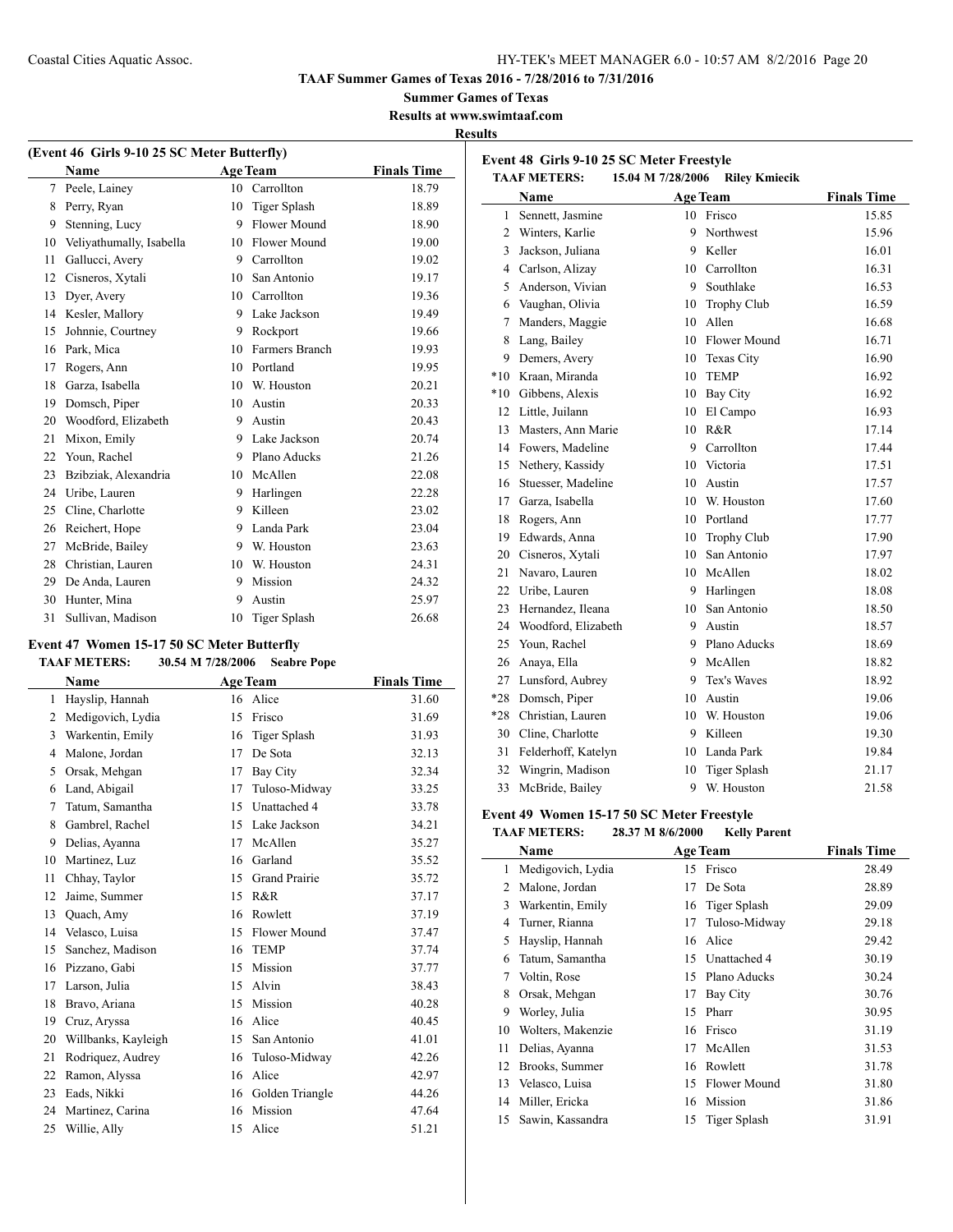#### **Summer Games of Texas Results at www.swimtaaf.com**

|    |                                              |                   | Results at www.swi | <b>Results</b> |
|----|----------------------------------------------|-------------------|--------------------|----------------|
|    | (Event 49 Women 15-17 50 SC Meter Freestyle) |                   |                    |                |
|    | Name                                         | <b>Age Team</b>   | <b>Finals Time</b> |                |
|    | 16 Chhay, Taylor                             | 15 Grand Prairie  | 32.13              |                |
|    | 17 Martinez, Luz                             | 16 Garland        | 32.93              |                |
|    | 18 Alonzo, Nicole                            | 17 Tuloso-Midway  | 33.03              |                |
|    | 19 Benavides, Bianca                         | 16 Mission        | 33.08              |                |
|    | 20 Coffin, Shalley                           | 16 Unat5          | 33.09              |                |
|    | 21 Larson, Julia                             | 15 Alvin          | 33.22              |                |
|    | 22 Garza, Clea                               | 16 Mission        | 33.32              |                |
|    | 23 Leaskey, Megan                            | 15 Midothian      | 33.51              |                |
|    | 24 Vieceli, Lauren                           | 16 Trophy Club    | 33.64              |                |
|    | 25 Kalbfleisch, Lulu                         | 16 Santa Fe       | 33.90              |                |
|    | 26 Carlin, Riley                             | 15 Carrollton     | 34.06              |                |
| 27 | Spaeth, Kayla                                | 15 Port Aransas   | 34.47              |                |
|    | 28 Rowland, Tabitha                          | 15 McAllen        | 34.54              |                |
|    | 29 Buchanan, Natallie                        | 15 Carrollton     | 35.16              |                |
|    | 30 Bravo, Ariana                             | 15 Mission        | 35.32              |                |
| 31 | Gonzales, Marisabel                          | 15 Tuloso-Midway  | 35.53              |                |
|    | 32 Vu, Vivian                                | 15 Flower Mound   | 35.89              |                |
|    | 33 Ramon, Alyssa                             | 16 Alice          | 36.43              |                |
|    | 34 Zambrano, Mariel                          | 15 Alice          | 36.46              |                |
|    | 35 Chaloupka, Aynsley                        | 17 Tuloso-Midway  | 36.52              |                |
|    | 36 Rodriguez, Audrey                         | 16 Tuloso-Midway  | 36.68              |                |
| 37 | Cruz, Aryssa                                 | 16 Alice          | 36.74              |                |
|    | 38 Caltzonzin, Daisy                         | 15 Victoria       | 36.91              |                |
|    | 39 Kaja, Rishika                             | 15 Plano Piranhas | 37.16              |                |
|    | 40 Guerra, Makenzie                          | 15 Victoria       | 37.51              |                |
|    | 41 Lawler, Olivia                            | 16 Weatherford    | 38.21              |                |
|    | 42 Martell, Viviana                          | 15 San Antonio    | 38.30              |                |
|    | 43 Escobar, Gabriella                        | 17 South Belt     | 38.32              |                |
| 44 | Taylor, Christiana                           | 15 Tomball        | 38.49              |                |
|    | 45 Serna, Celine                             | 16 Flour Bluff    | 39.43              |                |
|    | 46 Willie, Ally                              | 15 Alice          | 43.32              |                |
| 47 | Pickard, Priscilla                           | 16 Westbury       | 43.62              |                |
|    | 48 Willbanks, Kayleigh                       | 15 San Antonio    | 47.23              |                |
|    | Event 50  Girls 9-10 100 SC Meter IM         |                   |                    | Ev             |

#### **Event 50 Girls 9-10 100 SC Meter IM**

L,

|   | <b>TAAF METERS:</b>  | $1:26.53 \text{ M } 8/1/1988$ |     | K. Fisher       |                    |
|---|----------------------|-------------------------------|-----|-----------------|--------------------|
|   | Name                 |                               |     | <b>Age Team</b> | <b>Finals Time</b> |
|   | 1 McAlister, Caitlin |                               |     | 10 Denton       | 1:31.72            |
|   | 42.49                | 49.23                         |     |                 |                    |
| 2 | Ciesiolka, Maeve     |                               | 10. | Southlake       | 1:34.66            |
|   | 43.24                | 51.42                         |     |                 |                    |
| 3 | Kraan, Miranda       |                               | 10  | <b>TEMP</b>     | 1:34.87            |
|   | 44 44                | 50.43                         |     |                 |                    |
| 4 | Stermer, Teagan      |                               | 9   | Carrollton      | 1:40.78            |
|   | 48.03                | 52.75                         |     |                 |                    |
| 5 | Peele, Lainey        |                               | 10  | Carrollton      | 1:42.14            |
|   | 48.01                | 54.13                         |     |                 |                    |
| 6 | Garza, Isabella      |                               | 10  | W. Houston      | 1:44.96            |
|   | 48.49                | 56.47                         |     |                 |                    |
| 7 | Rogers, Ann          |                               | 10  | Portland        | 1:45.72            |
|   | 47.20                | 58.52                         |     |                 |                    |
| 8 | Townsend, Carolyn    |                               | 9   | McAllen         | 1:45.75            |
|   | 53.01                | 52.74                         |     |                 |                    |

| 9     | Reed, Kendall       |         | 9  | Golden Triangle      | 1:48.53 |
|-------|---------------------|---------|----|----------------------|---------|
|       | 51.20               | 57.33   |    |                      |         |
| 10    | Skelton, Zoe        |         | 10 | Landa Park           | 1:49.06 |
|       | 51.80               | 57.26   |    |                      |         |
| 11    | Bloomquist, Lindsey |         | 10 | Club Estates         | 1:49.70 |
|       | 49.69               | 1:00.01 |    |                      |         |
| 12    | Vaughan, Olivia     |         | 10 | Carrollton           | 1:50.11 |
|       | 54.25               | 55.86   |    |                      |         |
| 13    | Mahat, Sunisha      |         | 9  | <b>Grand Prairie</b> | 1:50.24 |
|       | 49.60               | 1:00.64 |    |                      |         |
| 14    | Fick, Lilliana      |         | 9  | <b>Flour Bluff</b>   | 1:51.52 |
|       | 53.42               | 58.10   |    |                      |         |
| 15    | Hundl, Adeline      |         | 9  | El Campo             | 1:51.90 |
| 16    | Woodford, Elizabeth |         | 9  | Austin               | 1:53.80 |
|       | 53.76               | 1:00.04 |    |                      |         |
| 17    | Fox, Tessa          |         | 10 | Granbury             | 1:54.58 |
|       | 55.43               | 59.15   |    |                      |         |
| 18    | Reichert, Hope      |         | 9  | Landa Park           | 1:55.14 |
|       | 55.59               | 59.55   |    |                      |         |
| 19    | Sweet, Anjali       |         | 9  | Southlake            | 1:57.56 |
|       | 57.58               | 59.98   |    |                      |         |
| 20    | McCreight, Matty    |         | 10 | Austin               | 1:58.71 |
|       | 58.43               | 1:00.28 |    |                      |         |
| 21    | Enlow, Elizabeth    |         | 9  | Weatherford          | 1:59.22 |
|       | 59.36               | 59.86   |    |                      |         |
| 22    | Christian, Lauren   |         | 10 | W. Houston           | 2:03.50 |
|       | 53.58               | 1:09.92 |    |                      |         |
| 23    | McNeil, Lindsey     |         | 10 | Landa Park           | 2:06.37 |
|       | 57.04               | 1:09.33 |    |                      |         |
| 24    | Colunga Fre, Aurora |         | 10 | Bellaire             | 2:13.52 |
|       | 1:03.85             | 1:09.67 |    |                      |         |
| 25    | Rutten, Gianna      |         | 10 | San Antonio          | 2:13.76 |
|       | 1:06.01             | 1:07.75 |    |                      |         |
| ---   | Estrada, Nicole     |         | 10 | Plano Piranhas       | DQ      |
| $---$ | Azcarate, Valeria   |         | 10 | Mission              | DQ      |

## **Event 51 Women 15-17 100 SC Meter IM**

## **TAAF METERS: 1:10.00 M 7/28/2006 Seabre Pope**

|   | Name               |       |    | <b>Age Team</b> | <b>Finals Time</b> |
|---|--------------------|-------|----|-----------------|--------------------|
| 1 | Malone, Jordan     |       |    | 17 De Sota      | 1:13.45            |
|   | 33.36              | 40.09 |    |                 |                    |
|   | 2 Warkentin, Emily |       |    | 16 Tiger Splash | 1:15.54            |
|   | 34.01              | 41.53 |    |                 |                    |
| 3 | Craig, Cristina    |       | 15 | Dolphins        | 1:17.32            |
|   | 36.65              | 40.67 |    |                 |                    |
| 4 | Gambrel, Rachel    |       |    | 15 Lake Jackson | 1:19.51            |
|   | 36.28              | 43.23 |    |                 |                    |
|   | 5 Land, Abigail    |       | 17 | Tuloso-Midway   | 1:19.57            |
|   | 35.98              | 43.59 |    |                 |                    |
| 6 | Orsak, Mehgan      |       | 17 | Bay City        | 1:20.09            |
|   | 35.78              | 44.31 |    |                 |                    |
|   | Chancoco, Gemini   |       | 16 | R&R             | 1:20.14            |
|   | 38.14              | 42.00 |    |                 |                    |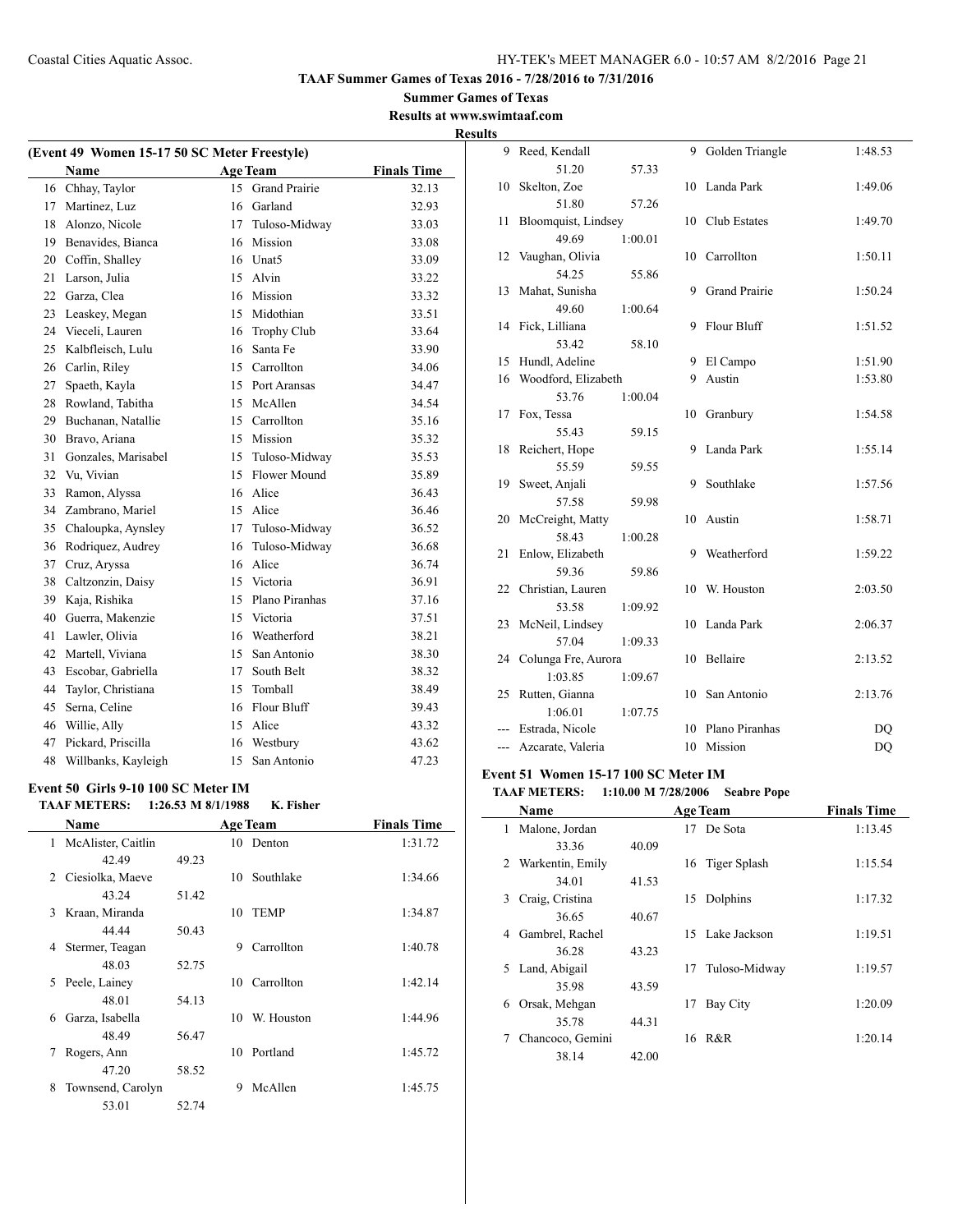#### **Summer Games of Texas Results at www.swimtaaf.com**

**Results**

| (Event 51 Women 15-17 100 SC Meter IM) |                    |         |    |                 |                    |
|----------------------------------------|--------------------|---------|----|-----------------|--------------------|
|                                        | <b>Name</b>        |         |    | <b>Age Team</b> | <b>Finals Time</b> |
| 8                                      | Wisby, Lourdes     |         |    | 15 Pharr        | 1:20.50            |
|                                        | 35.95              | 44.55   |    |                 |                    |
| 9                                      | Palma, Sabrina     |         | 15 | Rowlett         | 1:21.52            |
|                                        | 36.23              | 45.29   |    |                 |                    |
| 10                                     | Chandler, Sarah    |         | 15 | Mission         | 1:22.93            |
|                                        | 37.88              | 45.05   |    |                 |                    |
| 11                                     | Castillo, Karla    |         | 15 | Mission         | 1:23.54            |
|                                        | 39.16              | 44.38   |    |                 |                    |
| 12                                     | Brooks, Summer     |         | 16 | Rowlett         | 1:25.08            |
|                                        | 39.76              | 45.32   |    |                 |                    |
| 13                                     | Regalado, Kristine |         | 15 | Natatorium      | 1:26.02            |
|                                        | 40.85              | 45.17   |    |                 |                    |
| 14                                     | Quach, Amy         |         | 16 | Rowlett         | 1:27.80            |
| 15                                     | Tee, Ellaine       |         | 17 | R&R             | 1:28.26            |
|                                        | 39.30              | 48.96   |    |                 |                    |
| 16                                     | Buchanan, Natallie |         | 15 | Carrollton      | 1:28.46            |
|                                        | 42.54              | 45.92   |    |                 |                    |
| 17                                     | Pizzano, Gabi      |         | 15 | Mission         | 1:28.62            |
|                                        | 41.19              | 47.43   |    |                 |                    |
| 18                                     | Martinez, Luz      |         | 16 | Garland         | 1:33.35            |
|                                        | 40.64              | 52.71   |    |                 |                    |
| 19                                     | Miller, Ericka     |         | 16 | Mission         | 1:37.67            |
|                                        | 42.31              | 55.36   |    |                 |                    |
| 20                                     | Martell, Viviana   |         | 15 | San Antonio     | 1:38.89            |
|                                        | 46.91              | 51.98   |    |                 |                    |
| 21                                     | Zambrano, Mariel   |         | 15 | Alice           | 1:44.74            |
|                                        | 44.06              | 1:00.68 |    |                 |                    |
| 22                                     | Oestrich, Alyssa   |         | 15 | Weatherford     | 1:47.16            |
|                                        | 51.80              | 55.36   |    |                 |                    |
| 23                                     | Taylor, Christiana |         | 15 | Tomball         | 1:48.01            |
|                                        | 51.68              | 56.33   |    |                 |                    |
| 24                                     | Sparkman, Avery    |         | 15 | Victoria        | 1:48.34            |
|                                        | 49.56              | 58.78   |    |                 |                    |
| 25                                     | Wagner, Callee     |         | 16 | Victoria        | 1:50.34            |
|                                        | 54.77              | 55.57   |    |                 |                    |
|                                        | Martinez, Carina   |         |    | 16 Mission      | DQ                 |

#### **Event 52 Women 15-17 200 SC Meter Freestyle TAAF METERS: 2:20.86 M 7/27/2007 Marissa Gale**

|    | <b>Name</b>       |       |    | <b>Age Team</b>   |       | <b>Finals Time</b> |  |
|----|-------------------|-------|----|-------------------|-------|--------------------|--|
| 1  | Tatum, Samantha   |       | 15 | Unattached 4      |       | 2:32.01            |  |
|    | 35.09             | 39.41 |    | 40.36             | 37.15 |                    |  |
| 2  | Chandler, Sarah   |       | 15 | Mission           |       | 2:32.19            |  |
|    | 35.35             | 38.64 |    | 40.41             | 37.79 |                    |  |
| 3  | Wolters, Makenzie |       | 16 | Frisco            |       | 2:32.80            |  |
|    | 34.36             | 40.54 |    | 40.05             | 37.85 |                    |  |
| 4  | Craig, Cristina   |       | 15 | Dolphins          |       | 2:35.14            |  |
|    | 36.60             | 40.51 |    | 39.83             | 38.20 |                    |  |
| 5. | Coffin, Shalley   |       | 16 | Unat <sub>5</sub> |       | 2:38.23            |  |
|    | 35.83             | 40.46 |    | 42.57             | 39.37 |                    |  |
| 6  | Criddle, Cierra   |       | 17 | Landa Park        |       | 2:38.77            |  |
|    | 35.63             | 41.08 |    | 42.14             | 39.92 |                    |  |
|    |                   |       |    |                   |       |                    |  |

|    | 7 Alonzo, Nicole      |       | 17 | Tuloso-Midway      |       | 2:41.55 |
|----|-----------------------|-------|----|--------------------|-------|---------|
|    | 35.81                 | 40.66 |    | 43.13              | 41.95 |         |
| 8  | Leaskey, Megan        |       | 15 | Midothian          |       | 2:43.77 |
|    | 36.27                 | 41.31 |    | 43.89              | 42.30 |         |
| 9  | Cagle, Hayley         |       | 15 | Midothian          |       | 2:48.68 |
|    | 38.20                 | 44.84 |    | 45.66              | 39.98 |         |
| 10 | Palma, Sabrina        |       | 15 | Rowlett            |       | 2:52.45 |
|    | 37.77                 | 44.22 |    | 46.41              | 44.05 |         |
| 11 | Pizzano, Gabi         |       | 15 | Mission            |       | 2:52.67 |
|    | 40.30                 | 45.25 |    | 45.17              | 41.95 |         |
| 12 | Eads, Nikki           |       |    | 16 Golden Triangle |       | 2:54.33 |
|    | 39.08                 | 45.88 |    | 47.93              | 41.44 |         |
| 13 | Barraza, Abigail      |       | 15 | Natatorium         |       | 3:06.77 |
|    | 42.16                 | 47.83 |    | 49.46              | 47.32 |         |
|    | 14 Martinez, Carina   |       |    | 16 Mission         |       | 3:09.08 |
|    | 42.72                 | 49.02 |    | 51.65              | 45.69 |         |
| 15 | Perez, Alexa          |       | 15 | South Belt         |       | 3:17.38 |
|    | 42.55                 | 50.02 |    | 53.49              | 51.32 |         |
|    | 16 Pickard, Priscilla |       |    | 16 Westbury        |       | 4:02.17 |

## **Event 53 Girls 9-10 100 SC Meter Freestyle Relay TAAF METERS: 1:03.86 M 8/1/1991 Freeport**

|   | Team                           |       | Relay                    | <b>Finals Time</b> |
|---|--------------------------------|-------|--------------------------|--------------------|
| 1 | Carrollton                     |       | А                        | 1:06.52            |
|   | 1) Carlson, Alizay 10          |       | 2) Dyer, Avery 10        |                    |
|   | 3) Gallucci, Avery 9           |       | 4) Dillard, Kristen 10   |                    |
|   | 33.40                          | 33.12 |                          |                    |
| 2 | Flower Mound                   |       | A                        | 1:06.76            |
|   | 1) Kochenower, Kylee 10        |       | 2) Lang, Bailey 10       |                    |
|   | 3) Veliyathumally, Isabella 10 |       | 4) Kochenower, Mattie 10 |                    |
|   | 33.93                          | 32.83 |                          |                    |
| 3 | <b>Trophy Club</b>             |       | A                        | 1:08.58            |
|   | 1) Vieceli, Kathryn 10         |       | 2) Scrivner, Madison 10  |                    |
|   | 3) Brooks, Jordan 10           |       | 4) Vaughan, Olivia 10    |                    |
|   | 34.53                          | 34.05 |                          |                    |
| 4 | Lake Jackson                   |       | A                        | 1:09.15            |
|   | 1) Mixon, Emily 9              |       | 2) Kesler, Mallory 9     |                    |
|   | 3) Brown, Emily 10             |       | 4) Gambrel, Sarah 10     |                    |
|   | 36.65                          | 32.50 |                          |                    |
| 5 | R&R                            |       | A                        | 1:09.89            |
|   | 1) Masters, Ann Marie 10       |       | 2) Light, Ava 9          |                    |
|   | 3) O'Connor, Teagon 10         |       | 4) Gage, Tess 10         |                    |
|   | 36.24                          | 33.65 |                          |                    |
| 6 | Frisco                         |       | A                        | 1:12.00            |
|   | 1) Karapurkar, Mauli 10        |       | 2) Cummings, Katherine 9 |                    |
|   | 3) Gloier, Cameron 9           |       | 4) Shofran, Dorothy 10   |                    |
|   | 36.13                          | 35.87 |                          |                    |
| 7 | <b>Tiger Splash</b>            |       | А                        | 1:12.52            |
|   | 1) Perry, Ryan 10              |       | 2) Newton, Natasha 10    |                    |
|   | 3) Silcox, Kinsey 10           |       | 4) Parnell, Perri 10     |                    |
|   | 36.49                          | 36.03 |                          |                    |
| 8 | R&R                            |       | B                        | 1:12.96            |
|   | 1) Trevino, Estela 9           |       | 2) Garza, Amarissa 10    |                    |
|   | 3) Juarez, Abigail 9           |       | 4) Boettcher, Kady 9     |                    |
|   | 36.73                          | 36.23 |                          |                    |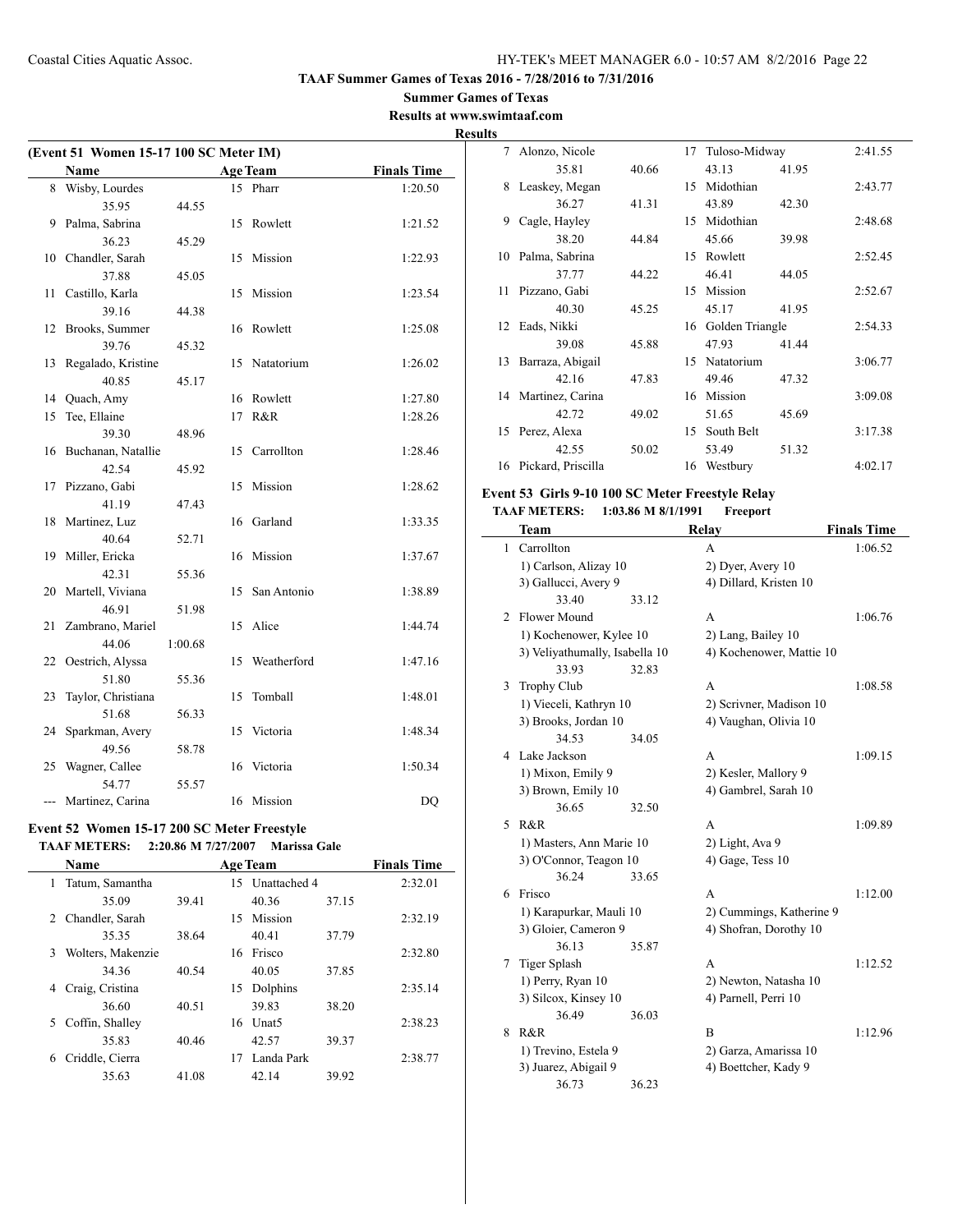#### **Summer Games of Texas**

**Results at www.swimtaaf.com**

#### **Results**

 $\sim$ 

 $\mathcal{L}^{\mathcal{L}}$ 

|    | (Event 53 Girls 9-10 100 SC Meter Freestyle Relay)<br>Team |       | <b>Relay</b>                                        | <b>Finals Time</b> |
|----|------------------------------------------------------------|-------|-----------------------------------------------------|--------------------|
| 9  | Victoria                                                   |       | A                                                   | 1:12.98            |
|    | 1) Lundy, Lauren 10                                        |       | 2) Hinojosa, Sophia 10                              |                    |
|    | 3) Smith, Annie 9                                          |       | 4) Nethery, Kassidy 10                              |                    |
|    | 39.19                                                      | 33.79 |                                                     |                    |
| 10 | Carrollton                                                 |       | B                                                   | 1:13.19            |
|    | 1) Fowers, Madeline 9                                      |       | 2) Vaughan, Olivia 10                               |                    |
|    | 3) Wright, Angelica 10                                     |       | 4) Stermer, Teagan 9                                |                    |
|    | 37.19                                                      | 36.00 |                                                     |                    |
| 11 | McAllen                                                    |       | A                                                   | 1:14.10            |
|    | 1) Bzibziak, Alexandria 10                                 |       | 2) Townsend, Carolyn 9                              |                    |
|    | 3) Navaro, Lauren 10                                       |       | 4) Montemayor, Angelina 10                          |                    |
|    | 36.52                                                      | 37.58 |                                                     |                    |
| 12 | Victoria                                                   |       | B                                                   | 1:14.45            |
|    | 1) Brooks, Annika 9                                        |       |                                                     |                    |
|    | 3) Agarwal, Maanvi 10                                      |       | 2) Cuellar, Katelynn 10<br>4) Amejorado, Cameryn 10 |                    |
|    | 35.90                                                      | 38.55 |                                                     |                    |
| 13 | Southlake                                                  |       | A                                                   |                    |
|    |                                                            |       |                                                     | 1:15.91            |
|    | 1) Agarwal, Ananya 10                                      |       | 2) Yochum, Frankie 9                                |                    |
|    | 3) Sweet, Anjali 9                                         |       | 4) Ng, Natalie 10                                   |                    |
|    | 39.89                                                      | 36.02 |                                                     |                    |
| 14 | Landa Park                                                 |       | A                                                   | 1:16.76            |
|    | 1) Skelton, Zoe 10                                         |       | 2) Reichert, Hope 9                                 |                    |
|    | 3) Felderhoff, Katelyn 10                                  |       | 4) Wolter, Emma 10                                  |                    |
|    | 38.27                                                      | 38.49 |                                                     |                    |
| 15 | Frisco                                                     |       | B                                                   | 1:17.24            |
|    | 1) Lendrihas, Naia 9                                       |       | 2) Bray, Emily 9                                    |                    |
|    | 3) Lewis, Elizabeth 10                                     |       | 4) Killian, Gabriella 10                            |                    |
|    | 38.12                                                      | 39.12 |                                                     |                    |
| 16 | Alice                                                      |       | A                                                   | 1:18.06            |
|    | 1) Sanchez, Leah 9                                         |       | 2) Vasquez, Amaris 10                               |                    |
|    | 3) Garcia, Natalie 9                                       |       | 4) Rubio, Caitlynn 10                               |                    |
|    | 50.42                                                      | 27.64 |                                                     |                    |
| 17 | Trophy Club                                                |       | B                                                   | 1:18.55            |
|    | 1) Hutson, Lucy 10                                         |       | 2) Delahoz, MiaGrace 9                              |                    |
|    | 3) Bittick, Brianna 10                                     |       | 4) Edwards, Anna 10                                 |                    |
|    | 39.63                                                      | 38.92 |                                                     |                    |
| 18 | El Campo                                                   |       | А                                                   | 1:18.65            |
|    | 1) Hundl, Adeline 9                                        |       | 2) Hill, Abigail 9                                  |                    |
|    | 3) Wallis, Riley 9                                         |       | 4) Little, Juilann 10                               |                    |
|    | 41.26                                                      | 37.39 |                                                     |                    |
| 19 | Frisco                                                     |       | C                                                   | 1:19.03            |
|    | 1) Harthcock, Emily 10                                     |       | 2) Dang, Sophia 10                                  |                    |
|    | 3) Paton, Kyndle 9                                         |       | 4) Riley, Faith 10                                  |                    |
|    | 38.46                                                      | 40.57 |                                                     |                    |
| 20 | San Antonio                                                |       | A                                                   | 1:19.53            |
|    | 1) Limon, Ariana 9                                         |       | 2) Robledo, Perla 10                                |                    |
|    | 3) Leos, Madison 9                                         |       | 4) Hernandez, Ileana 10                             |                    |
|    | 38.79                                                      | 40.74 |                                                     |                    |
| 21 | Mission                                                    |       | A                                                   | 1:25.14            |
|    | 1) Rico, Estefania 10                                      |       | 2) Fernandez, Kaitlyn 9                             |                    |
|    | 3) Gonzalez, Berenice 9                                    |       | 4) Kidd, Kathryn 9                                  |                    |
|    | 40.25                                                      | 44.89 |                                                     |                    |
|    |                                                            |       |                                                     |                    |

| э. |                           |                                 |         |  |
|----|---------------------------|---------------------------------|---------|--|
|    | 22 Landa Park             | в                               | 1:26.04 |  |
|    | 1) Bowers, Elizabeth 9    | 2) Trussell, Avery 9            |         |  |
|    | 3) Zunker, MacKenzey 9    | 4) Abel, Josslyn 10             |         |  |
|    | 47.34<br>38.70            |                                 |         |  |
| 23 | McAllen                   | B                               | 1:38.82 |  |
|    | 1) De La Garza, Maranda 9 | 2) Martinez Alvarez, Amaya 10   |         |  |
|    | 3) Ramirez, Nadia 9       | 4) Martienz Alvarez, Tatiana 10 |         |  |
|    | 40.85<br>57.97            |                                 |         |  |

## **Event 54 Women 15-17 200 SC Meter Freestyle Relay**

**TAAF METERS: 1:57.59 M 7/28/2006 R&R Aquatics**

## **V Snider, L Hlavaty, M Gale, L Littleton**

| <b>Team</b>            |       |                         |       | <b>Finals Time</b>                                                                                                  |
|------------------------|-------|-------------------------|-------|---------------------------------------------------------------------------------------------------------------------|
| Mission                |       | A                       |       | 2:07.84                                                                                                             |
|                        |       |                         |       |                                                                                                                     |
| 3) Castillo, Karla 15  |       |                         |       |                                                                                                                     |
| 32.44                  | 32.23 | 32.27                   | 30.90 |                                                                                                                     |
| 2 R&R                  |       | A                       |       | 2:08.78                                                                                                             |
| 1) Chancoco, Gemini 16 |       |                         |       |                                                                                                                     |
| 3) Tee, Ellaine 17     |       |                         |       |                                                                                                                     |
| 32.30                  | 34.21 | 32.23                   | 30.04 |                                                                                                                     |
| Victoria               |       | A                       |       | 2:39.29                                                                                                             |
| 1) Sparkman, Avery 15  |       | 2) Wagner, Callee 16    |       |                                                                                                                     |
| 3) Guerra, Makenzie 15 |       |                         |       |                                                                                                                     |
| 41.13                  | 44 47 | 36.63                   | 37.06 |                                                                                                                     |
|                        |       | 1) Benavides, Bianca 16 | Relav | 2) Garza, Clea 16<br>4) Chandler, Sarah 15<br>2) Bone, Lindsey 15<br>4) Jaime, Summer 15<br>4) Caltzonzin, Daisy 15 |

### **Event 55 Boys 8 & Under 100 SC Meter Medley Relay TAAF METERS: 1:23.22 M 7/28/2007 Keller Barracudas Rutledge, Willenbring, Gopffarth, Bartholomew**

|    | Team                  |       | Relay                    | <b>Finals Time</b> |
|----|-----------------------|-------|--------------------------|--------------------|
| 1  | <b>Trophy Club</b>    |       | A                        | 1:29.69            |
|    | 1) Brooks, Benjamin 8 |       | 2) Burraston, Stephen 8  |                    |
|    | 3) Nickler, Jack 8    |       | 4) Grube, Jacob 8        |                    |
|    | 48.45                 | 41.24 |                          |                    |
| 2  | Frisco                |       | A                        | 1:30.16            |
|    | 1) Franklin, Nathan 8 |       | 2) Gulledge, Rhett 8     |                    |
|    | 3) Buchanan, Brock 8  |       | 4) Nicosia, Noah 7       |                    |
|    | 51.16                 | 39.00 |                          |                    |
| 3  | Lake Jackson          |       | A                        | 1:42.62            |
|    | 1) Owens, Karson 8    |       | 2) James, Nicholas 8     |                    |
|    | 3) Corn, Kasen 8      |       | 4) Mixon, Luke 8         |                    |
|    | 1:01.22               | 41.40 |                          |                    |
| 4  | Frisco                |       | B                        | 1:43.62            |
|    | 1) Sennett, Hayden 8  |       | 2) Avula, Rithvik 8      |                    |
|    | 3) Hammons, Joshua 7  |       | 4) Xie, Nevin 7          |                    |
|    | 51.49                 | 52.13 |                          |                    |
| 5. | Flower Mound          |       | A                        | 1:43.65            |
|    | 1) DaCunha, Mattix 8  |       | 2) Smith, Dylan 8        |                    |
|    | 3) DeGraff, Dalton 8  |       | 4) Stenning, Oliver 6    |                    |
|    | 1:01.07               | 42.58 |                          |                    |
| 6  | Alice                 |       | A                        | 1:49.95            |
|    | 1) Hernandez, Oscar 8 |       | 2) Molina, Jason 8       |                    |
|    | 3) Molina, Jake 7     |       | 4) Hernandez, Octavian 7 |                    |
| 7  | Alice                 |       | B                        | 1:51.66            |
|    | 1) Lara, Christian 7  |       | 2) Hughes, Preston 8     |                    |
|    | 3) Galvan, Ayden 8    |       | 4) Urrutia, Francisco 7  |                    |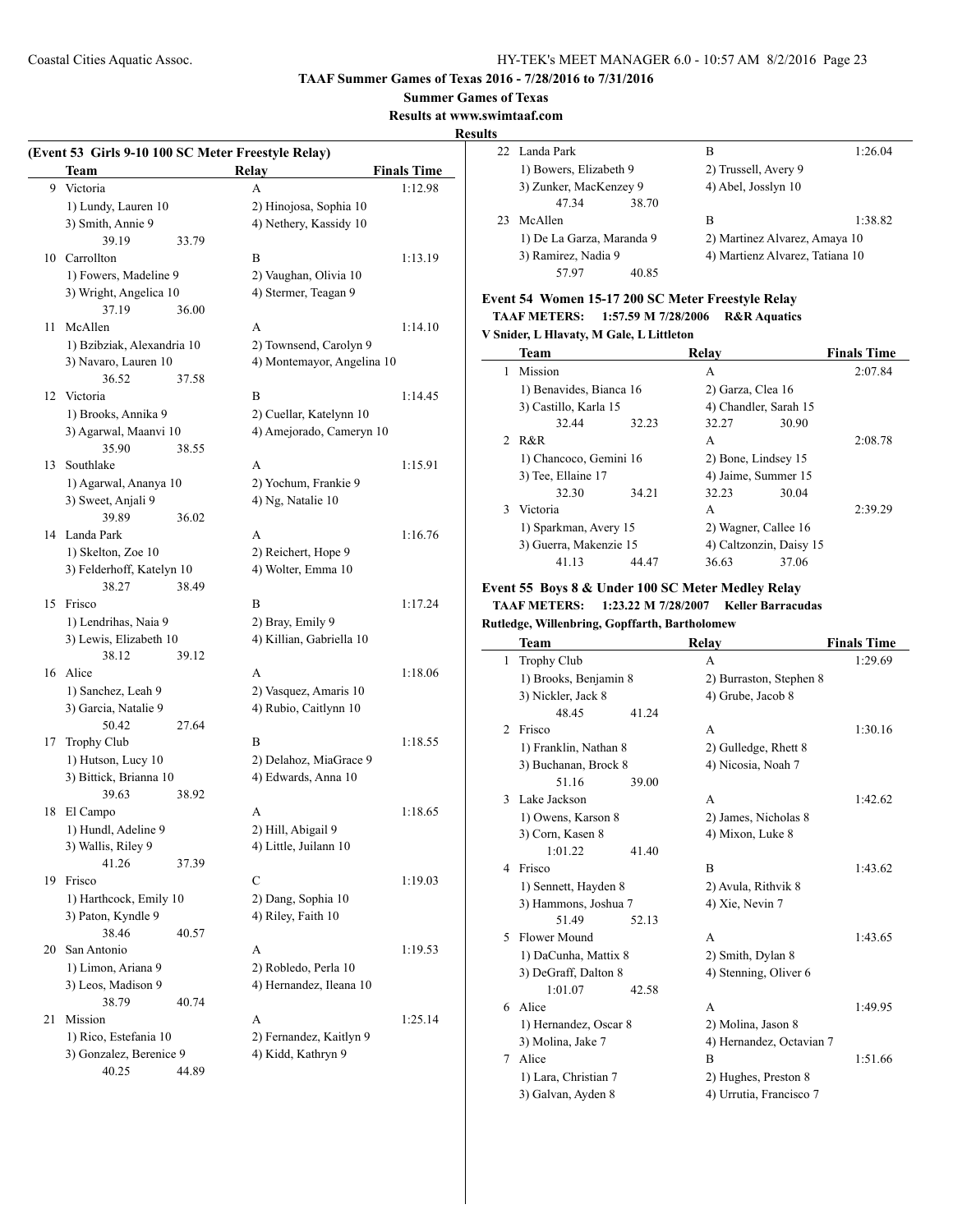**Results at www.swimtaaf.com**

**Results**

 $\overline{\phantom{a}}$ 

 $\frac{1}{2}$ 

|   | <b>Team</b>            | Relay                  | <b>Finals Time</b> |
|---|------------------------|------------------------|--------------------|
| 8 | Tiger Splash           | А                      | 1:53.90            |
|   | 1) Silcox, Jackson 8   | 2) Ballard, Keegan 8   |                    |
|   | 3) Williamson, Scott 7 | 4) Jordan, Tate 7      |                    |
|   | 59.62<br>54.28         |                        |                    |
| 9 | Bay City               | A                      | 2:02.34            |
|   | 1) Sones, Bode 7       | 2) Sones, Paul Ryan 8  |                    |
|   | 3) Garza, Daiten 8     | 4) Rodriguez, Sergio 7 |                    |
|   | Frisco                 | C                      | DO                 |
|   | 1) Chesney, Colton 8   | 2) Perry, Rex 7        |                    |
|   | 3) Fiorese, Arthur 7   | 4) Tate, Parker 8      |                    |

## **Event 56 Men 18 & Over 200 SC Meter Medley Relay TAAF METERS: 1:52.34 M 7/28/2007 R&R Aquatics**

**R Rivera, E Busby, B Bryant, D Atkinson**

 $\overline{a}$ 

|               | Team                     |       | Relay                    |       | <b>Finals Time</b> |
|---------------|--------------------------|-------|--------------------------|-------|--------------------|
| 1             | <b>Trophy Club</b>       |       | A                        |       | 1:54.13            |
|               | 1) Guthrie, Ryan 22      |       | 2) Langer, Brandon 19    |       |                    |
|               | 3) Millsap, Ty 21        |       | 4) Sampognaro, Daniel 20 |       |                    |
|               | 27.73                    | 32.14 | 27.82                    | 26.44 |                    |
| $\mathcal{D}$ | Frisco                   |       | A                        |       | 2:07.21            |
|               | 1) Gulledge, Billy 41    |       | 2) Snowden, Freddie 21   |       |                    |
|               | 3) Brandon, Chad 20      |       | 4) Buonanno, Chase 19    |       |                    |
|               | 37.50                    | 34.12 | 27.66                    | 27.93 |                    |
| 3             | South Belt               |       | A                        |       | 2:16.76            |
|               | 1) Howard, Landon 28     |       | 2) Graham, Devin 18      |       |                    |
|               | 3) Morgan, Tristan 18    |       | 4) Melo, Clayton 21      |       |                    |
|               | 33.56                    | 38.88 | 35.35                    | 28.97 |                    |
| 4             | Westbury                 |       | A                        |       | 2:30.42            |
|               | 1) Ramirez, Noel 19      |       | 2) Smith, Rushed 25      |       |                    |
|               | 3) Jones, Vanarthur 21   |       | 4) Blanco, Francisco 21  |       |                    |
|               | 38.99                    | 39.88 | 42.77                    | 28.78 |                    |
| 5             | Frisco                   |       | R                        |       | 2:54.27            |
|               | 1) Medigovich, Robert 53 |       | 2) Buonanno, Charles 51  |       |                    |
|               | 3) Buchanan, Eric 45     |       | 4) Bray, Robert 54       |       |                    |

## **Event 57 Boys 8 & Under 50 SC Meter Freestyle**

| <b>TAAF METERS:</b> | 36.09 M 8/1/1990 | J. Zimmerman |
|---------------------|------------------|--------------|
|---------------------|------------------|--------------|

|    | Name               |   | <b>Age Team</b> | <b>Finals Time</b> |
|----|--------------------|---|-----------------|--------------------|
| 1  | Loper, Evan        | 8 | <b>TACCM</b>    | 41.02              |
| 2  | Fernandes, Gareth  | 8 | W. Houston      | 42.16              |
| 3  | Macatee, Jack      | 7 | Rowlett         | 43.45              |
| 4  | Scott, Vincent     | 8 | Plano Aducks    | 43.77              |
| 5  | Mojdeh, Keegan     | 8 | Farmers Branch  | 44.42              |
| 6  | Singh, Amani       | 8 | Mission         | 45.92              |
| 7  | Medeiros, Isaiah   | 8 | Midothian       | 46.80              |
| 8  | Guerrero, Edward   | 8 | Killeen         | 48.52              |
| 9  | Hafemeister, Andy  | 7 | Tuloso-Midway   | 49.18              |
| 10 | Salinas, Jose      | 8 | Alice           | 49.32              |
| 11 | Barnes, Burt       | 8 | Landa Park      | 49.63              |
| 12 | Peterson, Grant    | 8 | Denton          | 49.74              |
| 13 | Clay, Kyler        | 8 | Plano Aducks    | 49.92              |
| 14 | Reichert, Augustus | 8 | Landa Park      | 52.15              |
| 15 | Merriken, Wyatt    | 7 | McAllen         | 53.67              |
| 16 | Velazquez, Javi    | 7 | Golden Triangle | 53.72              |
|    |                    |   |                 |                    |

|    | 17 Deleon, Nicholas   | 8 | Alice       | 54.31   |
|----|-----------------------|---|-------------|---------|
|    | 18 Hegar, Jonah       | 8 | W. Houston  | 54.40   |
| 19 | Wind, Andrew          | 8 | Wharton     | 54.63   |
|    | 20 Zunker, Ryan       | 8 | Landa Park  | 55.64   |
|    | 21 Delgado, Sebastian | 8 | Mission     | 55.66   |
|    | 22 Vasquez, Evan      | 7 | El Campo    | 56.37   |
|    | 23 Jimenez, Ignacio   | 8 | San Antonio | 57.60   |
|    | 24 Ruiz, Alexander    |   | R&R         | 59.44   |
| 25 | Fiala, Ben            |   | <b>TEMP</b> | 1:00.24 |
|    |                       |   |             |         |

#### **Event 58 Men 18-24 100 SC Meter Freestyle**

#### **TAAF METERS: 53.54 M 8/6/2000 Jim Svoboda**

|    | Name               |       |    | <b>Age Team</b>         | <b>Finals Time</b> |
|----|--------------------|-------|----|-------------------------|--------------------|
| 1  | Brandon, Chad      |       |    | 20 Frisco               | 54.50              |
|    | 26.43              | 28.07 |    |                         |                    |
| 2  | Mangel, Sean       |       |    | 20 R&R                  | 57.17              |
|    | 26.71              | 30.46 |    |                         |                    |
| 3  | McAdoo, Luis       |       |    | 22 Kyle                 | 58.64              |
|    | 27.41              | 31.23 |    |                         |                    |
| 4  | Sampognaro, Daniel |       | 20 | <b>Trophy Club</b>      | 59.58              |
|    | 27.81              | 31.77 |    |                         |                    |
| 5  | Brown, Ryan        |       |    | 20 Lake Jackson         | 1:00.25            |
|    | 29.11              | 31.14 |    |                         |                    |
| 6  | Costas, Bradley    |       |    | 23 Austin               | 1:13.26            |
|    | 33.31              | 39.95 |    |                         |                    |
| 7  | Elias, Hunter      |       | 18 | <b>Belterra Marlins</b> | 1:14.44            |
|    | 32.75              | 41.69 |    |                         |                    |
| 8  | Elizondo, Daniel   |       |    | 18 McAllen              | 1:14.95            |
|    | 34.92              | 40.03 |    |                         |                    |
| 9  | Graham, Devin      |       | 18 | South Belt              | 1:25.23            |
|    | 37.33              | 47.90 |    |                         |                    |
| 10 | Mejia, Mauricio    |       | 19 | Pharr                   | 1:47.29            |
|    | 49.43              | 57.86 |    |                         |                    |

## **Event 59 Men 35-39 100 SC Meter Freestyle**

| <b>Name</b>          |         | <b>Age Team</b> | <b>Finals Time</b> |
|----------------------|---------|-----------------|--------------------|
| 1 Levine, Aaron      |         | Austin          | 1:25.94            |
| 40 31                | 45.63   |                 |                    |
| 2 Benavidez, Michael |         | 39 San Antonio  | 2:07.31            |
| 58.16                | 1:09.15 |                 |                    |

#### **Event 60 Men 40-44 100 SC Meter Freestyle**

| Name                  |       | <b>Age Team</b> | <b>Finals Time</b> |  |
|-----------------------|-------|-----------------|--------------------|--|
| Gulledge, Billy<br>1. |       | Frisco<br>41    | 1:05.44            |  |
| 30.74                 | 34.70 |                 |                    |  |
| 2 Gilliam, Peter      |       | Bellaire<br>43  | 1:05.69            |  |
| 30.68                 | 35.01 |                 |                    |  |
| Mullen, Brian<br>3.   |       | 44 Landa Park   | 1:19.07            |  |
| 36.99                 | 42.08 |                 |                    |  |
|                       |       |                 |                    |  |

## **Event 60 Men 50-54 100 SC Meter Freestyle**

| <b>Name</b> |                      |       | <b>Age Team</b> | <b>Finals Time</b> |
|-------------|----------------------|-------|-----------------|--------------------|
|             | 1 Medigovich, Robert |       | 53 Frisco       | 1:29.69            |
|             | 41.56                | 48.13 |                 |                    |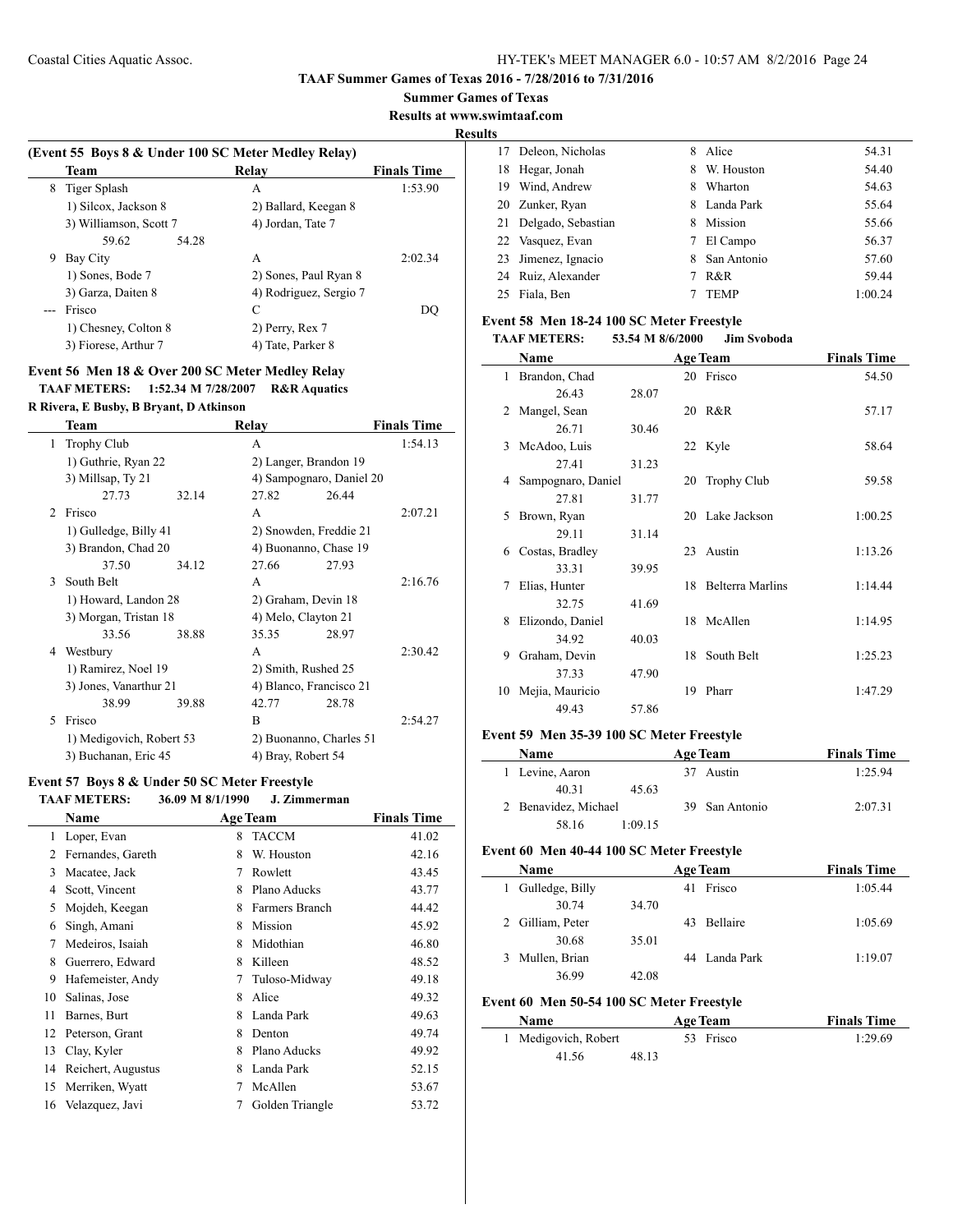| <b>Summer Games of Texas</b> |
|------------------------------|
|------------------------------|

**Results at www.swimtaaf.com**

#### **Results**

 $\overline{\phantom{a}}$ 

|    | Event 60 Men 60-64 100 SC Meter Freestyle      |         |   |                     |                    |
|----|------------------------------------------------|---------|---|---------------------|--------------------|
|    | <b>Name</b>                                    |         |   | <b>Age Team</b>     | <b>Finals Time</b> |
|    | 1 Kelly, Robert                                |         |   | 62 South Belt       | 2:06.87            |
|    | 53.28                                          | 1:13.59 |   |                     |                    |
|    | Event 60 Men 70-74 100 SC Meter Freestyle      |         |   |                     |                    |
|    | Name                                           |         |   | <b>Age Team</b>     | <b>Finals Time</b> |
| 1  | Thatcher, Sanford                              |         |   | 72 Frisco           | 1:38.81            |
|    | 47.33                                          | 51.48   |   |                     |                    |
|    | Event 61 Boys 6 & Under 25 SC Meter Backstroke |         |   |                     |                    |
|    | <b>Name</b>                                    |         |   | <b>Age Team</b>     | <b>Finals Time</b> |
| 1  | Respondek, Gus                                 |         |   | 6 El Campo          | 23.85              |
| 2  | Gardner, Trevor                                |         | 5 | Trophy Club         | 24.35              |
| 3  | Smith, Joey                                    |         | 6 | Victoria            | 24.70              |
| 4  | Ciesiolka, Brodie                              |         | 6 | Southlake           | 24.74              |
| 5  | Stenning, Oliver                               |         |   | 6 Flower Mound      | 26.36              |
| 6  | Bailes, Ben                                    |         | 6 | West of Brazos      | 26.58              |
| 7  | Lacy, Jack                                     |         | 6 | Frisco              | 26.79              |
| 8  | Efird, Logan                                   |         | 6 | Sienna              | 28.98              |
| 9  | Hendrickson, Aiden                             |         | 6 | W. Houston          | 29.02              |
| 10 | Nicosia, Jacob                                 |         | 5 | Frisco              | 29.97              |
| 11 | Beal, Konnor                                   |         | 6 | El Campo            | 30.03              |
| 12 | Phillips, Marcus                               |         | 6 | Rockport            | 30.35              |
| 13 | Jones, Chasyn                                  |         | 6 | <b>Tiger Splash</b> | 30.43              |
| 14 | Dorffeld, Colton                               |         | 6 | W. Houston          | 30.70              |
| 15 | Ritch, William                                 |         | 6 | Dolphins            | 31.13              |
| 16 | Chretien, Zennie                               |         | 6 | Frisco              | 32.90              |
| 17 | Lockett, Cai                                   |         | 4 | Landa Park          | 33.81              |
| 18 | Shamblin, Jackson                              |         | 6 | Landa Park          | 37.49              |

## 20 Brewster, Simon 6 Austin 47.19 --- Riley, Aaron 6 Frisco DQ --- Cordero, Gabriel 6 Mesquite DQ --- Christian, Floyd 6 W. Houston DQ

19 Soliz, Anthony 6 Austin 45.76

## **Event 62 Boys 8 & Under 25 SC Meter Backstroke**

|    | <b>TAAF METERS:</b>  | 20.42 M 8/1/1988 | <b>Travis Lewis</b> |                    |
|----|----------------------|------------------|---------------------|--------------------|
|    | Name                 |                  | <b>Age Team</b>     | <b>Finals Time</b> |
| 1  | Corn, Kasen          | 8                | Lake Jackson        | 20.03M             |
| 2  | Yu, Charles          | 8                | Bellaire            | 20.98              |
| 3  | Wood, Tristan        | 8                | Borne               | 22.73              |
| 4  | Heldenbrand, Dylan   | 7                | Southlake           | 22.88              |
| 5  | Nguyen, Landyn       | 8                | Golden Triangle     | 23.07              |
| 6  | DaCunha, Mattix      | 8                | Flower Mound        | 23.36              |
| 7  | Gardiner, William    | 8                | Belterra Marlins    | 23.64              |
| 8  | Calk, Morgan         | 8                | Tuloso-Midway       | 23.76              |
| 9  | Burk, Tyler          | 8                | Keller              | 24.13              |
| 10 | Macatee, Jack        | 7                | Rowlett             | 25.00              |
| 11 | Franklin, Nathan     | 8                | Frisco              | 25.04              |
| 12 | Scott, Vincent       | 8                | Plano Aducks        | 25.14              |
| 13 | Hammons, Joshua      | 7                | Frisco              | 25.24              |
| 14 | Woodard, John Thomas | 8                | Keller              | 25.62              |
| 15 | Brooks, Benjamin     | 8                | <b>Trophy Club</b>  | 25.86              |
| 16 | Bird, Hudson         | 7                | Landa Park          | 27.64              |
|    |                      |                  |                     |                    |

| LS.   |                              |   |             |       |
|-------|------------------------------|---|-------------|-------|
| 17    | Ek, Magnus                   | 8 | Kingsville  | 28.12 |
| $*18$ | Sennett, Hayden              | 8 | Frisco      | 28.18 |
|       | *18 Avalos-Martinez, Brenden | 8 | Austin      | 28.18 |
|       | 20 Edmonds, Colt             | 8 | Victoria    | 28.40 |
| 21    | Hegar, Jonah                 | 8 | W. Houston  | 28.78 |
|       | 22 Merriken, Wyatt           | 7 | McAllen     | 30.63 |
|       | 23 McCreight, Malcom         | 8 | Austin      | 30.66 |
|       | 24 Nunez, Leonel             | 8 | McAllen     | 37.86 |
|       | 25 Barbin, Alexander         |   | McAllen     | 39.65 |
|       | --- Roseales, Tristan        |   | San Antonio | DO    |

#### **Event 63 Men 18-24 50 SC Meter Backstroke**

#### **TAAF METERS: 28.57 M 7/28/2007 Roel Rivera**

|    | Name                 |    | <b>Age Team</b>    | <b>Finals Time</b> |
|----|----------------------|----|--------------------|--------------------|
|    | Guthrie, Ryan        |    | 22 Trophy Club     | 28.06M             |
|    | 2 Youngblood, Mason  |    | 18 Golden Triangle | 28.61              |
| 3  | Garza, David         | 18 | Edinst             | 31.75              |
| 4  | Mouton, Justin       |    | 23 Golden Triangle | 31.80              |
|    | 5 Sampognaro, Daniel |    | 20 Trophy Club     | 32.43              |
| 6  | Hinojosa, Aaron      | 18 | Alice              | 32.47              |
|    | Teel, Keith          |    | 24 Bellaire        | 32.90              |
| 8  | Costas, Bradley      | 23 | Austin             | 41.17              |
| 9  | Elizondo, Daniel     | 18 | McAllen            | 43.13              |
| 10 | Mejia, Mauricio      | 19 | Pharr              | 1:05.44            |

## **Event 64 Men 25-29 50 SC Meter Backstroke**

| Name Age Team                             |                                                                                | <b>Finals Time</b> |  |  |  |
|-------------------------------------------|--------------------------------------------------------------------------------|--------------------|--|--|--|
| 1 Howard, Landon                          | 28 South Belt                                                                  | 34.20              |  |  |  |
| Event 65 Men 40-44 50 SC Meter Backstroke |                                                                                |                    |  |  |  |
| Name                                      | <b>Example 2</b> Age Team                                                      | <b>Finals Time</b> |  |  |  |
| 1 Brooks, Michael                         | 42 Trophy Club                                                                 | 40.35              |  |  |  |
| 2 Gulledge, Billy                         | 41 Frisco                                                                      | 40.59              |  |  |  |
| 3 Gilliam, Peter                          | 43 Bellaire                                                                    | 49.09              |  |  |  |
| Event 65 Men 45-49 50 SC Meter Backstroke |                                                                                |                    |  |  |  |
| <b>Name</b>                               | <b>Example 2 Age Team</b>                                                      | <b>Finals Time</b> |  |  |  |
| 1 Nuccitelli, Saul                        | 45 Austin                                                                      | 36.94              |  |  |  |
| Event 65 Men 50-54 50 SC Meter Backstroke |                                                                                |                    |  |  |  |
| <b>Name</b>                               | <b>Age Team</b>                                                                | <b>Finals Time</b> |  |  |  |
| 1 Medigovich, Robert                      | 53 Frisco                                                                      | 45.62              |  |  |  |
| Event 65 Men 55-59 50 SC Meter Backstroke |                                                                                |                    |  |  |  |
| Name                                      | <b>Example 2</b> Age Team                                                      | <b>Finals Time</b> |  |  |  |
| 1 Butler, Richard                         | 56 Bellaire                                                                    | 49.18              |  |  |  |
| Event 65 Men 60-64 50 SC Meter Backstroke |                                                                                |                    |  |  |  |
| Name                                      | <b>Age Team</b>                                                                | <b>Finals Time</b> |  |  |  |
| 1 Kelly, Robert                           | 62 South Belt                                                                  | 1:21.33            |  |  |  |
| Event 65 Men 70-74 50 SC Meter Backstroke |                                                                                |                    |  |  |  |
| <b>Name</b>                               | <b>Example 2 Age Team</b>                                                      | <b>Finals Time</b> |  |  |  |
| 1 Thatcher, Sanford                       | 72 Frisco                                                                      | 52.38              |  |  |  |
|                                           |                                                                                |                    |  |  |  |
| TAAF METERS:                              | Event 66 Boys 8 & Under 25 SC Meter Breaststroke<br>20.89 M 8/1/1990 J. Kramer |                    |  |  |  |
| Name                                      | <b>Example 2018</b> Age Team                                                   | <b>Finals Time</b> |  |  |  |
| 1 Loper, Evan                             | 8 TACCM                                                                        | 23.40              |  |  |  |
|                                           |                                                                                |                    |  |  |  |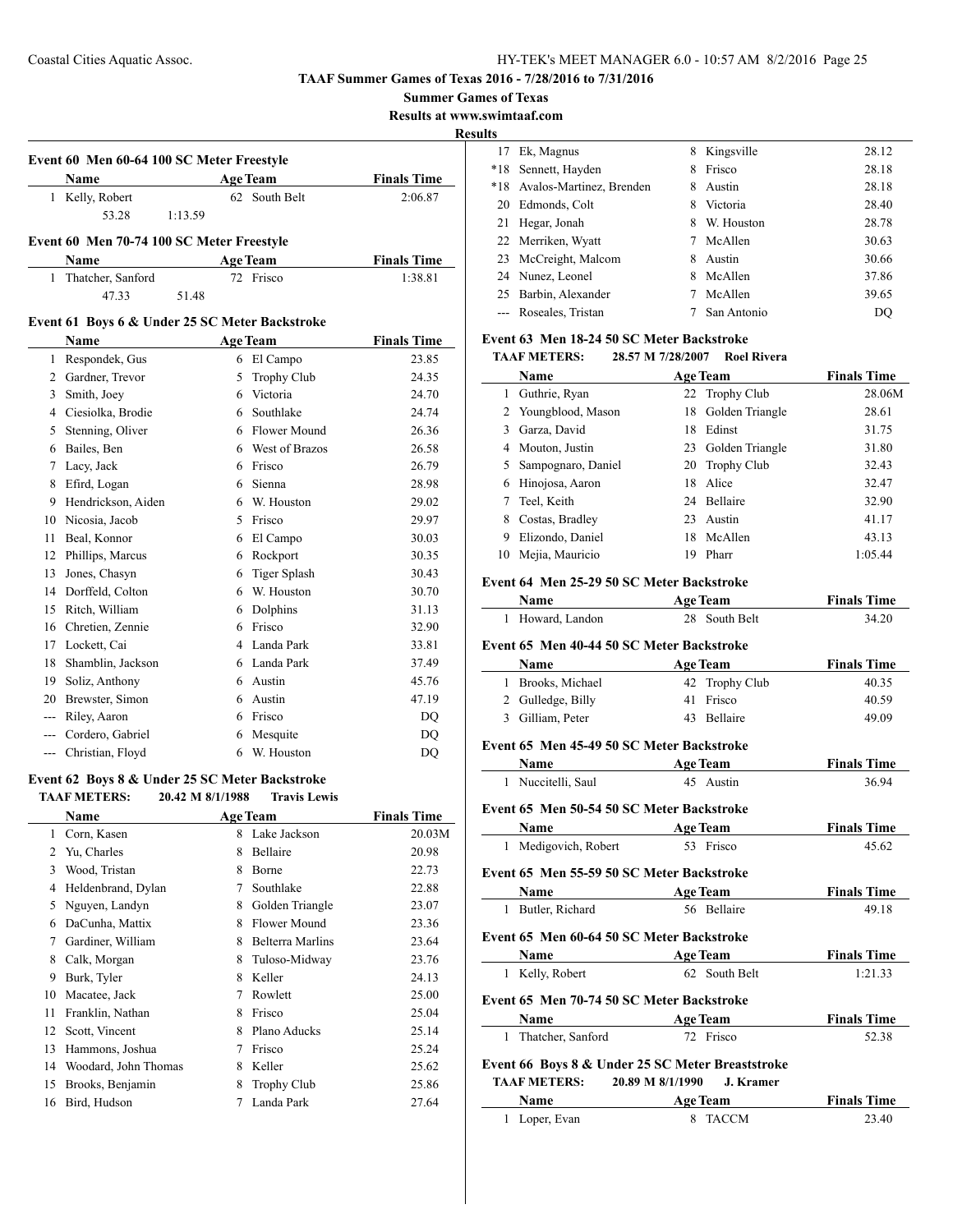**Summer Games of Texas**

**Results at www.swimtaaf.com**

#### **Results**

| (Event 66 Boys 8 & Under 25 SC Meter Breaststroke) |                    |   |                      |                    |  |  |
|----------------------------------------------------|--------------------|---|----------------------|--------------------|--|--|
|                                                    | <b>Name</b>        |   | <b>Age Team</b>      | <b>Finals Time</b> |  |  |
| 2                                                  | Gulledge, Rhett    | 8 | Frisco               | 23.49              |  |  |
| 3                                                  | Burraston, Stephen | 8 | <b>Trophy Club</b>   | 24.36              |  |  |
| 4                                                  | Medeiros, Isaiah   | 8 | Midothian            | 26.18              |  |  |
| 5                                                  | Ballard, Keegan    | 8 | <b>Tiger Splash</b>  | 26.54              |  |  |
| 6                                                  | Nguyen, Austin     | 8 | <b>Grand Prairie</b> | 26.70              |  |  |
| 7                                                  | Slyker, William    | 7 | Marble Falls         | 26.97              |  |  |
| 8                                                  | Cochran, Kolton    | 8 | R&R                  | 27.18              |  |  |
| 9                                                  | Werner, Bode       | 7 | Victoria             | 28.23              |  |  |
| 10                                                 | Stutz, Landon      | 8 | <b>Trophy Club</b>   | 28.55              |  |  |
| 11                                                 | Cecil, Jack        | 8 | Austin               | 29.08              |  |  |
| 12                                                 | Landry, Zavin      | 7 | Southlake            | 29.59              |  |  |
| 13                                                 | Ruiz, Alexander    | 7 | R&R                  | 30.71              |  |  |
| 14                                                 | Mehta, Rahul       | 8 | Plano Piranhas       | 31.08              |  |  |
| 15                                                 | James, Nicholas    | 8 | Lake Jackson         | 31.18              |  |  |
| 16                                                 | Clay, Kyler        | 8 | Plano Aducks         | 31.42              |  |  |
| 17                                                 | Seiler, Maclain    | 8 | Austin               | 32.75              |  |  |
| 18                                                 | Wong, Cole         | 8 | Austin               | 33.73              |  |  |
| 19                                                 | Hafemeister, Andy  | 7 | Tuloso-Midway        | 34.43              |  |  |
| 20                                                 | Hughes, Preston    | 8 | Alice                | 35.01              |  |  |
| ---                                                | Singh, Amani       | 8 | Mission              | D <sub>O</sub>     |  |  |
| ---                                                | Kidd, John         | 7 | Mission              | D <sub>O</sub>     |  |  |
| ---                                                | Barbin, Alexander  | 7 | McAllen              | D <sub>O</sub>     |  |  |
| ---                                                | Wood, Tristan      | 8 | Borne                | <b>DQ</b>          |  |  |
| ---                                                | Wind, Andrew       | 8 | Wharton              | DQ                 |  |  |
|                                                    |                    |   |                      |                    |  |  |

## **Event 67 Men 18-24 50 SC Meter Breaststroke**

#### **TAAF METERS: 31.46 M 7/29/2006 Eddie Ortiz**

|    | <b>Name</b>                 |    | <b>Age Team</b>    | <b>Finals Time</b> |
|----|-----------------------------|----|--------------------|--------------------|
| 1  | Brandon, Chad               | 20 | Frisco             | 30.44M             |
| 2  | Wilkins, Matthew            | 18 | Wharton            | 30.72M             |
| 3  | Mangel, Sean                | 20 | R&R                | 31.37M             |
| 4  | McAllister-Johnson, Anthony | 18 | Lake Jackson       | 31.89              |
| 5  | Langer, Brandon             | 19 | <b>Trophy Club</b> | 33.19              |
| 6  | Snowden, Freddie            | 21 | Frisco             | 33.48              |
| 7  | McAdoo, Luis                | 22 | Kyle               | 34.53              |
| 8  | Fix, Andrew                 | 21 | W. Houston         | 35.15              |
| 9  | Hinojosa, Aaron             | 18 | Alice              | 35.36              |
| 10 | Hudzina, Jacob              | 18 | W. Houston         | 35.69              |
| 11 | Morgan, Tristan             | 18 | South Belt         | 37.29              |
| 12 | Hutson, Trevor              | 21 | <b>Trophy Club</b> | 38.30              |
| 13 | Melo, Clayton               | 21 | South Belt         | 39.44              |
| 14 | Elias, Hunter               | 18 | Belterra Marlins   | 39.47              |
| 15 | Teel, Keith                 | 24 | Bellaire           | 40.07              |
| 16 | Moya, Robert                | 18 | Edinst             | 40.08              |
| 17 | Jones, Vanarthur            | 21 | Westbury           | 46.32              |

#### **Event 68 Men 25-29 50 SC Meter Breaststroke**

| <b>Name</b>     | <b>Age Team</b>                             | <b>Finals Time</b> |
|-----------------|---------------------------------------------|--------------------|
| 1 Smith, Rushed | 25 Westbury                                 | 41.60              |
|                 | Event 68 Men 35-39 50 SC Meter Breaststroke |                    |
|                 |                                             | --                 |

| <b>Name</b>     | <b>Age Team</b> | <b>Finals Time</b> |
|-----------------|-----------------|--------------------|
| 1 Levine, Aaron | 37 Austin       | 43.02              |

|       | Event 69 Men 40-44 50 SC Meter Breaststroke   |                   |                        |                    |  |  |
|-------|-----------------------------------------------|-------------------|------------------------|--------------------|--|--|
|       | Name                                          |                   | <b>Age Team</b>        | <b>Finals Time</b> |  |  |
|       | 1 Gilliam, Peter                              |                   | 43 Bellaire            | 40.23              |  |  |
|       | 2 Gulledge, Billy                             |                   | 41 Frisco              | 42.74              |  |  |
|       | 3 Mullen, Brian                               |                   | 44 Landa Park          | 55.06              |  |  |
|       | Event 69 Men 45-49 50 SC Meter Breaststroke   |                   |                        |                    |  |  |
|       | Name                                          |                   | <b>Age Team</b>        | <b>Finals Time</b> |  |  |
|       | 1 Nuccitelli, Saul                            |                   | 45 Austin              | 40.37              |  |  |
|       | 2 Respondek, Todd                             |                   | 45 El Campo            | 41.01              |  |  |
|       |                                               |                   |                        |                    |  |  |
|       | Event 69 Men 50-54 50 SC Meter Breaststroke   |                   |                        |                    |  |  |
|       | Name                                          |                   | <b>Age Team</b>        | <b>Finals Time</b> |  |  |
|       | 1 Bray, Robert                                |                   | 54 Frisco              | 40.57              |  |  |
|       | 2 Buonanno, Charles                           |                   | 51 Frisco<br>53 Frisco | 44.42              |  |  |
|       | 3 Medigovich, Robert                          |                   |                        | 48.58              |  |  |
|       | Event 69 Men 55-59 50 SC Meter Breaststroke   |                   |                        |                    |  |  |
|       | Name                                          |                   | <b>Age Team</b>        | <b>Finals Time</b> |  |  |
|       | 1 Butler, Richard                             |                   | 56 Bellaire            | 44.61              |  |  |
|       | Event 69 Men 60-64 50 SC Meter Breaststroke   |                   |                        |                    |  |  |
|       | Name                                          |                   | <b>Age Team</b>        | <b>Finals Time</b> |  |  |
|       | 1 Greenwell, Joe                              |                   | 61 R&R                 | 41.80              |  |  |
|       | 2 Kelly, Robert                               |                   | 62 South Belt          | 58.33              |  |  |
|       |                                               |                   |                        |                    |  |  |
|       | Event 69 Men 70-74 50 SC Meter Breaststroke   |                   |                        |                    |  |  |
|       | Name                                          |                   | <b>Age Team</b>        | <b>Finals Time</b> |  |  |
|       | 1 Thatcher, Sanford                           |                   | 72 Frisco              | 57.54              |  |  |
|       | Event 70 Boys 8 & Under 25 SC Meter Butterfly |                   |                        |                    |  |  |
|       | <b>TAAF METERS:</b>                           | 17.99 M 8/1/1989  | J. Messina             |                    |  |  |
|       | <b>Name</b>                                   |                   | <b>Age Team</b>        | <b>Finals Time</b> |  |  |
|       | 1 Nickler, Jack                               |                   | 8 Trophy Club          | 19.97              |  |  |
|       | 2 Loper, Evan                                 |                   | 8 TACCM                | 20.81              |  |  |
|       | 3 Nguyen, Landyn                              |                   | 8 Golden Triangle      | 21.41              |  |  |
|       | 4 Calk, Morgan                                |                   | 8 Tuloso-Midway        | 22.96              |  |  |
|       | 5 Todd, Reid                                  |                   | 8 Golden Triangle      | 22.98              |  |  |
|       | 6 Harrington, William                         |                   | 8 Belterra Marlins     | 23.16              |  |  |
|       | 7 Heldenbrand, Dylan                          |                   | 7 Southlake            | 23.44              |  |  |
| 8     | Buchanan, Brock                               |                   | 8 Frisco               | 23.62              |  |  |
| 9     | Myers, David                                  |                   | 8 Austin               | 23.97              |  |  |
| 10    | Burk, Tyler                                   |                   | 8 Keller               | 24.82              |  |  |
| 11    | Mixon, Luke                                   |                   | 8 Lake Jackson         | 25.19              |  |  |
| 12    | Wood, Tristan                                 |                   | 8 Borne                | 25.71              |  |  |
| 13    | Guerrero, Edward                              |                   | 8 Killeen              | 27.71              |  |  |
| 14    | Hegar, Jonah                                  |                   | 8 W. Houston           | 28.45              |  |  |
| 15    | Molina, Jake                                  |                   | 7 Alice                | 28.97              |  |  |
|       | 16 Fiorese, Arthur                            |                   | 7 Frisco               | 29.98              |  |  |
| 17    | Power, Josh                                   |                   | 8 Kyle                 | 37.51              |  |  |
|       | --- Galvan, Ayden                             |                   | 8 Alice                | DQ                 |  |  |
|       | --- Nguyen, Austin                            |                   | 8 Grand Prairie        | DQ                 |  |  |
| $---$ | Voltin, John                                  | 8                 | Plano Aducks           | DQ                 |  |  |
|       | Event 71 Men 18-24 50 SC Meter Butterfly      |                   |                        |                    |  |  |
|       | <b>TAAF METERS:</b>                           | 26.42 M 7/28/2007 | <b>Blake Bryant</b>    |                    |  |  |
|       | Name                                          |                   | <b>Age Team</b>        | <b>Finals Time</b> |  |  |

Guthrie, Ryan 22 Trophy Club 26.82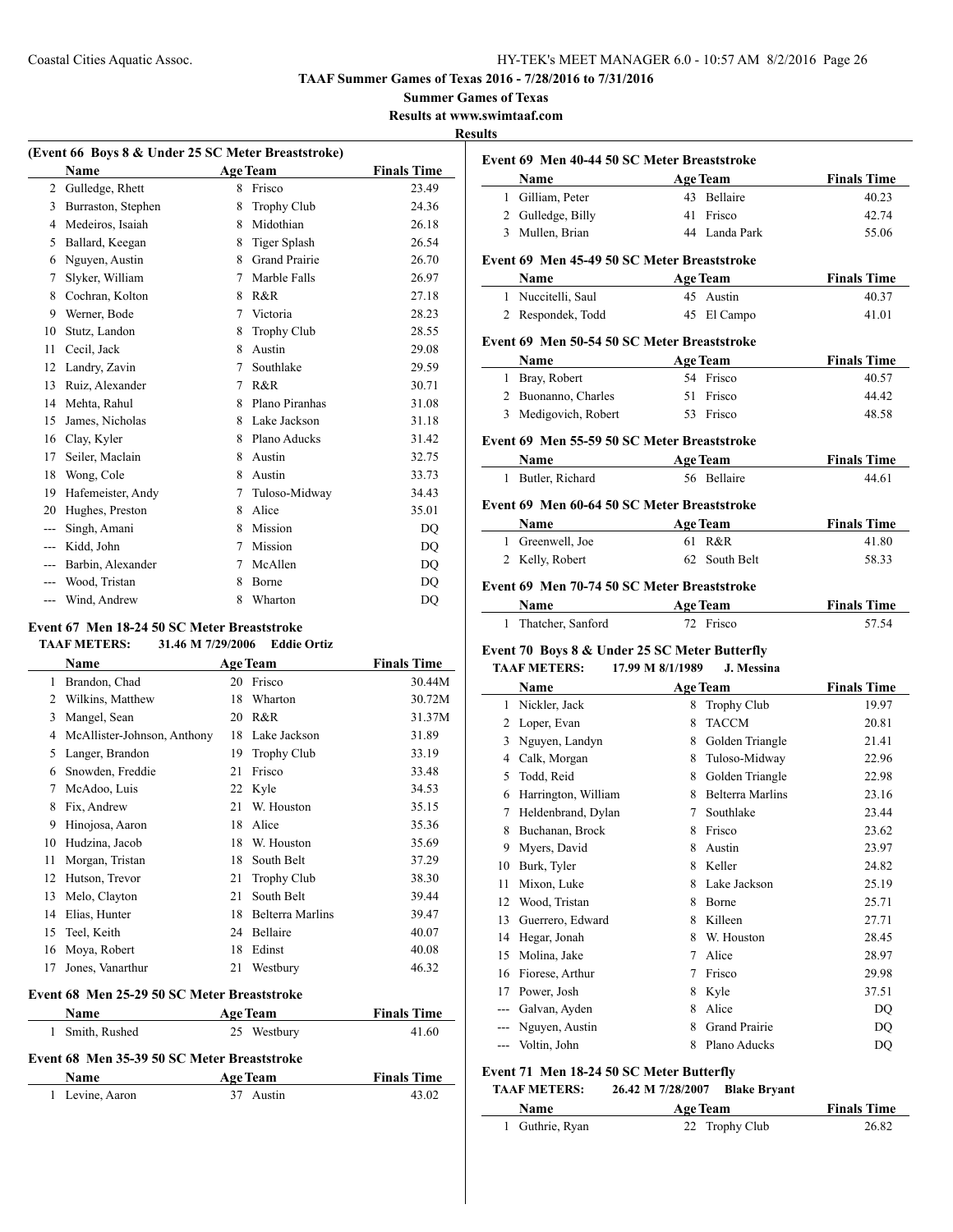**Summer Games of Texas Results at www.swimtaaf.com**

#### **Results**

|    | (Event 71 Men 18-24 50 SC Meter Butterfly) |    |                         |                    |  |  |  |
|----|--------------------------------------------|----|-------------------------|--------------------|--|--|--|
|    | <b>Name</b>                                |    | <b>Age Team</b>         | <b>Finals Time</b> |  |  |  |
| 2  | Langer, Brandon                            | 19 | <b>Trophy Club</b>      | 27.42              |  |  |  |
| 3  | Mouton, Justin                             | 23 | Golden Triangle         | 27.65              |  |  |  |
| 4  | Millsap, Ty                                | 21 | <b>Trophy Club</b>      | 27.98              |  |  |  |
| 5  | Youngblood, Mason                          | 18 | Golden Triangle         | 28.76              |  |  |  |
| 6  | Wilkins, Matthew                           | 18 | Wharton                 | 28.90              |  |  |  |
| 7  | Brown, Ryan                                | 20 | Lake Jackson            | 29.58              |  |  |  |
| 8  | Garza, David                               | 18 | Edinst                  | 30.02              |  |  |  |
| 9  | Fix, Andrew                                | 21 | W. Houston              | 30.33              |  |  |  |
| 10 | Buonanno, Chase                            | 19 | Frisco                  | 31.66              |  |  |  |
| 11 | Hutson, Trevor                             | 21 | <b>Trophy Club</b>      | 32.11              |  |  |  |
| 12 | Morgan, Tristan                            | 18 | South Belt              | 34.33              |  |  |  |
| 13 | Elias, Hunter                              | 18 | <b>Belterra Marlins</b> | 35.21              |  |  |  |
| 14 | Teel, Keith                                | 24 | Bellaire                | 35.35              |  |  |  |
| 15 | Moya, Robert                               | 18 | Edinst                  | 35.97              |  |  |  |
| 16 | Graham, Devin                              | 18 | South Belt              | 38.55              |  |  |  |
| 17 | Elizondo, Daniel                           | 18 | McAllen                 | 39.40              |  |  |  |
| 18 | Jones, Vanarthur                           | 21 | Westbury                | 44.58              |  |  |  |
|    | Mejia, Mauricio                            | 19 | Pharr                   | DQ                 |  |  |  |
|    |                                            |    |                         |                    |  |  |  |

## **Event 72 Men 25-29 50 SC Meter Butterfly**

|              | Name                                          | <b>Age Team</b>     | <b>Finals Time</b> |
|--------------|-----------------------------------------------|---------------------|--------------------|
| 1            | Smith, Rushed                                 | 25 Westbury         | 40.18              |
|              | Event 72 Men 35-39 50 SC Meter Butterfly      |                     |                    |
|              | Name                                          | <b>Age Team</b>     | <b>Finals Time</b> |
| $\mathbf{1}$ | Benavidez, Michael                            | 39 San Antonio      | 1:04.75            |
|              | Event 73 Men 40-44 50 SC Meter Butterfly      |                     |                    |
|              | <b>Name</b>                                   | <b>Age Team</b>     | <b>Finals Time</b> |
|              | 1 Gilliam, Peter                              | 43 Bellaire         | 34.04              |
| 2            | Gulledge, Billy                               | Frisco<br>41        | 41.20              |
|              | Event 73 Men 45-49 50 SC Meter Butterfly      |                     |                    |
|              | <b>Name</b>                                   | <b>Age Team</b>     | <b>Finals Time</b> |
| 1            | Respondek, Todd                               | 45 El Campo         | 37.46              |
|              | Event 73 Men 55-59 50 SC Meter Butterfly      |                     |                    |
|              | Name                                          | <b>Age Team</b>     | <b>Finals Time</b> |
| $\mathbf{1}$ | Butler, Richard                               | 56 Bellaire         | 48.51              |
|              | Event 73 Men 70-74 50 SC Meter Butterfly      |                     |                    |
|              | <b>Name</b>                                   | <b>Age Team</b>     | <b>Finals Time</b> |
|              | 1 Thatcher, Sanford                           | 72 Frisco           | 57.95              |
|              | Event 74 Boys 6 & Under 25 SC Meter Freestyle |                     |                    |
|              | <b>Name</b>                                   | <b>Age Team</b>     | <b>Finals Time</b> |
|              | 1 Gardner, Trevor                             | 5 Trophy Club       | 19.71              |
| 2            | Dorffeld, Colton                              | W. Houston<br>6     | 19.82              |
| 3            | Stenning, Oliver                              | <b>Flower Mound</b> | 21.86              |
| 4            | Lacy, Jack                                    | Frisco<br>6         | 21.93              |

 Nicosia, Jacob 5 Frisco 22.40 Beal, Konnor 6 El Campo 23.39 Ciesiolka, Brodie 6 Southlake 23.77 8 Bailes, Ben 6 West of Brazos 24.25 9 Christian, Floyd 6 W. Houston 24.29 10 Respondek, Gus 6 El Campo 24.82

|    | ımtaai.com              |   |                    |       |
|----|-------------------------|---|--------------------|-------|
| 11 | Smith, Joey             | 6 | Victoria           | 24.90 |
|    | 12 Smith, Colton        | 6 | Ridglea            | 25.12 |
| 13 | Efird, Logan            | 6 | Sienna             | 25.23 |
|    | 14 Phillips, Marcus     | 6 | Rockport           | 25.76 |
|    | 15 Ward, Jack           | 6 | <b>Trophy Club</b> | 26.07 |
|    | 16 Hendrickson, Aiden   | 6 | W. Houston         | 26.38 |
|    | 17 Chretien, Zennie     | 6 | Frisco             | 27.08 |
|    | 18 Ritch, William       | 6 | Dolphins           | 27.44 |
| 19 | Buchanan, Trey          | 6 | Frisco             | 28.02 |
| 20 | Cordero, Gabriel        | 6 | Mesquite           | 29.84 |
| 21 | Shamblin, Jackson       | 6 | Landa Park         | 30.48 |
|    | 22 Morelius, Kristopher | 6 | Belterra Marlins   | 31.17 |
|    | 23 Alvidrez, Karsen     | 6 | Landa Park         | 32.41 |
|    | 24 Soliz, Anthony       | 6 | Austin             | 33.72 |

## **Event 75 Boys 8 & Under 25 SC Meter Freestyle**

### **TAAF METERS: 16.35 M 8/1/1992 J.T. Tollett/Corpus Christi**

25 Brewster, Simon 6 Austin 38.20

|                | Name                 |   | <b>Age Team</b>         | <b>Finals Time</b> |
|----------------|----------------------|---|-------------------------|--------------------|
| 1              | Nickler, Jack        | 8 | <b>Trophy Club</b>      | 16.80              |
| $\overline{2}$ | Yu, Charles          | 8 | Bellaire                | 17.75              |
| 3              | Fernandes, Gareth    | 8 | W. Houston              | 18.73              |
| 4              | DaCunha, Mattix      | 8 | Flower Mound            | 18.84              |
| 5              | Nguyen, Landyn       | 8 | Golden Triangle         | 19.18              |
| 6              | Nicosia, Noah        | 7 | Frisco                  | 19.27              |
| 7              | Todd, Reid           | 8 | Golden Triangle         | 19.28              |
| 8              | Hernandez, Oscar     | 8 | Alice                   | 19.34              |
| 9              | Macatee, Jack        | 7 | Rowlett                 | 19.37              |
| 10             | Myers, David         | 8 | Austin                  | 19.45              |
| 11             | Slyker, William      | 7 | Marble Falls            | 19.95              |
| 12             | Glanton, Tyler       | 8 | Midothian               | 19.98              |
| 13             | Dollins, Preston     | 7 | Southlake               | 20.44              |
| 14             | Peterson, Grant      | 8 | Denton                  | 20.58              |
| 15             | Alade, Joshua        | 7 | Bellaire                | 20.65              |
| 16             | Gardiner, William    | 8 | <b>Belterra Marlins</b> | 21.65              |
| 17             | Harrington, William  | 8 | <b>Belterra Marlins</b> | 21.79              |
| 18             | Voltin, John         | 8 | Plano Aducks            | 21.81              |
| 19             | Strait, Wesley       | 8 | Alice                   | 22.01              |
| 20             | Woodard, John Thomas | 8 | Keller                  | 22.23              |
| 21             | Salinas, Jose        | 8 | Alice                   | 22.75              |
| 22             | Clay, Kyler          | 8 | Plano Aducks            | 23.03              |
| 23             | Jimenez, Ignacio     | 8 | San Antonio             | 23.16              |
| 24             | Seiler, Maclain      | 8 | Austin                  | 23.82              |
| 25             | Merriken, Wyatt      | 7 | McAllen                 | 23.95              |
| 26             | Lucchesi, Bodhi      | 8 | Austin                  | 24.57              |
| 27             | Delgado, Sebastian   | 8 | Mission                 | 25.05              |
| 28             | Nunez, Leonel        | 8 | McAllen                 | 33.56              |

#### **Event 76 Men 18-24 50 SC Meter Freestyle**

#### **TAAF METERS: 24.55 M 7/29/2006 Jon Walden**

| <b>Name</b>                   | <b>Age Team</b> | <b>Finals Time</b> |
|-------------------------------|-----------------|--------------------|
| 1 Guthrie, Ryan               | 22 Trophy Club  | 24.01M             |
| 2 Brandon, Chad               | 20 Frisco       | 24.29M             |
| 3 McAllister-Johnson, Anthony | 18 Lake Jackson | 24.83              |
| 4 Mangel, Sean                | 20 R&R          | 25.60              |
| 5 Youngblood, Mason           | Golden Triangle | 25.64              |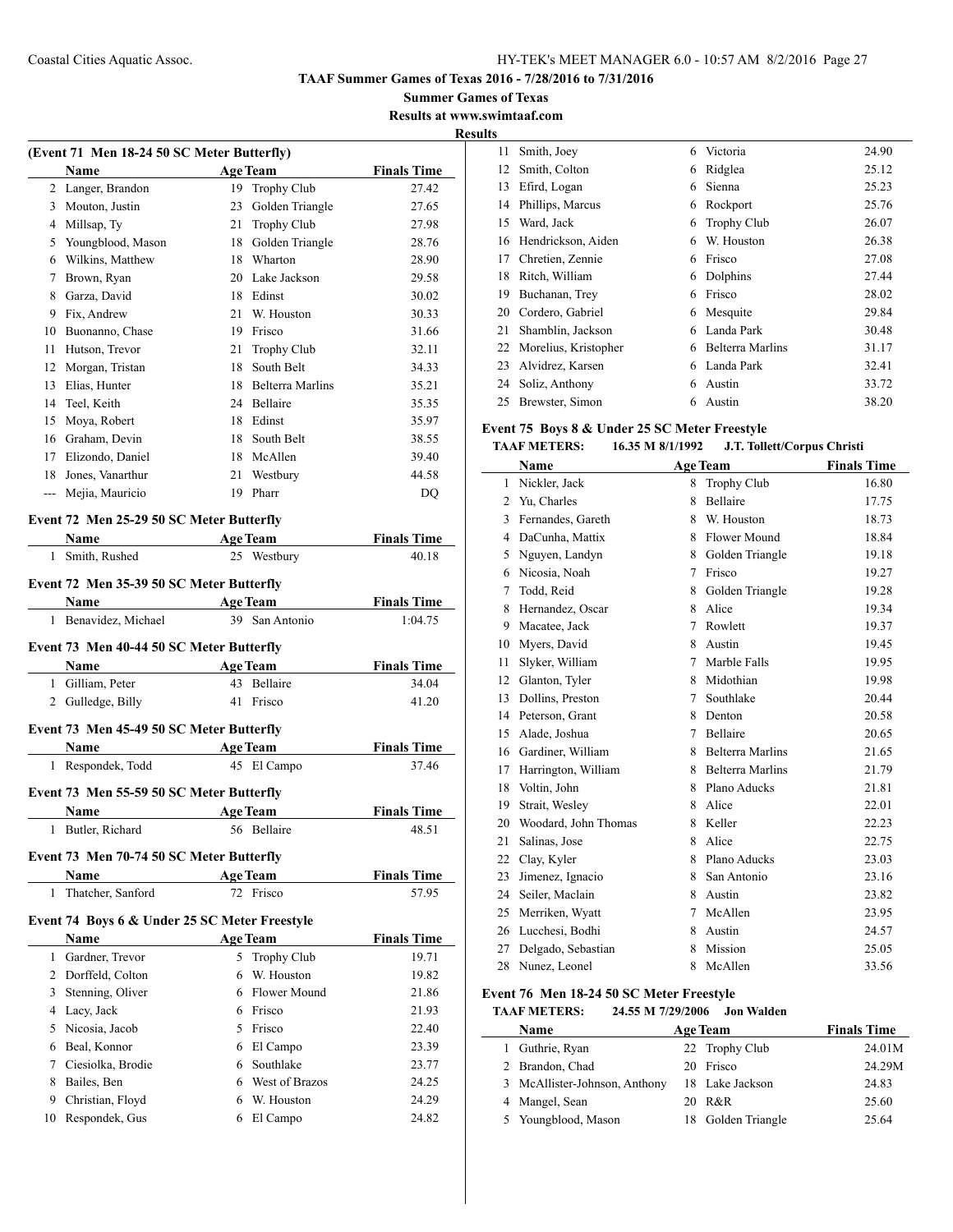**Event 79 Boys 8 & Under 100 SC Meter IM**

#### **TAAF Summer Games of Texas 2016 - 7/28/2016 to 7/31/2016**

**Summer Games of Texas**

#### **Results at www.swimtaaf.com Results**

 $\sim$ 

|              | (Event 76 Men 18-24 50 SC Meter Freestyle) |                   |                    |
|--------------|--------------------------------------------|-------------------|--------------------|
|              | <b>Name</b>                                | <b>Age Team</b>   | <b>Finals Time</b> |
|              | 6 Langer, Brandon                          | Trophy Club<br>19 | 25.73              |
|              | 7 McAdoo, Luis                             | 22 Kyle           | 25.90              |
|              | 8 Sampognaro, Daniel                       | 20 Trophy Club    | 26.27              |
|              | 9 Garza, David                             | 18 Edinst         | 26.92              |
|              | 10 Millsap, Ty                             | 21 Trophy Club    | 27.03              |
| 11           | Buonanno, Chase                            | 19 Frisco         | 27.71              |
|              | 12 Hutson, Trevor                          | 21 Trophy Club    | 28.45              |
|              | 13 Morgan, Tristan                         | 18<br>South Belt  | 31.10              |
|              | 14 Costas, Bradley                         | 23 Austin         | 32.14              |
| 15           | Teel, Keith                                | 24 Bellaire       | 33.84              |
|              | 16 Elizondo, Daniel                        | McAllen<br>18     | 34.60              |
| 17           | Mejia, Mauricio                            | 19<br>Pharr       | 49.64              |
|              | Event 77 Men 25-29 50 SC Meter Freestyle   |                   |                    |
|              |                                            |                   |                    |
| 1            | Name<br>Smith, Rushed                      | <b>Age Team</b>   | <b>Finals Time</b> |
|              |                                            | 25 Westbury       | 31.88              |
|              | Event 77 Men 30-34 50 SC Meter Freestyle   |                   |                    |
|              | Name                                       | <b>Age Team</b>   | <b>Finals Time</b> |
| 1            | Allen, Brett                               | 34 Tiger Splash   | 24.08              |
|              | Event 77 Men 35-39 50 SC Meter Freestyle   |                   |                    |
|              | <b>Name</b>                                | <b>Age Team</b>   | <b>Finals Time</b> |
|              | 1 Levine, Aaron                            | 37 Austin         | 35.95              |
|              | 2 Benavidez, Michael                       | 39 San Antonio    | 54.37              |
|              |                                            |                   |                    |
|              | Event 78 Men 40-44 50 SC Meter Freestyle   |                   |                    |
|              | Name                                       | <b>Age Team</b>   | <b>Finals Time</b> |
|              | 1 Gilliam, Peter                           | 43 Bellaire       | 29.95              |
|              | 2 Mullen, Brian                            | 44 Landa Park     | 31.42              |
|              | 3 Gulledge, Billy                          | 41 Frisco         | 31.87              |
|              | 4 Brooks, Michael                          | 42<br>Trophy Club | 34.26              |
| 5            | Slimpin, Paul                              | 42 Landa Park     | 41.45              |
|              | Event 78 Men 45-49 50 SC Meter Freestyle   |                   |                    |
|              | Name                                       | <b>Age Team</b>   | <b>Finals Time</b> |
|              | 1 Nuccitelli, Saul                         | 45 Austin         | 29.85              |
|              | 2 Respondek, Todd                          | 45 El Campo       | 33.59              |
|              |                                            |                   |                    |
|              | Event 78 Men 50-54 50 SC Meter Freestyle   |                   |                    |
|              | Name                                       | <b>Age Team</b>   | <b>Finals Time</b> |
| 1            | Bray, Robert                               | 54 Frisco         | 31.96              |
| 2            | Buonanno, Charles                          | 51<br>Frisco      | 34.18              |
|              | Event 78 Men 55-59 50 SC Meter Freestyle   |                   |                    |
|              | Name                                       | <b>Age Team</b>   | <b>Finals Time</b> |
|              | 1 Butler, Richard                          | 56 Bellaire       | 40.43              |
|              | Event 78 Men 60-64 50 SC Meter Freestyle   |                   |                    |
|              | Name                                       | <b>Age Team</b>   | <b>Finals Time</b> |
| $\mathbf{1}$ | Greenwell, Joe                             | R&R<br>61         | 31.90              |
|              | 2 Kelly, Robert                            | 62<br>South Belt  | 52.65              |
|              |                                            |                   |                    |
|              | Event 78 Men 70-74 50 SC Meter Freestyle   |                   |                    |
|              | Name                                       | <b>Age Team</b>   | <b>Finals Time</b> |
| 1            | Thatcher, Sanford                          | 72 Frisco         | 43.86              |
|              |                                            |                   |                    |

|               | <b>TAAF METERS:</b> | 1:30.33 M 5/1/2008 |                 | <b>Matt Broussard</b> |                        |
|---------------|---------------------|--------------------|-----------------|-----------------------|------------------------|
|               | Name                |                    | <b>Age Team</b> |                       | <b>Finals Time</b>     |
| $\mathbf{1}$  | Corn, Kasen         |                    |                 | 8 Lake Jackson        | 1:43.47                |
|               | 46.58               | 56.89              |                 |                       |                        |
| 2             | Mojdeh, Keegan      |                    | 8               | Farmers Branch        | 1:56.12                |
|               | 57.92               | 58.20              |                 |                       |                        |
| 3             | Smith, Dylan        |                    | 8               | Flower Mound          | 1:57.13                |
|               | 55.07               | 1:02.06            |                 |                       |                        |
| 4             | Todd, Reid          |                    | 8               | Golden Triangle       | 1:57.70                |
|               | 53.65               | 1:04.05            |                 |                       |                        |
| 5             | Glanton, Tyler      |                    | 8               | Midothian             | 1:59.69                |
|               | 56.14               | 1:03.55            |                 |                       |                        |
| 6             | Voltin, John        |                    | 8               | Plano Aducks          | 2:04.92                |
|               | 1:01.35             | 1:03.57            |                 |                       |                        |
| 7             | DeGraff, Dalton     |                    | 8               | Flower Mound          | 2:07.40                |
|               | 1:04.83             | 1:02.57            |                 |                       |                        |
| 8             | Molina, Jason       |                    | 8               | Alice                 | 2:08.81                |
|               | 1:00.41             | 1:08.40            |                 |                       |                        |
| 9             | Wright, Kylan       |                    | 7               | Landa Park            | 2:22.43                |
|               | 1:11.87             | 1:10.56            |                 |                       |                        |
|               | Cochran, Kolton     |                    | 8               | R&R                   | DO                     |
| ---           | McCreight, Malcom   |                    | 8               | Austin                | DO                     |
| ---           | Medeiros, Isaiah    |                    | 8               | Midothian             | DQ                     |
| $\sim$ $\sim$ | Nguyen, Austin      |                    | 8               | <b>Grand Prairie</b>  | DO                     |
| $---$         | Wright, Ayden       |                    | 7               | Landa Park            | DQ                     |
| $---$         | Reichert, Augustus  |                    | 8               | Landa Park            | $\mathbf{D}\mathbf{Q}$ |

## **Event 80 Men 18-24 100 SC Meter IM**

## **TAAF METERS: 1:02.44 M 8/1/1986 Larry Brown**

|   | Name                |       |    | <b>Age Team</b>    | <b>Finals Time</b> |
|---|---------------------|-------|----|--------------------|--------------------|
|   | 1 Youngblood, Mason |       |    | 18 Golden Triangle | 1:06.45            |
|   | 30.33               | 36.12 |    |                    |                    |
| 2 | Wilkins, Matthew    |       | 18 | Wharton            | 1:06.60            |
|   | 32.27               | 34.33 |    |                    |                    |
| 3 | Langer, Brandon     |       | 19 | <b>Trophy Club</b> | 1:08.54            |
|   | 32.44               | 36.10 |    |                    |                    |
| 4 | Millsap, Ty         |       | 21 | <b>Trophy Club</b> | 1:09.03            |
|   | 31.34               | 37.69 |    |                    |                    |
| 5 | Snowden, Freddie    |       | 21 | Frisco             | 1:09.85            |
|   | 33.59               | 36.26 |    |                    |                    |
| 6 | McAdoo, Luis        |       |    | 22 Kyle            | 1:11.61            |
|   | 32.51               | 39.10 |    |                    |                    |
| 7 | Hinojosa, Aaron     |       | 18 | Alice              | 1:11.89            |
|   | 34.49               | 37.40 |    |                    |                    |
| 8 | Bradshaw, Dylan     |       |    | 19 Lake Jackson    | 1:11.91            |
|   | 31.20               | 40.71 |    |                    |                    |
| 9 | Sampognaro, Daniel  |       | 20 | <b>Trophy Club</b> | 1:12.57            |
|   | 31.70               | 40.87 |    |                    |                    |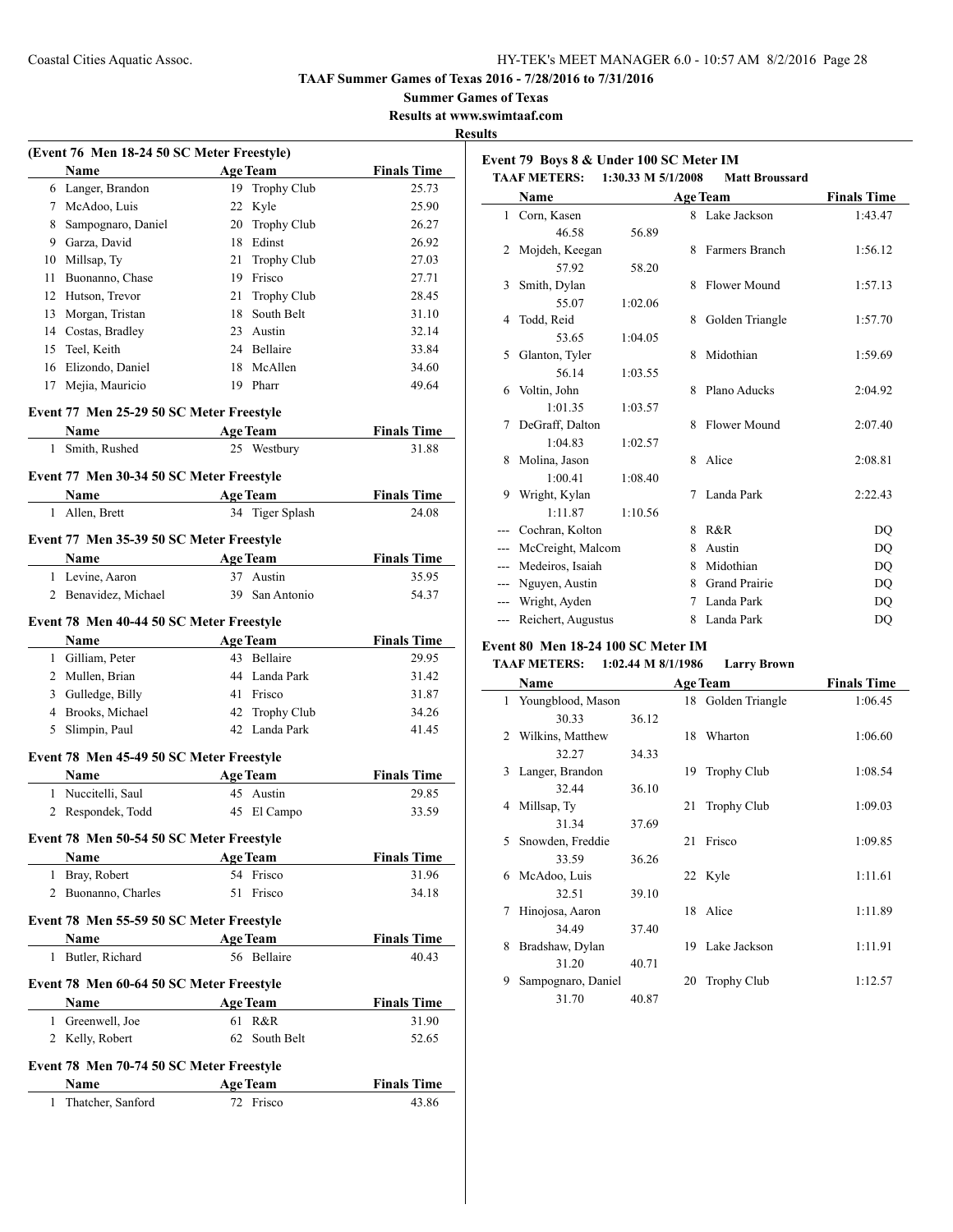**Summer Games of Texas**

**Results at www.swimtaaf.com**

## **Results**

|   | (Event 80 Men 18-24 100 SC Meter IM)<br>Name                                                                                                                                                                                                                                                                                                                                                                  |         | <b>Age Team</b>              |       | <b>Finals Time</b>            |
|---|---------------------------------------------------------------------------------------------------------------------------------------------------------------------------------------------------------------------------------------------------------------------------------------------------------------------------------------------------------------------------------------------------------------|---------|------------------------------|-------|-------------------------------|
|   | 10 Hutson, Trevor                                                                                                                                                                                                                                                                                                                                                                                             |         | 21 Trophy Club               |       | 1:14.46                       |
|   | 34.52                                                                                                                                                                                                                                                                                                                                                                                                         | 39.94   |                              |       |                               |
|   | 11 Morgan, Tristan                                                                                                                                                                                                                                                                                                                                                                                            |         | 18 South Belt                |       | 1:20.61                       |
|   | 36.11                                                                                                                                                                                                                                                                                                                                                                                                         | 44.50   |                              |       |                               |
|   | 12 Melo, Clayton                                                                                                                                                                                                                                                                                                                                                                                              |         | 21 South Belt                |       | 1:25.26                       |
|   | 40.84                                                                                                                                                                                                                                                                                                                                                                                                         | 44.42   |                              |       |                               |
|   |                                                                                                                                                                                                                                                                                                                                                                                                               |         |                              |       |                               |
|   | Event 81 Men 25-29 100 SC Meter IM<br>Name                                                                                                                                                                                                                                                                                                                                                                    |         | <b>Age Team</b>              |       | <b>Finals Time</b>            |
|   | 1 Howard, Landon                                                                                                                                                                                                                                                                                                                                                                                              |         | 28 South Belt                |       | 1:12.50                       |
|   | 31.41                                                                                                                                                                                                                                                                                                                                                                                                         | 41.09   |                              |       |                               |
|   |                                                                                                                                                                                                                                                                                                                                                                                                               |         |                              |       |                               |
|   | <b>Event 81 Men 30-34 100 SC Meter IM</b>                                                                                                                                                                                                                                                                                                                                                                     |         |                              |       |                               |
|   | Name                                                                                                                                                                                                                                                                                                                                                                                                          |         | <b>Age Team</b>              |       | <b>Finals Time</b>            |
|   | 1 Allen, Brett                                                                                                                                                                                                                                                                                                                                                                                                |         | 34 Tiger Splash              |       | 1:10.03                       |
|   | 32.49                                                                                                                                                                                                                                                                                                                                                                                                         | 37.54   |                              |       |                               |
|   | <b>Event 81 Men 35-39 100 SC Meter IM</b>                                                                                                                                                                                                                                                                                                                                                                     |         |                              |       |                               |
|   | Name<br>$\mathcal{L}^{\mathcal{L}}(\mathcal{L}^{\mathcal{L}})$ and $\mathcal{L}^{\mathcal{L}}(\mathcal{L}^{\mathcal{L}})$ and $\mathcal{L}^{\mathcal{L}}(\mathcal{L}^{\mathcal{L}})$                                                                                                                                                                                                                          |         | <b>Age Team</b>              |       | <b>Finals Time</b>            |
|   | 1 Benavidez, Michael                                                                                                                                                                                                                                                                                                                                                                                          |         | 39 San Antonio               |       | 2:43.24                       |
|   | $1:20.60$ 1:22.64                                                                                                                                                                                                                                                                                                                                                                                             |         |                              |       |                               |
|   | Event 82 Men 40-44 100 SC Meter IM                                                                                                                                                                                                                                                                                                                                                                            |         |                              |       |                               |
|   | Name $\frac{1}{\sqrt{1-\frac{1}{2}}\sqrt{1-\frac{1}{2}}\sqrt{1-\frac{1}{2}}\sqrt{1-\frac{1}{2}}\sqrt{1-\frac{1}{2}}\sqrt{1-\frac{1}{2}}\sqrt{1-\frac{1}{2}}\sqrt{1-\frac{1}{2}}\sqrt{1-\frac{1}{2}}\sqrt{1-\frac{1}{2}}\sqrt{1-\frac{1}{2}}\sqrt{1-\frac{1}{2}}\sqrt{1-\frac{1}{2}}\sqrt{1-\frac{1}{2}}\sqrt{1-\frac{1}{2}}\sqrt{1-\frac{1}{2}}\sqrt{1-\frac{1}{2}}\sqrt{1-\frac{1}{2}}\sqrt{1-\frac{1}{2}}\$ |         | <b>Age Team</b>              |       | <b>Finals Time</b>            |
|   | 1 Gilliam, Peter                                                                                                                                                                                                                                                                                                                                                                                              |         | 43 Bellaire                  |       | 1:30.24                       |
|   | 47.18                                                                                                                                                                                                                                                                                                                                                                                                         | 43.06   |                              |       |                               |
|   | 2 Gulledge, Billy                                                                                                                                                                                                                                                                                                                                                                                             |         | 41 Frisco                    |       | 1:31.58                       |
|   | 40.89                                                                                                                                                                                                                                                                                                                                                                                                         | 50.69   |                              |       |                               |
|   |                                                                                                                                                                                                                                                                                                                                                                                                               |         |                              |       |                               |
|   | Event 82 Men 55-59 100 SC Meter IM                                                                                                                                                                                                                                                                                                                                                                            |         |                              |       |                               |
|   | Name $\qquad \qquad$                                                                                                                                                                                                                                                                                                                                                                                          |         | <b>Age Team</b>              |       | <b>Finals Time</b>            |
|   | 1 Butler, Richard                                                                                                                                                                                                                                                                                                                                                                                             |         | 56 Bellaire                  |       | 1:54.37                       |
|   |                                                                                                                                                                                                                                                                                                                                                                                                               |         |                              |       |                               |
|   | 54.45                                                                                                                                                                                                                                                                                                                                                                                                         | 59.92   |                              |       |                               |
|   | <b>Event 82 Men 70-74 100 SC Meter IM</b>                                                                                                                                                                                                                                                                                                                                                                     |         |                              |       |                               |
|   | Name                                                                                                                                                                                                                                                                                                                                                                                                          |         | <b>Age Team</b>              |       | <b>Finals Time</b>            |
|   | 1 Thatcher, Sanford                                                                                                                                                                                                                                                                                                                                                                                           |         | 72 Frisco                    |       | 1:56.28                       |
|   | 54.93                                                                                                                                                                                                                                                                                                                                                                                                         | 1:01.35 |                              |       |                               |
|   |                                                                                                                                                                                                                                                                                                                                                                                                               |         |                              |       |                               |
|   | Event 83 Men 18-24 200 SC Meter Freestyle<br>Name                                                                                                                                                                                                                                                                                                                                                             |         | <b>Age Team</b>              |       | <b>Finals Time</b>            |
| 1 | Mangel, Sean                                                                                                                                                                                                                                                                                                                                                                                                  |         | 20 R&R                       |       | 2:09.94                       |
|   | 28.71                                                                                                                                                                                                                                                                                                                                                                                                         | 31.94   | 34.28                        | 35.01 |                               |
| 2 | Hinojosa, Aaron                                                                                                                                                                                                                                                                                                                                                                                               |         | 18 Alice                     |       | 2:15.95                       |
|   | 30.85                                                                                                                                                                                                                                                                                                                                                                                                         | 33.94   | 35.92                        | 35.24 |                               |
| 3 | Brown, Ryan                                                                                                                                                                                                                                                                                                                                                                                                   |         | 20 Lake Jackson              |       | 2:21.14                       |
|   | 31.12                                                                                                                                                                                                                                                                                                                                                                                                         | 35.58   | 37.62                        | 36.82 |                               |
| 4 | Elizondo, Daniel                                                                                                                                                                                                                                                                                                                                                                                              |         | 18 McAllen                   |       | 2:42.33                       |
|   |                                                                                                                                                                                                                                                                                                                                                                                                               |         |                              |       |                               |
|   | Event 83 Men 50-54 200 SC Meter Freestyle                                                                                                                                                                                                                                                                                                                                                                     |         |                              |       |                               |
| 1 | Name<br>Medigovich, Robert                                                                                                                                                                                                                                                                                                                                                                                    |         | <b>Age Team</b><br>53 Frisco |       | <b>Finals Time</b><br>3:29.18 |

|                                                      | Event 83 Men 60-64 200 SC Meter Freestyle |         |                 |         |                    |  |  |
|------------------------------------------------------|-------------------------------------------|---------|-----------------|---------|--------------------|--|--|
|                                                      | Name                                      |         | <b>Age Team</b> |         | <b>Finals Time</b> |  |  |
| 1                                                    | Kelly, Robert                             |         | 62 South Belt   |         |                    |  |  |
|                                                      | 1:10.60                                   | 1:23.23 | 1:20.59         | 1:15.46 |                    |  |  |
|                                                      | Event 83 Men 70-74 200 SC Meter Freestyle |         |                 |         |                    |  |  |
|                                                      | Name                                      |         | <b>Age Team</b> |         | <b>Finals Time</b> |  |  |
| 1.                                                   | Thatcher, Sanford                         |         | 72 Frisco       |         | 4:14.40            |  |  |
|                                                      | 1:02.53                                   | 1:05.74 | 2:06.13         |         |                    |  |  |
| Event 84 Boys 6 & Under 100 SC Meter Freestyle Relay |                                           |         |                 |         |                    |  |  |
|                                                      | <b>Team</b>                               |         | Relav           |         | <b>Finals Time</b> |  |  |
|                                                      | Frisco                                    |         | А               |         | 1:52.25            |  |  |

| Frisco              | A                        | 1:52.25 |
|---------------------|--------------------------|---------|
| 1) Nicosia, Jacob 5 | 2) Chretien, Zennie 6    |         |
| 3) Riley, Aaron 6   | 4) Lacy, Jack 6          |         |
| 54.51<br>57.74      |                          |         |
| Frisco              | в                        | 2:40.90 |
| 1) Buchanan, Trey 6 | 2) Pericherla, Siddark 5 |         |
| 3) Means, Jerry 6   | 4) Franklin, Evan 6      |         |
| 1:04.91<br>1:35.99  |                          |         |

#### **Event 85 Boys 8 & Under 100 SC Meter Freestyle Relay TAAF METERS: 1:08.18 M 8/1/1991 Corpus Christi**

|    | Team                   |       | Relay                    | <b>Finals Time</b> |
|----|------------------------|-------|--------------------------|--------------------|
| 1  | Frisco                 |       | A                        | 1:16.81            |
|    | 1) Buchanan, Brock 8   |       | 2) Nicosia, Noah 7       |                    |
|    | 3) Hammons, Joshua 7   |       | 4) Gulledge, Rhett 8     |                    |
|    | 38.24                  | 38.57 |                          |                    |
| 2  | <b>Trophy Club</b>     |       | A                        | 1:19.32            |
|    | 1) Brooks, Benjamin 8  |       | 2) Gardner, Trevor 5     |                    |
|    | 3) Grube, Jacob 8      |       | 4) Burraston, Stephen 8  |                    |
|    | 40.09                  | 39.23 |                          |                    |
| 3  | Alice                  |       | A                        | 1:26.15            |
|    | 1) Galvan, Ayden 8     |       | 2) Hernandez, Octavian 7 |                    |
|    | 3) Hernandez, Oscar 8  |       | 4) Molina, Jason 8       |                    |
|    | 47 23                  | 38.92 |                          |                    |
| 4  | Southlake              |       | A                        | 1:26.85            |
|    | 1) Dollins, Preston 7  |       | 2) Heldenbrand, Dylan 7  |                    |
|    | 3) Ciesiolka, Brodie 6 |       | 4) Landry, Zavin 7       |                    |
|    | 43.16                  | 43.69 |                          |                    |
| 5. | Lake Jackson           |       | A                        | 1:30.57            |
|    | 1) Owens, Karson 8     |       | 2) Cobb, Jackson 8       |                    |
|    | 3) James, Nicholas 8   |       | 4) Mixon, Luke 8         |                    |
|    | 46.77                  | 43.80 |                          |                    |
| 6  | Landa Park             |       | A                        | 1:31.80            |
|    | 1) Bird, Hudson 7      |       | 2) Wright, Kylan 7       |                    |
|    | 3) Trussell, Trenton 7 |       | 4) Hill, Wade 8          |                    |
|    | 50.94                  | 40.86 |                          |                    |
| 7  | Frisco                 |       | B                        | 1:32.38            |
|    | 1) Sennett, Hayden 8   |       | 2) Xie, Nevin 7          |                    |
|    | 3) Fiorese, Arthur 7   |       | 4) Franklin, Nathan 8    |                    |
|    | 46.67                  | 45.71 |                          |                    |
| 8  | Alice                  |       | B                        | 1:33.15            |
|    | 1) Molina, Jake 7      |       | 2) Deleon, Jacob 7       |                    |
|    | 3) Lara, Christian 7   |       | 4) Urrutia, Francisco 7  |                    |
|    | 50.42                  | 42.73 |                          |                    |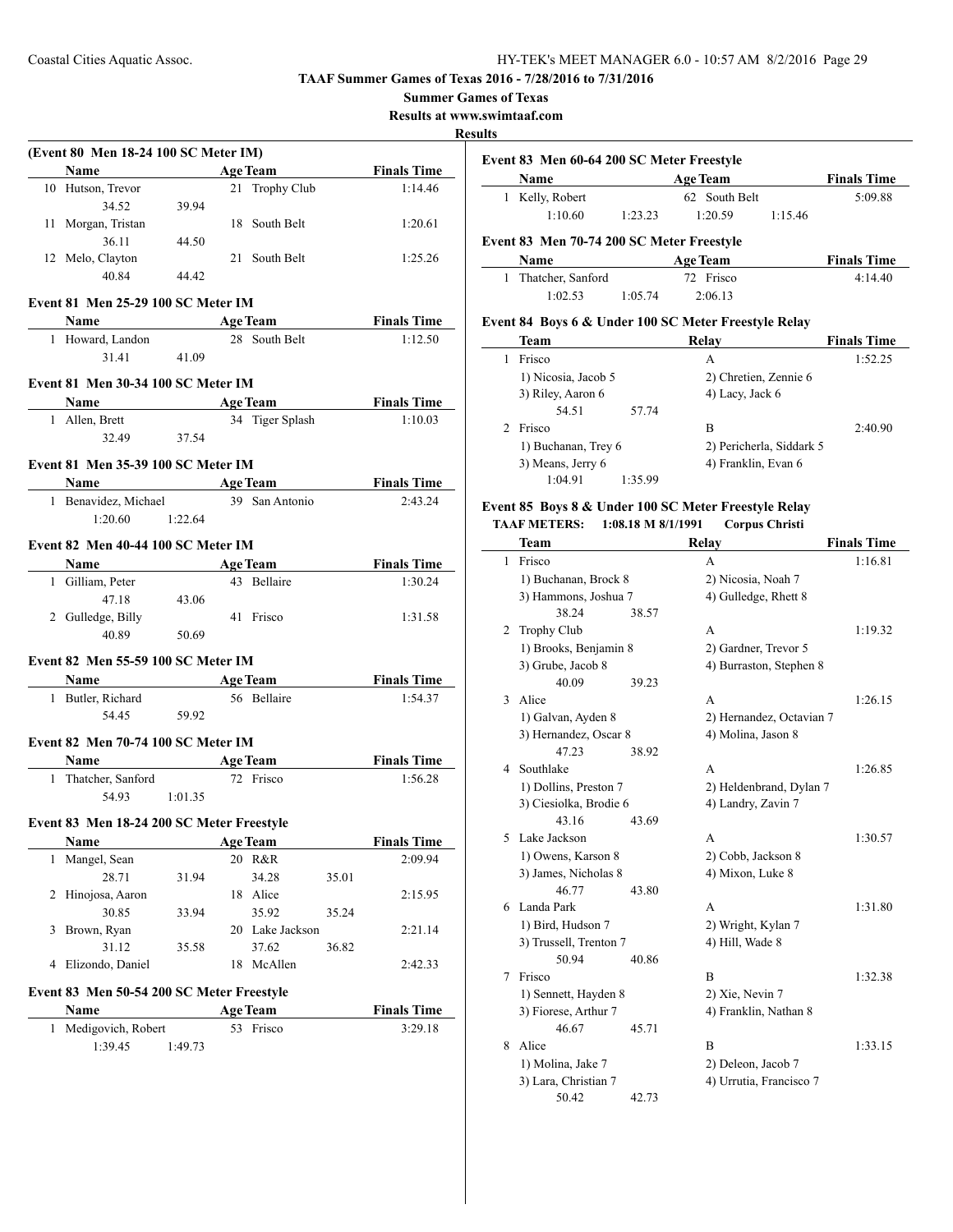#### **Summer Games of Texas**

**Results at www.swimtaaf.com**

#### **Results**

 $\sim$ 

| (Event 85 Boys 8 & Under 100 SC Meter Freestyle Relay) |                         |         |                         |                    |  |
|--------------------------------------------------------|-------------------------|---------|-------------------------|--------------------|--|
|                                                        | <b>Team</b>             |         | <b>Relay</b>            | <b>Finals Time</b> |  |
| 9                                                      | El Campo                |         | A                       | 1:35.71            |  |
|                                                        | 1) Respondek, Gus 6     |         | 2) Ratcliff, Joaquin 8  |                    |  |
|                                                        | 3) Beal, Konnor 6       |         | 4) Vasquez, Evan 7      |                    |  |
|                                                        | 50.56                   | 45.15   |                         |                    |  |
| 10                                                     | <b>Tiger Splash</b>     |         | A                       | 1:36.18            |  |
|                                                        | 1) Williamson, Scott 7  |         | 2) Ballard, Keegan 8    |                    |  |
|                                                        | 3) Jordan, Tate 7       |         | 4) Silcox, Jackson 8    |                    |  |
|                                                        | 45.87                   | 50.31   |                         |                    |  |
| 11                                                     | Landa Park              |         | B                       | 1:36.28            |  |
|                                                        | 1) Barnes, Burt 8       |         | 2) Wright, Ayden 7      |                    |  |
|                                                        | 3) Zunker, Ryan 8       |         | 4) Reichert, Augustus 8 |                    |  |
|                                                        | 49.54                   | 46.74   |                         |                    |  |
| 12                                                     | <b>Bay City</b>         |         | A                       | 1:37.00            |  |
|                                                        | 1) Sones, Paul Ryan 8   |         | 2) Rodriguez, Sergio 7  |                    |  |
|                                                        | 3) Garza, Daiten 8      |         | 4) Sones, Bode 7        |                    |  |
|                                                        | 45.29                   | 51.71   |                         |                    |  |
| 13                                                     | <b>Flower Mound</b>     |         | A                       | 1:38.92            |  |
|                                                        | 1) Sim, Michael 8       |         | 2) Smith, Andrew 7      |                    |  |
|                                                        | 3) DeGraff, Dalton 8    |         | 4) Smith, Dylan 8       |                    |  |
|                                                        | 55.30                   | 43.62   |                         |                    |  |
|                                                        | 14 Austin               |         | A                       | 1:40.49            |  |
|                                                        | 1) Wong, Cole 8         |         | 2) Seiler, Maclain 8    |                    |  |
|                                                        | 3) Myers, David 8       |         | 4) McCreight, Malcom 8  |                    |  |
|                                                        | 1:04.83                 | 35.66   |                         |                    |  |
| 15                                                     | Mission                 |         | A                       | 2:00.14            |  |
|                                                        | 1) Delgado, Sebastian 8 |         | 2) Singh, Amani 8       |                    |  |
|                                                        | 3) Kidd, John 7         |         | 4) Ibarra, Alejandro 8  |                    |  |
|                                                        | 46.52                   | 1:13.62 |                         |                    |  |
|                                                        | 16 Frisco               |         | C                       | 2:00.86            |  |
|                                                        | 1) Taylor, Andrew 8     |         | 2) Chesney, Colton 8    |                    |  |
|                                                        | 3) Perry, Rex 7         |         | 4) Tate, Parker 8       |                    |  |
|                                                        | 1:01.20                 | 59.66   |                         |                    |  |
| ---                                                    | Victoria                |         | A                       | DO                 |  |
|                                                        | 1) Edmonds, Colt 8      |         | 2) Majefski, Paydin 7   |                    |  |
|                                                        | 3) Stravoski, Braylon 7 |         | 4) Smith, Freddie 7     |                    |  |

## **Event 86 Men 18 & Over 200 SC Meter Freestyle Relay TAAF METERS: 1:43.12 M 7/28/2007 R&R Aquatics**

**E Busby, B Bryant, D Atkinson, R Rivera**

|   | Team                     |       | Relav                  |       | <b>Finals Time</b> |
|---|--------------------------|-------|------------------------|-------|--------------------|
| 1 | <b>Trophy Club</b>       |       | A                      |       | 1:43.57            |
|   | 1) Sampognaro, Daniel 20 |       | 2) Millsap, Ty 21      |       |                    |
|   | 3) Langer, Brandon 19    |       | 4) Guthrie, Ryan 22    |       |                    |
|   | 26.68                    | 26.30 | 26.90                  | 23.69 |                    |
|   | Frisco                   |       | A                      |       | 1:53.39            |
|   | 1) Gulledge, Billy 41    |       | 2) Snowden, Freddie 21 |       |                    |
|   | 3) Brandon, Chad 20      |       | 4) Buonanno, Chase 19  |       |                    |
|   | 26.02                    | 32.13 | 27.25                  | 27.99 |                    |
| 3 | South Belt               |       | A                      |       | 2:03.46            |
|   | 1) Graham, Devin 18      |       | 2) Melo, Clayton 21    |       |                    |
|   | 3) Morgan, Tristan 18    |       | 4) Howard, Landon 28   |       |                    |
|   | 33.66                    | 31.18 | 58.62                  |       |                    |
|   |                          |       |                        |       |                    |

| 4 | Westbury                |       | A                       |       | 2:06.11 |
|---|-------------------------|-------|-------------------------|-------|---------|
|   | 1) Blanco, Francisco 21 |       | 2) Ramirez, Noel 19     |       |         |
|   | 3) Jones, Vanarthur 21  |       | 4) Smith, Rushed 25     |       |         |
|   | 31.40                   | 35.62 | 30.02                   | 29.07 |         |
|   | Frisco                  |       | в                       |       | 2:36.49 |
|   | 1) Buonanno, Charles 51 |       | 2) Bray, Robert 54      |       |         |
|   | 3) Buchanan, Eric 45    |       | 4) Thatcher, Sanford 72 |       |         |
|   | 34.22                   | 45.08 | 1:17.19                 |       |         |
|   |                         |       |                         |       |         |

## **Event 87 Mixed 18 & Over 100 SC Meter Freestyle Relay**

| <b>TAAF METERS:</b>                    | 52.14 M 7/29/2006 | <b>Tuloso-Midway</b> |
|----------------------------------------|-------------------|----------------------|
| T Alonzo, H Dixon, R Granbury, E Ortiz |                   |                      |

|   | Team                      | Relay                   | <b>Finals Time</b> |
|---|---------------------------|-------------------------|--------------------|
| 1 | Frisco                    | A                       | 51.42M             |
|   | 1) Long, Jennifer W19     | 2) Wolters, Bailey W18  |                    |
|   | 3) Brandon, Chad M20      | 4) Buonanno, Chase M19  |                    |
|   | 25.49<br>25.93            |                         |                    |
| 2 | Trophy Club               | A                       | 53.17              |
|   | 1) Sampognaro, Daniel M20 | 2) Millsap, Ty M21      |                    |
|   | 3) Miller, Anneke W42     | 4) Scrivner, Marika W36 |                    |
|   | 24.72<br>28.45            |                         |                    |
| 3 | <b>Trophy Club</b>        | B                       | 1:01.42            |
|   | 1) Hutson, Trevor M21     | 2) Melbourn, Steve M49  |                    |
|   | 3) Damron, Susette W46    | 4) Readi, Daniela W35   |                    |
|   | 28.18<br>33.24            |                         |                    |
| 4 | Frisco                    | B                       | 1:02.11            |
|   | 1) Gulledge, Billy M41    | 2) Snowden, Freddie M21 |                    |
|   | 3) Lewis, Ginny W38       | 4) Franklin, Sarah W39  |                    |
|   | 33.10<br>29.01            |                         |                    |

#### **Event 88 Mixed 18 & Over 200 SC Meter Freestyle Relay TAAF METERS: 1:52.63 M 7/28/2007 Victoria**

## **D Gaitan, J Tibbitts, J Walden, G Jaquay**

|                               | Team                      |       | Relay                   |       | <b>Finals Time</b> |
|-------------------------------|---------------------------|-------|-------------------------|-------|--------------------|
| 1                             | <b>Trophy Club</b>        |       | A                       |       | 1:55.81            |
|                               | 1) Guthrie, Ryan M22      |       | 2) Langer, Brandon M19  |       |                    |
|                               | 3) Reckmeyer, Hannah W19  |       | 4) Scrivner, Marika W36 |       |                    |
|                               | 26.16                     | 27.87 | 36.68                   | 25.10 |                    |
| $\mathfrak{D}_{\mathfrak{p}}$ | Frisco                    |       | A                       |       | 2:02.98            |
|                               | 1) Long, Jennifer W19     |       | 2) Wolters, Bailey W18  |       |                    |
|                               | 3) Brandon, Chad M20      |       | 4) Buonanno, Chase M19  |       |                    |
|                               | 33.91                     | 31.43 | 29.10                   | 28.54 |                    |
| 3                             | <b>Trophy Club</b>        |       | B                       |       | 2:09.83            |
|                               | 1) Sampognaro, Daniel M20 |       | 2) Millsap, Ty M21      |       |                    |
|                               | 3) Readi, Daniela W35     |       | 4) Miller, Anneke W42   |       |                    |
|                               | 30.48                     | 31.74 | 34.22                   | 33.39 |                    |
| 4                             | Austin                    |       | A                       |       | 2:11.97            |
|                               | 1) Cole, Elena W19        |       | 2) Costas, Bradley M23  |       |                    |
|                               | 3) Levine, Aaron M37      |       | 4) Zieschang, Sarah W20 |       |                    |
|                               | 33.03                     | 35.07 | 33.11                   | 30.76 |                    |
| 5                             | Tiger Splash              |       | A                       |       | 2:20.81            |
|                               | 1) Silcox, Karen W40      |       | 2) Rutter, Kristi W39   |       |                    |
|                               | 3) Diemer, Holly W33      |       | 4) Allen, Brett M34     |       |                    |
|                               | 42.73                     | 36.01 | 32.68                   | 29.39 |                    |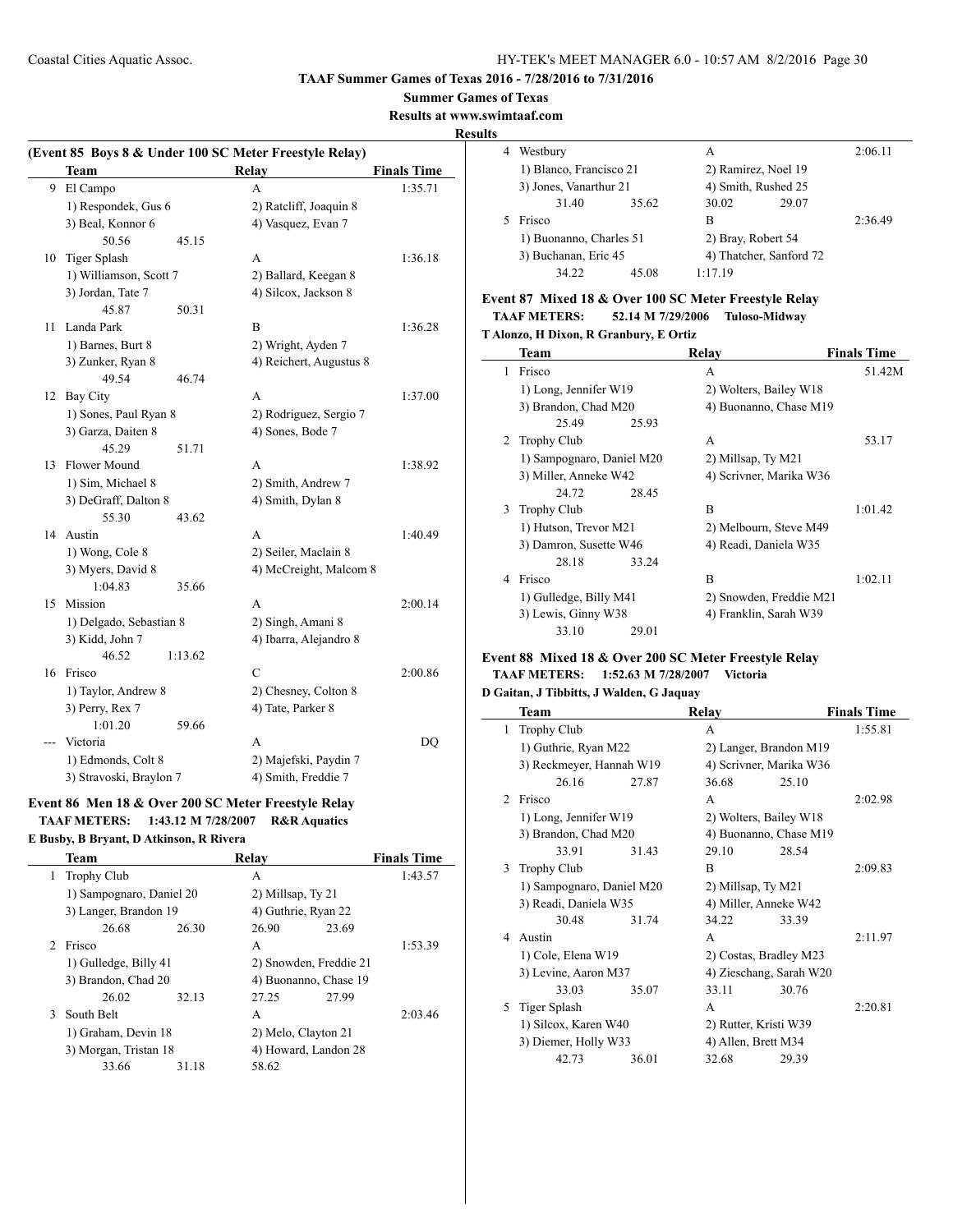#### **Summer Games of Texas**

**Results at www.swimtaaf.com**

#### **Results**

 $\sim$ 

 $\overline{\phantom{a}}$ 

|                | Team                     |       | Relay            |                          | <b>Finals Time</b> |
|----------------|--------------------------|-------|------------------|--------------------------|--------------------|
| 1              | Frisco                   |       | A                |                          | 2:12.40            |
|                | 1) Long, Jennifer W19    |       |                  | 2) Wolters, Bailey W18   |                    |
|                | 3) Brandon, Chad M20     |       |                  | 4) Buonanno, Chase M19   |                    |
|                | 34.56                    | 31.18 | 33.47            | 33.19                    |                    |
| $\mathfrak{D}$ | W. Houston               |       | A                |                          | 2:22.27            |
|                | 1) Rockey, Kirsten W19   |       |                  | 2) Hudzina, Jacob M18    |                    |
|                | 3) Fix, Andrew M21       |       | 4) Ng, April W32 |                          |                    |
|                | 35.54                    | 36.18 | 30.56            | 39.99                    |                    |
| 3              | <b>Trophy Club</b>       |       | <sub>R</sub>     |                          | 2:39.39            |
|                | 1) Brooks, Michael M42   |       |                  | 2) Priller, Michelle W54 |                    |
|                | 3) Hutson, Trevor M21    |       |                  | 4) Damron, Susette W46   |                    |
|                | 40.08                    | 45.27 | 33.27            | 40.77                    |                    |
| 4              | Tiger Splash             |       | A                |                          | 2:52.93            |
|                | 1) Diemer, Holly W33     |       |                  | 2) Silcox, Karen W40     |                    |
|                | 3) Allen, Brett M34      |       |                  | 4) Rutter, Kristi W39    |                    |
|                | 46.10                    | 56.56 | 33.10            | 37.17                    |                    |
|                | <b>Trophy Club</b>       |       | A                |                          | DQ                 |
|                | 1) Guthrie, Ryan M22     |       |                  | 2) Langer, Brandon M19   |                    |
|                | 3) Reckmeyer, Hannah W19 |       |                  | 4) Scrivner, Marika W36  |                    |

#### **Event 90 Girls 8 & Under 100 SC Meter Medley Relay TAAF METERS: 1:22.14 M 8/1/1984 Grapevine**

|   | Team                       |       | Relay                          | <b>Finals Time</b> |
|---|----------------------------|-------|--------------------------------|--------------------|
| 1 | <b>Trophy Club</b>         |       | A                              | 1:29.63            |
|   | 1) Petz, Scarlett 8        |       | 2) Miller, Tyler 8             |                    |
|   | 3) Gardner, Morgan 8       |       | 4) Nash, Evelyn 8              |                    |
|   | 49.26                      | 40.37 |                                |                    |
| 2 | Frisco                     |       | A                              | 1:29.66            |
|   | 1) Santos, Casey 8         |       | 2) Shofran, Veronica 8         |                    |
|   | 3) Gloier, Morgan 7        |       | 4) Boyle, Elizabeth 7          |                    |
|   | 45.99                      | 43.67 |                                |                    |
| 3 | Victoria                   |       | A                              | 1:35.71            |
|   | 1) Palmer, Glory 7         |       | 2) Stanush, Karli 7            |                    |
|   | 3) Berger, Allison 8       |       | 4) McCoy, Brynlee 8            |                    |
|   | 50.26                      | 45.45 |                                |                    |
| 4 | Frisco                     |       | $\mathcal{C}$                  | 1:38.31            |
|   | 1) Backus, Kendall 7       |       | 2) Bunion, Hannah Chaniel 8    |                    |
|   | 3) Turner, Makayla 7       |       | 4) Bannister, Ava 8            |                    |
|   | 55.10                      | 43.21 |                                |                    |
| 5 | Tiger Splash               |       | A                              | 1:38.80            |
|   | 1) Allen, Brooklynn 8      |       | 2) Rutter, Elise 8             |                    |
|   | 3) Nuccio, Sarah 8         |       | 4) Gunn, Liberty 8             |                    |
|   | 54.99                      | 43.81 |                                |                    |
| 6 | Frisco                     |       | B                              | 1:39.16            |
|   | 1) Schneider, Zoe 8        |       | 2) Victoriano, Madison Haley 8 |                    |
|   | 3) Bel Hadj Kacem, Leena 8 |       | 4) Means, Jocelyn 8            |                    |
|   | 50.97                      | 48.19 |                                |                    |
| 7 | <b>Bay City</b>            |       | A                              | 1:39.54            |
|   | 1) Ashworth, Madilyn 8     |       | 2) Holden, Jayleen 8           |                    |
|   | 3) Gibbens, Iralynn 8      |       | 4) Cook, Alaysia 8             |                    |
|   | 56.40                      | 43.14 |                                |                    |

| Š  |                      |       |                           |         |
|----|----------------------|-------|---------------------------|---------|
| 8  | Alice                |       | A                         | 1:41.12 |
|    | 1) Bazan, K'Lee 7    |       | 2) Saenz, Iliana 8        |         |
|    | 3) Elizondo, Ema 8   |       | 4) Martinez, Catalina 7   |         |
|    | 52.45                | 48.67 |                           |         |
| 9  | Lake Jackson         |       | A                         | 1:43.25 |
|    | 1) Stowers, Sophie 8 |       | 2) Kadlecik, Hope 7       |         |
|    | 3) Day, Juli 7       |       | 4) Gilliam, Callie 8      |         |
|    | 53.34                | 49.91 |                           |         |
| 10 | <b>Trophy Club</b>   |       | B                         | 1:45.42 |
|    | 1) Black, Chayse 8   |       | 2) Roskop, Miranda 8      |         |
|    | 3) Farden, Maile 8   |       | 4) Matthews, Lillian 8    |         |
|    | 57.03                | 48.39 |                           |         |
| 11 | Frisco               |       | D                         | 1:49.49 |
|    | 1) Nandre, Anshu 8   |       | 2) Bongale, Sarayu 8      |         |
|    | 3) Riley, Samantha 7 |       | 4) Chretien, Laryn Kate 8 |         |
|    | 1:03.60              | 45.89 |                           |         |
| 12 | El Campo             |       | A                         | 1:49.84 |
|    | 1) Wallis, Abby 7    |       | 2) Bures, Hallie 7        |         |
|    | 3) Chilton, Kate 7   |       | 4) Hundl, Olivia 7        |         |
|    | 59.56                | 50.28 |                           |         |
| 13 | Mission              |       | A                         | 1:50.68 |
|    | 1) Serda, Olivia 7   |       | 2) Krider, Juliet 8       |         |
|    | 3) Castillo, Mia 8   |       | 4) Garza, Anndrea 8       |         |
|    | 1:04.04              | 46.64 |                           |         |
|    | Austin               |       | A                         | DO      |
|    | 1) Palmgren, Reese 8 |       | 2) Brewster, Lucy 8       |         |
|    | 3) Adams, Anne 6     |       | 4) McCreight, Makaylah 6  |         |
|    |                      |       |                           |         |

#### **Event 91 Women 18 & Over 200 SC Meter Medley Relay TAAF METERS: 2:08.66 M 7/28/2007 R&R Aquatics**

**C Phillips, H D'Antoni, L Littleton, E Floyd**

|               | Team                    |       | Relay                  |       | <b>Finals Time</b> |
|---------------|-------------------------|-------|------------------------|-------|--------------------|
| 1             | <b>Trophy Club</b>      |       | A                      |       | 2:27.30            |
|               | 1) Priller, Michelle 54 |       | 2) Readi, Daniela 35   |       |                    |
|               | 3) Reckmeyer, Hannah 19 |       | 4) Scrivner, Marika 36 |       |                    |
|               | 43.41                   | 40.80 | 31.86                  | 31.23 |                    |
| $\mathcal{L}$ | Frisco                  |       | A                      |       | 2:34.27            |
|               | 1) Long, Jennifer 19    |       | 2) Lewis, Ginny 38     |       |                    |
|               | 3) Wolters, Bailey 18   |       | 4) Franklin, Sarah 39  |       |                    |
|               | 48.09                   | 39.63 | 31.85                  | 34.70 |                    |
| 3             | Borne                   |       | A                      |       | 2:42.28            |
|               | 1) Prescott, Rebecca 37 |       | 2) Hollimon, Barb 44   |       |                    |
|               | 3) McQuaid, Cynthia 54  |       | 4) Cantu, Kristen 36   |       |                    |
|               | 38.21                   | 48.19 | 41.93                  | 33.95 |                    |
|               |                         |       |                        |       |                    |

## **Event 92 Girls 8 & Under 50 SC Meter Freestyle**

| <b>TAAF METERS:</b> | 37.33 M 7/28/2007 | <b>Audrey Huggins</b> |
|---------------------|-------------------|-----------------------|
|---------------------|-------------------|-----------------------|

| Name               | <b>Age Team</b>   | <b>Finals Time</b> |
|--------------------|-------------------|--------------------|
| Elizondo, Ema      | Alice<br>8        | 38.97              |
| 2 Gibbens, Iralynn | Bay City<br>8     | 41.60              |
| Loper, Rylann      | <b>TACCM</b><br>8 | 42.18              |
| 4 Stewart, Abby    | Odem<br>8         | 42.81              |
| 5 Smith, Savannah  | Ridglea<br>8      | 44.31              |
| Gunn, Liberty      | Tiger Splash<br>8 | 44.32              |
| Garza, Anndrea     | Mission<br>8      | 44.37              |
| Kubecka, Ansley    | Palacios          | 44.57              |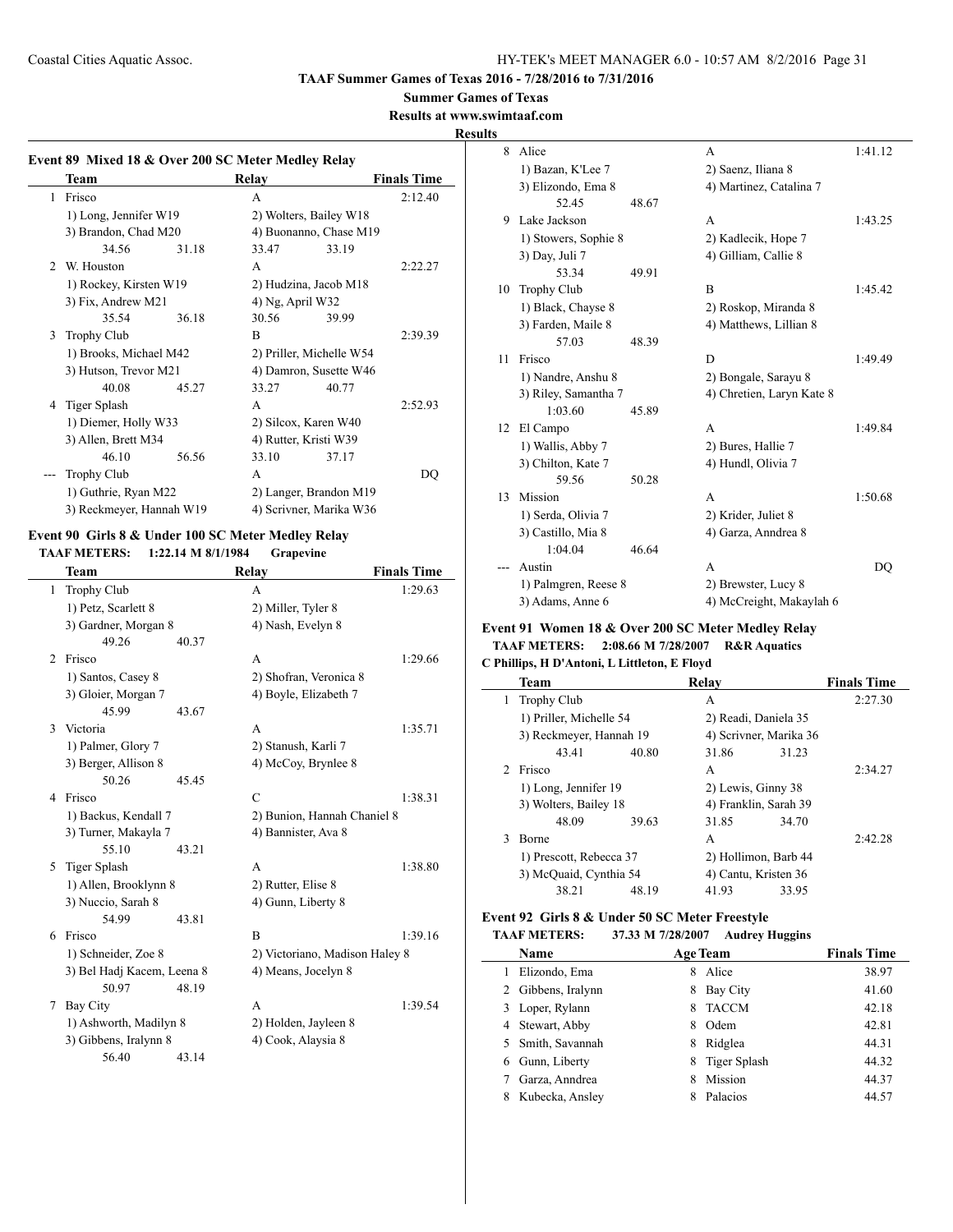#### **Summer Games of Texas**

**Results at www.swimtaaf.com**

#### **Results**

 $\overline{a}$ 

| (Event 92 Girls 8 & Under 50 SC Meter Freestyle) |                    |   |                      |                    |
|--------------------------------------------------|--------------------|---|----------------------|--------------------|
|                                                  | Name               |   | <b>Age Team</b>      | <b>Finals Time</b> |
| 9                                                | Hesseltine, Sara   | 8 | Portland             | 44.77              |
| 10                                               | Reeves, Malyah     | 7 | Midothian            | 45.11              |
| 11                                               | Bensley, Siena     | 8 | Denison              | 46.03              |
| 12                                               | Metzger, Nicolette | 8 | Landa Park           | 46.88              |
| 13                                               | Castillo, Mia      | 8 | Mission              | 50.54              |
| 14                                               | Renteria, Laura    | 8 | Pharr                | 51.63              |
| 15                                               | Holden, Jayleen    | 8 | Bay City             | 51.72              |
| 16                                               | Kissinger, Olivia  | 8 | Flower Mound         | 51.76              |
| 17                                               | Vasquez, Amanda    | 8 | <b>Grand Prairie</b> | 52.76              |
| 18                                               | Melvin, Cailey     | 8 | Killeen              | 53.56              |
| 19                                               | Medeiros, Lia      | 7 | Midothian            | 54.09              |
| 20                                               | Garza, Gabriela    | 8 | Coppell              | 55.15              |
| 21                                               | Hundl, Olivia      | 7 | El Campo             | 55.35              |
| 22                                               | Sosa, Lyza         | 5 | Westbury             | 1:01.88            |
| 23                                               | Anakalea, Jia      | 8 | W. Houston           | 1:04.25            |
| 24                                               | Sosa, Lylah        | 5 | Westbury             | 1:04.95            |
| 25                                               | Godina, Johana     | 8 | San Antonio          | 1:08.61            |
| 26                                               | Nuccitelli, Amelia | 7 | Austin               | 1:18.10            |
|                                                  |                    |   |                      |                    |

#### **Event 93 Women 18-24 100 SC Meter Freestyle TAAF METERS: 1:02.02 M 7/29/2006 Emily Floyd**

|                | <b>Name</b>        |       |    | <b>Age Team</b>     | <b>Finals Time</b> |
|----------------|--------------------|-------|----|---------------------|--------------------|
| 1              | Sullivan, Carleigh |       | 19 | <b>TEMP</b>         | 1:01.13M           |
|                | 29.42              | 31.71 |    |                     |                    |
| $\mathfrak{D}$ | Teel, Kennedy      |       | 18 | Bellaire            | 1:05.39            |
|                | 30.83              | 34.56 |    |                     |                    |
| $\mathbf{3}$   | Reckmeyer, Hannah  |       | 19 | <b>Trophy Club</b>  | 1:05.43            |
|                | 31.08              | 34.35 |    |                     |                    |
| 4              | Zieschang, Sarah   |       | 20 | Austin              | 1:06.51            |
|                | 31.52              | 34.99 |    |                     |                    |
| 5              | Long, Jennifer     |       | 19 | Frisco              | 1:09.63            |
|                | 32.74              | 36.89 |    |                     |                    |
| 6              | Cole, Elena        |       | 19 | Austin              | 1:12.72            |
|                | 33.33              | 39.39 |    |                     |                    |
| 7              | Barrett, Kasey     |       | 23 | San Antonio         | 1:19.97            |
|                | 37.91              | 42.06 |    |                     |                    |
| 8              | Coleman, Lucy      |       | 18 | Victoria            | 1:26.27            |
| 9              | Andrews, Melissa   |       | 24 | <b>Flower Mound</b> | 1:36.37            |
|                | 47.09              | 49.28 |    |                     |                    |

## **Event 94 Women 35-39 100 SC Meter Freestyle**

| <b>Name</b>      | <b>Age Team</b> | <b>Finals Time</b> |
|------------------|-----------------|--------------------|
| 1 Readi, Daniela | 35 Trophy Club  | 1:16.93            |
| 36.69            | 40.24           |                    |
| 2 Smith, Lydia   | 35 Ridglea      | 1:25.76            |
| 41.40            | 44.36           |                    |

#### **Event 95 Women 40-44 100 SC Meter Freestyle**

 $\overline{a}$ 

| <b>Name</b>   | <b>Age Team</b> |  | <b>Finals Time</b> |
|---------------|-----------------|--|--------------------|
| 1 Lawler, Kim | 43 Weatherford  |  | 1:22.58            |
| 38.82         | 43.76           |  |                    |

| Event 95 Women 45-49 100 SC Meter Freestyle |                     |                                             |                    |  |  |
|---------------------------------------------|---------------------|---------------------------------------------|--------------------|--|--|
|                                             | <b>Name</b>         | <b>Age Team</b>                             | <b>Finals Time</b> |  |  |
|                                             | Nuccitelli, Suzanne | 46 Austin                                   | 1:32.26            |  |  |
|                                             | 43.32               | 48 94                                       |                    |  |  |
|                                             |                     | Event 95 Women 50-54 100 SC Meter Freestyle |                    |  |  |
|                                             | Name                | Age Team                                    | <b>Finals Time</b> |  |  |

| Name                |       | Age Team       | <b>Finals</b> Time |
|---------------------|-------|----------------|--------------------|
| 1 Priller, Michelle |       | 54 Trophy Club | 1:24.42            |
| 40.14               | 44.28 |                |                    |

## **Event 95 Women 60-64 100 SC Meter Freestyle**

| <b>Name</b>       |         | <b>Age Team</b> | <b>Finals Time</b> |
|-------------------|---------|-----------------|--------------------|
| 1 Merrill, Teresa |         | 61 Flower Mound | 2:13.08            |
| 1:03.62           | 1:09.46 |                 |                    |

## **Event 95 Women 70-74 100 SC Meter Freestyle**

| Name             |       | <b>Age Team</b> | <b>Finals Time</b> |
|------------------|-------|-----------------|--------------------|
| 1 Riedl, Barbara |       | 70 Denison      | 1:36.31            |
| 46.35            | 49.96 |                 |                    |

#### **Event 96 Girls 6 & Under 25 SC Meter Backstroke**

|              | Name                  |   | <b>Age Team</b>     | <b>Finals Time</b> |
|--------------|-----------------------|---|---------------------|--------------------|
| $\mathbf{1}$ | Richard, Dakota       | 6 | Frisco              | 23.44              |
| 2            | Anderson, Stella      | 6 | Southlake           | 25.02              |
| 3            | Corbin, Mackenzie     | 6 | Frisco              | 25.93              |
| 4            | Black, Leighton       | 6 | Trophy Club         | 27.21              |
| 5            | Sosa, Lylah           | 5 | Westbury            | 27.63              |
| 6            | Sennett, Madison      | 6 | Frisco              | 27.66              |
| 7            | Carey, Mia            | 6 | R&R                 | 27.74              |
| 8            | Ferguson, Ryleigh     | 6 | Grapevine           | 28.29              |
| 9            | May, Caroline         | 6 | Frisco              | 28.67              |
| 10           | Gottemoller, Caroline | 6 | Santa Fe            | 29.04              |
| 11           | O'Connor, Delaney     | 6 | R&R                 | 29.38              |
| 12           | Oushalkas, Anna       | 6 | Frisco              | 30.23              |
| 13           | Bower, Bailey         | 6 | West of Brazos      | 30.82              |
| 14           | Johnson, Madeline     | 6 | <b>Trophy Club</b>  | 31.01              |
| 15           | Sosa, Lyza            | 5 | Westbury            | 31.26              |
| 16           | Wingrin, Hannah       | 6 | <b>Tiger Splash</b> | 31.41              |
| 17           | Jones, Evangeline     | 6 | Kingsville          | 31.57              |
| 18           | Zolnierek, Kirra      | 6 | Landa Park          | 31.76              |
| 19           | Hopper, Lauryn        | 6 | El Campo            | 32.58              |
| 20           | Adams, Anne           | 6 | Austin              | 33.54              |
| 21           | Dominguez, Daniela    | 6 | Alice               | 33.66              |
| 22           | Lazzarino, Mimi       | 6 | Austin              | 33.84              |
| 23           | Garfield, Sofia       | 6 | McAllen             | 34.21              |
| 24           | Fralic, Bethany       | 5 | Keller              | 35.46              |
| 25           | Litton, Sienna        | 5 | Landa Park          | 36.51              |
| 26           | Moser, Sarah          | 6 | Austin              | 39.04              |
| 27           | Penk, Kaylin          | 5 | Mission             | 47.36              |
| 28           | Cutbirth, Blayne      | 5 | Unat <sub>5</sub>   | 48.16              |
| 29           | Flores, Ravlin        | 6 | Mission             | 53.24              |

## **Event 97 Girls 8 & Under 25 SC Meter Backstroke**

| <b>TAAF METERS:</b> | 19.43 M 7/1/1994 | <b>Stephani Caver/Houston-N.Line</b> |                    |
|---------------------|------------------|--------------------------------------|--------------------|
| <b>Name</b>         | <b>Age Team</b>  |                                      | <b>Finals Time</b> |
| 1 Wood, Madison     |                  | 8 W. Houston                         | 19.65              |
| 2 Heiner, Lila      |                  | 8 Granbury                           | 21.52              |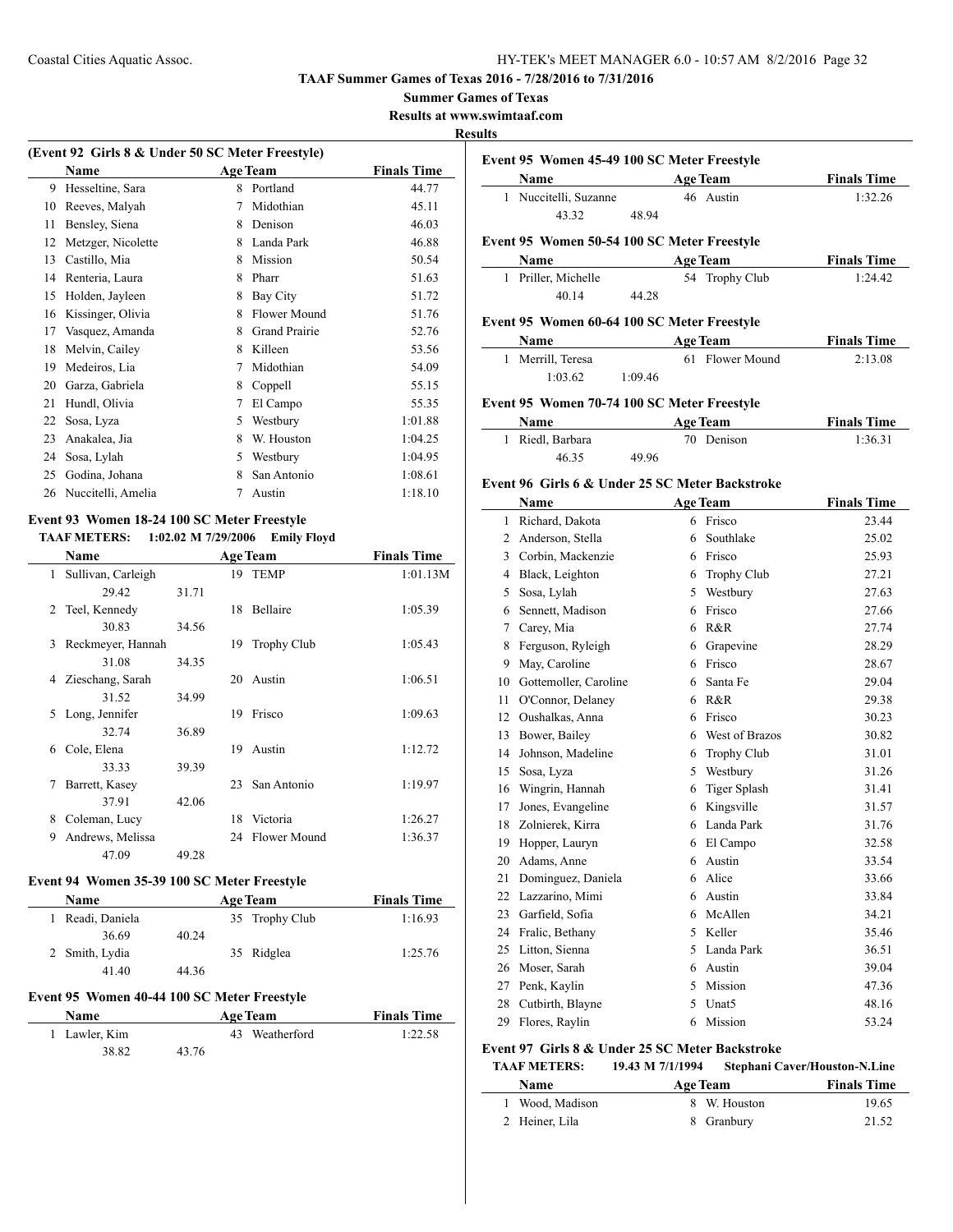#### **Summer Games of Texas**

**Results at www.swimtaaf.com**

#### **Results**

| (Event 97 Girls 8 & Under 25 SC Meter Backstroke) |                   |   |                         |                    |
|---------------------------------------------------|-------------------|---|-------------------------|--------------------|
|                                                   | Name              |   | <b>Age Team</b>         | <b>Finals Time</b> |
| 3                                                 | Stowers, Sophie   | 8 | Lake Jackson            | 21.69              |
| 4                                                 | Petz, Scarlett    | 8 | <b>Trophy Club</b>      | 21.74              |
| 5                                                 | Valchar, Ava      | 8 | R&R                     | 22.42              |
| 6                                                 | Fralic, Eden      | 7 | Keller                  | 22.66              |
| 7                                                 | Alade, Naomi      | 8 | <b>Bellaire</b>         | 22.69              |
| 8                                                 | Berger, Allison   | 8 | Victoria                | 23.06              |
| 9                                                 | Backus, Kendall   | 7 | Frisco                  | 23.18              |
| 10                                                | Loper, Rylann     | 8 | <b>TACCM</b>            | 23.45              |
| 11                                                | Hall, Jenna       | 8 | <b>Belterra Marlins</b> | 23.61              |
| 12                                                | Reeves, Aubrey    | 7 | <b>Belterra Marlins</b> | 24.22              |
| 13                                                | Griffin, Leah     | 7 | Plano Piranhas          | 24.23              |
| 14                                                | Saenz, Iliana     | 8 | Alice                   | 24.24              |
| 15                                                | Farden, Maile     | 8 | <b>Trophy Club</b>      | 24.67              |
| 16                                                | Jackson, Ella     | 7 | Keller                  | 24.90              |
| 17                                                | Johnson, Kendal   | 8 | Texas City              | 25.00              |
| 18                                                | McKallip, Sarah   | 8 | Austin                  | 26.81              |
| 19                                                | Bannister, Ava    | 8 | Frisco                  | 27.43              |
| 20                                                | Krider, Juliet    | 8 | Mission                 | 28.29              |
| 21                                                | Hegar, Julia      | 8 | W. Houston              | 29.22              |
| 22                                                | Renteria, Laura   | 8 | Pharr                   | 29.31              |
| 23                                                | Unberhagen, Mary  | 7 | Austin                  | 30.45              |
| 24                                                | Li, Rosie         | 8 | W. Houston              | 33.99              |
| 25                                                | Gutierrez, Joanna | 8 | San Antonio             | 37.40              |
| 26                                                | Palmgren, Reese   | 8 | Austin                  | 40.47              |
| 27                                                | Godina, Johana    | 8 | San Antonio             | 40.88              |
|                                                   |                   |   |                         |                    |

#### **Event 98 Women 18-24 50 SC Meter Backstroke TAAF METERS: 33.18 M 7/29/2006 Courtney Phillips**

|   |                    |    | $\frac{1}{2}$   |                    |
|---|--------------------|----|-----------------|--------------------|
|   | <b>Name</b>        |    | <b>Age Team</b> | <b>Finals Time</b> |
|   | 1 Long, Jennifer   | 19 | Frisco          | 32.63M             |
|   | 2 Teel, Kennedy    |    | 18 Bellaire     | 33.32              |
| 3 | Ward, Jenna        |    | 20 Port Aransas | 36.35              |
|   | 4 Haskett, Ariel   | 19 | Denison         | 40.21              |
|   | 5 Pohl, Kara       |    | 18 Victoria     | 45.19              |
|   | 6 Andrews, Melissa |    | 24 Flower Mound | 52.13              |

#### **Event 99 Women 25-29 50 SC Meter Backstroke**

| <b>Name</b>                                 | <b>Age Team</b> | <b>Finals Time</b> |
|---------------------------------------------|-----------------|--------------------|
| 1 Escobedo, Celina                          | 27 Pharr        | 1:15.43            |
| 2 Navarro, Roxy                             | 25 Pharr        | 1:40.00            |
| Event 99 Women 30-34 50 SC Meter Backstroke |                 |                    |
| Name                                        | <b>Age Team</b> | <b>Finals Time</b> |

## Beeghley, Kristin 33 Landa Park 38.06 **Event 99 Women 35-39 50 SC Meter Backstroke Name Age Team Finals Time**  Prescott, Rebecca 37 Borne 36.90 Brown, Adriana 37 McAllen 39.40 Cantu, Kristen 36 Borne 43.52 Franklin, Sarah 39 Frisco 48.35

### **Event 100 Women 40-44 50 SC Meter Backstroke**

| <b>Name</b>      | <b>Age Team</b> | <b>Finals Time</b> |
|------------------|-----------------|--------------------|
| 1 Lawler, Kim    | 43 Weatherford  | 43.67              |
| 2 Smith, Dorothy | 41 Denison      | 55.71              |

|                                              |                 | Event 100 Women 55-59 50 SC Meter Backstroke |                    |  |  |
|----------------------------------------------|-----------------|----------------------------------------------|--------------------|--|--|
|                                              | Name            | <b>Age Team</b>                              | <b>Finals Time</b> |  |  |
| 1                                            | Coulehan, Kathy | 58 Landa Park                                | 53.23              |  |  |
|                                              | 2 Kelly, Darla  | South Belt<br>59.                            | 2:09.32            |  |  |
|                                              |                 | Event 100 Women 60-64 50 SC Meter Backstroke |                    |  |  |
|                                              | Name            | <b>Age Team</b>                              | <b>Finals Time</b> |  |  |
| 1                                            | Merrill, Teresa | 61 Flower Mound                              | 1:02.38            |  |  |
| Event 100 Women 70-74 50 SC Meter Backstroke |                 |                                              |                    |  |  |
|                                              | <b>Name</b>     | <b>Age Team</b>                              | <b>Finals Time</b> |  |  |
|                                              | Finch, Nancy    | W. Houston<br>70                             | 1:08.71            |  |  |

## **Event 101 Girls 8 & Under 25 SC Meter Breaststroke**

**TAAF METERS: 22.04 M 8/1/1987 Wendy Demback**

|       | Name                      | <b>Age Team</b> |                    | <b>Finals Time</b> |
|-------|---------------------------|-----------------|--------------------|--------------------|
| 1     | Stanush, Karli            | 7               | Victoria           | 23.94              |
| 2     | Shofran, Veronica         | 8               | Frisco             | 24.03              |
| 3     | Victoriano, Madison Haley | 8               | Frisco             | 25.10              |
| 4     | Loper, Rylann             | 8               | <b>TACCM</b>       | 25.37              |
| 5     | Skelton, Piper            | 8               | Landa Park         | 25.50              |
| 6     | Stewart, Abby             | 8               | Odem               | 25.60              |
| 7     | Schneider, Zoe            | 8               | Frisco             | 26.11              |
| 8     | Fralic, Eden              | 7               | Keller             | 26.50              |
| 9     | Miller, Tyler             | 8               | <b>Trophy Club</b> | 27.26              |
| 10    | Heiner, Lila              | 8               | Granbury           | 27.47              |
| 11    | Roskop, Miranda           | 8               | <b>Trophy Club</b> | 27.64              |
| 12    | Li, Rosie                 | 8               | W. Houston         | 27.82              |
| 13    | Brewster, Lucy            | 8               | Austin             | 27.86              |
| 14    | Rutter, Elise             | 8               | Tiger Splash       | 27.97              |
| 15    | Bloomquist, Zoey          | 7               | Club Estates       | 28.03              |
| 16    | Bures, Hallie             | 7               | El Campo           | 28.75              |
| 17    | McKallip, Rebecca         | 8               | Austin             | 30.65              |
| 18    | Corn, Kesleigh            | 7               | Lake Jackson       | 31.73              |
| 19    | McNamera, Sofia           | 8               | McAllen            | 32.29              |
| 20    | Deaver, Kyndal            | 8               | Lake Jackson       | 36.16              |
| 21    | Moser, Kate               | 8               | Austin             | 36.30              |
| ---   | Ruiz, Jaida               | 8               | McAllen            | DO                 |
| $---$ | Rivera, Mia               | 7               | Edinst             | DQ                 |
|       | Penk, Kaylin              | 5               | Mission            | DQ                 |
| $---$ | Garfield, Sofia           | 6               | McAllen            | DQ                 |

#### **Event 102 Women 18-24 50 SC Meter Breaststroke**

#### **TAAF METERS: 36.14 M 7/28/2007 Harmony D'Antoni**

|    | Name               |    | <b>Age Team</b> | <b>Finals Time</b> |
|----|--------------------|----|-----------------|--------------------|
|    | Wilkins, Kari      |    | 20 El Campo     | 38.61              |
|    | 2 Zieschang, Sarah | 20 | Austin          | 39.11              |
|    | Teel, Kennedy      | 18 | <b>Bellaire</b> | 39.73              |
|    | Ward, Jenna        |    | 20 Port Aransas | 41.53              |
| 5. | Pohl, Kara         | 18 | Victoria        | 51.11              |
|    | Coleman, Lucy      | 18 | Victoria        | 52.66              |
|    | Randall, Bethany   | 18 | Killeen         | 56.26              |

#### **Event 103 Women 25-29 50 SC Meter Breaststroke**

| <b>Name</b>   | <b>Age Team</b>    | <b>Finals Time</b> |
|---------------|--------------------|--------------------|
| 1 Tuhn, Danae | 28 Golden Triangle | 49.27              |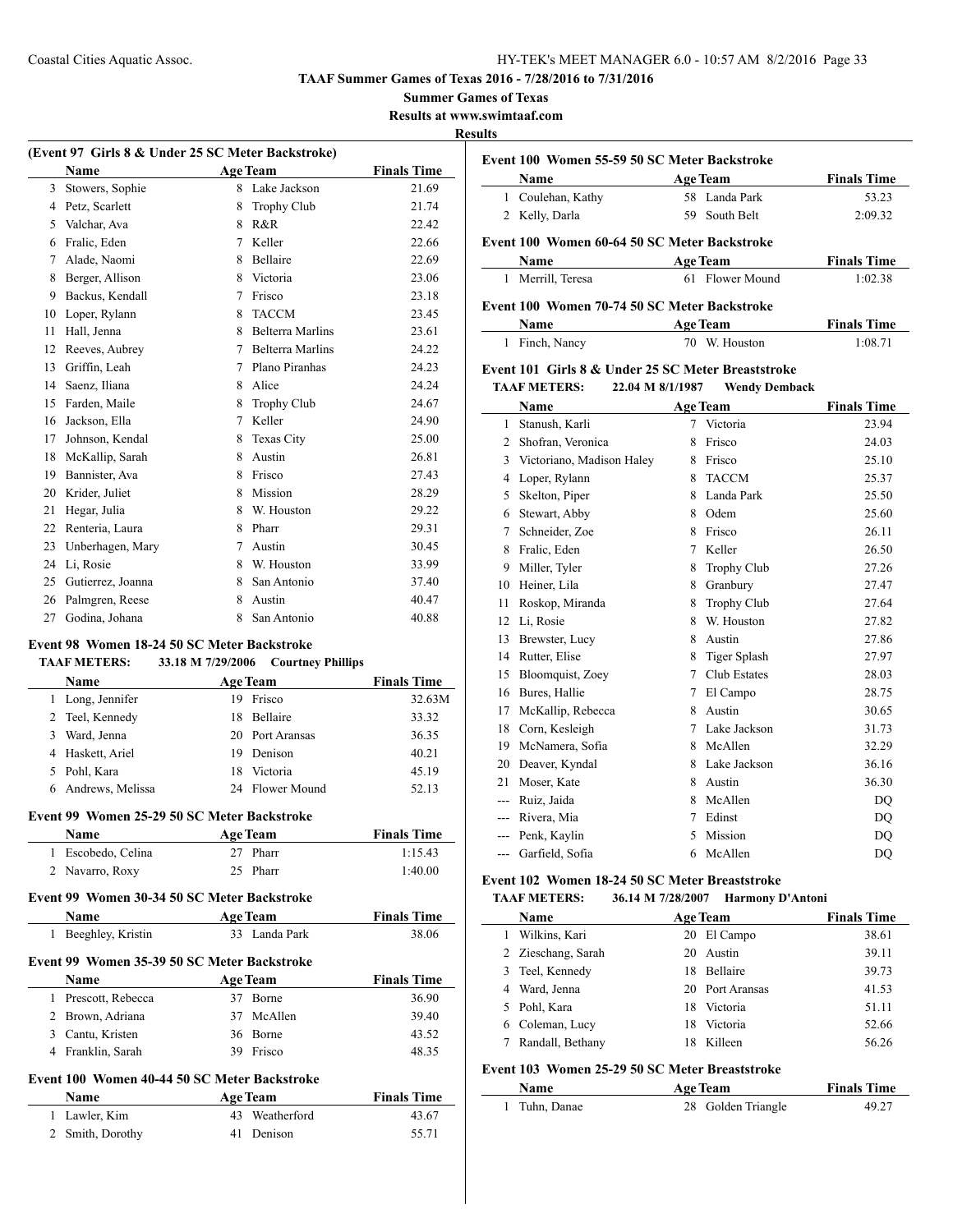**Summer Games of Texas**

**Results at www.swimtaaf.com**

**Results**

L.

|    | Event 103 Women 30-34 50 SC Meter Breaststroke     |                 |                     |                    |
|----|----------------------------------------------------|-----------------|---------------------|--------------------|
|    | Name                                               | <b>Age Team</b> |                     | <b>Finals Time</b> |
|    | 1 Beeghley, Kristin                                |                 | 33 Landa Park       | 43.20              |
|    | 2 Ng, April                                        |                 | 32 W. Houston       | 51.38              |
|    | Event 103 Women 35-39 50 SC Meter Breaststroke     |                 |                     |                    |
|    | Name                                               |                 | <b>Age Team</b>     | <b>Finals Time</b> |
|    | 1 Readi, Daniela                                   |                 | 35 Trophy Club      | 40.02              |
|    | 2 Scrivner, Marika                                 | 36              | Trophy Club         | 41.19              |
|    | 3 Lewis, Ginny                                     |                 | 38 Frisco           | 44.30              |
|    | 4 Smith, Lydia                                     |                 | 35 Ridglea          | 47.91              |
|    | 5 Wallis, Andrea                                   |                 | 38 El Campo         | 53.30              |
|    | Event 104 Women 40-44 50 SC Meter Breaststroke     |                 |                     |                    |
|    | Name                                               |                 | <b>Age Team</b>     | <b>Finals Time</b> |
|    | 1 Miller, Anneke                                   |                 | 42 Trophy Club      | 42.61              |
|    | 2 Hollimon, Barb                                   |                 | 44 Borne            | 47.38              |
|    | 3 Silcox, Karen                                    |                 | 40 Tiger Splash     | 54.47              |
|    | 4 Smith, Dorothy                                   |                 | 41 Denison          | 56.68              |
|    | Event 104 Women 45-49 50 SC Meter Breaststroke     |                 |                     |                    |
|    | <b>Name</b>                                        |                 | <b>Age Team</b>     | <b>Finals Time</b> |
|    | 1 Damron, Susette                                  |                 | 46 Trophy Club      | 47.39              |
|    | --- Brooks, Christina                              |                 | 45 Victoria         | DQ                 |
|    | Event 104 Women 50-54 50 SC Meter Breaststroke     |                 |                     |                    |
|    | Name                                               |                 | <b>Age Team</b>     | <b>Finals Time</b> |
|    | 1 Priller, Michelle                                |                 | 54 Trophy Club      | 46.03              |
|    | 2 McQuaid, Cynthia                                 |                 | 54 Borne            | 50.49              |
|    | Event 104 Women 55-59 50 SC Meter Breaststroke     |                 |                     |                    |
|    | <b>Name</b>                                        | <b>Age Team</b> |                     | <b>Finals Time</b> |
|    | 1 Coulehan, Kathy                                  |                 | 58 Landa Park       | 57.91              |
|    | 2 Kelly, Darla                                     |                 | 59 South Belt       | 1:54.69            |
|    | Event 104 Women 70-74 50 SC Meter Breaststroke     |                 |                     |                    |
|    | <b>Age Team</b><br>Name                            |                 |                     | <b>Finals Time</b> |
|    | 1 Finch, Nancy                                     |                 | 70 W. Houston       | 1:15.99            |
|    | Event 105 Girls 8 & Under 25 SC Meter Butterfly    |                 |                     |                    |
|    | <b>TAAF METERS:</b> 18.36 M 7/28/2007 Sadie Wilson |                 |                     |                    |
|    | Name                                               |                 | <b>Age Team</b>     | <b>Finals Time</b> |
| 1  | O'Connor, Peyton                                   | 8               | R&R                 | 19.26              |
| 2  | Gardner, Morgan                                    | 8               | <b>Trophy Club</b>  | 20.10              |
| 3  | Nguyen, Sophia                                     | 8               | Flower Mound        | 20.61              |
|    | 4 Nash, Evelyn                                     | 8               | Trophy Club         | 21.59              |
| 5  | Ewald, Mary Claire                                 | 7               | Landa Park          | 21.74              |
| 6  | Dickson, Jillian                                   | 8               | Dolphins            | 22.07              |
| 7  | Valchar, Ava                                       | 8               | R&R                 | 22.08              |
| 8  | Kadlecik, Hope                                     | 7               | Lake Jackson        | 22.57              |
| 9  | Gloier, Morgan                                     | 7               | Frisco              | 22.85              |
| 10 | Hesseltine, Sara                                   | 8               | Portland            | 23.24              |
| 11 | Bensley, Siena                                     | 8               | Denison             | 23.45              |
| 12 | Reeves, Malyah                                     | 7               | Midothian           | 24.17              |
| 13 | Robbins, Emerson                                   | 8               | <b>Tiger Splash</b> | 25.42              |
| 14 | Kuschel, Christina                                 | 8               | Weatherford         | 26.32              |
|    |                                                    |                 |                     |                    |
| 15 | Estrada, Natalie                                   | 7               | Plano Piranhas      | 27.22              |
| 16 | Ruiz, Natalia                                      | 7               | Grand Prairie       | 27.70              |

| 17                       | Castillo, Mia       | 8 | Mission            | 28.81 |
|--------------------------|---------------------|---|--------------------|-------|
| 18                       | Anderson, Elizabeth | 8 | <b>Trophy Club</b> | 29.33 |
| 19                       | Chaney, Gabrielle   |   | Landa Park         | 30.36 |
| 20                       | Serda, Olivia       |   | Mission            | 31.17 |
| 21                       | Hegar, Julia        | 8 | W. Houston         | 31.20 |
|                          | 22 Renteria, Laura  | 8 | Pharr              | 31.29 |
| 23                       | Barron, Yessenia    | 8 | Austin             | 32.47 |
|                          | 24 Unberhagen, Mary | 7 | Austin             | 33.15 |
|                          | 25 Moser, Kate      | 8 | Austin             | 39.81 |
|                          | 26 Cutbirth, Blayne | 5 | Unat <sub>5</sub>  | 52.07 |
| $\overline{\phantom{a}}$ | Heath, Kaitlyn      | 8 | Club Estates       | DO    |
| $---$                    | Hailey, Klair       |   | El Campo           | DO    |
|                          |                     |   |                    |       |

#### **Event 106 Women 18-24 50 SC Meter Butterfly**

#### **TAAF METERS: 30.51 M 7/29/2006 Jessica Tibbitts**

|    | Name               |    | <b>Age Team</b>    | <b>Finals Time</b> |
|----|--------------------|----|--------------------|--------------------|
| 1  | Sullivan, Carleigh | 19 | <b>TEMP</b>        | 31.18              |
| 2  | Teel, Kennedy      | 18 | <b>Bellaire</b>    | 31.30              |
| 3  | Reckmeyer, Hannah  | 19 | <b>Trophy Club</b> | 31.89              |
| 4  | Long, Jennifer     | 19 | Frisco             | 32.69              |
| 5. | Walker, Shanna     |    | 20 Golden Triangle | 34.12              |
| 6  | Zieschang, Sarah   | 20 | Austin             | 34.27              |
| 7  | Cole, Elena        | 19 | Austin             | 34.48              |
| 8  | Fick, Alyssa       | 18 | Flour Bluff        | 35.97              |
| 9  | Linebarger, Grace  | 19 | Flower Mound       | 36.56              |
| 10 | Haskett, Ariel     | 19 | Denison            | 39.82              |
| 11 | Barrett, Kasey     | 23 | San Antonio        | 42.14              |
| 12 | Randall, Bethany   | 18 | Killeen            | 48.21              |

#### **Event 107 Women 25-29 50 SC Meter Butterfly**

| <b>Age Team</b><br>Name |                    | <b>Finals Time</b> |
|-------------------------|--------------------|--------------------|
| 1 Walker, Shawna        | 25 Golden Triangle | 36.82              |
| 2 Escobedo, Celina      | 27 Pharr           | 1:12.68            |

## **Event 107 Women 35-39 50 SC Meter Butterfly**

| <b>Name</b>         | <b>Age Team</b> | <b>Finals Time</b> |
|---------------------|-----------------|--------------------|
| 1 Prescott, Rebecca | 37 Borne        | 34.67              |
| 2 Brown, Adriana    | 37 McAllen      | 35.79              |

#### **Event 108 Women 40-44 50 SC Meter Butterfly**

| <b>Name</b>      | <b>Age Team</b> | <b>Finals Time</b> |
|------------------|-----------------|--------------------|
| 1 Hollimon, Barb | 44 Borne        | 52.13              |

## **Event 108 Women 45-49 50 SC Meter Butterfly**

|                                             | Name                                                       | <b>Age Team</b> | <b>Finals Time</b> |
|---------------------------------------------|------------------------------------------------------------|-----------------|--------------------|
| 1                                           | Oliver, Terri                                              | 46 Landa Park   | 39.85              |
|                                             | 2 Smith, Nancy                                             | 46 Flower Mound | 42.34              |
| 3                                           | Damron, Susette                                            | 46 Trophy Club  | 43.33              |
| 4                                           | Nuccitelli, Suzanne                                        | 46 Austin       | 51.73              |
| Event 108 Women 50-54 50 SC Meter Butterfly |                                                            |                 |                    |
|                                             | Name                                                       | <b>Age Team</b> | <b>Finals Time</b> |
| 1                                           | McQuaid, Cynthia                                           | 54 Borne        | 44.36              |
|                                             | Event 108 Women 60-64 50 SC Meter Butterfly<br><b>Name</b> | <b>Age Team</b> | <b>Finals Time</b> |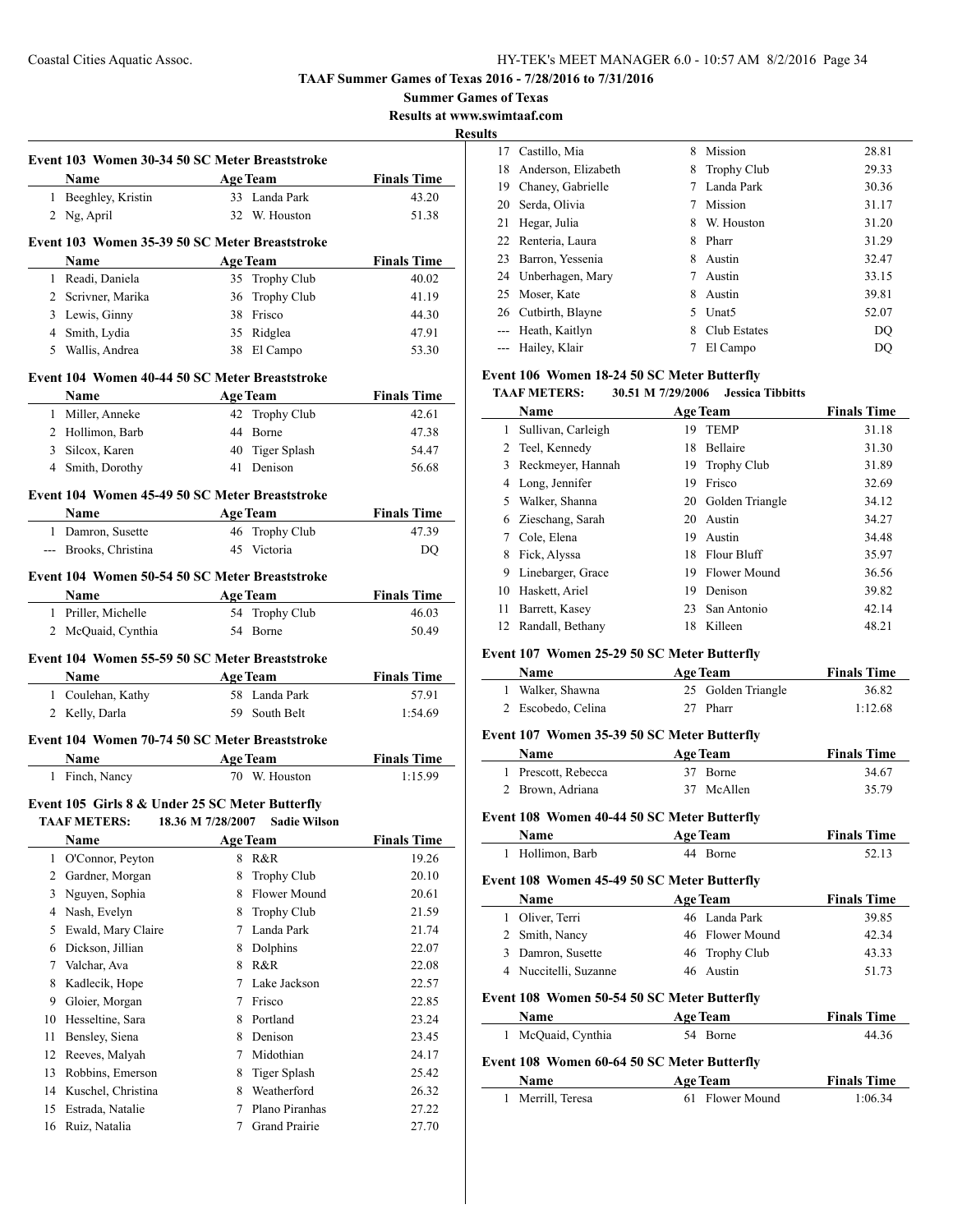**Summer Games of Texas Results at www.swimtaaf.com**

## **Results**

 $\overline{a}$ 

| Event 109 Girls 6 & Under 25 SC Meter Freestyle |                     |   |                     |                    |  |  |
|-------------------------------------------------|---------------------|---|---------------------|--------------------|--|--|
|                                                 | <b>Name</b>         |   | <b>Age Team</b>     | <b>Finals Time</b> |  |  |
| $\mathbf{1}$                                    | Richard, Dakota     |   | 6 Frisco            | 20.60              |  |  |
| 2                                               | Sennett, Madison    | 6 | Frisco              | 21.81              |  |  |
| 3                                               | May, Caroline       | 6 | Frisco              | 22.30              |  |  |
| 4                                               | Corbin, Mackenzie   | 6 | Frisco              | 22.37              |  |  |
| 5                                               | Black, Leighton     | 6 | Trophy Club         | 22.47              |  |  |
| 6                                               | Anderson, Stella    | 6 | Southlake           | 22.59              |  |  |
| $\overline{7}$                                  | Nguyen, Audrey      | 6 | <b>Flower Mound</b> | 23.02              |  |  |
| 8                                               | Morgan, Jayde       | 6 | Golden Triangle     | 24.61              |  |  |
| 9                                               | Means, Raleigh      | 6 | Frisco              | 25.24              |  |  |
| 10                                              | Sosa, Lyza          | 5 | Westbury            | 25.62              |  |  |
| $*11$                                           | Carey, Mia          | 6 | R&R                 | 25.81              |  |  |
| $*11$                                           | MacNeil, Alexandria | 6 | Golden Triangle     | 25.81              |  |  |
| $*13$                                           | James, Rylee        | 6 | Lake Jackson        | 26.12              |  |  |
| $*13$                                           | Wingrin, Hannah     | 6 | Tiger Splash        | 26.12              |  |  |
| 15                                              | Johnson, Marsai     | 6 | Flower Mound        | 26.72              |  |  |
| 16                                              | Sosa, Lylah         | 5 | Westbury            | 27.49              |  |  |
| 17                                              | Storm, Sophia       | 6 | <b>Burnett</b>      | 28.74              |  |  |
| 18                                              | Dominguez, Daniela  | 6 | Alice               | 29.21              |  |  |
| 19                                              | Williams, Soleil    | 6 | Portland            | 29.85              |  |  |
| 20                                              | Adams, Anne         | 6 | Austin              | 30.77              |  |  |
| 21                                              | Jones, Evangeline   | 6 | Kingsville          | 31.37              |  |  |
| 22                                              | Moser, Sarah        | 6 | Austin              | 31.71              |  |  |
| 23                                              | Lazzarino, Mimi     | 6 | Austin              | 33.20              |  |  |
| 24                                              | Gunn, Adeline       | 6 | Tiger Splash        | 33.61              |  |  |
| 25                                              | Garfield, Sofia     | 6 | McAllen             | 35.00              |  |  |
| 26                                              | Cutbirth, Blayne    | 5 | Unat <sub>5</sub>   | 37.80              |  |  |
| 27                                              | Penk, Kaylin        | 5 | Mission             | 41.83              |  |  |
| 28                                              | Flores, Raylin      | 6 | Mission             | 42.57              |  |  |

#### **Event 110 Girls 8 & Under 25 SC Meter Freestyle**

|    | <b>TAAF METERS:</b> | 16.90 M 8/5/2000 | <b>Hannah Ferrin</b> |                    |
|----|---------------------|------------------|----------------------|--------------------|
|    | <b>Name</b>         | <b>Age Team</b>  |                      | <b>Finals Time</b> |
| 1  | Gardner, Morgan     | 8                | <b>Trophy Club</b>   | 17.46              |
| 2  | Wood, Madison       | 8                | W. Houston           | 17.70              |
| 3  | Santos, Casey       | 8                | Frisco               | 17.80              |
| 4  | Alade, Naomi        | 8                | <b>Bellaire</b>      | 18.06              |
| 5  | Boyle, Elizabeth    | 7                | Frisco               | 18.17              |
| 6  | Stewart, Abby       | 8                | Odem                 | 18.75              |
| 7  | Nuccio, Sarah       | 8                | Tiger Splash         | 19.09              |
| 8  | Hesseltine, Sara    | 8                | Portland             | 19.14              |
| 9  | Smith, Savannah     | 8                | Ridglea              | 19.26              |
| 10 | Ashworth, Madilyn   | 8                | Bay City             | 19.35              |
| 11 | McCoy, Brynlee      | 8                | Victoria             | 19.56              |
| 12 | Kubecka, Ansley     | 8                | Palacios             | 19.71              |
| 13 | Means, Jocelyn      | 8                | Frisco               | 19.76              |
| 14 | Griffin, Leah       | 7                | Plano Piranhas       | 19.82              |
| 15 | Jackson, Ella       | 7                | Keller               | 20.15              |
| 16 | Garza, Anndrea      | 8                | Mission              | 20.31              |
| 17 | Cook, Alaysia       | 8                | Bay City             | 20.40              |
| 18 | Beeghley, Paige     | 8                | Landa Park           | 20.57              |
| 19 | Mahat, Sayesha      | 7                | <b>Grand Prairie</b> | 21.37              |
| 20 | Wollny, Madeline    | 8                | Pharr                | 21.42              |
| 21 | Camp, Brynlie       | 8                | Weatherford          | 21.45              |

|    | 22 Robbins, Emerson    | 8 | Tiger Splash       | 21.77 |
|----|------------------------|---|--------------------|-------|
| 23 | McKallip, Sarah        | 8 | Austin             | 22.15 |
|    | 24 Anderson, Elizabeth | 8 | <b>Trophy Club</b> | 22.17 |
|    | 25 Krider, Juliet      | 8 | Mission            | 22.65 |
|    | 26 Brewster, Lucy      | 8 | Austin             | 24.66 |
|    | 27 Christian, Meagan   | 8 | W. Houston         | 24.90 |
| 28 | Melvin, Cailey         | 8 | Killeen            | 25.56 |
| 29 | Barron, Yessenia       | 8 | Austin             | 25.69 |
| 30 | Hegar, Julia           | 8 | W. Houston         | 25.77 |
| 31 | Godina, Johana         | 8 | San Antonio        | 29.78 |
| 32 | Leos, Mackenzie        |   | San Antonio        | 31.81 |
|    |                        |   |                    |       |

#### **Event 111 Women 18-24 50 SC Meter Freestyle**

#### **TAAF METERS: 28.50 M 7/29/2006 Alyse Anderson**

|    | Name              |    | <b>Age Team</b>     | <b>Finals Time</b> |
|----|-------------------|----|---------------------|--------------------|
| 1  | Reckmeyer, Hannah | 19 | <b>Trophy Club</b>  | 29.56              |
| 2  | Teel, Kennedy     | 18 | Bellaire            | 29.81              |
| 3  | Wilkins, Kari     | 20 | El Campo            | 30.33              |
| 4  | Zieschang, Sarah  | 20 | Austin              | 30.63              |
| 5  | Long, Jennifer    | 19 | Frisco              | 30.78              |
| 6  | Wolters, Bailey   | 18 | Frisco              | 31.05              |
| 7  | Fick, Alyssa      | 18 | Flour Bluff         | 31.47              |
| 8  | Cole, Elena       | 19 | Austin              | 32.73              |
| 9  | Haskett, Ariel    | 19 | Denison             | 34.64              |
| 10 | Barrett, Kasey    | 23 | San Antonio         | 36.81              |
| 11 | Coleman, Lucy     | 18 | Victoria            | 38.05              |
| 12 | Sophia, Ashley    | 19 | West of Brazos      | 39.55              |
| 13 | Randall, Bethany  | 18 | Killeen             | 42.10              |
| 14 | Andrews, Melissa  | 24 | <b>Flower Mound</b> | 42.85              |

## **Event 112 Women 25-29 50 SC Meter Freestyle**

| Name               | <b>Age Team</b> | <b>Finals Time</b> |
|--------------------|-----------------|--------------------|
| 1 Navarro, Roxy    | 25 Pharr        | 1:06.29            |
| 2 Escobedo, Celina | 27 Pharr        | 1:08.15            |

## **Event 112 Women 30-34 50 SC Meter Freestyle**

| <b>Name</b>     | Age Team        | <b>Finals Time</b> |
|-----------------|-----------------|--------------------|
| 1 Diemer, Holly | 33 Tiger Splash | 33.17              |

## **Event 112 Women 35-39 50 SC Meter Freestyle**

|   | Name               |    | <b>Age Team</b> | <b>Finals Time</b> |
|---|--------------------|----|-----------------|--------------------|
| L | Prescott, Rebecca  |    | <b>Borne</b>    | 30.52              |
|   | 2 Scrivner, Marika |    | 36 Trophy Club  | 31.34              |
|   | 3 Brown, Adriana   |    | 37 McAllen      | 32.12              |
|   | 4 Lewis, Ginny     | 38 | Frisco          | 34.79              |
|   | 5 Cantu, Kristen   |    | 36 Borne        | 35.01              |
|   | Rutter, Kristi     |    | 39 Tiger Splash | 36.77              |
|   | Smith, Lydia       | 35 | Ridglea         | 38.28              |

#### **Event 113 Women 40-44 50 SC Meter Freestyle**

| <b>Name</b>      | <b>Age Team</b> | <b>Finals Time</b> |
|------------------|-----------------|--------------------|
| Miller, Anneke   | 42 Trophy Club  | 32.61              |
| 2 Lawler, Kim    | 43 Weatherford  | 36.20              |
| 3 Hollimon, Barb | 44 Borne        | 39.41              |
| 4 Silcox, Karen  | 40 Tiger Splash | 43.77              |
| 5 Smith, Dorothy | 41 Denison      | 47.40              |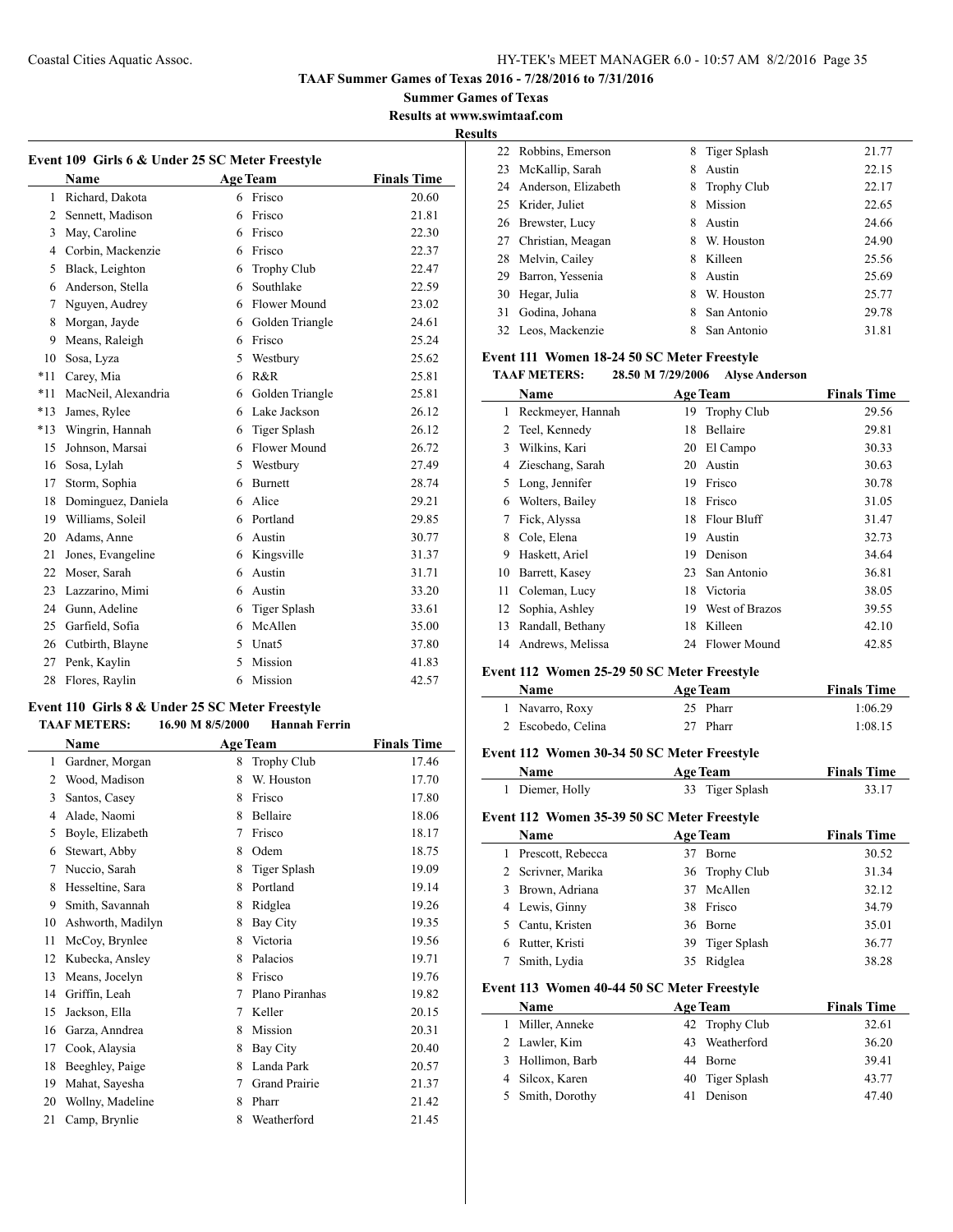**Summer Games of Texas**

**Results at www.swimtaaf.com**

#### **Results**

|    | Event 113 Women 45-49 50 SC Meter Freestyle |                                              |   |                      |                    |
|----|---------------------------------------------|----------------------------------------------|---|----------------------|--------------------|
|    | Name                                        |                                              |   | <b>Age Team</b>      | <b>Finals Time</b> |
|    | 1 Smith, Nancy                              |                                              |   | 46 Flower Mound      | 34.42              |
|    | 2 Brooks, Christina                         |                                              |   | 45 Victoria          | 50.46              |
|    | Event 113 Women 50-54 50 SC Meter Freestyle |                                              |   |                      |                    |
|    | Name                                        |                                              |   | <b>Age Team</b>      | <b>Finals Time</b> |
|    | 1 Priller, Michelle                         |                                              |   | 54 Trophy Club       | 37.55              |
|    | 2 Dupree, Anita                             |                                              |   | 51 Plano Aducks      | 1:02.61            |
|    | Event 113 Women 55-59 50 SC Meter Freestyle |                                              |   |                      |                    |
|    | Name                                        | <u> 1980 - Johann Barbara, martx</u>         |   | <b>Age Team</b>      | <b>Finals Time</b> |
|    | 1 Coulehan, Kathy                           |                                              |   | 58 Landa Park        | 42.41              |
|    | 2 Kelly, Darla                              |                                              |   | 59 South Belt        | 1:27.73            |
|    | Event 113 Women 70-74 50 SC Meter Freestyle |                                              |   |                      |                    |
|    | <b>Name</b>                                 |                                              |   | <b>Age Team</b>      | <b>Finals Time</b> |
|    | 1 Riedl, Barbara                            |                                              |   | 70 Denison           | 42.97              |
|    | 2 Finch, Nancy                              |                                              |   | 70 W. Houston        | 1:05.32            |
|    | Event 114 Girls 8 & Under 100 SC Meter IM   |                                              |   |                      |                    |
|    | TAAF METERS: 1:39.11 M 8/1/1988             |                                              |   | <b>J. Novak</b>      |                    |
|    | Name                                        | the control of the control of the control of |   | <b>Age Team</b>      | <b>Finals Time</b> |
|    | 1 O'Connor, Peyton                          |                                              |   | 8 R&R                | 1:44.55            |
|    | 46.91                                       | 57.64                                        |   |                      |                    |
|    | 2 Elizondo, Ema                             |                                              |   | 8 Alice              | 1:48.59            |
|    | 1:48.53                                     | 0.06                                         |   |                      |                    |
|    | 3 Nguyen, Sophia                            |                                              |   | 8 Flower Mound       | 1:51.51            |
|    | 51.78                                       | 59.73                                        |   |                      |                    |
|    | 4 Fralic, Eden                              |                                              |   | 7 Keller             | 1:53.93            |
|    | 49.66                                       | 1:04.27                                      |   |                      |                    |
|    | 5 Mahat, Sayesha                            |                                              |   | 7 Grand Prairie      | 1:58.90            |
|    |                                             |                                              |   |                      |                    |
|    | 54.23                                       | 1:04.67                                      |   |                      |                    |
|    | 6 Allen, Brooklynn                          |                                              |   | 8 Tiger Splash       | 1:59.71            |
|    | 1:59.89                                     |                                              |   |                      |                    |
|    | 7 Valchar, Ava                              |                                              | 8 | R&R                  | 2:00.07            |
|    | 54.10                                       | 1:05.97                                      |   |                      |                    |
| 8  | Ewald, Mary Claire                          |                                              |   | 7 Landa Park         | 2:03.77            |
|    | 56.05                                       | 1:07.72                                      |   |                      |                    |
| 9. | Metzger, Nicolette                          |                                              |   | 8 Landa Park         | 2:05.36            |
|    | 1:00.49                                     | 1:04.87                                      |   |                      |                    |
| 10 | Turner, Makayla                             |                                              |   | 7 Frisco             | 2:05.46            |
|    | 56.29                                       | 1:09.17                                      |   |                      |                    |
| 11 | Chilton, Kate                               |                                              | 7 | El Campo             | 2:05.59            |
|    | 58.31                                       | 1:07.28                                      |   |                      |                    |
| 12 | Dickson, Jillian                            |                                              | 8 | Dolphins             | 2:07.14            |
|    | 55.87                                       | 1:11.27                                      |   |                      |                    |
| 13 | Nguyen, Audrey                              |                                              | 6 | <b>Flower Mound</b>  | 2:11.33            |
|    | 1:04.41                                     | 1:06.92                                      |   |                      |                    |
| 14 | Ruiz, Natalia                               |                                              | 7 | <b>Grand Prairie</b> | 2:21.81            |
|    | 1:14.02                                     | 1:07.79                                      |   |                      |                    |
|    |                                             |                                              | 7 | Lake Jackson         |                    |
| 15 | Corn, Kesleigh                              |                                              |   |                      | 2:35.94            |
|    | 1:21.16                                     | 1:14.78                                      |   |                      |                    |
| 16 | Barron, Yessenia                            |                                              | 8 | Austin               | 2:37.41            |
|    | 1:10.34                                     | 1:27.07                                      |   |                      |                    |
|    | Heath, Kaitlyn                              |                                              | 8 | Club Estates         | DQ                 |

| --- Reeves, Malyah  | 7 Midothian     | DO |
|---------------------|-----------------|----|
| --- Heiner, Lila    | 8 Granbury      | DO |
| --- Serda, Olivia   | 7 Mission       | DO |
| --- Vasquez, Amanda | 8 Grand Prairie | DO |

## **Event 115 Women 18-24 100 SC Meter IM**

#### **TAAF METERS: 1:11.81 M 7/29/2006 Harmony D'Antoni**

|    | Name               |       |     | <b>Age Team</b>    | <b>Finals Time</b> |
|----|--------------------|-------|-----|--------------------|--------------------|
| 1  | Sullivan, Carleigh |       |     | 19 TEMP            | 1:11.58M           |
|    | 33.33              | 38.25 |     |                    |                    |
| 2  | Reckmeyer, Hannah  |       | 19. | <b>Trophy Club</b> | 1:16.00            |
|    | 34.80              | 41.20 |     |                    |                    |
| 3  | Teel, Kennedy      |       | 18  | Bellaire           | 1:16.24            |
|    | 34.32              | 41.92 |     |                    |                    |
| 4  | Wilkins, Kari      |       | 20  | El Campo           | 1:16.91            |
|    | 35.17              | 41.74 |     |                    |                    |
| 5  | Ward, Jenna        |       | 20  | Port Aransas       | 1:18.18            |
|    | 35.30              | 42.88 |     |                    |                    |
| 6  | Long, Jennifer     |       | 19  | Frisco             | 1:20.54            |
|    | 36.30              | 44.24 |     |                    |                    |
| 7  | Zieschang, Sarah   |       | 20  | Austin             | 1:22.08            |
|    | 36.85              | 45.23 |     |                    |                    |
| 8  | Linebarger, Grace  |       | 19  | Flower Mound       | 1:30.77            |
|    | 42.69              | 48.08 |     |                    |                    |
| 9  | Haskett, Ariel     |       | 19  | Denison            | 1:36.90            |
|    | 45.32              | 51.58 |     |                    |                    |
| 10 | Barrett, Kasey     |       | 23  | San Antonio        | 1:38.99            |
|    | 46.23              | 52.76 |     |                    |                    |

## **Event 116 Women 25-29 100 SC Meter IM**

| Name                                  | <b>Age Team</b> | <b>Finals Time</b> |
|---------------------------------------|-----------------|--------------------|
| --- Escobedo, Celina                  | 27 Pharr        | DO                 |
| Event 116 Women 30-34 100 SC Meter IM |                 |                    |

| <b>Name</b>         |       | <b>Age Team</b> | <b>Finals Time</b> |
|---------------------|-------|-----------------|--------------------|
| 1 Beeghley, Kristin |       | 33 Landa Park   | 1:24.84            |
| 38.15               | 46.69 |                 |                    |

### **Event 116 Women 35-39 100 SC Meter IM**

| <b>Name</b>      | <b>Age Team</b> | <b>Finals Time</b> |
|------------------|-----------------|--------------------|
| Readi, Daniela   | 35 Trophy Club  | 1:22.91            |
| 40.31            | 42.60           |                    |
| 2 Brown, Adriana | 37 McAllen      | 1:23.52            |
| 38.89            | 44.63           |                    |
| Rutter, Kristi   | 39 Tiger Splash | 1:38.74            |
| 45.73            | 53.01           |                    |

#### **Event 117 Women 40-44 100 SC Meter IM**

| Name             | <b>Age Team</b> | <b>Finals Time</b> |
|------------------|-----------------|--------------------|
| 1 Smith, Dorothy | 41 Denison      | 1:58.37            |
| 55.18            | 1:03.19         |                    |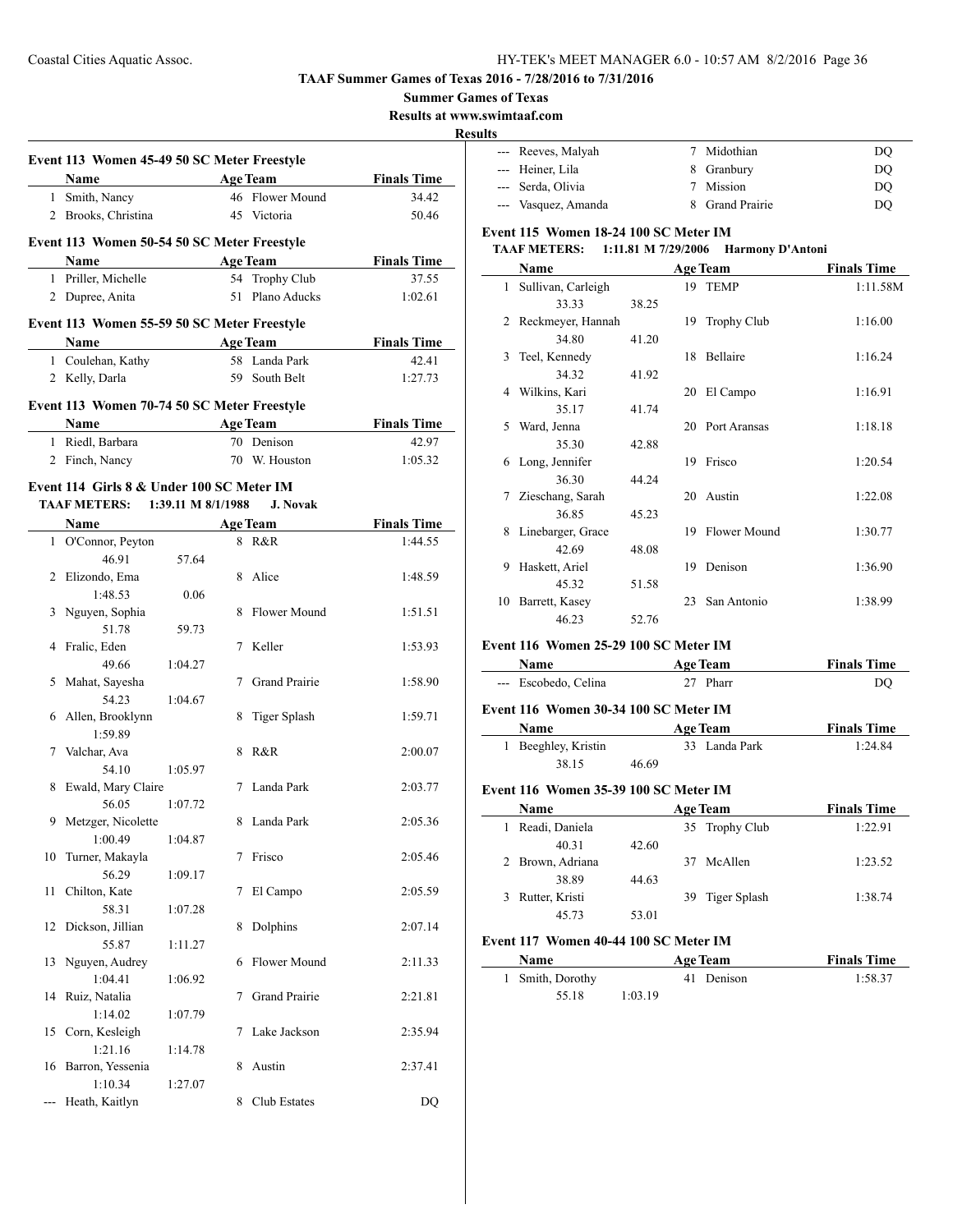**Summer Games of Texas**

**Results at www.swimtaaf.com**

## **Results**

|   | Name Age Team                                          |                                       |                       |       | <b>Finals Time</b> |
|---|--------------------------------------------------------|---------------------------------------|-----------------------|-------|--------------------|
|   | 1 Damron, Susette                                      |                                       | 46 Trophy Club        |       | 1:39.38            |
|   | 46.97                                                  | 52.41                                 |                       |       |                    |
|   |                                                        |                                       |                       |       |                    |
|   | Event 117 Women 50-54 100 SC Meter IM                  |                                       |                       |       |                    |
|   | Name                                                   |                                       | <b>Age Team</b>       |       | <b>Finals Time</b> |
|   | 1 Priller, Michelle<br>42.87                           | 51.22                                 | 54 Trophy Club        |       | 1:34.09            |
|   |                                                        |                                       |                       |       |                    |
|   | Event 117 Women 55-59 100 SC Meter IM                  |                                       |                       |       |                    |
|   | Name                                                   |                                       | <b>Age Team</b>       |       | <b>Finals Time</b> |
|   | 1 Coulehan, Kathy                                      |                                       | 58 Landa Park         |       | 1:52.40            |
|   | 53.34                                                  | 59.06                                 |                       |       |                    |
|   | Event 118 Women 18-24 200 SC Meter Freestyle           |                                       |                       |       |                    |
|   | Name                                                   |                                       | <b>Age Team</b>       |       | <b>Finals Time</b> |
|   | 1 Fick, Alyssa                                         |                                       | 18 Flour Bluff        |       | 2:33.20            |
|   | 34.88                                                  | 38.28                                 | 39.75                 | 40.29 |                    |
|   | 2 Zieschang, Sarah                                     |                                       | 20 Austin             |       | 2:49.90            |
|   | 36.37                                                  | 41.63                                 | 46.02                 | 45.88 |                    |
|   | 3 Long, Jennifer                                       |                                       | 19 Frisco             |       | 2:54.74            |
|   | 39.61                                                  | 44.07                                 | 45.52                 | 45.54 |                    |
|   | Event 118 Women 35-39 200 SC Meter Freestyle           |                                       |                       |       |                    |
|   | Name                                                   |                                       | Age Team              |       | <b>Finals Time</b> |
|   | 1 Scrivner, Marika                                     |                                       | 36 Trophy Club        |       | 2:38.09            |
|   | 36.24                                                  | 39.52                                 | 41.14                 | 41.19 |                    |
|   | Event 118 Women 40-44 200 SC Meter Freestyle           |                                       |                       |       |                    |
|   |                                                        |                                       | <b>Age Team</b>       |       | <b>Finals Time</b> |
|   | 1 Lawler, Kim                                          |                                       | 43 Weatherford        |       | 3:01.02            |
|   | 39.86                                                  | 45.84                                 | 48.12                 | 47.20 |                    |
|   |                                                        |                                       |                       |       |                    |
|   | Event 118 Women 45-49 200 SC Meter Freestyle           |                                       |                       |       |                    |
|   | <b>Name</b>                                            | <u> 1980 - Johann Barbara, martxa</u> | Age Team              |       | <b>Finals Time</b> |
|   | 1 Oliver, Terri                                        |                                       | 46 Landa Park         |       | 2:52.48            |
|   | 40.79                                                  | 44.12                                 | 44.10                 | 43.47 |                    |
|   | 2 Nuccitelli, Suzanne                                  |                                       | 46 Austin             |       | 3:30.68            |
|   | Event 118 Women 50-54 200 SC Meter Freestyle           |                                       |                       |       |                    |
|   | <b>Name</b> Age Team                                   |                                       |                       |       | <b>Finals Time</b> |
|   | 1 McQuaid, Cynthia                                     |                                       | 54 Borne              |       | 3:38.36            |
|   | 46.95                                                  | 1:53.98                               | 57.25                 | 0.18  |                    |
|   | Event 118 Women 70-74 200 SC Meter Freestyle           |                                       |                       |       |                    |
|   | Name                                                   |                                       | <b>Age Team</b>       |       | <b>Finals Time</b> |
|   |                                                        |                                       | 70 Denison            |       | 3:35.02            |
|   |                                                        |                                       | 56.06                 | 56.78 |                    |
| 1 | Riedl, Barbara                                         |                                       |                       |       |                    |
|   | 48.16                                                  | 54.02                                 |                       |       |                    |
|   | Event 119 Girls 6 & Under 100 SC Meter Freestyle Relay |                                       |                       |       |                    |
|   | Team                                                   |                                       | Relay                 |       | <b>Finals Time</b> |
| 1 | Frisco                                                 |                                       | A                     |       | 1:32.54            |
|   | 1) Corbin, Mackenzie 6                                 |                                       | 2) Sennett, Madison 6 |       |                    |
|   | 3) May, Caroline 6<br>49.83                            | 42.71                                 | 4) Richard, Dakota 6  |       |                    |

| 2  | Flower Mound           | A                      | 1:47.48 |
|----|------------------------|------------------------|---------|
|    | 1) Smith, Megan 6      | 2) Johnson, Marsai 6   |         |
|    | 3) Potter, Tinsley 6   | 4) Nguyen, Audrey 6    |         |
|    | 55.55<br>51.93         |                        |         |
| 3  | Frisco                 | B                      | 1:47.58 |
|    | 1) Means, Raleigh 6    | 2) Clinger, Elaine 6   |         |
|    | 3) Knippenberg, Lexi 6 | 4) Oushalkas, Anna 6   |         |
|    | 1:05.43<br>42.15       |                        |         |
| 4  | <b>Trophy Club</b>     | A                      | 1:47.60 |
|    | 1) Black, Leighton 6   | 2) McDonald, Abby 6    |         |
|    | 3) Black, Karsyn 5     | 4) Johnson, Madeline 6 |         |
|    | 53.47<br>54.13         |                        |         |
| 5. | Landa Park             | A                      | 2:08.57 |
|    | 1) Bird, Sophia 5      | 2) Abel, Jillian 6     |         |
|    | 3) Litton, Sienna 5    | 4) Zolnierek, Kirra 6  |         |
|    | 1:10.53<br>58.04       |                        |         |
|    | 6 Flower Mound         | B                      | 2:15.27 |
|    | 1) Johnson, Maci 6     | 2) Lacasse, Solomia 6  |         |
|    | 3) Keesara, Zivanka 6  | 4) Gordon, Georgia 6   |         |
|    | 1:01.11<br>1:14.16     |                        |         |
| 7  | Frisco                 | $\mathcal{C}$          | 2:34.79 |
|    | 1) Kufert, Ava 6       | 2) Singhal, Taarini 6  |         |
|    | 3) Clinger, Ellison 5  | 4) Heldt, Bailey 5     |         |
|    | 1:33.93<br>1:00.86     |                        |         |
| 8  | <b>Tiger Splash</b>    | A                      | 3:13.23 |
|    | 1) Gunn, Adeline 6     | 2) Allen, Lilly 5      |         |
|    | 3) Gunn, Pepper 4      | 4) Wingrin, Hannah 6   |         |

#### **Event 120 Girls 8 & Under 100 SC Meter Freestyle Relay TAAF METERS: 1:15.50 M 8/1/1989 Freeport**

|                | Team                           |       | Relay                  | <b>Finals Time</b> |
|----------------|--------------------------------|-------|------------------------|--------------------|
| 1              | Frisco                         |       | A                      | 1:18.09            |
|                | 1) Santos, Casey 8             |       | 2) Boyle, Elizabeth 7  |                    |
|                | 3) Means, Jocelyn 8            |       | 4) Shofran, Veronica 8 |                    |
|                | 38.26                          | 39.83 |                        |                    |
| $\mathfrak{D}$ | Victoria                       |       | A                      | 1:20.35            |
|                | 1) Stanush, Karli 7            |       | 2) McCoy, Brynlee 8    |                    |
|                | 3) Palmer, Glory 7             |       | 4) Berger, Allison 8   |                    |
|                | 42.21                          | 38.14 |                        |                    |
| 3              | Trophy Club                    |       | A                      | 1:21.88            |
|                | 1) Petz, Scarlett 8            |       | 2) Roskop, Miranda 8   |                    |
|                | 3) Farden, Maile 8             |       | 4) Nash, Evelyn 8      |                    |
|                | 40.59                          | 41.29 |                        |                    |
| 4              | Landa Park                     |       | A                      | 1:23.77            |
|                | 1) Ewald, Mary Claire 7        |       | 2) Skelton, Piper 8    |                    |
|                | 3) Metzger, Nicolette 8        |       | 4) Beeghley, Paige 8   |                    |
|                | 41.89                          | 41.88 |                        |                    |
| 5              | Frisco                         |       | B                      | 1:24.10            |
|                | 1) Victoriano, Madison Haley 8 |       | 2) Bannister, Ava 8    |                    |
|                | 3) Bel Hadj Kacem, Leena 8     |       | 4) Schneider, Zoe 8    |                    |
|                | 47.34                          | 36.76 |                        |                    |
| 6              | <b>Tiger Splash</b>            |       | A                      | 1:24.76            |
|                | 1) Gunn, Liberty 8             |       | 2) Allen, Brooklynn 8  |                    |
|                | 3) Allen, Katelynn 8           |       | 4) Nuccio, Sarah 8     |                    |
|                | 41.58                          | 43.18 |                        |                    |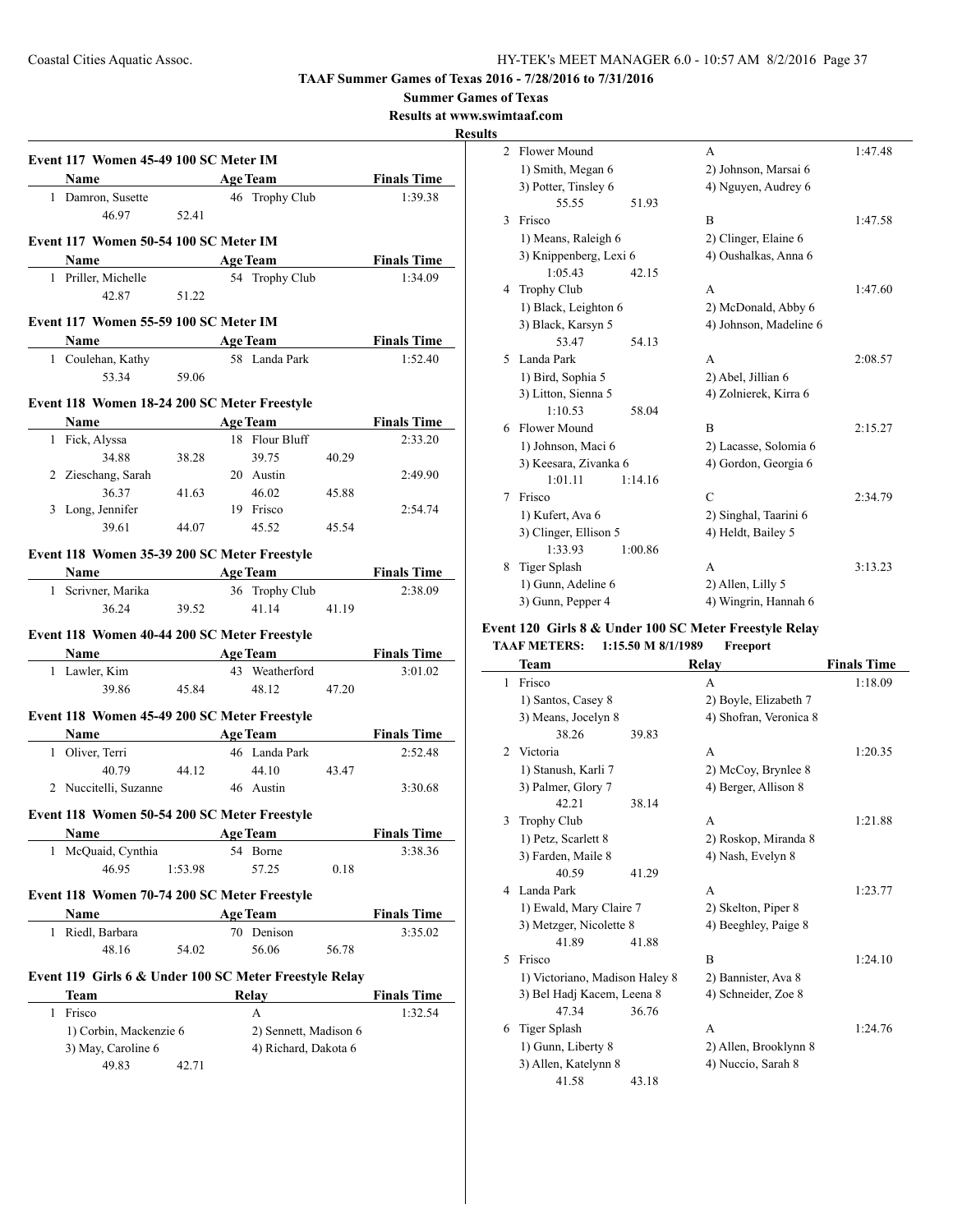#### **Summer Games of Texas**

**Results at www.swimtaaf.com**

## **Results**

| (Event 120 Girls 8 & Under 100 SC Meter Freestyle Relay) |                                            |         |                                                   |                    |  |
|----------------------------------------------------------|--------------------------------------------|---------|---------------------------------------------------|--------------------|--|
|                                                          | <b>Team</b>                                |         | Relay                                             | <b>Finals Time</b> |  |
| 7                                                        | Bay City                                   |         | A                                                 | 1:26.36            |  |
|                                                          | 1) Ashworth, Madilyn 8                     |         | 2) Holden, Jayleen 8                              |                    |  |
|                                                          | 3) Castillo, Rachel 8                      |         | 4) Cook, Alaysia 8                                |                    |  |
|                                                          | 43.62                                      | 42.74   |                                                   |                    |  |
| 8                                                        | Lake Jackson                               |         | A                                                 | 1:28.72            |  |
|                                                          | 1) Stowers, Sophie 8                       |         | 2) Bracken, Larissa 7                             |                    |  |
|                                                          | 3) Gilliam, Callie 8                       |         | 4) Kadlecik, Hope 7                               |                    |  |
|                                                          | 43.76                                      | 44.96   |                                                   |                    |  |
| 9                                                        | Frisco                                     |         | D                                                 | 1:29.70            |  |
|                                                          | 1) Riley, Samantha 7                       |         | 2) Turner, Makayla 7                              |                    |  |
|                                                          | 3) Killian, Alaina 8                       |         | 4) Nandre, Anshu 8                                |                    |  |
|                                                          | 42.91                                      | 46.79   |                                                   |                    |  |
|                                                          | 10 Trophy Club                             |         | B                                                 | 1:30.33            |  |
|                                                          | 1) Miller, Tyler 8                         |         | 2) Matthews, Lillian 8                            |                    |  |
|                                                          | 3) Anderson, Elizabeth 8<br>45.35          |         | 4) Black, Chayse 8                                |                    |  |
| 11                                                       | Frisco                                     | 44.98   | C                                                 |                    |  |
|                                                          |                                            |         |                                                   | 1:31.14            |  |
|                                                          | 1) Bunion, Hannah Chaniel 8                |         | 2) Chretien, Laryn Kate 8<br>4) Backus, Kendall 7 |                    |  |
|                                                          | 3) Gloier, Morgan 7<br>47.55               | 43.59   |                                                   |                    |  |
| 12                                                       | Flower Mound                               |         | A                                                 | 1:32.41            |  |
|                                                          | 1) Kissinger, Olivia 8                     |         | 2) Carrier, Evelyn 8                              |                    |  |
|                                                          | 3) DeGraff, Grace 6                        |         | 4) Nguyen, Sophia 8                               |                    |  |
|                                                          | 59.13                                      | 33.28   |                                                   |                    |  |
| 13                                                       | Alice                                      |         | A                                                 | 1:34.63            |  |
|                                                          | 1) Vasquez, Ava 8                          |         | 2) Trigo, Alianah 7                               |                    |  |
|                                                          | 3) Saenz, Iliana 8                         |         | 4) Bazan, K'Lee 7                                 |                    |  |
|                                                          | 50.94                                      | 43.69   |                                                   |                    |  |
|                                                          | 14 Landa Park                              |         | B                                                 | 1:40.47            |  |
|                                                          | 1) Chaney, Gabrielle 7                     |         | 2) Slimpin, Sarah 8                               |                    |  |
|                                                          | 3) Gallaher, Jacie 8                       |         | 4) Minus, Fynn 7                                  |                    |  |
|                                                          | 49.47                                      | 51.00   |                                                   |                    |  |
| 15                                                       | Frisco                                     |         | E                                                 | 1:44.60            |  |
|                                                          | 1) Bunner, Avery 8                         |         | 2) Cummings, Caroline 7                           |                    |  |
|                                                          | 3) Bongale, Sarayu 8                       |         | 4) Cook, Molly 7                                  |                    |  |
|                                                          | 42.42                                      | 1:02.18 |                                                   |                    |  |
| 16                                                       | W. Houston                                 |         | A                                                 | 1:45.69            |  |
|                                                          | 1) Anakalea, Jia 8                         |         | 2) Wood, Madison 8                                |                    |  |
|                                                          | 3) Li, Rosie 8                             |         | 4) Christian, Meagan 8                            |                    |  |
| 17                                                       | Lake Jackson                               |         | B                                                 | 1:46.06            |  |
|                                                          | 1) Mbaraka, Naila 8                        |         | 2) Corn, Kesleigh 7                               |                    |  |
|                                                          | 3) James, Rylee 6                          |         | 4) Day, Juli 7                                    |                    |  |
|                                                          | 52.61                                      | 53.45   |                                                   |                    |  |
| 18                                                       | Weatherford                                |         | A                                                 | 1:48.93            |  |
|                                                          | 1) Buchfink, Saphira 8                     |         | 2) Camp, Brynlie 8                                |                    |  |
|                                                          | 3) Haggard, Reese 8                        |         | 4) Nortier, Avalon 8                              |                    |  |
|                                                          | 55.03                                      | 53.90   |                                                   |                    |  |
| 19                                                       | El Campo                                   |         | А                                                 | 1:50.92            |  |
|                                                          | 1) Wallis, Abby 7                          |         | 2) Mills, Holley 7                                |                    |  |
|                                                          | 3) Little, Caroline 7                      |         | 4) Hailey, Klair 7                                |                    |  |
|                                                          | 1:05.63                                    | 45.29   |                                                   |                    |  |
| 20                                                       | Austin                                     |         | A                                                 | 1:51.37            |  |
|                                                          | 1) McKallip, Rebecca 8<br>3) Moser, Kate 8 |         | 2) McKallip, Sarah 8<br>4) Palmgren, Reese 8      |                    |  |
|                                                          | 1:07.92                                    | 43.45   |                                                   |                    |  |
|                                                          |                                            |         |                                                   |                    |  |

| ШS |                        |                      |         |
|----|------------------------|----------------------|---------|
|    | Pharr                  | A                    | 1:52.90 |
|    | 1) Wollny, Madeline 8  | 2) Mendoza, Maria 8  |         |
|    | 3) Salinas, Miranda 8  | 4) Renteria, Laura 8 |         |
|    | 59.28<br>53.62         |                      |         |
|    | --- Kingsville         | A                    | DO      |
|    | 1) West, Margeree 8    | 2) Morgan, Paige 8   |         |
|    | 3) Jones, Evangeline 6 | 4) Perotto, Emilia 8 |         |

## **Event 121 Women 18 & Over 200 SC Meter Freestyle Relay TAAF METERS: 1:58.24 M 7/28/2007 R&R Aquatics**

## **E Floyd, H D'Antoni, L Littleton, C Phillips**

|               | <b>Team</b>             |       | Relav                   |       | <b>Finals Time</b> |
|---------------|-------------------------|-------|-------------------------|-------|--------------------|
| 1             | <b>Trophy Club</b>      |       | A                       |       | 2:15.52            |
|               | 1) Scrivner, Marika 36  |       | 2) Damron, Susette 46   |       |                    |
|               | 3) Readi, Daniela 35    |       | 4) Priller, Michelle 54 |       |                    |
|               | 32.27                   | 32.79 | 33.13                   | 37.33 |                    |
| $\mathcal{D}$ | Frisco                  |       | A                       |       | 2:18.56            |
|               | 1) Long, Jennifer 19    |       | 2) Wolters, Bailey 18   |       |                    |
|               | 3) Lewis, Ginny 38      |       | 4) Franklin, Sarah 39   |       |                    |
|               | 31.05                   | 41.95 | 35.26                   | 30.30 |                    |
| 3             | Borne                   |       | A                       |       | 2:26.84            |
|               | 1) Hollimon, Barb 44    |       | 2) McQuaid, Cynthia 54  |       |                    |
|               | 3) Prescott, Rebecca 37 |       | 4) Cantu, Kristen 36    |       |                    |
|               | 35.12                   | 39.05 | 40.96                   | 31.71 |                    |

## **Event 122 Girls 11-12 200 SC Meter Medley Relay**

**TAAF METERS: 2:27.86 M 8/5/2000 Alvin**

| <b>Kelly</b> | , Lostracco               | , Leslie |                                |       |                    |
|--------------|---------------------------|----------|--------------------------------|-------|--------------------|
|              | <b>Team</b>               |          | Relay                          |       | <b>Finals Time</b> |
| 1            | Frisco                    |          | $\mathsf{A}$                   |       | 2:29.43            |
|              | 1) Showalter, Mallory 12  |          | 2) Caspari, Abigail 12         |       |                    |
|              | 3) McCurry, Emily 11      |          | 4) Victoriano, Amber Lauren 12 |       |                    |
|              | 34.59                     | 41.29    | 37.81                          | 35.74 |                    |
| 2            | Southlake                 |          | A                              |       | 2:29.46            |
|              | 1) Dollins, Whitney 12    |          | 2) Burgar, Chloe 11            |       |                    |
|              | 3) Heldenbrand, Hailey 11 |          | 4) Summitt, Halle 12           |       |                    |
|              |                           |          | 36.75                          | 31.85 |                    |
| 3            | <b>Trophy Club</b>        |          | A                              |       | 2:29.47            |
|              | 1) Gerard, Reagan 12      |          | 2) Kisner, Aubri 11            |       |                    |
|              | 3) Repsky, Sierra 11      |          | 4) Miller, Makenna 12          |       |                    |
|              | 39.27                     | 41.68    | 36.67                          | 31.85 |                    |
|              | 4 Trophy Club             |          | B                              |       | 2:39.42            |
|              | 1) Wilson, Tess 12        |          | 2) Thomason, Whitney 12        |       |                    |
|              | 3) Burraston, Natalie 11  |          | 4) Roskop, Kailey 12           |       |                    |
|              | 43.57                     | 40.95    | 39.73                          | 35.17 |                    |
| 5            | <b>Tiger Splash</b>       |          | A                              |       | 2:43.82            |
|              | 1) McGilvray, Alexa 12    |          | 2) Ballard, Ainsley 12         |       |                    |
|              | 3) Wingrin, Abigail 12    |          | 4) Nuccio, Sophia 11           |       |                    |
|              | 41.77                     | 44.70    | 42.46                          | 34.89 |                    |
|              | 6 Lake Jackson            |          | A                              |       | 2:44.47            |
|              | 1) Simons, Samantha 12    |          | 2) Mize, Madeline 11           |       |                    |
|              | 3) Sanders, Summer 12     |          | 4) Agan, Emily 11              |       |                    |
|              | 44.57                     | 48.17    | 34.24                          | 37.49 |                    |
| 7            | Midothian                 |          | A                              |       | 2:44.94            |
|              | 1) Garling, Grace 12      |          | 2) Glanton, Madelyn 12         |       |                    |
|              | 3) Glanton, Kailyn 12     |          | 4) Potter, Kayleen 12          |       |                    |
|              | 41.71                     | 47.81    | 43.70                          | 31.72 |                    |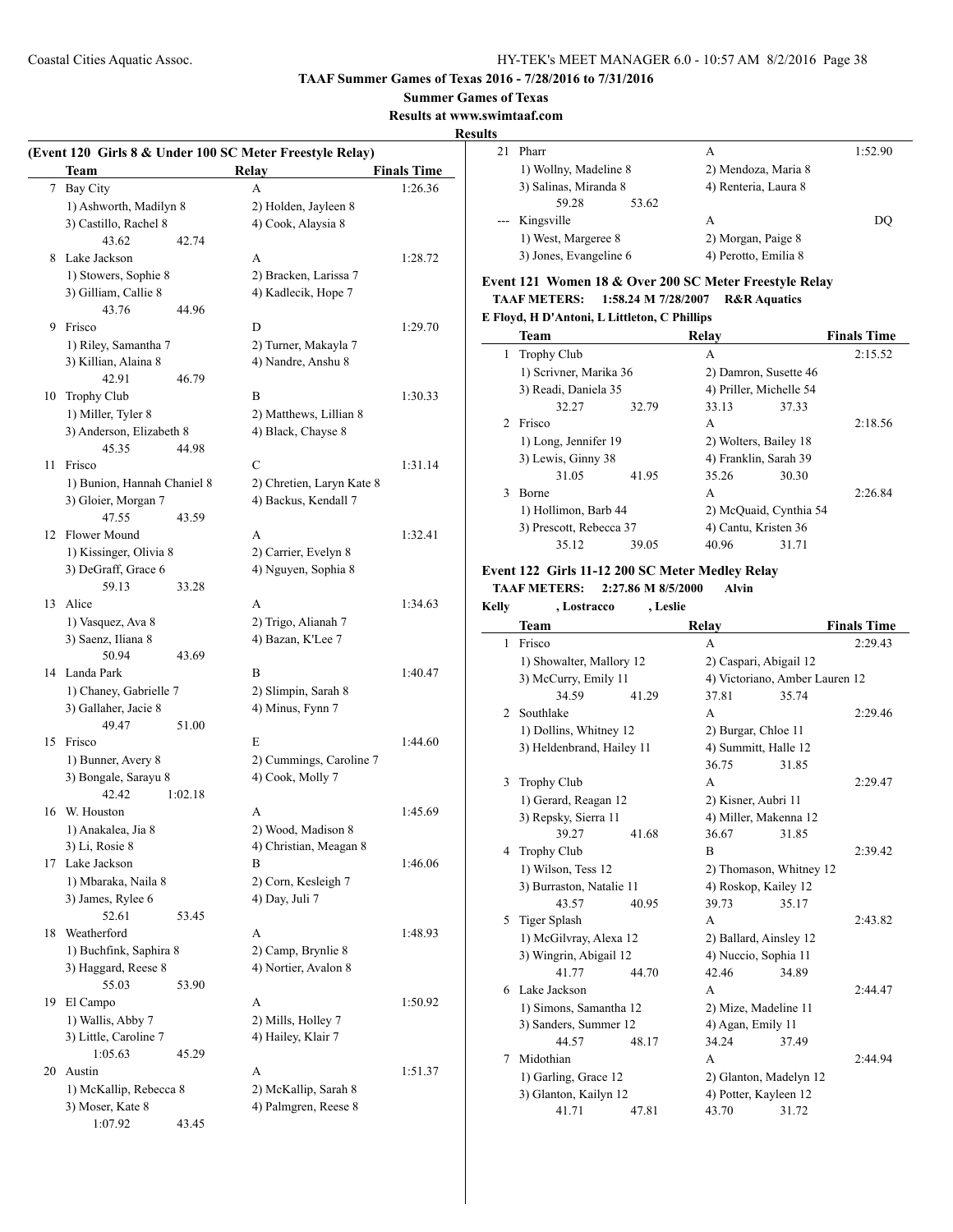**Summer Games of Texas**

**Results at www.swimtaaf.com**

#### **Results**

 $\overline{\phantom{a}}$ 

| (Event 122 Girls 11-12 200 SC Meter Medley Relay) |                                            |         |                                             |         |                    |
|---------------------------------------------------|--------------------------------------------|---------|---------------------------------------------|---------|--------------------|
|                                                   | <b>Team</b>                                |         | Relay                                       |         | <b>Finals Time</b> |
|                                                   | 8 Frisco                                   |         | B                                           |         | 2:46.03            |
|                                                   | 1) Perry, Laney 11                         |         | 2) Nash, Ryann 11                           |         |                    |
|                                                   | 3) Gonzales, Paige 11                      |         | 4) Gnidziejko, Emma 12                      |         |                    |
|                                                   | 41.26                                      | 47.89   | 40.54                                       | 36.34   |                    |
| 9                                                 | Weatherford                                |         | A                                           |         | 2:46.38            |
|                                                   | 1) Lee, Adi Jo 12                          |         | 2) Morrison, Abby 12                        |         |                    |
|                                                   | 3) Samples, Emma 11                        |         | 4) Wright, Aislyn 12                        |         |                    |
|                                                   | 46.91                                      | 45.60   | 36.64                                       | 37.23   |                    |
| 10                                                | Flower Mound                               |         | A                                           |         | 2:48.88            |
|                                                   | 1) Ortiz, Izabella 11                      |         | 2) Sengupta, Anusha 11                      |         |                    |
|                                                   | 3) Larson, Taylor 12                       |         | 4) Lang, Milena 12                          |         |                    |
|                                                   | 46.37                                      | 44.29   | 39.60                                       | 38.62   |                    |
| 11                                                | El Campo                                   |         | A                                           |         | 2:53.64            |
|                                                   | 1) You, Alex 12                            |         | 2) Evans, Allison 11                        |         |                    |
|                                                   | 3) Evans, Rachel 11                        |         | 4) Evans, Grace 12                          |         |                    |
|                                                   | 47.11                                      | 1:35.68 | 30.85                                       |         |                    |
| 12                                                | Mission                                    |         | A                                           |         | 2:54.20            |
|                                                   | 1) Castillo, Andrea 11                     |         | 2) Serda, Cienna 12                         |         |                    |
|                                                   | 3) Martinez, Melyna 12                     |         | 4) Garcia, Hailey 11                        |         |                    |
|                                                   | 15.84                                      | 1:09.07 | 51.84                                       | 37.45   |                    |
| 13                                                | Alice                                      |         | A                                           |         | 2:59.83            |
|                                                   | 1) Galvan, Saydee 11                       |         | 2) Garcia, Emily 11                         |         |                    |
|                                                   | 3) Escobar, Bria 11                        |         | 4) Mercer, Kaylin 12                        |         |                    |
|                                                   | 45.36                                      | 14.51   | 40.96                                       | 1:19.00 |                    |
| 14                                                | Tiger Splash                               |         | B                                           |         | 3:02.23            |
|                                                   | 1) Cook, Kingsley 11                       |         | 2) Bailey, Gwendolyn 12                     |         |                    |
|                                                   | 3) Williamson, Ava 11                      |         | 4) Akers, Maggie 11                         |         |                    |
| 15                                                | 1:03.10<br>Frisco                          | 38.30   | 1:20.83<br>C                                |         |                    |
|                                                   |                                            |         |                                             |         | 3:02.33            |
|                                                   | 1) Brady, Kaplan 11<br>3) Domino, Avery 12 |         | 2) Barrow, Avery 12<br>4) Mather, Hannah 11 |         |                    |
|                                                   | 47.19                                      | 52.66   | 1:22.48                                     |         |                    |
|                                                   | 16 Kingsville                              |         | A                                           |         | 3:02.75            |
|                                                   | 1) Hanzak, Daphne 12                       |         | 2) Mosqueda, Taryn 11                       |         |                    |
|                                                   | 3) Perotto, Vivian 11                      |         | 4) Menchaca, Yasmin 12                      |         |                    |
|                                                   | 45.89                                      |         |                                             |         |                    |
| 17                                                | Victoria                                   |         | A                                           |         | 3:03.20            |
|                                                   | 1) Matak-Rogers, Emma 12                   |         | 2) Immenhauser, Hannah 11                   |         |                    |
|                                                   | 3) Sevier, Abigail 11                      |         | 4) Schultz, Emily 12                        |         |                    |
|                                                   | 46.30                                      | 50.02   | 49.57                                       | 37.31   |                    |
| 18                                                | Pharr                                      |         | A                                           |         | 3:16.88            |
|                                                   | 1) Galvan, Aylin 12                        |         | 2) Espinoza, Biance 11                      |         |                    |
|                                                   | 3) Pedraza, Karla 12                       |         | 4) Rodriguez, Jessica 12                    |         |                    |
|                                                   | 59.84                                      |         |                                             |         |                    |
| 19                                                | Frisco                                     |         | D                                           |         | 3:21.18            |
|                                                   | 1) Rizzotto, Lanie 12                      |         | 2) Lewis, Madelyn 12                        |         |                    |
|                                                   | 3) Buchanan, Kendyl 12                     |         | 4) Tate, Caitlyn 11                         |         |                    |
|                                                   | 25.90                                      |         |                                             |         |                    |

**Event 123 Girls 13-14 200 SC Meter Medley Relay TAAF METERS: 2:18.91 M 7/30/2006 Trophy Club**

**K Duinick, T Orred, N Blair, M Laurion**

|    | <b>Team</b>                             | Relay                                          | <b>Finals Time</b> |
|----|-----------------------------------------|------------------------------------------------|--------------------|
| 1  | Granbury                                | А                                              | 2:15.40M           |
|    | 1) Buchanan, Avery 14                   | 2) Alberts, Payton 13                          |                    |
|    | 3) Power, Mary 13                       | 4) Fox, Marley 13                              |                    |
|    | 35.25<br>35.94                          | 31.44<br>32.77                                 |                    |
| 2  | Wharton                                 | A                                              | 2:28.24            |
|    | 1) Hamlin, Mia 13                       | 2) Evanicky, Madison 14                        |                    |
|    | 3) Pierce, Morgan 13                    | 4) Grigar, Valerie 13                          |                    |
|    | 48.25<br>36.19                          | 34.13<br>29.67                                 |                    |
| 3  | R&R                                     | A                                              | 2:29.30            |
|    | 1) Gage, Sarita 14                      | 2) Egwu, Joy 13                                |                    |
|    | 3) May, Kenedy 13                       | 4) Juarez, Melody 13                           |                    |
|    | 35.43<br>40.38                          | 35.75<br>37.74                                 |                    |
| 4  | Tiger Splash                            | A                                              | 2:30.54            |
|    | 1) Warkentin, Alexi 13                  | 2) Akers, Molly 14                             |                    |
|    | 3) McElwee, Spencer 13                  | 4) Williamson, Audrey 13                       |                    |
|    | 38.21<br>45.80                          | 34.98<br>31.55                                 |                    |
| 5  | Mission                                 | A                                              | 2:30.96            |
|    | 1) Hernandez, Rebecca 13                | 2) Sanchez, Aryn 14                            |                    |
|    | 3) Trevino, Victoria 14                 | 4) Martinez, Mariana 13                        |                    |
|    | 40.48<br>12.80                          | 29.96<br>1:07.72                               |                    |
| 6  | Landa Park                              | A                                              | 2:31.41            |
|    | 1) Wendel, Jami 13                      | 2) Davis, Helen 13                             |                    |
|    | 3) Kirchhoff, Emma 13                   | 4) Buck, Jenna 13                              |                    |
|    | 37.59<br>42.46                          | 38.34<br>33.02                                 |                    |
| 7  | Tuloso-Midway                           | A                                              | 2:33.89            |
|    | 1) Thompson, Sydney 14                  | 2) Grossman, Emily 14                          |                    |
|    | 3) Garcia, Zoe 14                       | 4) Wilcox, Mallory 13                          |                    |
|    | 41.92<br>44.75                          | 32.76<br>34.46                                 |                    |
| 8  | Southlake                               | A                                              | 2:40.93            |
|    | 1) LeNguyen, Mitianna 14                | 2) Anderson, Evi 14                            |                    |
|    | 3) Ferris, Bridget 14                   | 4) Thomas, Hailey 13                           |                    |
|    |                                         | 36.30<br>35.74<br>B                            |                    |
| 9  | Frisco                                  |                                                | 2:42.44            |
|    | 1) Yang, Megan 13                       | 2) Dobbins, Alexandra 14<br>4) Perry, Keely 14 |                    |
|    | 3) Burnett, Rachel 13<br>42.54<br>44.00 | 43.26<br>32.64                                 |                    |
| 10 | Flower Mound                            | A                                              | 2:43.93            |
|    | 1) Engberson, Emily 13                  | 2) Cargo, Hannah 13                            |                    |
|    | 3) Woods, Madeline 14                   | 4) Kissinger, Abbey 14                         |                    |
|    | 40.29<br>44.16                          | 42.14<br>37.34                                 |                    |
| 11 | Carrollton                              | А                                              | 2:49.31            |
|    | 1) Wright, Katerina 13                  | 2) Rodriguez, Trinity 13                       |                    |
|    | 3) Dyer, Delaney 13                     | 4) Short, Lily 14                              |                    |
|    | 39.71<br>46.00                          | 47.66<br>35.94                                 |                    |
| 12 | Pharr                                   | А                                              | 2:50.03            |
|    | 1) Davila, Jordan 14                    | 2) Campos, Carina 13                           |                    |
|    | 3) Ruiz, Isela 13                       | 4) Salinas, Gianna 14                          |                    |
|    | 48.66<br>44.55                          | 43.97<br>32.85                                 |                    |
| 13 | McAllen                                 | А                                              | 2:52.65            |
|    | 1) Bzibziak, Kaitlyn 13                 | 2) Arizpe, Andrea 13                           |                    |
|    | 3) Garza, Monique 14                    | 4) Saenz, Ayssa 13                             |                    |
|    | 42.31<br>50.39                          | 41.77<br>38.18                                 |                    |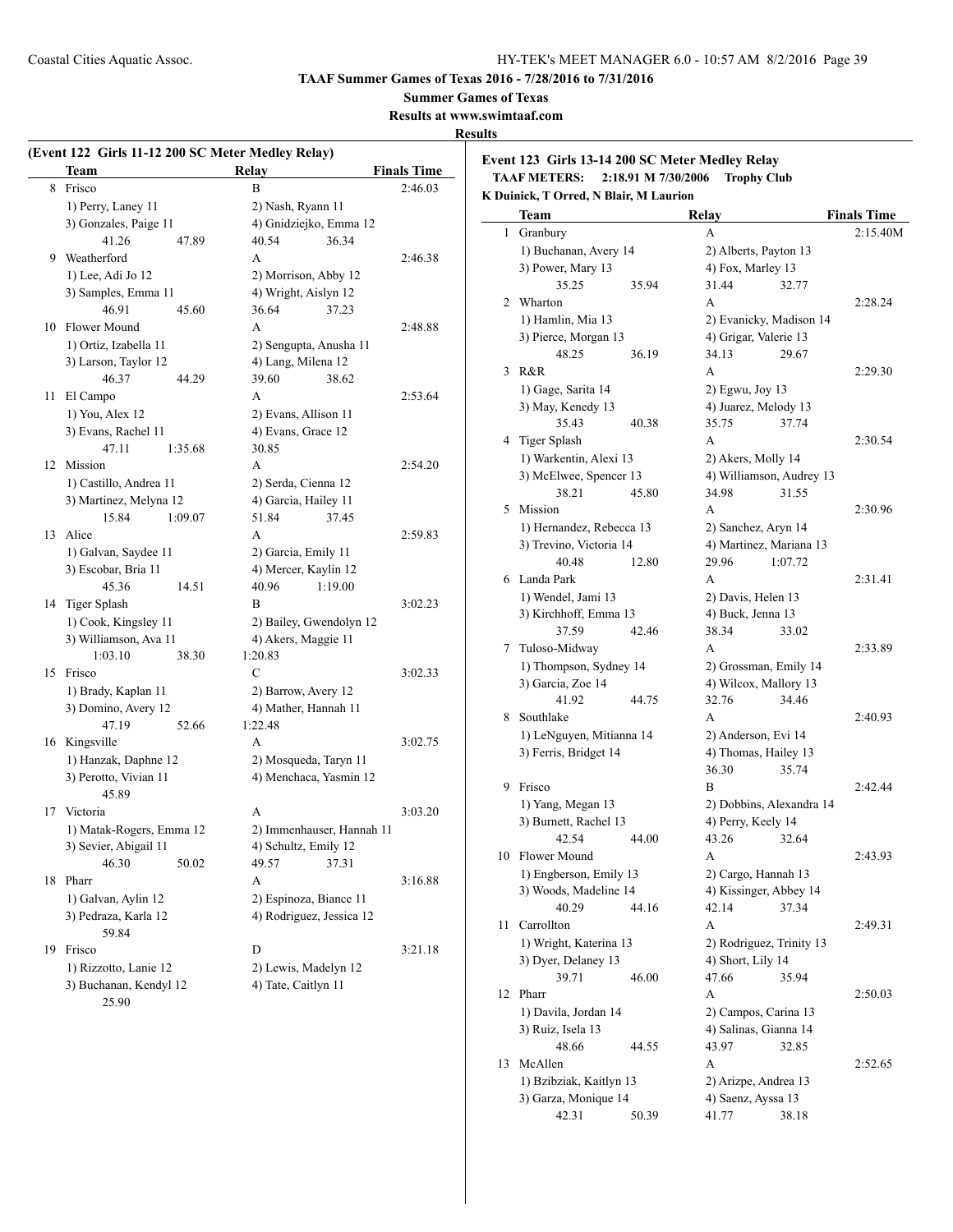#### **Summer Games of Texas**

#### **Results at www.swimtaaf.com**

#### **Results**

 $\sim$ 

| Team                     | Relay                  | <b>Finals Time</b> |
|--------------------------|------------------------|--------------------|
| Denison                  | A                      | DO                 |
| 1) Jones, Asahel 14      | 2) Finch, Brinley 13   |                    |
| 3) Michaelsen, Brenna 13 | 4) Williams, Sydney 13 |                    |
| Frisco                   | A                      | DO                 |
| 1) Showalter, Abby 14    | 2) Gonzales, Shea 13   |                    |
| 3) Sangalang, Nichola 14 | 4) Hammons, Hannah 13  |                    |
| Austin                   | А                      | DO                 |
| 1) Hoogendam, Hanna 13   | 2) Cho, Eunsuh 13      |                    |
| 3) Rech, Chloe 13        | 4) Grant, Virginia 13  |                    |

#### **Event 124 Girls 11-12 100 SC Meter Freestyle**

 $\overline{a}$ 

#### **TAAF METERS: 1:08.96 M 8/1/1987 Leigh Anne Frontz**

|                | Name                |         |    | <b>Age Team</b>    | <b>Finals Time</b> |
|----------------|---------------------|---------|----|--------------------|--------------------|
|                | 1 Dykehouse, Eliana |         | 12 | Portland           | 1:08.44M           |
|                | 31.89               | 36.55   |    |                    |                    |
| $\overline{2}$ | Potter, Kayleen     |         | 12 | Midothian          | 1:08.83M           |
|                | 32.45               | 36.38   |    |                    |                    |
| 3              | Wilson, Bianca      |         | 12 | Flour Bluff        | 1:09.90            |
|                | 32.87               | 37.03   |    |                    |                    |
| 4              | Yoon, Seojin        |         | 12 | Farmers Branch     | 1:11.72            |
|                | 35.02               | 36.70   |    |                    |                    |
| 5              | Winters, Katie      |         | 12 | Northwest          | 1:12.92            |
|                | 34.18               | 38.74   |    |                    |                    |
| 6              | Summitt, Halle      |         | 12 | Southlake          | 1:13.31            |
|                | 34.25               | 39.06   |    |                    |                    |
| 7              | Beal, Kendall       |         | 12 | El Campo           | 1:14.01            |
|                | 4.41                | 1:09.60 |    |                    |                    |
| 8              | Chancoco, Deanna    |         | 12 | R&R                | 1:14.02            |
|                | 1:14.13             |         |    |                    |                    |
| 9              | Metzger, Nicole     |         | 12 | Landa Park         | 1:14.78            |
|                | 34.87               | 39.91   |    |                    |                    |
| 10             | Lang, Milena        |         | 12 | Flower Mound       | 1:14.83            |
|                | 34.60               | 40.23   |    |                    |                    |
| 11             | Miller, Makenna     |         | 12 | <b>Trophy Club</b> | 1:14.94            |
|                | 35.16               | 39.78   |    |                    |                    |
| 12             | Dollins, Whitney    |         | 12 | Southlake          | 1:15.01            |
|                | 35.97               | 39.04   |    |                    |                    |
| 13             | Burgett, Abby       |         | 11 | Austin             | 1:15.05            |
|                | 35.53               | 39.52   |    |                    |                    |
|                | 14 McCurry, Emily   |         | 11 | Frisco             | 1:16.01            |
|                | 36.82               | 39.19   |    |                    |                    |
| 15             | Gutierrez, Devyn    |         | 12 | McAllen            | 1:16.05            |
|                | 3.62                | 1:12.43 |    |                    |                    |
| 16             | Roskop, Kailey      |         | 12 | Trophy Club        | 1:17.34            |
|                | 37.29               | 40.05   |    |                    |                    |
| 17             | Perry, Laney        |         | 11 | Frisco             | 1:17.81            |
|                | 37.87               | 39.94   |    |                    |                    |
| 18             | Macatee, Jenna      |         | 11 | Rowlett            | 1:18.29            |
|                | 37.09               | 41.20   |    |                    |                    |
| 19             | Grones, Brooke      |         | 12 | Palacios           | 1:19.30            |
|                | 37.59               | 41.71   |    |                    |                    |

| 20 | Martinez, Melyna     |       |    | 12 Mission      | 1:20.01 |
|----|----------------------|-------|----|-----------------|---------|
|    | 38.38                | 41.63 |    |                 |         |
| 21 | Medrano, Mya         |       |    | 12 Austin       | 1:20.87 |
|    | 39.78                | 41.09 |    |                 |         |
| 22 | Malone, Bailey       |       |    | 12 R&R          | 1:21.82 |
|    | 38.21                | 43.61 |    |                 |         |
| 23 | Pedraza, Karla       |       |    | 12 Pharr        | 1:23.30 |
|    | 38.52                | 44.78 |    |                 |         |
|    | 24 Combs, MacKenzie  |       |    | 11 Landa Park   | 1:25.87 |
|    | 39.99                | 45.88 |    |                 |         |
| 25 | McRae, Elle          |       |    | 12 Austin       | 1:26.14 |
|    | 39.59                | 46.55 |    |                 |         |
| 26 | Ibarra, Victoria     |       |    | 12 San Antonio  | 1:27.36 |
|    | 40.34                | 47.02 |    |                 |         |
| 27 | Ballard, Ainsley     |       |    | 12 Tiger Splash | 1:27.46 |
|    | 40.97                | 46.49 |    |                 |         |
| 28 | Lehmann, Mary-Ilysse |       | 11 | W. Houston      | 1:31.97 |
|    | 42.69                | 49.28 |    |                 |         |
| 29 | Cruz, Amber          |       |    | 12 San Antonio  | 1:38.81 |
|    | 44.95                | 53.86 |    |                 |         |

## **Event 125 Girls 13-14 100 SC Meter Freestyle**

## **TAAF METERS: 1:04.56 M 8/1/1989 Leigh Anne Frontz**

|              | Name                 |         |    | <b>Age Team</b>    | <b>Finals Time</b> |
|--------------|----------------------|---------|----|--------------------|--------------------|
| $\mathbf{1}$ | Garcia, Zoe          |         |    | 14 Tuloso-Midway   | 1:03.25M           |
|              | 30.78                | 32.47   |    |                    |                    |
| 2            | Moralez, Sierra      |         |    | 14 Deer Park       | 1:03.44M           |
|              | 30.53                | 32.91   |    |                    |                    |
| 3            | Rudd, K'Lee          |         |    | 14 Bryan           | 1:06.70            |
|              | 31.96                | 34.74   |    |                    |                    |
| 4            | Buchanan, Avery      |         | 14 | Granbury           | 1:06.78            |
|              | 32.22                | 34.56   |    |                    |                    |
| 5            | Cervantes, Cristina  |         | 13 | Victoria           | 1:07.21            |
|              | 32.16                | 35.05   |    |                    |                    |
| 6            | Jansky, Camryn       |         | 14 | El Campo           | 1:07.84            |
|              | 31.57                | 36.27   |    |                    |                    |
| 7            | Grigar, Valerie      |         | 13 | Wharton            | 1:09.07            |
|              | 4.22                 | 1:04.85 |    |                    |                    |
| 8            | Nickler, Samantha    |         | 14 | <b>Trophy Club</b> | 1:09.25            |
|              | 32.12                | 37.13   |    |                    |                    |
| 9            | Gonzalez, Victoria   |         |    | 14 Edinst          | 1:10.06            |
|              | 32.92                | 37.14   |    |                    |                    |
| 10           | Kubecka, Avery       |         |    | 14 Palacios        | 1:10.58            |
|              | 1:10.67              |         |    |                    |                    |
| 11           | Coffin, Faith        |         | 13 | Unat <sub>5</sub>  | 1:10.83            |
|              | 33.76                | 37.07   |    |                    |                    |
|              | 12 Lansdowne, Kellyn |         |    | 14 Midothian       | 1:10.96            |
|              | 33.45                | 37.51   |    |                    |                    |
|              | 13 Waldrum, Meagan   |         |    | 14 Mineral Wells   | 1:12.46            |
|              | 34.17                | 38.29   |    |                    |                    |
|              | 14 Kraan, Mia        |         | 13 | <b>TEMP</b>        | 1:13.02            |
|              | 35.29                | 37.73   |    |                    |                    |
|              | 15 Perry, Keely      |         |    | 14 Frisco          | 1:13.85            |
|              | 34.51                | 39.34   |    |                    |                    |
| 16           | Ng, Anna             |         | 13 | W. Houston         | 1:14.23            |
|              | 35.23                | 39.00   |    |                    |                    |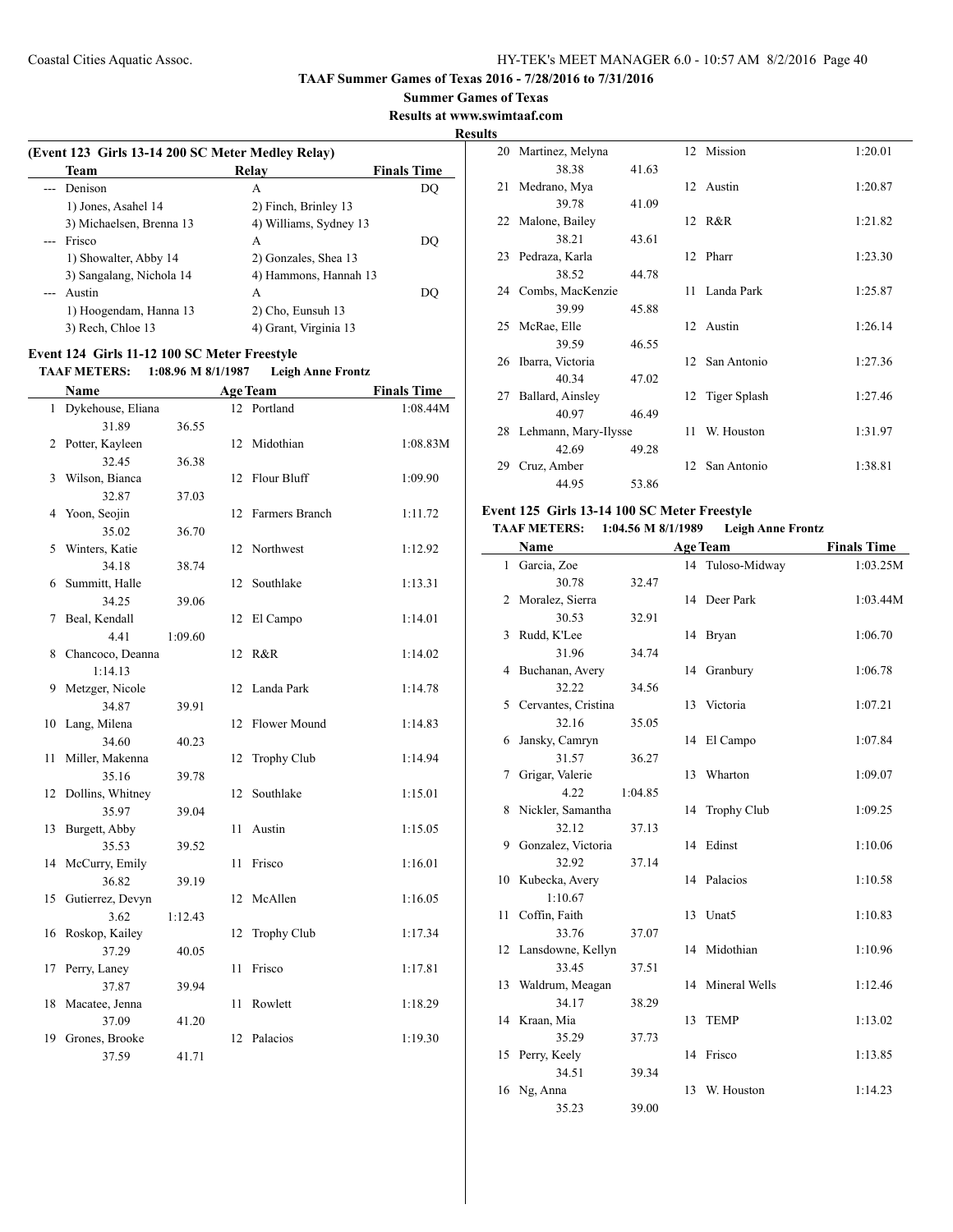**Summer Games of Texas**

**Results at www.swimtaaf.com**

**Results**

| (Event 125 Girls 13-14 100 SC Meter Freestyle) |         |    |                     |                    |  |
|------------------------------------------------|---------|----|---------------------|--------------------|--|
| <b>Name</b>                                    |         |    | <b>Age Team</b>     | <b>Finals Time</b> |  |
| 17 Salinas, Gianna                             |         |    | 14 Pharr            | 1:14.41            |  |
| 35.64                                          | 38.77   |    |                     |                    |  |
| 18 Finch, Brooke                               |         |    | 13 Denison          | 1:14.77            |  |
| 35.96                                          | 38.81   |    |                     |                    |  |
| 19 Trevino, Victoria                           |         |    | 14 Mission          | 1:15.33            |  |
| 35.75                                          | 39.58   |    |                     |                    |  |
| 20 Brent, Courtlyn                             |         |    | 13 Lewisville       | 1:15.46            |  |
| 36.52                                          | 38.94   |    |                     |                    |  |
| 21 Glover, Alaliyah                            |         |    | 14 San Antonio      | 1:16.34            |  |
| 34.11                                          | 42.23   |    |                     |                    |  |
| 22 Fangman, Lily                               |         |    | 14 Stephenville     | 1:18.03            |  |
| 35.66                                          | 42.37   |    |                     |                    |  |
| 23 Davis, Helen                                |         |    | 13 Landa Park       | 1:18.25            |  |
| 4.25                                           | 1:14.00 |    |                     |                    |  |
| 24 McElwee, Spencer                            |         | 13 | <b>Tiger Splash</b> | 1:18.27            |  |
| 38.76                                          | 39.51   |    |                     |                    |  |
| 25 Nguyen, Emily                               |         |    | 14 Grand Prairie    | 1:18.80            |  |
| 37.83                                          | 40.97   |    |                     |                    |  |
| 26 Buck, Jenna                                 |         |    | 13 Landa Park       | 1:23.04            |  |
| 39.90                                          | 43.14   |    |                     |                    |  |
| 27 Grant, Virginia                             |         |    | 13 Austin           | 1:26.57            |  |
| 42.66                                          | 43.91   |    |                     |                    |  |
| 28 Orrick, Mia                                 |         |    | 14 Austin           | 1:28.70            |  |
| 43.11                                          | 45.59   |    |                     |                    |  |
| Pratka, Emma                                   |         | 13 | Victoria            | D <sub>O</sub>     |  |

## **Event 126 Girls 11-12 50 SC Meter Backstroke**

 $\overline{a}$ 

## **TAAF METERS: 34.34 M 8/1/1988 Ashley Bigbie**

|       | Name                | <b>Age Team</b> |                     | <b>Finals Time</b> |
|-------|---------------------|-----------------|---------------------|--------------------|
| 1     | Showalter, Mallory  | 12              | Frisco              | 34.56              |
| 2     | Edmonds, Callie     | 12              | Victoria            | 36.49              |
| 3     | Sanders, Summer     | 12              | Lake Jackson        | 36.72              |
| 4     | Morrison, Abby      | 12              | Weatherford         | 37.74              |
| 5     | Caspari, Abigail    | 12              | Frisco              | 38.75              |
| 6     | Gerard, Reagan      | 12              | <b>Trophy Club</b>  | 39.02              |
| 7     | Wight, Kya          | 12              | Club Estates        | 39.13              |
| 8     | Hegar, Claire       | 11              | W. Houston          | 39.23              |
| 9     | Wright, Aislyn      | 12              | Weatherford         | 39.29              |
| 10    | Heldenbrand, Hailey | 11              | Southlake           | 39.71              |
| 11    | Beal, Kendall       | 12              | El Campo            | 40.34              |
| 12    | Shepherd, Allie     | 11              | Austin              | 40.49              |
| 13    | McGilvray, Alexa    | 12              | <b>Tiger Splash</b> | 40.92              |
| 14    | Dollins, Whitney    | 12              | Southlake           | 41.67              |
| 15    | Garling, Grace      | 12              | Midothian           | 42.27              |
| 16    | Youn, Kathryn       | 12              | Plano Aducks        | 42.65              |
| 17    | Garcia, Isabel      | 12              | Tuloso-Midway       | 42.94              |
| 18    | Malone, Bailey      | 12              | R&R                 | 43.03              |
| 19    | Wingrin, Abigail    | 12              | <b>Tiger Splash</b> | 43.15              |
| $*20$ | You, Alex           | 12              | El Campo            | 44.19              |
| $*20$ | Ewald, Caroline     | 11              | Landa Park          | 44.19              |
| 22    | Pedraza, Karla      | 12              | Pharr               | 44.60              |
| 23    | Gutierrez, Devyn    | 12              | McAllen             | 44.63              |
| 24    | Gnidziejko, Emma    | 12              | Frisco              | 44.95              |
|       |                     |                 |                     |                    |

| 25 Kelly, Alexandra | 11 Austin      | 46.57 |
|---------------------|----------------|-------|
| 26 Cruz, Amber      | 12 San Antonio | 52.29 |

#### **Event 127 Girls 13-14 50 SC Meter Backstroke TAAF METERS: 33.27 M 8/1/1984 Tracy German**

|                | Name                |    | <b>Age Team</b>     | <b>Finals Time</b> |
|----------------|---------------------|----|---------------------|--------------------|
| 1              | Jansky, Camryn      | 14 | El Campo            | 33.44              |
| $\overline{c}$ | Rudd, K'Lee         | 14 | Bryan               | 33.69              |
| 3              | Buchanan, Avery     | 14 | Granbury            | 34.91              |
| $\overline{4}$ | Showalter, Abby     | 14 | Frisco              | 36.06              |
| 5              | Wilson, Rosalie-Ann | 14 | Flour Bluff         | 36.56              |
| 6              | Egwu, Joy           | 13 | R&R                 | 37.62              |
| 7              | Park, Christine     | 13 | Keller              | 38.57              |
| 8              | Tovar, Corina       | 13 | Portland            | 38.58              |
| 9              | Engberson, Emily    | 13 | Flower Mound        | 39.14              |
| 10             | Graber, MeiMei      | 14 | Austin              | 39.15              |
| 11             | Hailey, Kyana       | 13 | El Campo            | 39.37              |
| 12             | Finch, Brooke       | 13 | Denison             | 39.86              |
| 13             | Hamlin, Mia         | 13 | Wharton             | 40.03              |
| 14             | Ferris, Bridget     | 14 | Southlake           | 40.06              |
| 15             | Bristol, Lauren     | 13 | Plano Piranhas      | 40.23              |
| 16             | Sawin, Julia        | 13 | <b>Tiger Splash</b> | 40.41              |
| 17             | Wright, Katerina    | 13 | Carrollton          | 40.71              |
| 18             | Hernandez, Rebecca  | 13 | Mission             | 40.95              |
| 19             | Bzibziak, Kaitlyn   | 13 | McAllen             | 41.30              |
| 20             | Ng, Anna            | 13 | W. Houston          | 41.43              |
| 21             | Michaelsen, Brenna  | 13 | Denison             | 41.75              |
| 22             | Williamson, Madison | 13 | <b>Trophy Club</b>  | 42.18              |
| 23             | Dillon, Emiley      | 13 | W. Houston          | 42.70              |
| 24             | Buck, Jenna         | 13 | Landa Park          | 43.98              |
| 25             | Melvin, Cassidy     | 13 | Killeen             | 45.01              |
| 26             | Martinez, Mariana   | 13 | Mission             | 45.20              |
| 27             | Reyna, Annabelle    | 13 | San Antonio         | 49.09              |
| 28             | Bravo, Anyssa       | 14 | Pharr               | 52.66              |

#### **Event 128 Girls 11-12 50 SC Meter Breaststroke**

#### **TAAF METERS: 36.63 M 7/30/2006 Kirsten Ericksen**

|    | Name                   |    | <b>Age Team</b>    | <b>Finals Time</b> |
|----|------------------------|----|--------------------|--------------------|
| 1  | Burgar, Chloe          | 11 | Southlake          | 41.01              |
| 2  | Thomason, Whitney      | 12 | <b>Trophy Club</b> | 41.15              |
| 3  | Caspari, Abigail       | 12 | Frisco             | 41.20              |
| 4  | Edmonds, Callie        | 12 | Victoria           | 41.65              |
| 5  | Kisner, Aubri          | 11 | Trophy Club        | 41.95              |
| 6  | Yoon, Seojin           | 12 | Farmers Branch     | 41.96              |
| 7  | Redland, Kathryn       | 12 | Landa Park         | 42.04              |
| 8  | Serda, Cienna          | 12 | Mission            | 43.13              |
| 9  | McKinney, Lindsay      | 12 | Rockport           | 43.45              |
| 10 | Boydstun, Clara        | 11 | Ridglea            | 45.77              |
| 11 | Salmon, Hannah         | 12 | Keller             | 45.87              |
| 12 | Gonzalez-Yanni, Gracyn | 12 | <b>Texas City</b>  | 46.33              |
| 13 | Ballard, Ainsley       | 12 | Tiger Splash       | 46.45              |
| 14 | Dronova, Sophia        | 12 | R&R                | 46.50              |
| 15 | Gonzales, Paige        | 11 | Frisco             | 46.55              |
| 16 | Medrano, Mya           | 12 | Austin             | 47.44              |
| 17 | Nuccio, Sophia         | 11 | Tiger Splash       | 47.52              |
| 18 | Glanton, Madelyn       | 12 | Midothian          | 47.55              |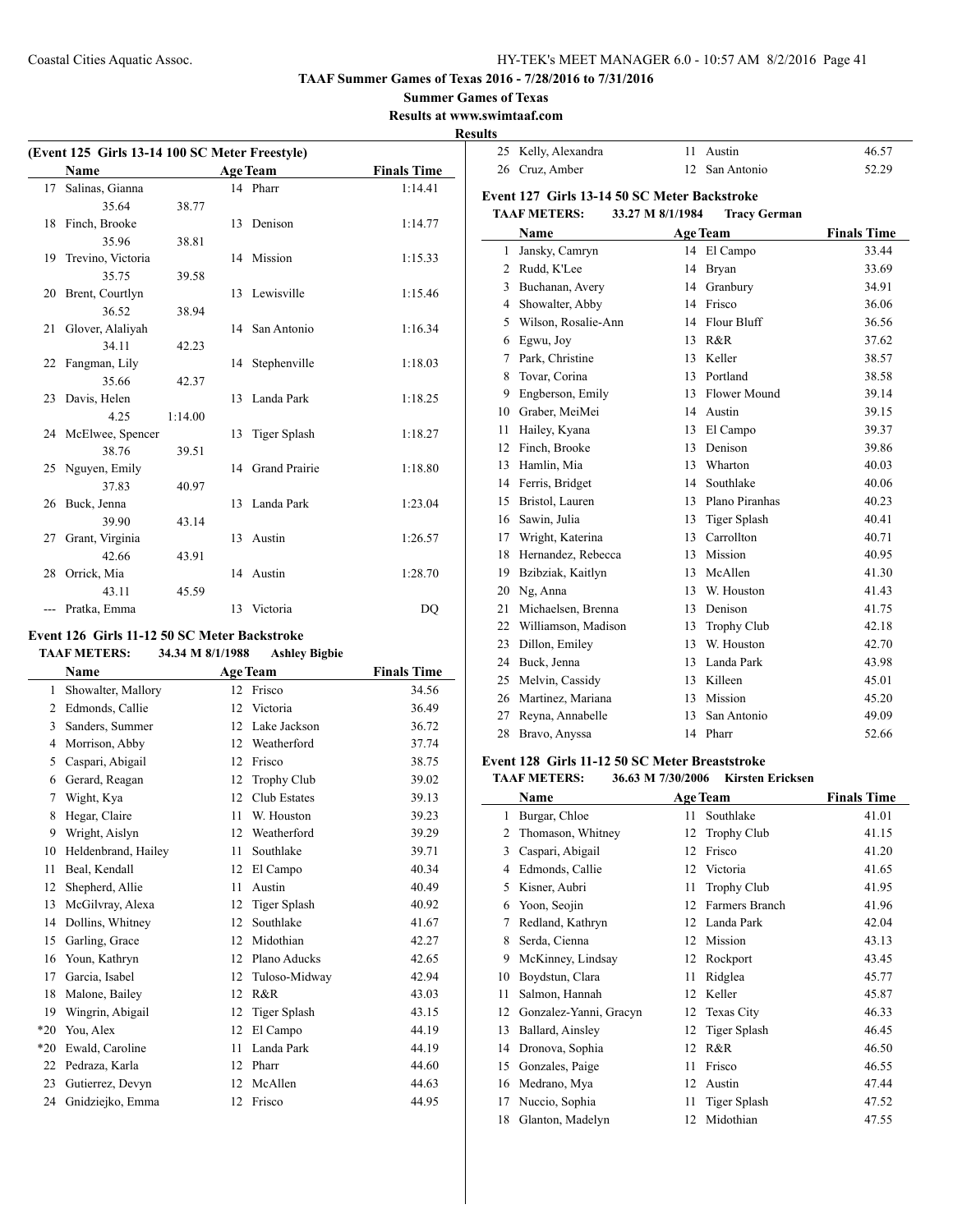**Summer Games of Texas Results at www.swimtaaf.com**

## **Results**

| (Event 128 Girls 11-12 50 SC Meter Breaststroke) |                         |     |                  |                    |  |  |
|--------------------------------------------------|-------------------------|-----|------------------|--------------------|--|--|
|                                                  | <b>Name</b>             |     | <b>Age Team</b>  | <b>Finals Time</b> |  |  |
| 19.                                              | Nguyen, Karen           |     | 12 Grand Prairie | 47.66              |  |  |
| 20                                               | Avila, Katarina         | 11  | Edinst           | 47.69              |  |  |
| 21                                               | Agan, Emily             |     | 11 Lake Jackson  | 48.34              |  |  |
|                                                  | 22 Simons, Samantha     |     | 12 Lake Jackson  | 48.64              |  |  |
| 23                                               | Wight, Kya              |     | 12 Club Estates  | 48.84              |  |  |
|                                                  | 24 Lehmann, Mary-Ilysse | 11. | W. Houston       | 49.26              |  |  |
|                                                  | 25 Garza, Hayley        | 12. | Mission          | 49.65              |  |  |
|                                                  | 26 Kelly, Alexandra     | 11  | Austin           | 50.16              |  |  |
|                                                  | 27 Villela, Leandra     |     | 12 San Antonio   | 58.64              |  |  |

## **Event 129 Girls 13-14 50 SC Meter Breaststroke**

## **TAAF METERS: 37.35 M 7/29/2007 Jamie Shults**

|              | Name               | <b>Age Team</b> |                     | <b>Finals Time</b> |
|--------------|--------------------|-----------------|---------------------|--------------------|
| $\mathbf{1}$ | Moralez, Sierra    | 14              | Deer Park           | 35.84M             |
| 2            | Alberts, Payton    | 13              | Granbury            | 35.92M             |
| 3            | Criddle, Chaeli    | 13              | Landa Park          | 36.78M             |
| 4            | Torres, Celia      | 14              | Angleton            | 38.96              |
| 5            | Gonzales, Shea     | 13              | Frisco              | 39.38              |
| 6            | Thiele, Sammi      | 13              | Keller              | 39.57              |
| 7            | Kubecka, Avery     | 14              | Palacios            | 39.88              |
| 8            | Waldrum, Meagan    | 14              | Mineral Wells       | 40.39              |
| 9            | Anderson, Evi      | 14              | Southlake           | 41.07              |
| 10           | Egwu, Joy          | 13              | R&R                 | 41.19              |
| 11           | Gonzalez, Victoria | 14              | Edinst              | 41.71              |
| 12           | Nethery, Kyleigh   | 14              | Victoria            | 42.42              |
| 13           | Akers, Molly       | 14              | <b>Tiger Splash</b> | 42.66              |
| $*14$        | Sanchez, Aryn      | 14              | Mission             | 43.14              |
| $*14$        | Williamson, Audrey | 13              | Tiger Splash        | 43.14              |
| 16           | Frerich, Megan     | 14              | Odem                | 43.47              |
| 17           | Woods, Madeline    | 14              | Flower Mound        | 43.59              |
| 18           | Grossman, Emily    | 14              | Tuloso-Midway       | 44.05              |
| 19           | Dobbins, Alexandra | 14              | Frisco              | 44.11              |
| 20           | Dillon, Emiley     | 13              | W. Houston          | 44.15              |
| 21           | Coleman, Breyahnna | 14              | Plano Piranhas      | 45.43              |
| 22           | Coker, Alyssa      | 13              | Rowlett             | 45.79              |
| 23           | Dyer, Delaney      | 13              | Carrollton          | 46.23              |
| 24           | Reyna, Annabelle   | 13              | San Antonio         | 58.70              |
| ---          | Flores, Isabel     | 13              | Mission             | DQ                 |

## **Event 130 Girls 11-12 50 SC Meter Butterfly**

## **TAAF METERS: 32.24 M 7/30/2006 Kirsten Ericksen**

| Name                |    | <b>Finals Time</b> |                                                                                                                    |
|---------------------|----|--------------------|--------------------------------------------------------------------------------------------------------------------|
| Dykehouse, Eliana   |    |                    | 34.49                                                                                                              |
| Morrison, Abby      |    |                    | 34.53                                                                                                              |
| Sanders, Summer     |    |                    | 34.57                                                                                                              |
| Wilson, Bianca      |    |                    | 34.99                                                                                                              |
| Lipscomb, Taylah    | 12 |                    | 35.92                                                                                                              |
| Repsky, Sierra      | 11 | <b>Trophy Club</b> | 36.10                                                                                                              |
| Wright, Aislyn      | 12 | Weatherford        | 36.33                                                                                                              |
| Brown, Alana        | 11 | McAllen            | 36.74                                                                                                              |
| Gutierrez, Davina   | 11 | Harlingen          | 37.76                                                                                                              |
| Garcia, Isabel      |    |                    | 37.84                                                                                                              |
| Hegar, Claire       | 11 | W. Houston         | 38.21                                                                                                              |
| Heldenbrand, Hailey | 11 | Southlake          | 38.29                                                                                                              |
|                     |    |                    | <b>Age Team</b><br>12 Portland<br>12 Weatherford<br>12 Lake Jackson<br>12 Flour Bluff<br>Bryan<br>12 Tuloso-Midway |

| ັ  |                      |    |                      |       |
|----|----------------------|----|----------------------|-------|
| 13 | Beal, Kendall        | 12 | El Campo             | 38.89 |
| 14 | Vargas, Glory        | 12 | Bay City             | 39.37 |
| 15 | Chancoco, Deanna     | 12 | R&R                  | 39.73 |
| 16 | Metzger, Nicole      |    | 12 Landa Park        | 39.94 |
| 17 | Burgett, Abby        | 11 | Austin               | 40.05 |
| 18 | Youn, Kathryn        | 12 | Plano Aducks         | 40.16 |
| 19 | Le, Savannah         | 12 | <b>Grand Prairie</b> | 40.27 |
| 20 | Williamson, Ava      | 11 | Tiger Splash         | 40.41 |
| 21 | Bangert, Hailey      | 12 | Carrollton           | 41.43 |
| 22 | Burgar, Chloe        | 11 | Southlake            | 42.04 |
| 23 | Macatee, Jenna       | 11 | Rowlett              | 42.62 |
| 24 | Wingrin, Abigail     |    | 12 Tiger Splash      | 43.81 |
| 25 | Glanton, Kailyn      | 12 | Midothian            | 45.08 |
| 26 | Martinez, Melyna     | 12 | Mission              | 45.46 |
| 27 | Lehmann, Mary-Ilysse | 11 | W. Houston           | 45.64 |

## **Event 131 Girls 13-14 50 SC Meter Butterfly**

## **TAAF METERS: 32.07 M 8/1/1989 Leigh Anne Frontz**

| Name  |                     |    | <b>Age Team</b>     | <b>Finals Time</b> |
|-------|---------------------|----|---------------------|--------------------|
| 1     | Power, Mary         | 13 | Granbury            | 31.78M             |
| 2     | Sangalang, Nichola  | 14 | Frisco              | 31.80M             |
| 3     | Moralez, Sierra     | 14 | Deer Park           | 32.12              |
| 4     | Pierce, Morgan      | 13 | Wharton             | 33.10              |
| 5     | Cervantes, Cristina | 13 | Victoria            | 33.58              |
| 6     | Hammons, Hannah     | 13 | Frisco              | 33.75              |
| 7     | Nickler, Samantha   | 14 | <b>Trophy Club</b>  | 34.59              |
| 8     | Warkentin, Alexi    | 13 | <b>Tiger Splash</b> | 35.51              |
| 9     | Lansdowne, Kellyn   | 14 | Midothian           | 35.94              |
| $*10$ | Johnston, Hannah    | 14 | Denison             | 35.95              |
| $*10$ | May, Kenedy         | 13 | R&R                 | 35.95              |
| 12    | Ruiz, Maya          | 14 | Odem                | 35.98              |
| 13    | Tovar, Corina       | 13 | Portland            | 36.14              |
| 14    | Ferris, Bridget     | 14 | Southlake           | 36.80              |
| 15    | Glover, Alaliyah    | 14 | San Antonio         | 36.82              |
| 16    | Anderson, Evi       | 14 | Southlake           | 37.13              |
| 17    | Trevino, Victoria   | 14 | Mission             | 37.44              |
| 18    | Sanchez, Aryn       | 14 | Mission             | 38.97              |
| 19    | Fowler, Shanan      | 13 | Stephenville        | 40.07              |
| 20    | Kraan, Mia          | 13 | <b>TEMP</b>         | 41.05              |
| 21    | Martinez, Mariana   | 13 | Mission             | 42.23              |
| 22    | Dillon, Emiley      | 13 | W. Houston          | 42.71              |
| 23    | Portie, Mackenzie   | 14 | R&R                 | 47.24              |
| 24    | Orrick, Mia         | 14 | Austin              | 48.14              |

## **Event 132 Girls 11-12 50 SC Meter Freestyle**

## **TAAF METERS: 30.50 M 8/1/1989 Danielle Svehla**

| Name                |    | <b>Age Team</b>    | <b>Finals Time</b> |
|---------------------|----|--------------------|--------------------|
| Showalter, Mallory  |    | 12 Frisco          | 30.16M             |
| Wilson, Bianca      |    | 12 Flour Bluff     | 31.00              |
| 3 Dykehouse, Eliana |    | 12 Portland        | 31.39              |
| 4 Winters, Katie    |    | 12 Northwest       | 31.97              |
| 5 Lang, Milena      |    | 12 Flower Mound    | 32.14              |
| 6 McCurry, Emily    | 11 | Frisco             | 32.44              |
| Summitt, Halle      |    | 12 Southlake       | 32.93              |
| Miller, Makenna     |    | 12 Trophy Club     | 33.27              |
| Kisner, Aubri       | 11 | <b>Trophy Club</b> | 33.84              |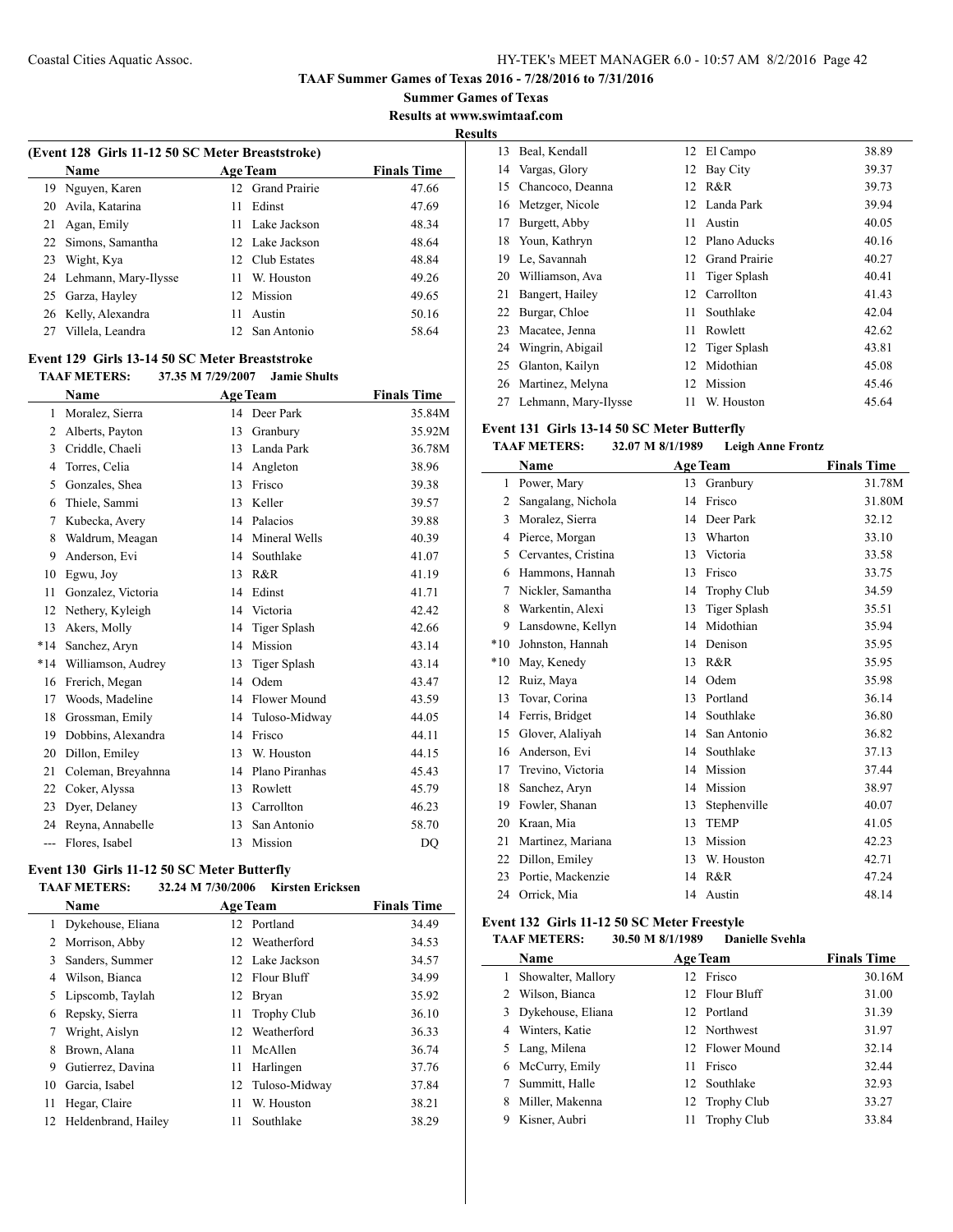**TAAF Summer Games of Texas 2016 - 7/28/2016 to 7/31/2016**

#### **Summer Games of Texas**

**Results at www.swimtaaf.com**

#### **Results**

| (Event 132 Girls 11-12 50 SC Meter Freestyle) |                          |    |                     |                    |  |  |  |
|-----------------------------------------------|--------------------------|----|---------------------|--------------------|--|--|--|
|                                               | Name                     |    | <b>Age Team</b>     | <b>Finals Time</b> |  |  |  |
| 10                                            | Redland, Kathryn         | 12 | Landa Park          | 33.86              |  |  |  |
| 11                                            | Wright, Aislyn           | 12 | Weatherford         | 34.13              |  |  |  |
| 12                                            | Gutierrez, Devyn         | 12 | McAllen             | 34.81              |  |  |  |
| 13                                            | McGilvray, Alexa         | 12 | <b>Tiger Splash</b> | 34.83              |  |  |  |
| 14                                            | Grones, Brooke           | 12 | Palacios            | 35.63              |  |  |  |
| 15                                            | Malone, Bailey           | 12 | R&R                 | 35.86              |  |  |  |
| 16                                            | Serda, Cienna            | 12 | Mission             | 36.14              |  |  |  |
| 17                                            | Victoriano, Amber Lauren | 12 | Frisco              | 36.56              |  |  |  |
| 18                                            | Nuccio, Sophia           | 11 | <b>Tiger Splash</b> | 36.63              |  |  |  |
| 19                                            | Bangert, Hailey          | 12 | Carrollton          | 36.84              |  |  |  |
| 20                                            | Vargas, Glory            | 12 | Bay City            | 36.93              |  |  |  |
| 21                                            | Gonzalez-Yanni, Gracyn   | 12 | Texas City          | 36.99              |  |  |  |
| 22                                            | Pedraza, Karla           | 12 | Pharr               | 37.08              |  |  |  |
| 23                                            | Hegar, Claire            | 11 | W. Houston          | 37.23              |  |  |  |
| 24                                            | Medrano, Mya             | 12 | Austin              | 37.25              |  |  |  |
| 25                                            | McRae, Elle              | 12 | Austin              | 38.93              |  |  |  |
| 26                                            | Ibarra, Victoria         | 12 | San Antonio         | 39.42              |  |  |  |
| 27                                            | Kelly, Alexandra         | 11 | Austin              | 40.09              |  |  |  |
| 28                                            | Alderson, Serina         | 12 | San Antonio         | 40.17              |  |  |  |
|                                               |                          |    |                     |                    |  |  |  |

## **Event 133 Girls 13-14 50 SC Meter Freestyle**

 $\frac{1}{2}$ 

**TAAF METERS: 29.06 M 8/1/1987 Joyce Rayburn**

|    | Name               | <b>Age Team</b> | <b>Finals Time</b>   |        |
|----|--------------------|-----------------|----------------------|--------|
| 1  | Criddle, Chaeli    | 13              | Landa Park           | 28.15M |
| 2  | Gage, Sarita       | 14              | R&R                  | 30.04  |
| 3  | Johnston, Hannah   | 14              | Denison              | 30.06  |
| 4  | Jansky, Camryn     | 14              | El Campo             | 30.27  |
| 5  | Pratka, Emma       | 13              | Victoria             | 30.46  |
| 6  | Grigar, Valerie    | 13              | Wharton              | 30.70  |
| 7  | Rudd, K'Lee        | 14              | <b>Bryan</b>         | 31.19  |
| 8  | Nickler, Samantha  | 14              | <b>Trophy Club</b>   | 31.59  |
| 9  | Waldrum, Meagan    | 14              | Mineral Wells        | 31.64  |
| 10 | Williamson, Audrey | 13              | <b>Tiger Splash</b>  | 31.67  |
| 11 | Gonzalez, Victoria | 14              | Edinst               | 32.01  |
| 12 | Hailey, Kyana      | 13              | El Campo             | 32.14  |
| 13 | Nethery, Kyleigh   | 14              | Victoria             | 32.20  |
| 14 | Park, Christine    | 13              | Keller               | 32.22  |
| 15 | Wendel, Jami       | 13              | Landa Park           | 32.31  |
| 16 | Thiele, Sammi      | 13              | Keller               | 32.76  |
| 17 | Jones, Asahel      | 14              | Denison              | 32.90  |
| 18 | Coffin, Faith      | 13              | Unat <sub>5</sub>    | 32.96  |
| 19 | Sanchez, Aryn      | 14              | Mission              | 33.83  |
| 20 | Finch, Brooke      | 13              | Denison              | 33.89  |
| 21 | Fangman, Lily      | 14              | Stephenville         | 34.23  |
| 22 | Dyer, Delaney      | 13              | Carrollton           | 34.29  |
| 23 | Glover, Alaliyah   | 14              | San Antonio          | 34.55  |
| 24 | Vu. Teresa         | 13              | <b>Grand Prairie</b> | 34.78  |
| 25 | Martinez, Mariana  | 13              | Mission              | 35.52  |
| 26 | Dillon, Emiley     | 13              | W. Houston           | 36.17  |
| 27 | Bravo, Anyssa      | 14              | Pharr                | 41.47  |
|    |                    |                 |                      |        |

| Event 134 Girls 11-12 100 SC Meter IM<br><b>TAAF METERS:</b><br>1:15.74 M 7/30/2006<br><b>Kirsten Ericksen</b> |                      |         |    |                     |                    |  |
|----------------------------------------------------------------------------------------------------------------|----------------------|---------|----|---------------------|--------------------|--|
|                                                                                                                | Name                 |         |    | <b>Age Team</b>     | <b>Finals Time</b> |  |
| $\mathbf{1}$                                                                                                   | Sanders, Summer      |         |    | 12 Lake Jackson     | 1:20.21            |  |
|                                                                                                                | 35.80                | 44.41   |    |                     |                    |  |
| 2                                                                                                              | Burgar, Chloe        |         | 11 | Southlake           | 1:21.28            |  |
|                                                                                                                | 38.37                | 42.91   |    |                     |                    |  |
| 3                                                                                                              | Edmonds, Callie      |         |    | 12 Victoria         | 1:21.79            |  |
|                                                                                                                | 38.26                | 43.53   |    |                     |                    |  |
| 4                                                                                                              | Dykehouse, Eliana    |         |    | 12 Portland         | 1:21.95            |  |
|                                                                                                                | 39.86                |         |    |                     |                    |  |
|                                                                                                                |                      | 42.09   |    | 12 Farmers Branch   |                    |  |
| 5                                                                                                              | Yoon, Seojin         |         |    |                     | 1:25.18            |  |
|                                                                                                                | 39.11                | 46.07   |    |                     |                    |  |
| 6                                                                                                              | Morrison, Abby       |         |    | 12 Weatherford      | 1:25.96            |  |
|                                                                                                                | 37.82                | 48.14   |    |                     |                    |  |
| 7                                                                                                              | Metzger, Nicole      |         |    | 12 Landa Park       | 1:26.63            |  |
|                                                                                                                | 40.93                | 45.70   |    |                     |                    |  |
| 8                                                                                                              | Thomason, Whitney    |         | 12 | Trophy Club         | 1:27.32            |  |
|                                                                                                                | 40.09                | 47.23   |    |                     |                    |  |
| 9                                                                                                              | Redland, Kathryn     |         |    | 12 Landa Park       | 1:27.74            |  |
|                                                                                                                | 4.37                 | 1:23.37 |    |                     |                    |  |
| 10                                                                                                             | Lipscomb, Taylah     |         |    | 12 Bryan            | 1:28.10            |  |
|                                                                                                                | 40.68                | 47.42   |    |                     |                    |  |
| 11                                                                                                             | Wilson, Bianca       |         | 12 | <b>Flour Bluff</b>  | 1:28.14            |  |
|                                                                                                                | 1:28.22              |         |    |                     |                    |  |
| 12                                                                                                             | Chancoco, Deanna     |         |    | 12 R&R              | 1:28.37            |  |
|                                                                                                                | 40.82                | 47.55   |    |                     |                    |  |
| 13                                                                                                             | Summitt, Halle       |         | 12 | Southlake           | 1:30.38            |  |
|                                                                                                                | 4.53                 | 1:25.85 |    |                     |                    |  |
| 14                                                                                                             | Burgett, Abby        |         | 11 | Austin              | 1:31.25            |  |
|                                                                                                                | 44.16                | 47.09   |    |                     |                    |  |
| 15                                                                                                             | Gonzales, Paige      |         | 11 | Frisco              | 1:31.27            |  |
|                                                                                                                | 43.09                | 48.18   |    |                     |                    |  |
| 16                                                                                                             | Burraston, Natalie   |         | 11 | Trophy Club         | 1:31.32            |  |
|                                                                                                                | 40.85                | 50.47   |    |                     |                    |  |
| 17                                                                                                             | Serda, Cienna        |         |    | 12 Mission          | 1:31.52            |  |
|                                                                                                                | 46.58                | 44.94   |    |                     |                    |  |
| 18                                                                                                             | Dronova, Sophia      |         |    | 12 R&R              | 1:31.68            |  |
|                                                                                                                | 43.76                | 47.92   |    |                     |                    |  |
|                                                                                                                | 19 Brown, Alana      |         |    | 11 McAllen          | 1:34.87            |  |
|                                                                                                                | 45.00                | 49.87   |    |                     |                    |  |
| 20                                                                                                             | Youn, Kathryn        |         | 12 | Plano Aducks        | 1:35.14            |  |
|                                                                                                                | 41.64                | 53.50   |    |                     |                    |  |
| 21                                                                                                             | Hegar, Claire        |         | 11 | W. Houston          | 1:37.45            |  |
|                                                                                                                | 41.36                | 56.09   |    |                     |                    |  |
| 22                                                                                                             | Velazquez, Kelly     |         |    | 12 Golden Triangle  | 1:37.72            |  |
|                                                                                                                | 17.65                | 1:20.07 |    |                     |                    |  |
| 23                                                                                                             | McNamera, Regina     |         | 12 | McAllen             | 1:38.45            |  |
|                                                                                                                | 42.85                | 55.60   |    |                     |                    |  |
| 24                                                                                                             | Lehmann, Mary-Ilysse |         | 11 | W. Houston          | 1:43.77            |  |
|                                                                                                                | 52.01                | 51.76   |    |                     |                    |  |
| 25                                                                                                             | Shepherd, Allie      |         | 11 | Austin              | 1:44.56            |  |
|                                                                                                                | 46.41                | 58.15   |    |                     |                    |  |
| 26                                                                                                             | Akers, Maggie        |         | 11 | <b>Tiger Splash</b> | 1:46.21            |  |
|                                                                                                                | 50.81                | 55.40   |    |                     |                    |  |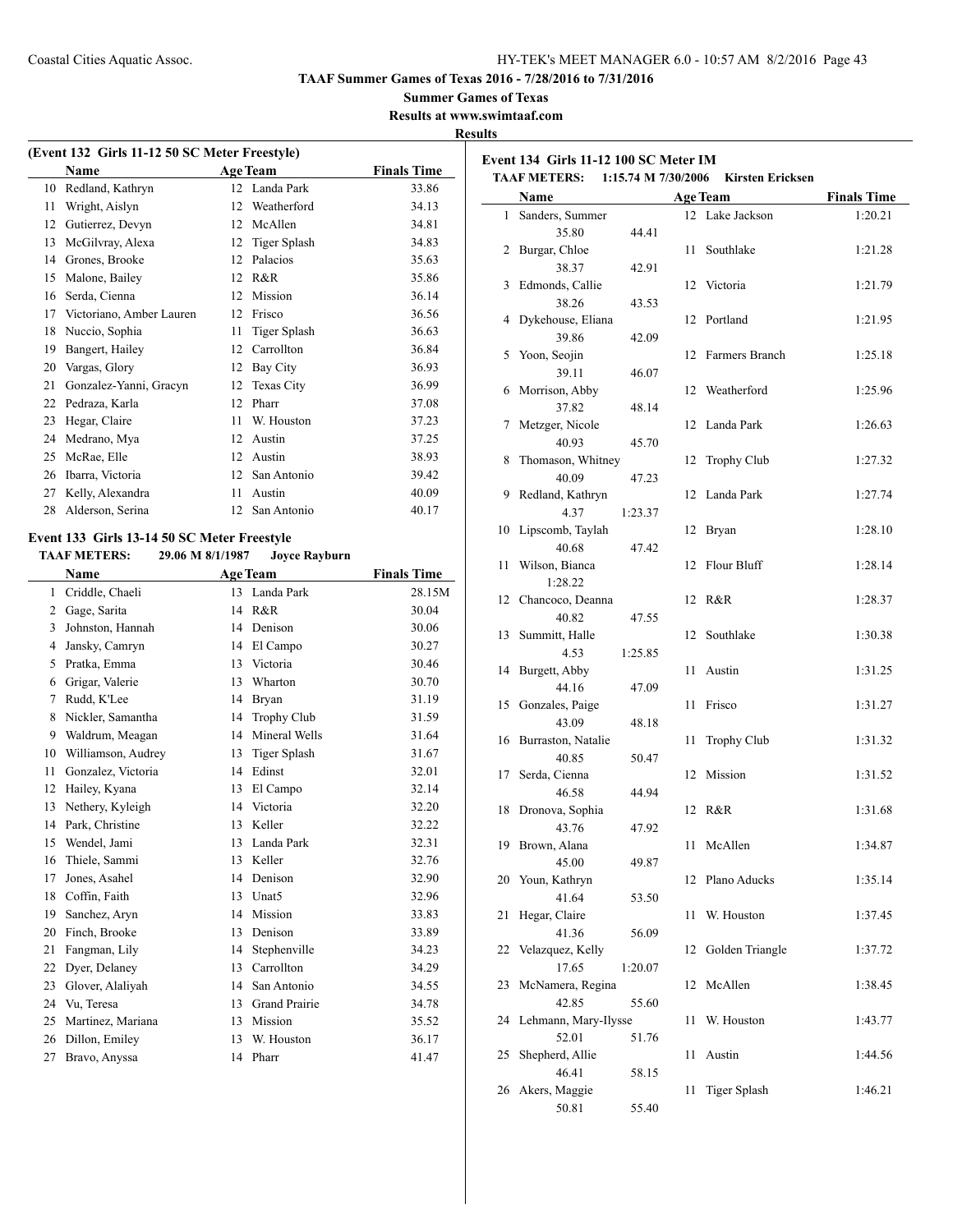**Summer Games of Texas**

**Results at www.swimtaaf.com**

#### **Results**

| 27 Kelly, Alexandra<br>52.19<br>--- Potter, Kayleen<br><b>Event 135 Girls 13-14 100 SC Meter IM</b> | 57.81              | 11 Austin            |                    | <b>TAAF METERS:</b>    | 2:25.16 M 7/30/2006 Meredith Bard |                 |                   |      |
|-----------------------------------------------------------------------------------------------------|--------------------|----------------------|--------------------|------------------------|-----------------------------------|-----------------|-------------------|------|
|                                                                                                     |                    |                      | 1:50.00            | Name                   |                                   | <b>Age Team</b> |                   |      |
|                                                                                                     |                    |                      |                    | 1 Torres, Celia        |                                   |                 | 14 Angleton       |      |
|                                                                                                     |                    | 12 Midothian         | DQ                 | 32.93                  | 36.36                             |                 | 36.11             | 37.3 |
|                                                                                                     |                    |                      |                    | 2 Pierce, Morgan       |                                   |                 | 13 Wharton        |      |
| <b>TAAF METERS:</b>                                                                                 | 1:13.58 M 8/1/1987 | <b>Joyce Rayburn</b> |                    | 32.69                  | 36.65                             |                 | 38.67             | 38.8 |
| Name                                                                                                |                    | <b>Age Team</b>      | <b>Finals Time</b> | 3 Alberts, Payton      |                                   |                 | 13 Granbury       |      |
| 1 Moralez, Sierra                                                                                   |                    | 14 Deer Park         | 1:12.42M           | 33.97                  | 38.90                             |                 | 39.36             | 38.7 |
| 34.19                                                                                               | 38.23              |                      |                    | 4 Coffin, Faith        |                                   |                 | 13 Unat5          |      |
| 2 Criddle, Chaeli                                                                                   |                    | 13 Landa Park        | 1:13.86            | 34.12                  | 39.20                             |                 | 40.46             | 39.5 |
| 34.02                                                                                               | 39.84              |                      |                    | 5 Showalter, Abby      |                                   |                 | 14 Frisco         |      |
| 3 Rudd, K'Lee                                                                                       |                    | 14 Bryan             | 1:16.12            | 35.79                  | 39.92                             |                 | 40.51             | 39.9 |
| 35.15                                                                                               | 40.97              |                      |                    | 6 Kraan, Mia           |                                   |                 | 13 TEMP           |      |
| 4 Power, Mary                                                                                       |                    | 13 Granbury          | 1:16.88            | 36.47                  | 40.15                             |                 | 40.41             | 39.8 |
| 34.34                                                                                               | 42.54              |                      |                    | 7 Hernandez, Rebecca   |                                   |                 | 13 Mission        |      |
| 5 Garcia, Zoe                                                                                       |                    | 14 Tuloso-Midway     | 1:16.97            | 35.48                  | 41.21                             |                 | 42.57             | 41.8 |
| 1:17.12                                                                                             |                    |                      |                    | 8 Kubecka, Avery       |                                   |                 | 14 Palacios       |      |
| 6 Sangalang, Nichola                                                                                |                    | 14 Frisco            | 1:17.96            | 36.79                  | 40.62                             |                 | 39.67             | 44.3 |
| 34.28                                                                                               | 43.68              |                      |                    | 9 Lansdowne, Kellyn    |                                   |                 | 14 Midothian      |      |
| 7 Gonzales, Shea                                                                                    |                    | 13 Frisco            | 1:19.22            | 37.41                  | 43.00                             |                 | 44.53             | 37.2 |
| 36.57                                                                                               | 42.65              |                      |                    | 10 Anderson, Evi       |                                   |                 | 14 Southlake      |      |
| 8 Gage, Sarita                                                                                      |                    | 14 R&R               | 1:19.49            | 36.89                  | 41.22                             |                 | 43.86             | 41.1 |
| 6.03                                                                                                | 1:13.46            |                      |                    | 11 Ferris, Bridget     |                                   |                 | 14 Southlake      |      |
| 9 Cervantes, Cristina                                                                               |                    | 13 Victoria          | 1:20.71            | 37.37                  | 43.31                             |                 | 44.27             | 42.1 |
| 36.66                                                                                               | 44.05              |                      |                    | 12 Frerich, Megan      |                                   |                 | 14 Odem           |      |
| 10 Thiele, Sammi                                                                                    |                    | 13 Keller            | 1:21.38            | 1:19.06                | 44.78                             |                 | 43.56             |      |
| 36.54                                                                                               | 44.84              |                      |                    | 13 Hunsucker, Breck    |                                   |                 | 14 Plano Piranhas |      |
| 11 Warkentin, Alexi                                                                                 |                    | 13 Tiger Splash      | 1:22.34            | 40.09                  | 43.09                             |                 | 44.67             | 41.0 |
| 4.40                                                                                                | 1:17.94            |                      |                    | 14 Pollakis, Amanda    |                                   |                 | 13 Club Estates   |      |
| 12 Hailey, Kyana                                                                                    |                    | 13 El Campo          | 1:22.35            | 38.09                  | 43.00                             |                 | 44.32             | 43.5 |
| 40.20                                                                                               | 42.15              |                      |                    | 15 Woodard, Mackenzie  |                                   |                 | 13 Tuloso-Midway  |      |
| 13 Pratka, Emma                                                                                     |                    | 13 Victoria          | 1:22.41            | 36.38                  | 43.65                             |                 | 47.01             | 43.7 |
| 37.18                                                                                               | 45.23              |                      |                    | 16 Ng, Anna            |                                   |                 | 13 W. Houston     |      |
| 14 Hammons, Hannah                                                                                  |                    | 13 Frisco            | 1:23.00            | 39.26                  | 44.52                             |                 | 47.11             | 42.3 |
| 36.63                                                                                               | 46.37              |                      |                    | 17 Gonzalez, Sofia     |                                   |                 | 13 Midothian      |      |
| 15 Nickler, Samantha                                                                                |                    | 14 Trophy Club       | 1:23.55            | 40.04                  | 45.56                             |                 | 47.96             | 43.6 |
| 37.71                                                                                               | 45.84              |                      |                    | 18 Buck, Jenna         |                                   |                 | 13 Landa Park     |      |
| 16 Gonzalez, Victoria                                                                               |                    | 14 Edinst            | 1:26.64            | 38.60                  | 47.05                             |                 | 50.42             | 45.4 |
| 39.23                                                                                               | 47.41              |                      |                    | 19 Williamson, Madison |                                   |                 | 13 Trophy Club    |      |
| 17 Brent, Courtlyn                                                                                  |                    | 13 Lewisville        | 1:26.67            | 40.67                  | 46.74                             |                 | 49.68             | 45.0 |
| 40.64                                                                                               | 46.03              |                      |                    | 20 Fangman, Lily       |                                   |                 | 14 Stephenville   |      |
| 18 Glover, Alaliyah                                                                                 |                    | 14 San Antonio       | 1:29.40            | 39.32                  | 2:23.07                           |                 | 15.19             |      |
| 40.12                                                                                               | 49.28              |                      |                    | 21 Respondek, Riley    |                                   |                 | 13 El Campo       |      |
| 19 Alanis, Grace                                                                                    |                    | 14 Edinst            | 1:30.78            | 41.70                  | 48.18                             |                 | 1:36.06           |      |
| 40.46                                                                                               | 50.32              |                      |                    | 22 Rech, Chloe         |                                   |                 | 13 Austin         |      |
| 20 Graber, MeiMei                                                                                   |                    | 14 Austin            | 1:31.76            | 42.41                  | 49.20                             |                 | 48.05             | 46.3 |
| 38.76                                                                                               | 53.00              |                      |                    | 23 Salinas, Brianna    |                                   |                 | 14 Edinst         |      |
| 21 Ng, Anna                                                                                         |                    | 13 W. Houston        | 1:32.70            | 41.09                  | 47.09                             |                 | 1:40.22           |      |
| 43.69                                                                                               | 49.01              |                      |                    | 24 Herrera, Cecilia    |                                   |                 | 14 Mission        |      |
| 22 Cantu, Alexis                                                                                    |                    | 13 Mission           | 1:34.31            | 41.10                  | 48.61                             |                 | 53.97             | 54.5 |
| 42.64                                                                                               | 51.67              |                      |                    |                        |                                   |                 |                   |      |

|                 |                                                                                                                                                                                                                                                                                                                                                                                                                                                                    |                                                                                                                                                                                                                                     |                                                                              |                                                                                                                                                                                                                                                                                                                                                                                                               | <b>Finals Time</b>                                                                                                                                                     |
|-----------------|--------------------------------------------------------------------------------------------------------------------------------------------------------------------------------------------------------------------------------------------------------------------------------------------------------------------------------------------------------------------------------------------------------------------------------------------------------------------|-------------------------------------------------------------------------------------------------------------------------------------------------------------------------------------------------------------------------------------|------------------------------------------------------------------------------|---------------------------------------------------------------------------------------------------------------------------------------------------------------------------------------------------------------------------------------------------------------------------------------------------------------------------------------------------------------------------------------------------------------|------------------------------------------------------------------------------------------------------------------------------------------------------------------------|
| Torres, Celia   |                                                                                                                                                                                                                                                                                                                                                                                                                                                                    | 14                                                                                                                                                                                                                                  | Angleton                                                                     |                                                                                                                                                                                                                                                                                                                                                                                                               | 2:22.77M                                                                                                                                                               |
| 32.93           | 36.36                                                                                                                                                                                                                                                                                                                                                                                                                                                              |                                                                                                                                                                                                                                     | 36.11                                                                        | 37.37                                                                                                                                                                                                                                                                                                                                                                                                         |                                                                                                                                                                        |
| Pierce, Morgan  |                                                                                                                                                                                                                                                                                                                                                                                                                                                                    | 13                                                                                                                                                                                                                                  |                                                                              |                                                                                                                                                                                                                                                                                                                                                                                                               | 2:26.81                                                                                                                                                                |
|                 | 36.65                                                                                                                                                                                                                                                                                                                                                                                                                                                              |                                                                                                                                                                                                                                     | 38.67                                                                        | 38.80                                                                                                                                                                                                                                                                                                                                                                                                         |                                                                                                                                                                        |
| Alberts, Payton |                                                                                                                                                                                                                                                                                                                                                                                                                                                                    | 13                                                                                                                                                                                                                                  | Granbury                                                                     |                                                                                                                                                                                                                                                                                                                                                                                                               | 2:30.96                                                                                                                                                                |
| 33.97           | 38.90                                                                                                                                                                                                                                                                                                                                                                                                                                                              |                                                                                                                                                                                                                                     | 39.36                                                                        |                                                                                                                                                                                                                                                                                                                                                                                                               |                                                                                                                                                                        |
| Coffin, Faith   |                                                                                                                                                                                                                                                                                                                                                                                                                                                                    | 13                                                                                                                                                                                                                                  | Unat <sub>5</sub>                                                            |                                                                                                                                                                                                                                                                                                                                                                                                               | 2:33.34                                                                                                                                                                |
| 34.12           | 39.20                                                                                                                                                                                                                                                                                                                                                                                                                                                              |                                                                                                                                                                                                                                     | 40.46                                                                        | 39.56                                                                                                                                                                                                                                                                                                                                                                                                         |                                                                                                                                                                        |
|                 |                                                                                                                                                                                                                                                                                                                                                                                                                                                                    | 14                                                                                                                                                                                                                                  | Frisco                                                                       |                                                                                                                                                                                                                                                                                                                                                                                                               | 2:36.14                                                                                                                                                                |
| 35.79           | 39.92                                                                                                                                                                                                                                                                                                                                                                                                                                                              |                                                                                                                                                                                                                                     | 40.51                                                                        | 39.92                                                                                                                                                                                                                                                                                                                                                                                                         |                                                                                                                                                                        |
| Kraan, Mia      |                                                                                                                                                                                                                                                                                                                                                                                                                                                                    | 13                                                                                                                                                                                                                                  | <b>TEMP</b>                                                                  |                                                                                                                                                                                                                                                                                                                                                                                                               | 2:36.86                                                                                                                                                                |
| 36.47           | 40.15                                                                                                                                                                                                                                                                                                                                                                                                                                                              |                                                                                                                                                                                                                                     | 40.41                                                                        | 39.83                                                                                                                                                                                                                                                                                                                                                                                                         |                                                                                                                                                                        |
|                 |                                                                                                                                                                                                                                                                                                                                                                                                                                                                    | 13                                                                                                                                                                                                                                  | Mission                                                                      |                                                                                                                                                                                                                                                                                                                                                                                                               | 2:41.12                                                                                                                                                                |
| 35.48           |                                                                                                                                                                                                                                                                                                                                                                                                                                                                    |                                                                                                                                                                                                                                     |                                                                              |                                                                                                                                                                                                                                                                                                                                                                                                               |                                                                                                                                                                        |
|                 |                                                                                                                                                                                                                                                                                                                                                                                                                                                                    | 14                                                                                                                                                                                                                                  |                                                                              |                                                                                                                                                                                                                                                                                                                                                                                                               | 2:41.38                                                                                                                                                                |
|                 |                                                                                                                                                                                                                                                                                                                                                                                                                                                                    |                                                                                                                                                                                                                                     |                                                                              |                                                                                                                                                                                                                                                                                                                                                                                                               |                                                                                                                                                                        |
|                 |                                                                                                                                                                                                                                                                                                                                                                                                                                                                    |                                                                                                                                                                                                                                     |                                                                              |                                                                                                                                                                                                                                                                                                                                                                                                               | 2:42.19                                                                                                                                                                |
|                 |                                                                                                                                                                                                                                                                                                                                                                                                                                                                    |                                                                                                                                                                                                                                     |                                                                              |                                                                                                                                                                                                                                                                                                                                                                                                               |                                                                                                                                                                        |
|                 |                                                                                                                                                                                                                                                                                                                                                                                                                                                                    |                                                                                                                                                                                                                                     |                                                                              |                                                                                                                                                                                                                                                                                                                                                                                                               | 2:43.13                                                                                                                                                                |
|                 |                                                                                                                                                                                                                                                                                                                                                                                                                                                                    |                                                                                                                                                                                                                                     |                                                                              |                                                                                                                                                                                                                                                                                                                                                                                                               |                                                                                                                                                                        |
|                 |                                                                                                                                                                                                                                                                                                                                                                                                                                                                    |                                                                                                                                                                                                                                     |                                                                              |                                                                                                                                                                                                                                                                                                                                                                                                               | 2:47.12                                                                                                                                                                |
|                 |                                                                                                                                                                                                                                                                                                                                                                                                                                                                    |                                                                                                                                                                                                                                     |                                                                              |                                                                                                                                                                                                                                                                                                                                                                                                               |                                                                                                                                                                        |
|                 |                                                                                                                                                                                                                                                                                                                                                                                                                                                                    |                                                                                                                                                                                                                                     |                                                                              |                                                                                                                                                                                                                                                                                                                                                                                                               | 2:47.40                                                                                                                                                                |
|                 |                                                                                                                                                                                                                                                                                                                                                                                                                                                                    |                                                                                                                                                                                                                                     |                                                                              |                                                                                                                                                                                                                                                                                                                                                                                                               |                                                                                                                                                                        |
|                 |                                                                                                                                                                                                                                                                                                                                                                                                                                                                    |                                                                                                                                                                                                                                     |                                                                              |                                                                                                                                                                                                                                                                                                                                                                                                               | 2:48.90                                                                                                                                                                |
|                 |                                                                                                                                                                                                                                                                                                                                                                                                                                                                    |                                                                                                                                                                                                                                     |                                                                              |                                                                                                                                                                                                                                                                                                                                                                                                               |                                                                                                                                                                        |
|                 |                                                                                                                                                                                                                                                                                                                                                                                                                                                                    |                                                                                                                                                                                                                                     |                                                                              |                                                                                                                                                                                                                                                                                                                                                                                                               | 2:48.92                                                                                                                                                                |
|                 |                                                                                                                                                                                                                                                                                                                                                                                                                                                                    |                                                                                                                                                                                                                                     |                                                                              |                                                                                                                                                                                                                                                                                                                                                                                                               |                                                                                                                                                                        |
|                 |                                                                                                                                                                                                                                                                                                                                                                                                                                                                    |                                                                                                                                                                                                                                     |                                                                              |                                                                                                                                                                                                                                                                                                                                                                                                               | 2:50.78                                                                                                                                                                |
|                 |                                                                                                                                                                                                                                                                                                                                                                                                                                                                    |                                                                                                                                                                                                                                     |                                                                              |                                                                                                                                                                                                                                                                                                                                                                                                               |                                                                                                                                                                        |
|                 |                                                                                                                                                                                                                                                                                                                                                                                                                                                                    |                                                                                                                                                                                                                                     |                                                                              |                                                                                                                                                                                                                                                                                                                                                                                                               | 2:53.26                                                                                                                                                                |
|                 |                                                                                                                                                                                                                                                                                                                                                                                                                                                                    |                                                                                                                                                                                                                                     |                                                                              |                                                                                                                                                                                                                                                                                                                                                                                                               |                                                                                                                                                                        |
|                 |                                                                                                                                                                                                                                                                                                                                                                                                                                                                    |                                                                                                                                                                                                                                     |                                                                              |                                                                                                                                                                                                                                                                                                                                                                                                               | 2:57.20                                                                                                                                                                |
|                 |                                                                                                                                                                                                                                                                                                                                                                                                                                                                    |                                                                                                                                                                                                                                     |                                                                              |                                                                                                                                                                                                                                                                                                                                                                                                               |                                                                                                                                                                        |
|                 |                                                                                                                                                                                                                                                                                                                                                                                                                                                                    |                                                                                                                                                                                                                                     |                                                                              |                                                                                                                                                                                                                                                                                                                                                                                                               | 3:01.51                                                                                                                                                                |
|                 |                                                                                                                                                                                                                                                                                                                                                                                                                                                                    |                                                                                                                                                                                                                                     |                                                                              |                                                                                                                                                                                                                                                                                                                                                                                                               |                                                                                                                                                                        |
|                 |                                                                                                                                                                                                                                                                                                                                                                                                                                                                    |                                                                                                                                                                                                                                     |                                                                              |                                                                                                                                                                                                                                                                                                                                                                                                               | 3:02.09                                                                                                                                                                |
|                 |                                                                                                                                                                                                                                                                                                                                                                                                                                                                    |                                                                                                                                                                                                                                     |                                                                              |                                                                                                                                                                                                                                                                                                                                                                                                               |                                                                                                                                                                        |
|                 |                                                                                                                                                                                                                                                                                                                                                                                                                                                                    |                                                                                                                                                                                                                                     |                                                                              |                                                                                                                                                                                                                                                                                                                                                                                                               | 3:02.37                                                                                                                                                                |
|                 |                                                                                                                                                                                                                                                                                                                                                                                                                                                                    |                                                                                                                                                                                                                                     |                                                                              |                                                                                                                                                                                                                                                                                                                                                                                                               |                                                                                                                                                                        |
|                 |                                                                                                                                                                                                                                                                                                                                                                                                                                                                    |                                                                                                                                                                                                                                     |                                                                              |                                                                                                                                                                                                                                                                                                                                                                                                               | 3:05.94                                                                                                                                                                |
|                 |                                                                                                                                                                                                                                                                                                                                                                                                                                                                    |                                                                                                                                                                                                                                     |                                                                              |                                                                                                                                                                                                                                                                                                                                                                                                               |                                                                                                                                                                        |
|                 |                                                                                                                                                                                                                                                                                                                                                                                                                                                                    |                                                                                                                                                                                                                                     |                                                                              |                                                                                                                                                                                                                                                                                                                                                                                                               | 3:06.01                                                                                                                                                                |
|                 |                                                                                                                                                                                                                                                                                                                                                                                                                                                                    |                                                                                                                                                                                                                                     |                                                                              |                                                                                                                                                                                                                                                                                                                                                                                                               |                                                                                                                                                                        |
|                 |                                                                                                                                                                                                                                                                                                                                                                                                                                                                    |                                                                                                                                                                                                                                     |                                                                              |                                                                                                                                                                                                                                                                                                                                                                                                               |                                                                                                                                                                        |
|                 |                                                                                                                                                                                                                                                                                                                                                                                                                                                                    |                                                                                                                                                                                                                                     |                                                                              |                                                                                                                                                                                                                                                                                                                                                                                                               | 3:08.38                                                                                                                                                                |
|                 |                                                                                                                                                                                                                                                                                                                                                                                                                                                                    |                                                                                                                                                                                                                                     |                                                                              |                                                                                                                                                                                                                                                                                                                                                                                                               |                                                                                                                                                                        |
|                 |                                                                                                                                                                                                                                                                                                                                                                                                                                                                    |                                                                                                                                                                                                                                     |                                                                              |                                                                                                                                                                                                                                                                                                                                                                                                               | 3:18.19                                                                                                                                                                |
|                 |                                                                                                                                                                                                                                                                                                                                                                                                                                                                    |                                                                                                                                                                                                                                     |                                                                              |                                                                                                                                                                                                                                                                                                                                                                                                               |                                                                                                                                                                        |
|                 | 32.69<br>Showalter, Abby<br>Kubecka, Avery<br>36.79<br>Lansdowne, Kellyn<br>37.41<br>Anderson, Evi<br>36.89<br>Ferris, Bridget<br>37.37<br>Frerich, Megan<br>1:19.06<br>Hunsucker, Breck<br>40.09<br>Pollakis, Amanda<br>38.09<br>36.38<br>Ng, Anna<br>39.26<br>Gonzalez, Sofia<br>40.04<br>Buck, Jenna<br>38.60<br>40.67<br>Fangman, Lily<br>39.32<br>Respondek, Riley<br>41.70<br>Rech, Chloe<br>42.41<br>Salinas, Brianna<br>41.09<br>Herrera, Cecilia<br>41.10 | Hernandez, Rebecca<br>41.21<br>40.62<br>43.00<br>41.22<br>43.31<br>44.78<br>43.09<br>43.00<br>Woodard, Mackenzie<br>43.65<br>44.52<br>45.56<br>47.05<br>Williamson, Madison<br>46.74<br>2:23.07<br>48.18<br>49.20<br>47.09<br>48.61 | Name<br>14<br>14<br>14<br>14<br>13<br>13<br>13<br>13<br>13<br>13<br>14<br>13 | <b>Age Team</b><br>Wharton<br>42.57<br>Palacios<br>39.67<br>Midothian<br>44.53<br>Southlake<br>43.86<br>Southlake<br>44.27<br>Odem<br>14<br>43.56<br>44.67<br>Club Estates<br>44.32<br>47.01<br>W. Houston<br>47.11<br>Midothian<br>47.96<br>Landa Park<br>50.42<br>Trophy Club<br>49.68<br>Stephenville<br>15.19<br>El Campo<br>1:36.06<br>13 Austin<br>48.05<br>14 Edinst<br>1:40.22<br>14 Mission<br>53.97 | 38.73<br>41.86<br>44.30<br>37.25<br>41.16<br>42.17<br>Plano Piranhas<br>41.05<br>43.51<br>Tuloso-Midway<br>43.74<br>42.37<br>43.64<br>45.44<br>45.00<br>46.35<br>54.51 |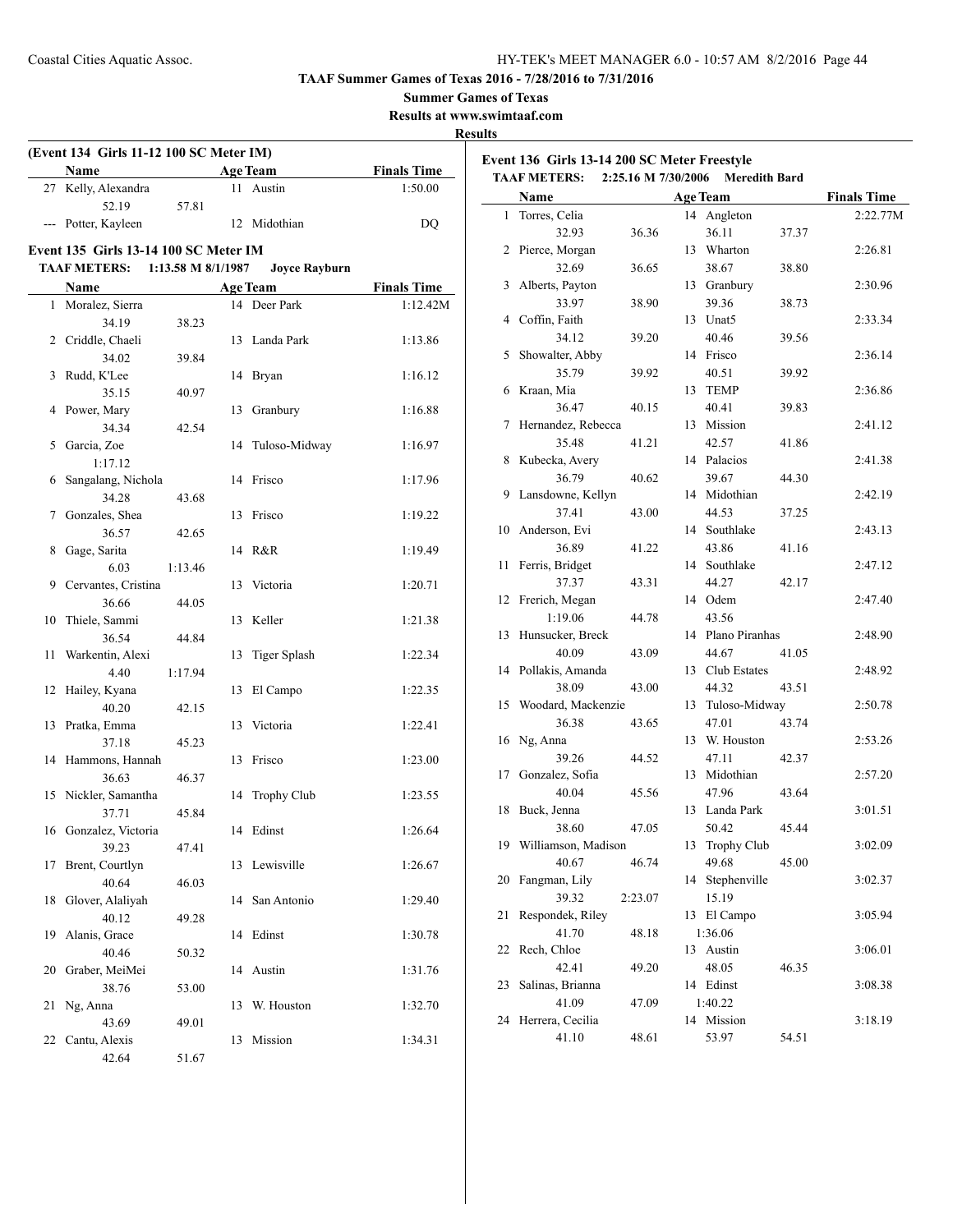**Summer Games of Texas**

**Results at www.swimtaaf.com**

## **Results**

|    |                          |                                          | <b>Finals Time</b> |
|----|--------------------------|------------------------------------------|--------------------|
|    | Team<br>Frisco           | Relay                                    |                    |
| 1  |                          | A                                        | 2:09.73M           |
|    | 1) Caspari, Abigail 12   | 2) McCurry, Emily 11                     |                    |
|    | 3) Perry, Laney 11       | 4) Showalter, Mallory 12                 |                    |
|    | 33.12<br>32.38           | 33.90<br>30.33                           |                    |
| 2  | Trophy Club              | A                                        | 2:12.10            |
|    | 1) Repsky, Sierra 11     | 2) Kisner, Aubri 11                      |                    |
|    | 3) Gerard, Reagan 12     | 4) Miller, Makenna 12                    |                    |
|    | 33.15<br>33.17           | 33.43<br>32.35                           |                    |
| 3  | Trophy Club              | B                                        | 2:19.21            |
|    | 1) Wilson, Tess 12       | 2) Thomason, Whitney 12                  |                    |
|    | 3) Burraston, Natalie 11 | 4) Roskop, Kailey 12                     |                    |
|    | 34.55<br>34.18           | 35.96<br>34.52                           |                    |
|    | 4 Victoria               | A                                        | 2:19.27            |
|    | 1) Pratka, Kate Lynn 11  | 2) Schultz, Emily 12                     |                    |
|    | 3) Sevier, Abigail 11    | 4) Edmonds, Callie 12                    |                    |
|    | 33.54<br>43.08           | 31.23<br>31.42                           |                    |
| 5  | Midothian                | A                                        | 2:19.99            |
|    | 1) Garling, Grace 12     | 2) Potter, Kayleen 12                    |                    |
|    | 3) Glanton, Madelyn 12   | 4) Glanton, Kailyn 12                    |                    |
|    | 36.80<br>37.09           | 33.93<br>32.17                           |                    |
|    | 6 Tiger Splash           | A                                        | 2:24.81            |
|    |                          |                                          |                    |
|    | 1) Nuccio, Sophia 11     | 2) Cook, Kingsley 11                     |                    |
|    | 3) Wingrin, Abigail 12   | 4) McGilvray, Alexa 12                   |                    |
|    | 35.81<br>38.93           | 36.14<br>33.93                           |                    |
| 7  | El Campo                 | A                                        | 2:26.44            |
|    | 1) Evans, Rachel 11      | 2) You, Alex 12                          |                    |
|    | 3) Evans, Margaret 11    | 4) Beal, Kendall 12                      |                    |
|    | 36.43<br>38.83           | 1:11.18                                  |                    |
| 8  | Frisco                   | B                                        | 2:26.51            |
|    | 1) Nash, Ryann 11        | 2) Gnidziejko, Emma 12                   |                    |
|    | 3) Mather, Hannah 11     | 4) Victoriano, Amber Lauren 12           |                    |
|    |                          | 30.31<br>36.81                           |                    |
| 9  | Landa Park               | A                                        | 2:29.30            |
|    | 1) Ewald, Caroline 11    | 2) Combs, MacKenzie 11                   |                    |
|    | 3) Rios, Absedy 12       | 4) Redland, Kathryn 12                   |                    |
|    | 37.27                    | 33.18                                    |                    |
|    | 10 Grand Prairie         | A                                        | 2:31.60            |
|    | 1) Indejejczak, Luiza 12 | 2) Alvarado, Celeste 12                  |                    |
|    | 3) Nguyen, Karen 12      | 4) Le, Savannah 12                       |                    |
|    | 36.58<br>1:17.66         | 37.42                                    |                    |
| 11 | Golden Triangle          | A                                        | 2:33.90            |
|    | 1) Edwards, Jordynn 11   | 2) Woodson, Sera 12                      |                    |
|    | 3) Sias, Holly 11        | 4) Velazquez, Kelly 12                   |                    |
|    | 37.05<br>21.32           | 55.68<br>39.85                           |                    |
| 12 | Weatherford              | A                                        | 2:34.35            |
|    | 1) Kupper, Kamryn 11     | 2) Lehmer, Jamie 12                      |                    |
|    | 3) Harris, Georgia 12    | 4) Frank, Madison 11                     |                    |
|    | 39.90<br>38.61           | 39.82<br>36.02                           |                    |
| 13 | Lake Jackson             | А                                        | 2:34.65            |
|    | 1) Mize, Madeline 11     |                                          |                    |
|    | 3) Simons, Samantha 12   | 2) Agan, Emily 11<br>4) Strawn, Megan 12 |                    |
|    |                          |                                          |                    |

| 14 | Alice                    |       | A                        |         | 2:35.40 |
|----|--------------------------|-------|--------------------------|---------|---------|
|    | 1) Arizpe, Celene 11     |       | 2) Gonzalez, Alyssa 11   |         |         |
|    | 3) Mercer, Kaylin 12     |       | 4) Galvan, Saydee 11     |         |         |
|    | 40.33                    | 13.18 | 35.99                    | 1:05.90 |         |
| 15 | Frisco                   |       | C                        |         | 2:38.40 |
|    | 1) Tate, Caitlyn 11      |       | 2) Gonzales, Paige 11    |         |         |
|    | 3) Domino, Avery 12      |       | 4) Barrow, Avery 12      |         |         |
|    | 39.96                    | 38.53 | 13.27                    | 1:06.64 |         |
| 16 | Portland                 |       | A                        |         | 2:40.79 |
|    | 1) Hesseltine, Hailey 11 |       | 2) Krisl, Abby 11        |         |         |
|    | 3) Horine, Jadeyn 12     |       | 4) Edwards, Katryn 12    |         |         |
| 17 | Flower Mound             |       | A                        |         | 2:43.71 |
|    | 1) Larson, Taylor 12     |       | 2) Ortiz, Izabella 11    |         |         |
|    | 3) Sengupta, Anusha 11   |       | 4) Cox, Darby 12         |         |         |
|    | 42.88                    | 42.81 | 43.59                    | 34.43   |         |
| 18 | <b>Tiger Splash</b>      |       | B                        |         | 2:45.18 |
|    | 1) Ballard, Ainsley 12   |       | 2) Akers, Maggie 11      |         |         |
|    | 3) Nix, Caroline 12      |       | 4) Williamson, Ava 11    |         |         |
|    | 40.55                    | 45.74 | 14.42                    | 1:04.47 |         |
| 19 | Pharr                    |       | A                        |         | 2:47.68 |
|    | 1) Espinoza, Biance 11   |       | 2) Galvan, Aylin 12      |         |         |
|    | 3) Zamora, Valeria 12    |       | 4) Rodriguez, Jessica 12 |         |         |
|    | 47.32                    | 41.37 | 13.74                    | 1:05.25 |         |
| 20 | San Antonio              |       | A                        |         | 2:52.40 |
|    | 1) Ibarra, Victoria 12   |       | 2) Alderson, Serina 12   |         |         |
|    | 3) Cruz, Amber 12        |       | 4) Villela, Leandra 12   |         |         |
|    | 41.60                    | 45.74 | 13.08                    | 1:11.98 |         |
|    | McAllen                  |       | A                        |         | DO      |
|    | 1) Saenz, Aleah 11       |       | 2) Brown, Alana 11       |         |         |
|    | 3) McNamera, Regina 12   |       | 4) Gutierrez, Devyn 12   |         |         |
|    |                          |       |                          |         |         |

## **Event 138 Girls 13-14 200 SC Meter Freestyle Relay TAAF METERS: 2:04.73 M 7/30/2006 Trophy Club**

## **M Laurion, K Duinick, N Blair, T Orred**

|               | Team                     | Relay | <b>Finals Time</b>        |       |         |
|---------------|--------------------------|-------|---------------------------|-------|---------|
| 1             | Granbury                 |       | A                         |       | 2:04.79 |
|               | 1) Alberts, Payton 13    |       | 2) Fox, Marley 13         |       |         |
|               | 3) Power, Mary 13        |       | 4) Buchanan, Avery 14     |       |         |
|               | 30.26                    | 34.04 | 30.67                     | 29.82 |         |
| $\mathcal{D}$ | Frisco                   |       | A                         |       | 2:05.05 |
|               | 1) Showalter, Abby 14    |       | 2) Sangalang, Nichola 14  |       |         |
|               | 3) Dobbins, Alexandra 14 |       | 4) Hammons, Hannah 13     |       |         |
|               | 30.68                    | 32.65 | 31.66                     | 30.06 |         |
| 3             | Wharton                  |       | A                         |       | 2:08.46 |
|               | 1) Grigar, Valerie 13    |       | 2) Hamlin, Mia 13         |       |         |
|               | 3) Evanicky, Madison 14  |       | 4) Pierce, Morgan 13      |       |         |
|               | 30.72                    | 33.49 | 13.63                     | 50.62 |         |
| 4             | Victoria                 |       | A                         |       | 2:08.93 |
|               | 1) Pratka, Emma 13       |       | 2) Nethery, Kyleigh 14    |       |         |
|               | 3) Short, Amber 13       |       | 4) Cervantes, Cristina 13 |       |         |
|               | 31 25                    | 32.33 | 34.54                     | 30.81 |         |
| 5             | Tiger Splash             |       | A                         |       | 2:13.36 |
|               | 1) Warkentin, Alexi 13   |       | 2) Williamson, Audrey 13  |       |         |
|               | 3) McElwee, Spencer 13   |       | 4) Akers, Molly 14        |       |         |
|               | 32.79                    | 32.85 | 34.44                     | 33.28 |         |